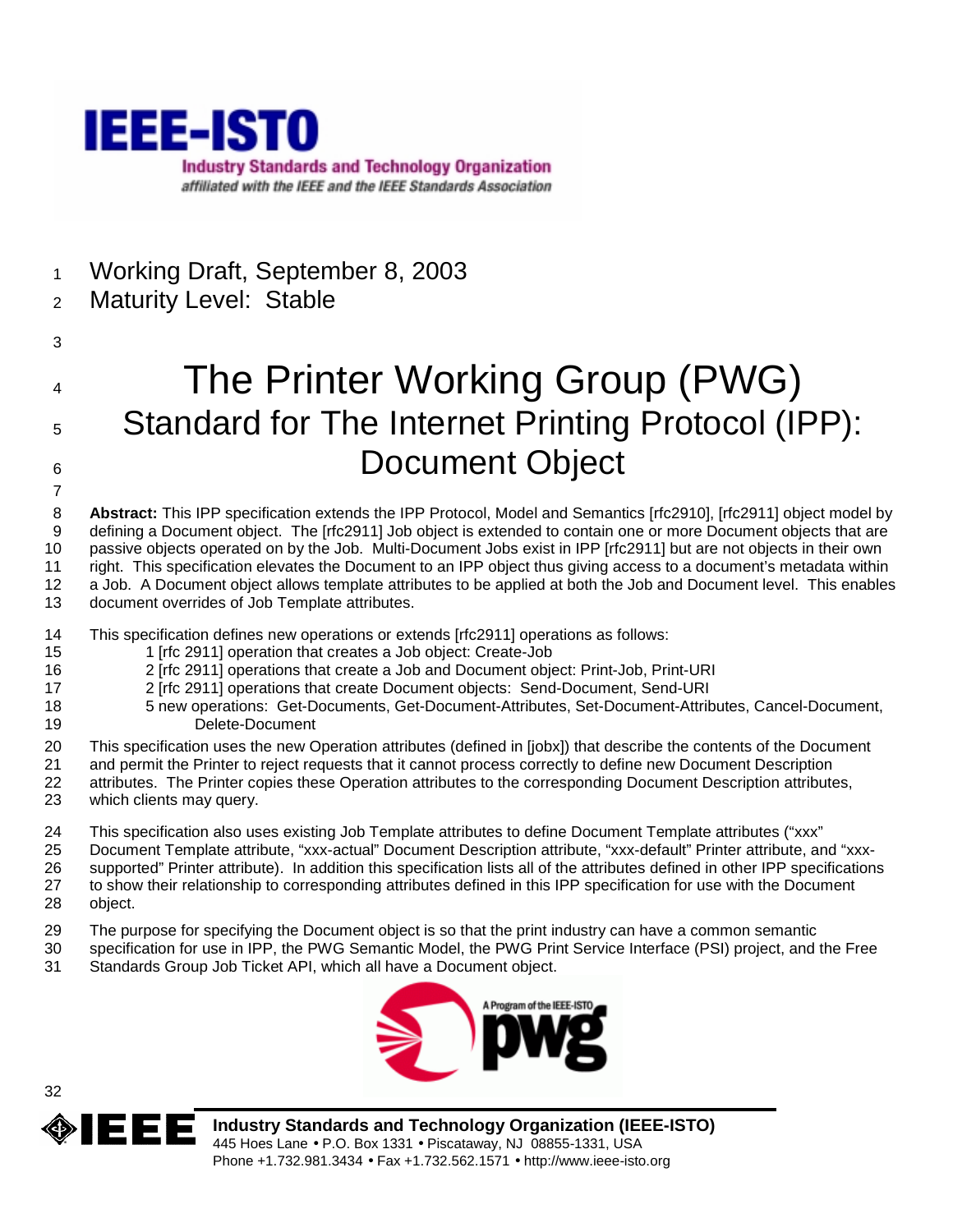| 33             |                                                                                                                                                                                                                                                                                                                                 |
|----------------|---------------------------------------------------------------------------------------------------------------------------------------------------------------------------------------------------------------------------------------------------------------------------------------------------------------------------------|
| 34             | Working Draft, September 8, 2003                                                                                                                                                                                                                                                                                                |
| 35             | The Printer Working Group (PWG)                                                                                                                                                                                                                                                                                                 |
| 36             | Standard for                                                                                                                                                                                                                                                                                                                    |
| 37             | The Internet Printing Protocol (IPP):                                                                                                                                                                                                                                                                                           |
| 38             | <b>Document Object</b>                                                                                                                                                                                                                                                                                                          |
| 39             |                                                                                                                                                                                                                                                                                                                                 |
| 40             |                                                                                                                                                                                                                                                                                                                                 |
| 41<br>42       | This version of the PWG Proposed Standard is available electronically at:                                                                                                                                                                                                                                                       |
| 43             | ftp://ftp.pwg.org/pub/pwg/ipp/new_DOC/wd-ippdoc10-20030908.pdf, .doc, .rtf                                                                                                                                                                                                                                                      |
| 44<br>45<br>46 | This document is a Working Draft for an IEEE-ISTO PWG Candidate Standard. For a definition of a "PWG<br>Candidate Standard" and its transition to a "PWG Standard", see: ftp://ftp.pwg.org/pub/pwg/general/pwg-<br>process.pdf. After approval by the PWG (by a Last Call) to transition a PWG Working Draft to a PWG Candidate |

47 Standard, the resulting PWG Candidate Standard will be available electronically at: ftp://ftp.pwg.org/pub/pwg/cs/.<br>48 After approval by the PWG (by a Last Call) to transition a PWG Candidate Standard to a PWG Standard, 48 After approval by the PWG (by a Last Call) to transition a PWG Candidate Standard to a PWG Standard, the resulting PWG Standard will be available electronically at: ftp://ftp.pwg.org/pub/pwg/standards/.

resulting PWG Standard will be available electronically at: ftp://ftp.pwg.org/pub/pwg/standards/.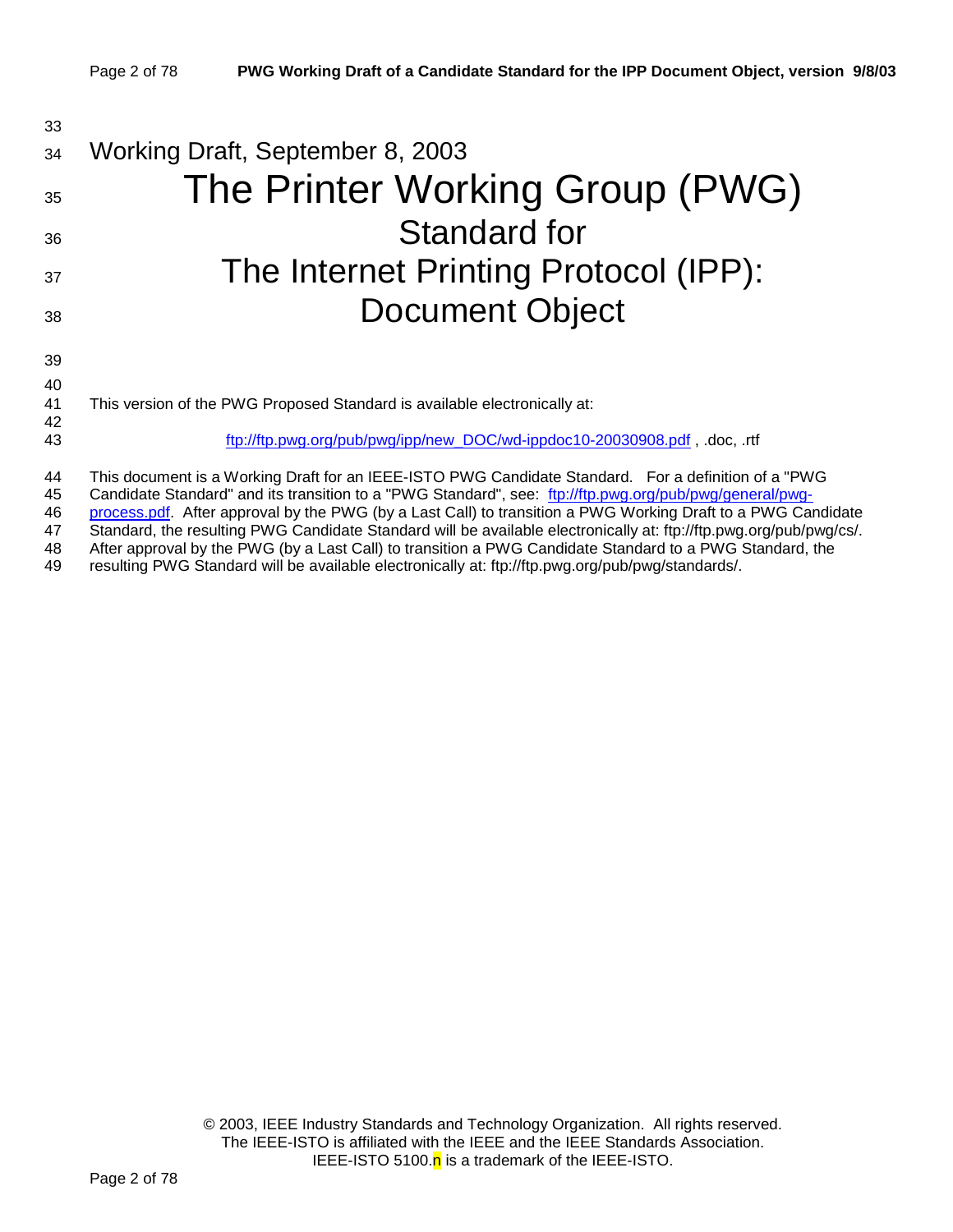#### **PWG Working Draft for a Candidate Standard for the IPP Document Object 9/8/03** Page 3 of 78

#### 50 **Copyright (C) 2003, IEEE ISTO. All rights reserved.**

51 This document may be copied and furnished to others, and derivative works that comment on, or otherwise explain it

52 or assist in its implementation may be prepared, copied, published and distributed, in whole or in part, without

53 restriction of any kind, provided that the above copyright notice, this paragraph and the title of the Document as

54 referenced below are included on all such copies and derivative works. However, this document itself may not be 55 modified in any way, such as by removing the copyright notice or references to the IEEE-ISTO and the Printer

56 Working Group, a program of the IEEE-ISTO.

57 Title: The Printer Working Group Standard for the Internet Printing Protocol (IPP): Document Object

58 The IEEE-ISTO and the Printer Working Group DISCLAIM ANY AND ALL WARRANTIES, WHETHER EXPRESS 59 OR IMPLIED INCLUDING (WITHOUT LIMITATION) ANY IMPLIED WARRANTIES OF MERCHANTABILITY OR 60 FITNESS FOR A PARTICULAR PURPOSE.

61 The Printer Working Group, a program of the IEEE-ISTO, reserves the right to make changes to the document 62 without further notice. The document may be updated, replaced or made obsolete by other documents at any time.

63 The IEEE-ISTO takes no position regarding the validity or scope of any intellectual property or other rights that might 64 be claimed to pertain to the implementation or use of the technology described in this document or the extent to 65 which any license under such rights might or might not be available; neither does it represent that it has made any 66 effort to identify any such rights.

67 The IEEE-ISTO invites any interested party to bring to its attention any copyrights, patents, or patent applications, or 68 other proprietary rights which may cover technology that may be required to implement the contents of this

69 document. The IEEE-ISTO and its programs shall not be responsible for identifying patents for which a license may 70 be required by a document and/or IEEE-ISTO Industry Group Standard or for conducting inquiries into the legal

71 validity or scope of those patents that are brought to its attention. Inquiries may be submitted to the IEEE-ISTO by e-

72 mail at:

73 ieee-isto@ieee.org.

74 The Printer Working Group acknowledges that the IEEE-ISTO (acting itself or through its designees) is, and shall at

75 all times, be the sole entity that may authorize the use of certification marks, trademarks, or other special 76 designations to indicate compliance with these materials.

77 Use of this document is wholly voluntary. The existence of this document does not imply that there are no other 78 ways to produce, test, measure, purchase, market, or provide other goods and services related to its scope.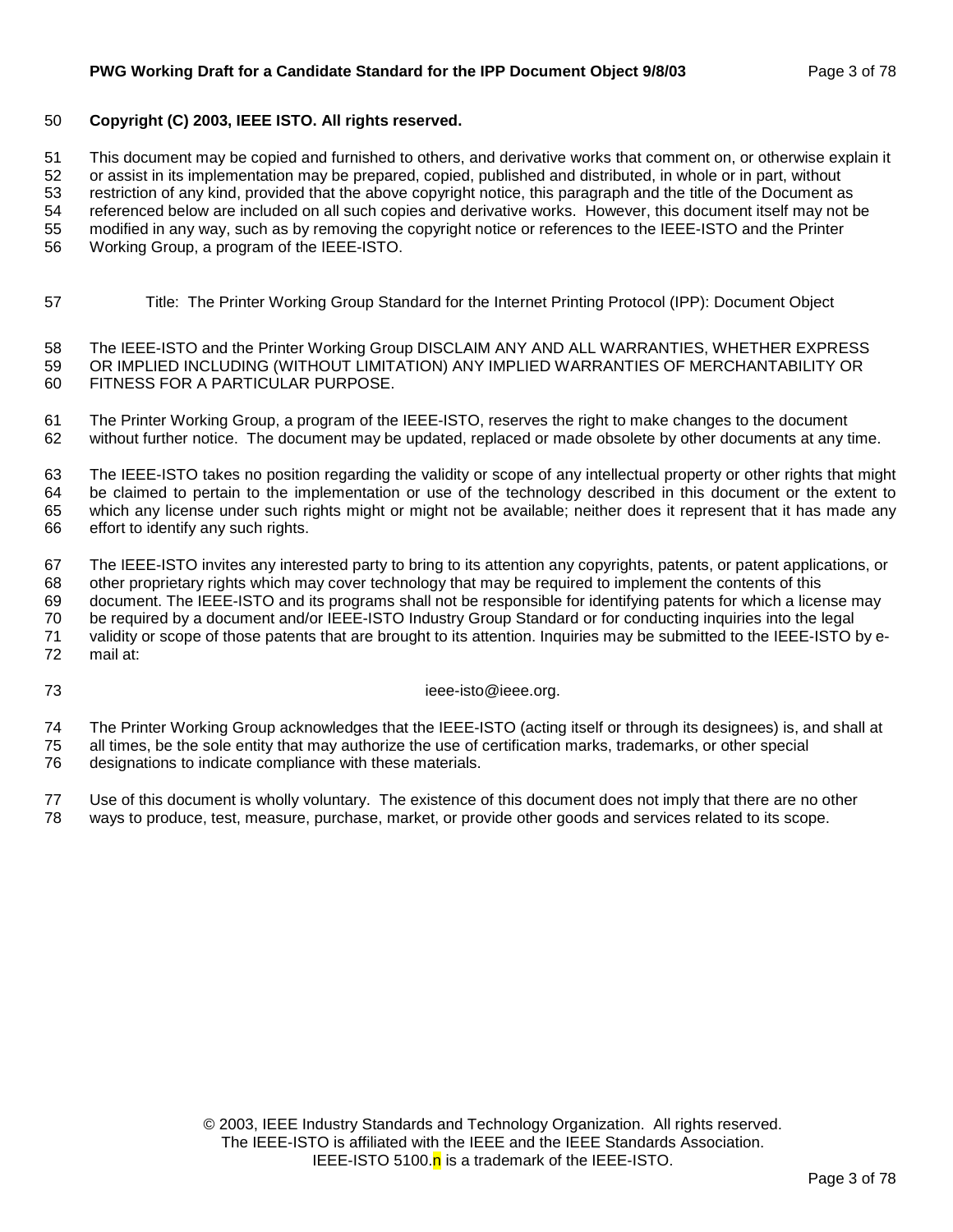#### Page 4 of 78 **PWG Working Draft of a Candidate Standard for the IPP Document Object, version 9/8/03**

#### 79 **About the IEEE-ISTO**

80

81 The IEEE-ISTO is a not-for-profit corporation offering industry groups an innovative and flexible operational forum 82 and support services. The IEEE-ISTO provides a forum not only to develop standards, but also to facilitate activities 83 that support the implementation and acceptance of standards in the marketplace. The organization is affiliated with 84 the IEEE (http://www.ieee.org/) and the IEEE Standards Association (http://standards.ieee.org/). 85

86 For additional information regarding the IEEE-ISTO and its industry programs visit http://www.ieee-isto.org.

87 88

#### 89 **About the IEEE-ISTO PWG**

90 The Printer Working Group (or PWG) is a Program of the IEEE Industry Standards and Technology Organization 91 (ISTO) with member organizations including printer manufacturers, print server developers, operating system 92 providers, network operating systems providers, network connectivity vendors, and print management application 93 developers. The group is chartered to make printers and the applications and operating systems supporting them 94 work together better. All references to the PWG in this document implicitly mean "The Printer Working Group, a 95 Program of the IEEE ISTO." In order to meet this objective, the PWG will document the results of their work as open 96 standards that define print related protocols, interfaces, procedures and conventions. Printer manufacturers and 97 vendors of printer related software will benefit from the interoperability provided by voluntary conformance to these 98 standards.

99 In general, a PWG standard is a specification that is stable, well understood, and is technically competent, has

- 100 multiple, independent and interoperable implementations with substantial operational experience, and enjoys 101 significant public support.
- 
- 102 For additional information regarding the Printer Working Group visit: http://www.pwg.org
- 103 104
- 105 **Contact information:**
- 106 IPP Web Page: http://www.pwg.org/ipp/
- 107 IPP Mailing List: ipp@pwg.org
- 108 To subscribe to the ipp mailing list, send the following email:
- 109 1) send it to majordomo@pwg.org
- 110 2) leave the subject line blank
- 111 3) put the following two lines in the message body:
- 112 subscribe ipp
- 113 end

114 Implementers of this specification are encouraged to join the IPP Mailing List in order to participate in any 115 discussions of clarifications or review of registration proposals for additional names. Requests for additional 116 extensions, for inclusion in this specification, should be sent to the IPP Mailing list for consideration. In order to 117 reduce spam the mailing list rejects mail from non-subscribers, so you must subscribe to the mailing list in order to 118 send a question or comment to the mailing list.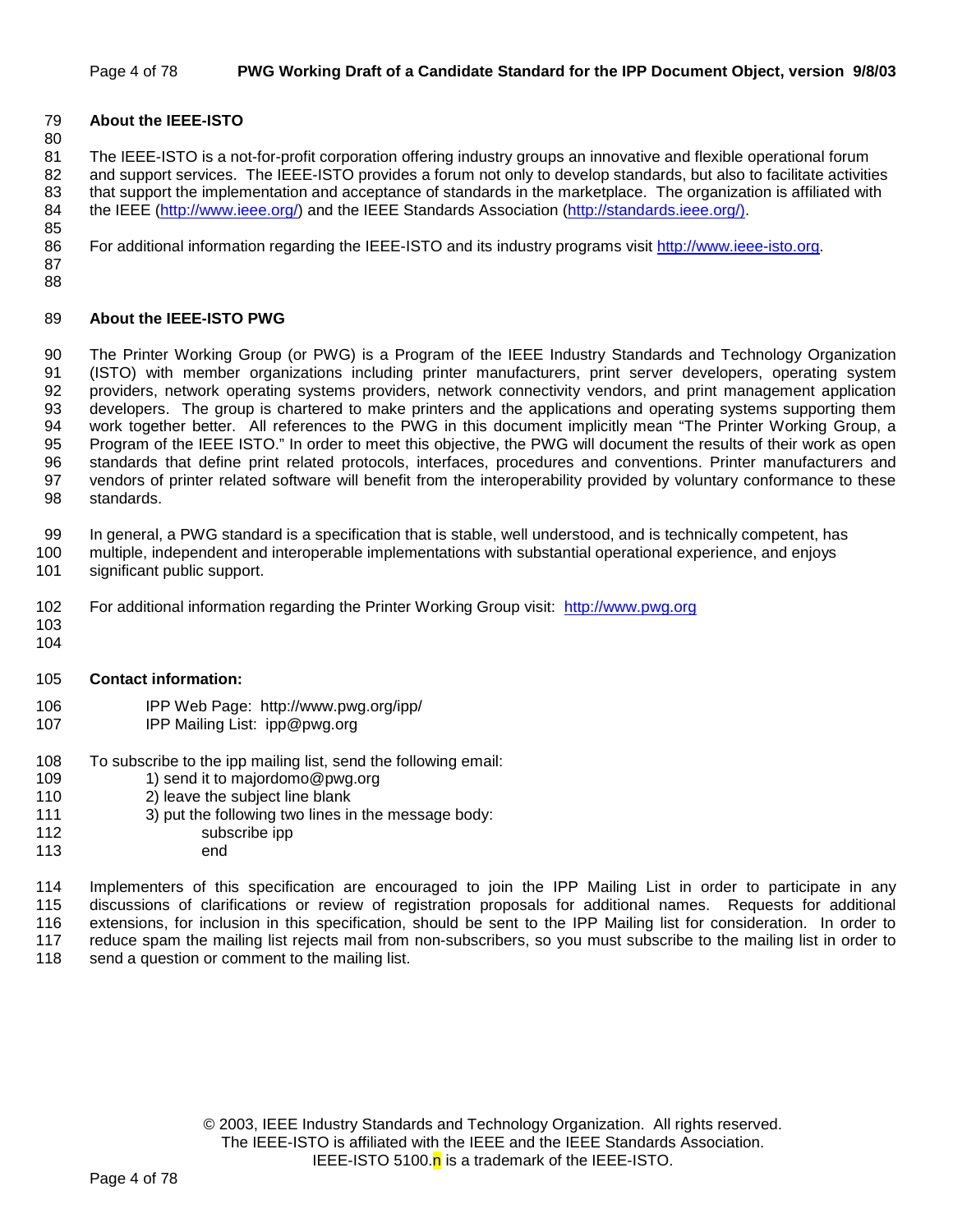#### **Contents** 119

| 120                                           | $\mathbf{1}$   | <b>Introduction and Summary</b>                                                                                                                                                        | 9                    |
|-----------------------------------------------|----------------|----------------------------------------------------------------------------------------------------------------------------------------------------------------------------------------|----------------------|
| 121                                           |                |                                                                                                                                                                                        |                      |
| 122                                           | $\overline{2}$ | Terminology                                                                                                                                                                            | 11                   |
| 123                                           |                |                                                                                                                                                                                        |                      |
| 124                                           |                |                                                                                                                                                                                        |                      |
| 125                                           | 3              | New Job operations and semantic extensions to Job operations                                                                                                                           | 13                   |
| 126<br>127<br>128<br>129<br>130<br>131<br>132 |                | 3.1.1.1 ipp-attribute-fidelity (boolean) ([rfc2911] § 3.2.1 and 15)<br>3.1.1.2 job-mandatory-attributes (1setOf type2 keyword) Operation attribute                                     | 14<br>14             |
| 133                                           |                |                                                                                                                                                                                        |                      |
| 134<br>135<br>136<br>137<br>138               |                | 3.3.1.1 "limit" (integer(1:MAX)):<br>3.3.1.2 "requested-attributes" (1setOf type2 keyword):                                                                                            | 17<br>17             |
| 139                                           |                |                                                                                                                                                                                        |                      |
| 140                                           |                |                                                                                                                                                                                        |                      |
| 141                                           |                |                                                                                                                                                                                        |                      |
| 142                                           |                |                                                                                                                                                                                        |                      |
| 143                                           |                |                                                                                                                                                                                        |                      |
| 144                                           |                |                                                                                                                                                                                        |                      |
| 145                                           |                |                                                                                                                                                                                        |                      |
| 146                                           | 4              | <b>Document Operations</b>                                                                                                                                                             | 19                   |
| 147<br>148<br>149<br>150<br>151<br>152<br>153 |                | 4.1.2.1 document-number (integer(1:MAX))<br>4.1.2.2 document-state (type1 enum)<br>4.1.2.3 document-state-reasons (1setOf type2 keyword)<br>4.1.2.4 document-state-message (text(MAX)) | 21<br>21<br>22<br>22 |
| 154                                           |                |                                                                                                                                                                                        |                      |
| 155<br>156<br>157<br>158                      |                | 4.3.1.1 "requested-attributes" (1setOf keyword):                                                                                                                                       | 23                   |
| 159<br>160<br>161                             |                |                                                                                                                                                                                        |                      |
|                                               |                |                                                                                                                                                                                        |                      |

© 2003, IEEE Industry Standards and Technology Organization. All rights reserved. The IEEE-ISTO is affiliated with the IEEE and the IEEE Standards Association. IEEE-ISTO 5100.n is a trademark of the IEEE-ISTO.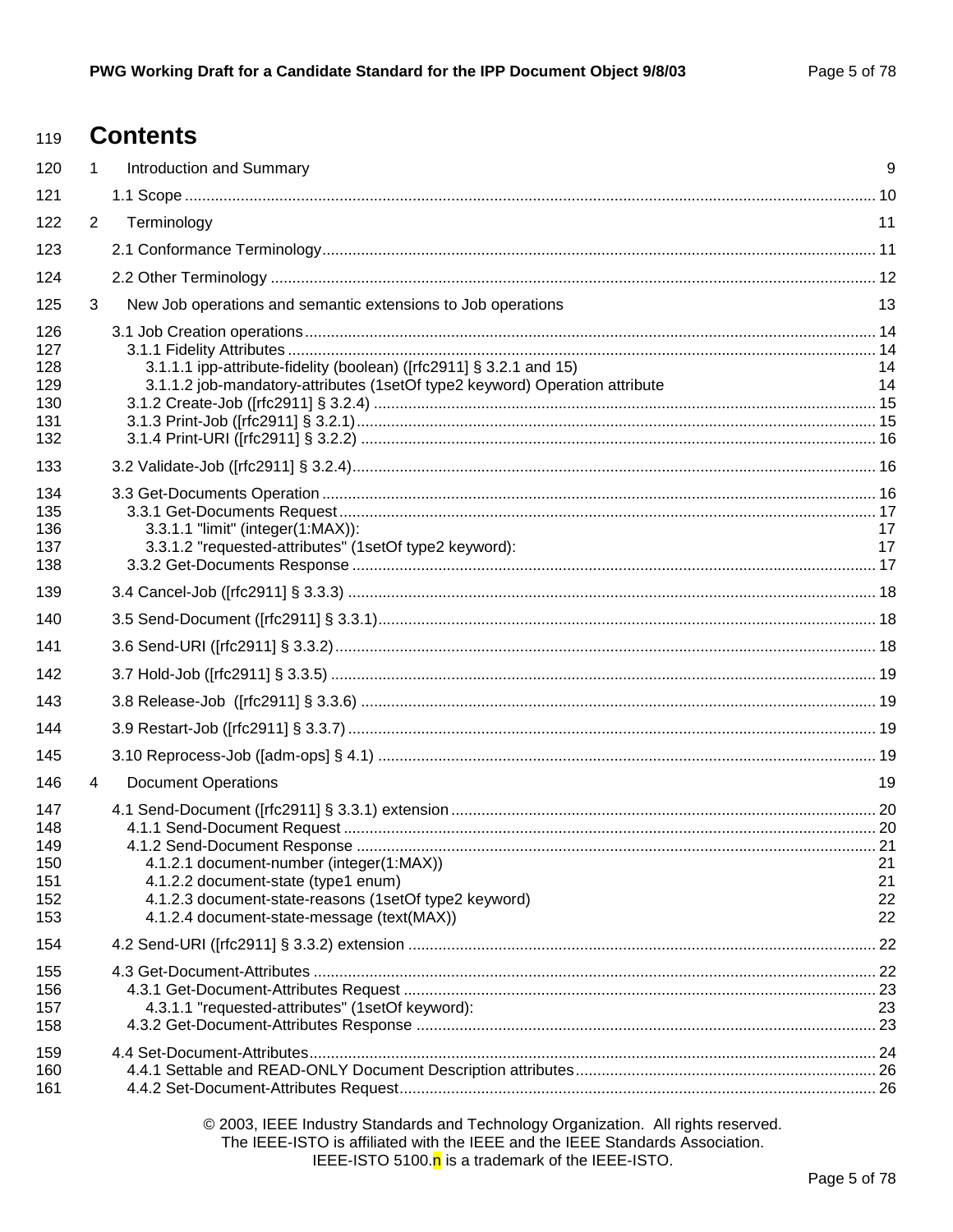| 162                      |   |                                                                      |    |
|--------------------------|---|----------------------------------------------------------------------|----|
| 163<br>164<br>165<br>166 |   | 4.5.1.1 document-message (text(MAX)):                                | 29 |
| 167                      | 5 | Administrative Job and Document operations                           | 30 |
| 168                      |   |                                                                      |    |
| 169                      |   |                                                                      |    |
| 170                      |   |                                                                      |    |
| 171                      |   |                                                                      |    |
|                          |   |                                                                      |    |
| 172                      | 6 | Job and Document Template Attribute Precedence during Job processing | 31 |
| 173                      | 7 | Operation Attributes for the Job and Document Creation operations    | 32 |
| 174                      |   |                                                                      |    |
| 175<br>176               |   |                                                                      |    |
| 177                      |   |                                                                      |    |
| 178                      | 8 | Job Template and Document Template attributes                        | 38 |
| 179                      |   |                                                                      |    |
| 180                      |   |                                                                      |    |
| 181                      |   |                                                                      |    |
| 182                      | 9 | Job Description and Document Description attributes                  | 44 |
| 183                      |   |                                                                      |    |
| 184                      |   |                                                                      |    |
| 185                      |   |                                                                      |    |
| 186<br>187               |   |                                                                      |    |
| 188                      |   |                                                                      |    |
| 189                      |   |                                                                      |    |
| 190                      |   |                                                                      |    |
| 191                      |   |                                                                      |    |
| 192                      |   |                                                                      |    |
| 193                      |   |                                                                      |    |
| 194                      |   |                                                                      |    |
| 195                      |   |                                                                      |    |
| 196                      |   |                                                                      |    |
| 197                      |   |                                                                      |    |
| 198                      |   |                                                                      |    |
| 199                      |   |                                                                      |    |
| 200<br>201               |   |                                                                      |    |
| 202                      |   |                                                                      |    |
| 203                      |   |                                                                      |    |
| 204                      |   |                                                                      |    |
| 205                      |   |                                                                      |    |
| 206                      |   |                                                                      |    |
| 207                      |   |                                                                      |    |

© 2003, IEEE Industry Standards and Technology Organization. All rights reserved. The IEEE-ISTO is affiliated with the IEEE and the IEEE Standards Association. IEEE-ISTO 5100. $n$  is a trademark of the IEEE-ISTO.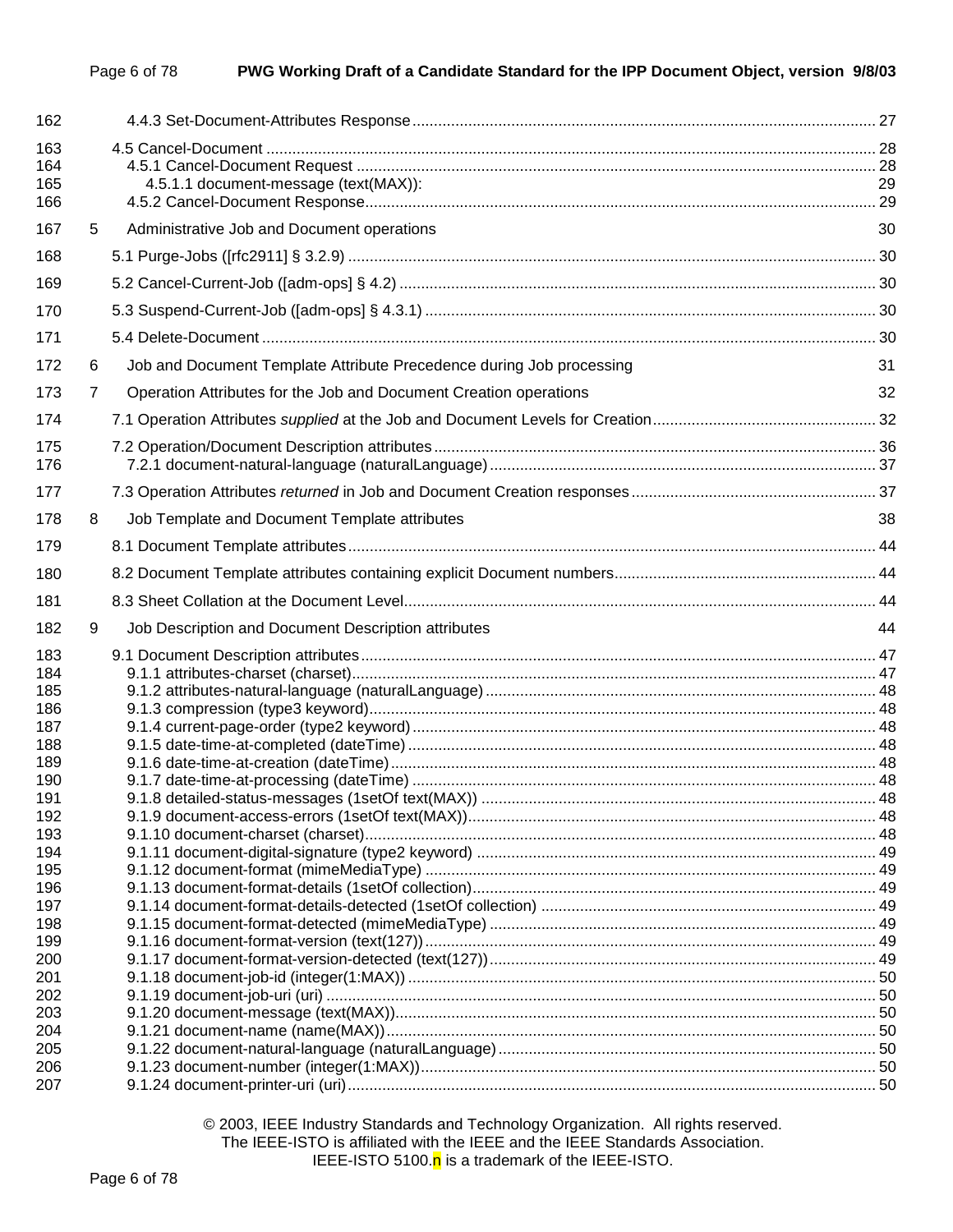| 208<br>209 |    | 9.1.25.1 The "document-state" Document Description attribute and the Document object life Cycle                                                                    | 52 |
|------------|----|--------------------------------------------------------------------------------------------------------------------------------------------------------------------|----|
| 210        |    |                                                                                                                                                                    |    |
| 211        |    |                                                                                                                                                                    |    |
| 212        |    |                                                                                                                                                                    |    |
| 213        |    |                                                                                                                                                                    |    |
| 214<br>215 |    |                                                                                                                                                                    |    |
| 216        |    |                                                                                                                                                                    |    |
| 217        |    |                                                                                                                                                                    |    |
| 218        |    |                                                                                                                                                                    |    |
| 219        |    |                                                                                                                                                                    |    |
| 220<br>221 |    |                                                                                                                                                                    |    |
| 222        |    |                                                                                                                                                                    |    |
| 223        |    |                                                                                                                                                                    |    |
| 224        |    |                                                                                                                                                                    |    |
| 225        |    |                                                                                                                                                                    |    |
| 226<br>227 |    |                                                                                                                                                                    |    |
| 228        |    |                                                                                                                                                                    |    |
| 229        |    |                                                                                                                                                                    |    |
| 230        |    |                                                                                                                                                                    |    |
| 231        | 10 | <b>New Printer attributes</b>                                                                                                                                      | 61 |
| 232        |    |                                                                                                                                                                    |    |
| 233        | 11 | New Values for Existing Printer Description Attributes                                                                                                             | 63 |
| 234        |    |                                                                                                                                                                    |    |
| 235        | 12 | <b>Encodings of Additional Attribute Tags</b>                                                                                                                      | 63 |
| 236        | 13 | <b>Conformance Summary</b>                                                                                                                                         | 64 |
| 237        |    |                                                                                                                                                                    |    |
| 238        |    |                                                                                                                                                                    |    |
| 239        | 14 | <b>Normative References</b>                                                                                                                                        | 65 |
| 240        | 15 | <b>Informative References</b>                                                                                                                                      | 66 |
| 241        | 16 | <b>IANA Considerations</b>                                                                                                                                         | 68 |
| 242        |    |                                                                                                                                                                    |    |
| 243        |    |                                                                                                                                                                    |    |
| 244        |    |                                                                                                                                                                    |    |
| 245        |    |                                                                                                                                                                    |    |
| 246        |    |                                                                                                                                                                    |    |
| 247        |    |                                                                                                                                                                    |    |
| 248        |    |                                                                                                                                                                    |    |
| 249        | 17 | Internationalization Considerations                                                                                                                                | 76 |
| 250        | 18 | <b>Security Considerations</b>                                                                                                                                     | 76 |
| 251        | 19 | Contributors                                                                                                                                                       | 76 |
|            |    | © 2003, IEEE Industry Standards and Technology Organization. All rights reserved.<br>The IEEE-ISTO is affiliated with the IEEE and the IEEE Standards Association. |    |

IEEE-ISTO 5100. $n$  is a trademark of the IEEE-ISTO.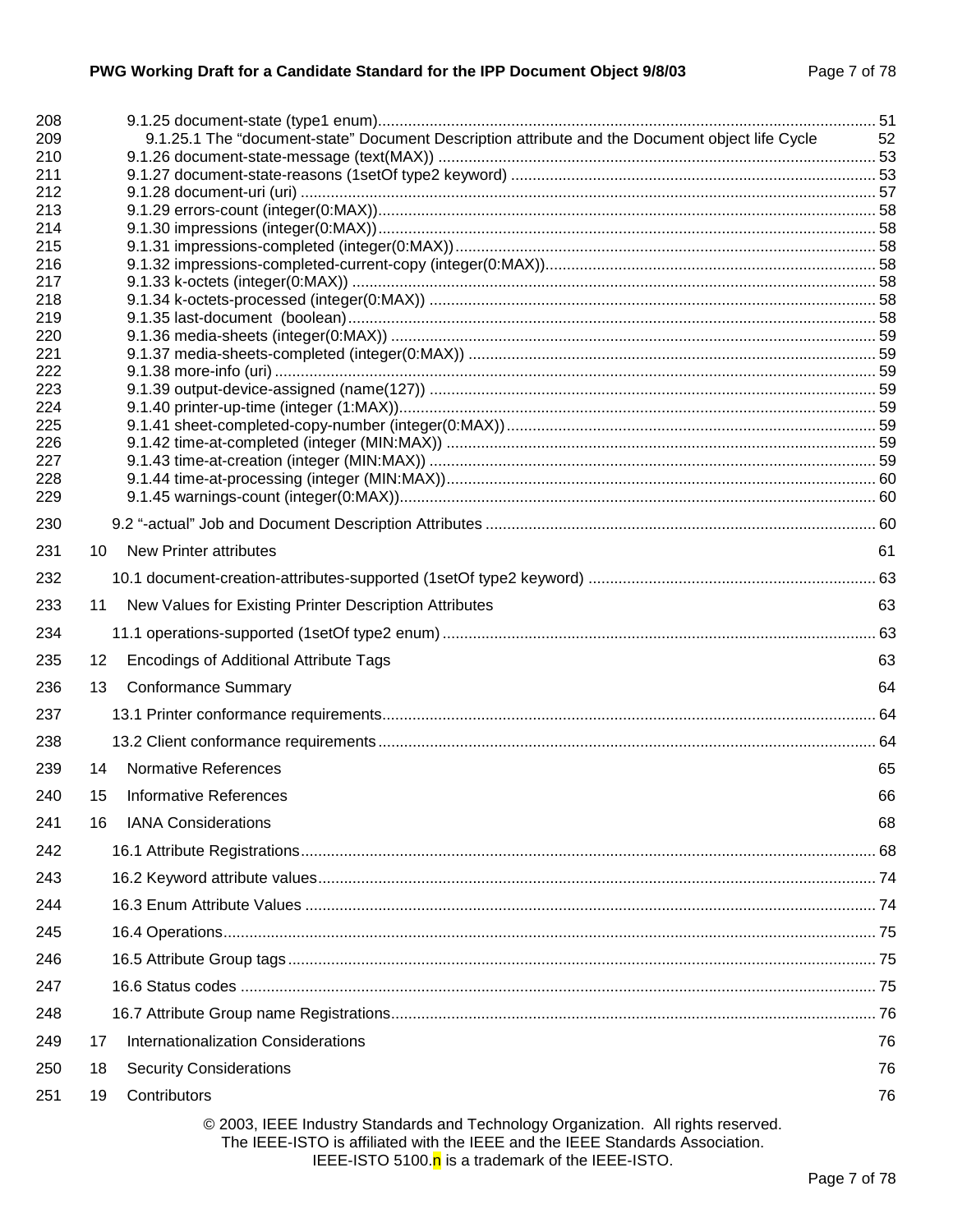| Page 8 of 78 | PWG Working Draft of a Candidate Standard for the IPP Document Object, version 9/8/03 |
|--------------|---------------------------------------------------------------------------------------|
|--------------|---------------------------------------------------------------------------------------|

| 252 | -20 | Acknowledgments                                                             | 76 |
|-----|-----|-----------------------------------------------------------------------------|----|
| 253 | 21  | Author's Address                                                            | 76 |
| 254 |     | 22 Appendix A: Document operations compared to Job operations (Informative) | 77 |
| 255 | 23  | Annex B: IEEE-ISTO 5100.4-2001 Document Overrides (informative)             | 78 |
|     |     | 256 24 Annex C: Change Log (informative)                                    | 78 |
|     |     |                                                                             |    |

257

## <sup>258</sup>**Table of Tables**

| 259        |                                                                                                                   |  |
|------------|-------------------------------------------------------------------------------------------------------------------|--|
| 260        |                                                                                                                   |  |
| 261        |                                                                                                                   |  |
| 262        |                                                                                                                   |  |
| 263        |                                                                                                                   |  |
| 264        |                                                                                                                   |  |
| 265        |                                                                                                                   |  |
| 266        | Table 8 - Operation Attributes supplied at the Job and Document Levels in Job and Document Creation Requests . 34 |  |
| 267        |                                                                                                                   |  |
| 268        |                                                                                                                   |  |
| 269        |                                                                                                                   |  |
| 270        |                                                                                                                   |  |
| 271        | Figure 1 - The "document-state" Document Description attribute and the Document object life cycle  53             |  |
| 272        |                                                                                                                   |  |
| 273        |                                                                                                                   |  |
| 274        |                                                                                                                   |  |
| 275        |                                                                                                                   |  |
| 276<br>277 |                                                                                                                   |  |

# <sup>278</sup>**Table of Figures**

279 Figure 1 - The "document-state" Document Description attribute and the Document object life cycle ........................ 53 280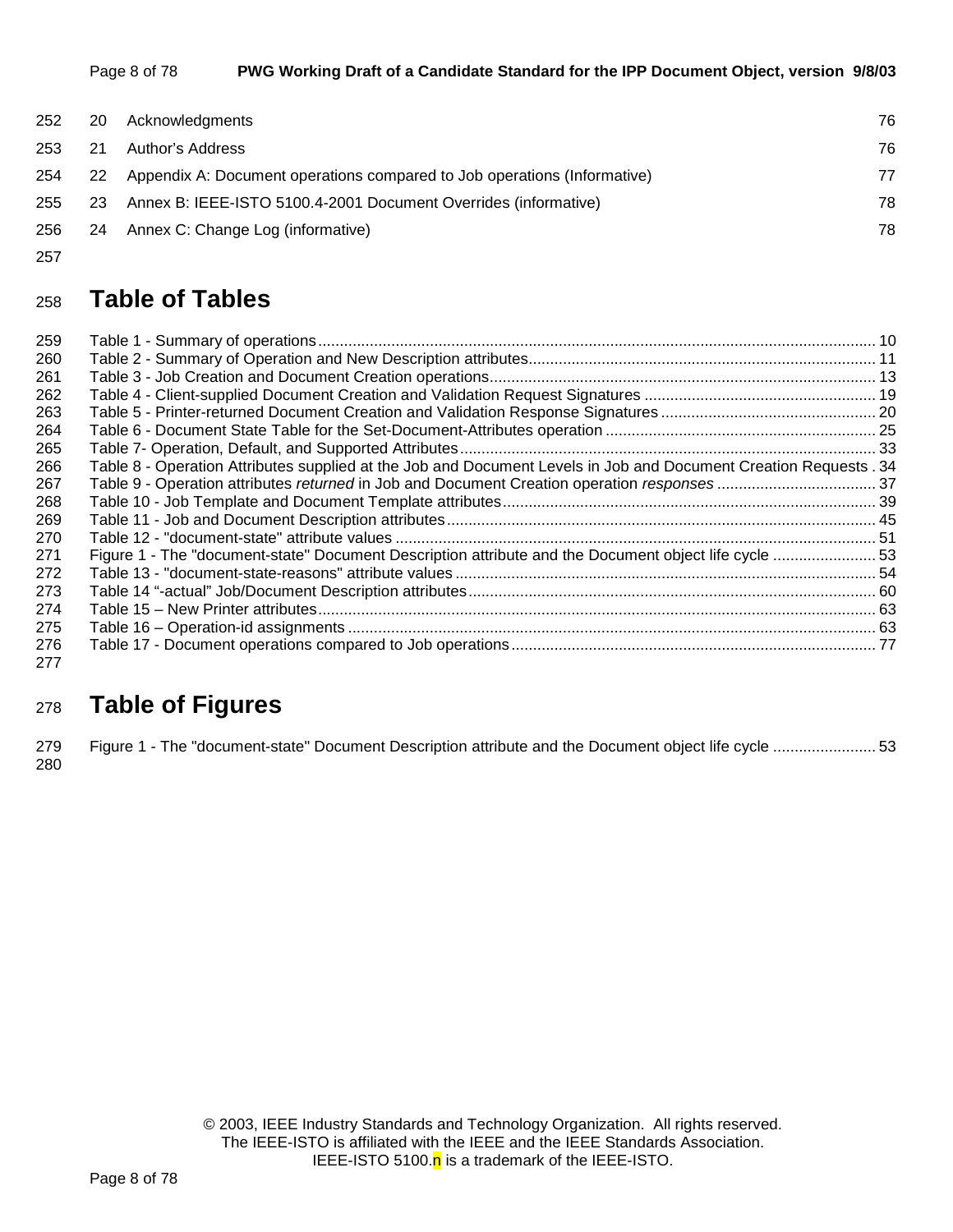### 281 **1 Introduction and Summary**

282 This IPP specification extends the IPP Model and Semantics [rfc2911] object model by defining a Document object. 283 The [rfc2911] Job object is extended to contain one or more Document objects that are passive objects operated on 284 by the Job. The REQUIRED Print-Job and OPTIONAL Print-URI operations ([rfc2911] § 3.2.1 and 3.2.2) create a 285 Job object containing a single Document object. The REQUIRED Create-Job operation ([rfc2911] § 3.2.4) creates a 286 Job object. The REQUIRED Send-Document and OPTIONAL Send-URI operations ([rfc2911] § 3.3.1 and 3.3.2) add 287 a Document object to the specified Job object. This specification adds a Document Attributes group (and tag) to the 288 Send-Document and Send-URI requests and responses. The Document Attributes group contains any Document 289 Template attributes to be applied to this Document object being created, overriding any corresponding Job Template 290 attributes supplied at the job level (by Create-Job) and thereby allowing the client to vary the Document Template 291 attributes between Document objects in a single Job.

- 292 This specification defines one new operation for Job objects, four new operations for Document objects once they 293 have been created, and extends [rfc2911] operations as follows:
- 294 1 REQUIRED Job operation: Get-Documents
- 295 1 REQUIRED Job and Document Creation operation: PrintJob [rfc2911]
- 296 1 OPTIONAL Job and Document Creation operation: Print-URI [rfc2911]
- 297 1 REQUIRED Document Creation operation: Send-Document [rfc2911]
- 298 1 OPTIONAL Document Creation operation: Send-URI [rfc2911]
- 299 2 REQUIRED Document operations: Cancel-Document, Get-Document-Attributes
- 300 2 OPTIONAL Document operations: Delete-Document, Set-Document-Attributes.
- 301 This specification uses the new Operation attributes (defined in [jobx]) that describe the contents of the Document 302 and permit the Printer to reject requests that it cannot process correctly to define new Document Description
- 303 attributes. The Printer copies these Operation attributes to the corresponding Document Description attributes which 304 client may query.
- 305 This specification also uses existing Job Template attributes to define Document Template attributes ("xxx"
- 306 Document Template attribute, "xxx-actual" Document Description attribute [ippact], "xxx-default" Printer attribute, and
- 307 "xxx-supported" Printer attribute). In addition this specification lists all of the attributes defined in other IPP
- 308 specifications<sup>1</sup> to show their relationship to corresponding attributes defined in this IPP specification for use with the 309 Document object. The analogous Document Descriptions attributes that correspond to the Job Description attributes 310 are also defined.
- 311 The semantics of "document-state", "document-state-reasons", and "document-state-message" Document
- 312 Description attributes are based on the corresponding [rfc2911] "job-state", "job-state-reasons", and "job-state-313 message" Job Description attributes. The state transitions for a Document are simpler than a Job's. A Document is
- 314 either waiting for the Job to process it, being processed by the Job or has reached its terminating state. Only the 315 applicable state values are used. It is assumed that an implementation will only use values from "job-state-reasons"
- 316 that are applicable to a Document for "document-state-reasons".
- 317 The intent is to propose this specification as an IPP extension and which will be referenced as part of the PWG 318 Semantic Model. The purpose for specifying the Document object is so that the print industry can have a common
- 319 semantic specification for use in IPP, the PWG Semantic Model [pwg-sm], the PWG Print Service Interface (PSI)
- 320 project [pwg-psi], and the Free Standards Group Job Ticket API [fsg-jt], which all have a Document object.

l 1 This specification lists all attributes defined in other IPP specifications at the time of publication of this specification. No attempt will be made to keep this specification up to date after publication.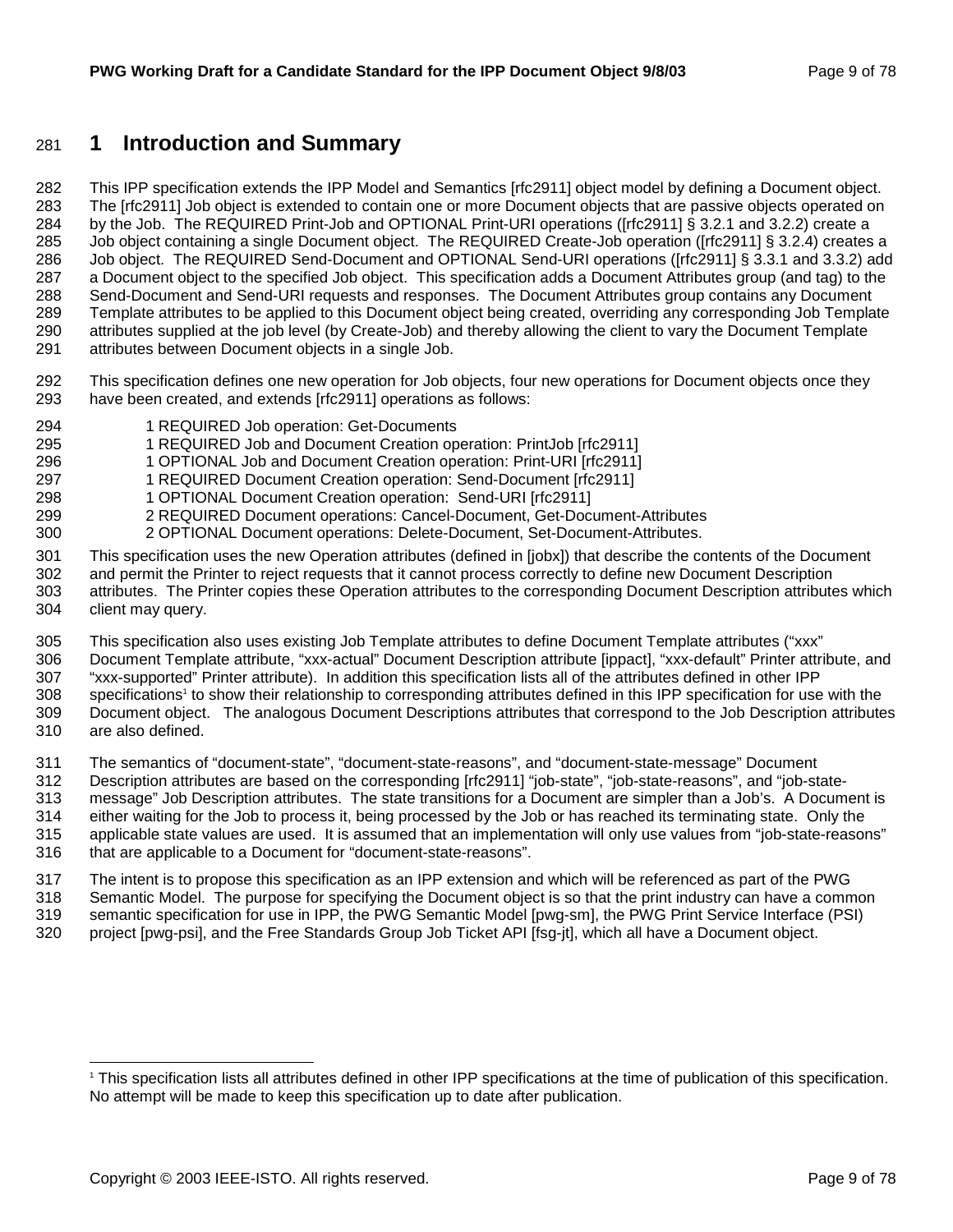### 321 **1.1 Scope**

322 Part of this extension is to allow the client to supply printing instructions, called Document Template attributes, when 323 creating each Document object. An IPP Printer implementation MAY support most of the existing Job Template 324 attributes as Document Template attributes as well. (The PWG Semantic Model [pwg-sm] currently calls the Job 325 Template attributes and Document Template attributes simply "Job Processing" and "Document Processing" 326 attributes). Note: There are a number of footnotes which relate this IPP specification to the PWG Semantic model 327 and other PWG projects, such as the Print Service Interface (PSI) [pwg-psi].

 $328$  The Document object is a passive object<sup>2</sup> and is operated upon by the Job. The client uses any of the existing Send-

329 Document, Send-URI, Print-Job, or Print-URI operations to create a Document object. In addition there are 5 new

330 operations that affect the Document object after it has been created as summarized in Table 1.

#### 331 **Table 1 - Summary of operations**

| <b>Operation Name</b>   | Printer<br>support          | <b>Brief Description</b>                                                                                                                                                                                                                                                                                                                       |
|-------------------------|-----------------------------|------------------------------------------------------------------------------------------------------------------------------------------------------------------------------------------------------------------------------------------------------------------------------------------------------------------------------------------------|
| Print-Job [rfc2911]     | <b>REQUIRED</b>             | Creates a Job object as in [rfc2911] that contains a single Document<br>object with pushed data in-line. Some additional Operation attributes<br>are defined in [jobx] for use in creating the Document object with<br>Document Description attributes.                                                                                        |
| Print-URI [rfc2911]     | <b>OPTIONAL</b>             | Creates a Job object as in [rfc2911] that contains a single Document<br>object with a reference to the document data. Some additional<br>Operation attributes are defined in [jobx] for use in creating the<br>Document object with Document Description attributes.                                                                           |
| Create-Job [rfc2911]    | <b>REQUIRED<sup>3</sup></b> | Creates the Job object as defined in [rfc2911] with Job Attributes. Job<br>Template attributes that affect individual documents, such as "media",<br>are inherited by the Document objects that are subsequently created for<br>the Job using Send-Document and/or Send-URI.                                                                   |
| Send-Document [rfc2911] | REQUIRED <sup>3</sup>       | Creates a Document object with Document attributes and data. Some<br>additional Operation attributes are defined in [jobx] for use in creating<br>the Document object with Document Description attributes, along with a<br>new Document attributes group to pass Document Template attributes.                                                |
| Send-URI [rfc2911]      | <b>OPTIONAL</b>             | Creates a Document object with Document attributes and a URL<br>reference to the data (print-by-reference). Some additional Operation<br>attributes are defined in [jobx] for use in creating the Document object<br>with Document Description attributes, along with a new Document<br>attributes group to pass Document Template attributes. |
| Get-Document-Attributes | <b>REQUIRED</b>             | Get requested attributes of the specified Document in the specified Job.                                                                                                                                                                                                                                                                       |
| Get-Documents           | <b>REQUIRED</b>             | Get requested attributes of all of the Documents in the specified Job.                                                                                                                                                                                                                                                                         |
| Set-Document-Attributes | <b>OPTIONAL</b>             | Set the supplied Document attributes on the specified Document.                                                                                                                                                                                                                                                                                |
| Cancel-Document         | <b>REQUIRED</b>             | Cancel the specified Document in the specified Job, but don't remove it.                                                                                                                                                                                                                                                                       |
| Delete-Document         | <b>OPTIONAL</b>             | Remove the specified Document object and its data from the Job.                                                                                                                                                                                                                                                                                |

332

l

333 This specification uses existing [rfc2911] and [jobx] Operation attributes summarized in Table 2 to define new

334 Document Description attributes. The Printer copies these Operation attributes supplied by the client in the request 335 to the corresponding Job or Document Description attributes.

<sup>2</sup> The Document object is *not* a sub-job. If Job trees are desired where sub-jobs can be on different network nodes, such as in JDF, then a separate specification should be generated for Job trees.

<sup>&</sup>lt;sup>3</sup> In [rfc2911] the Create-Job and Send-Document operations are OPTIONAL for a Printer to support.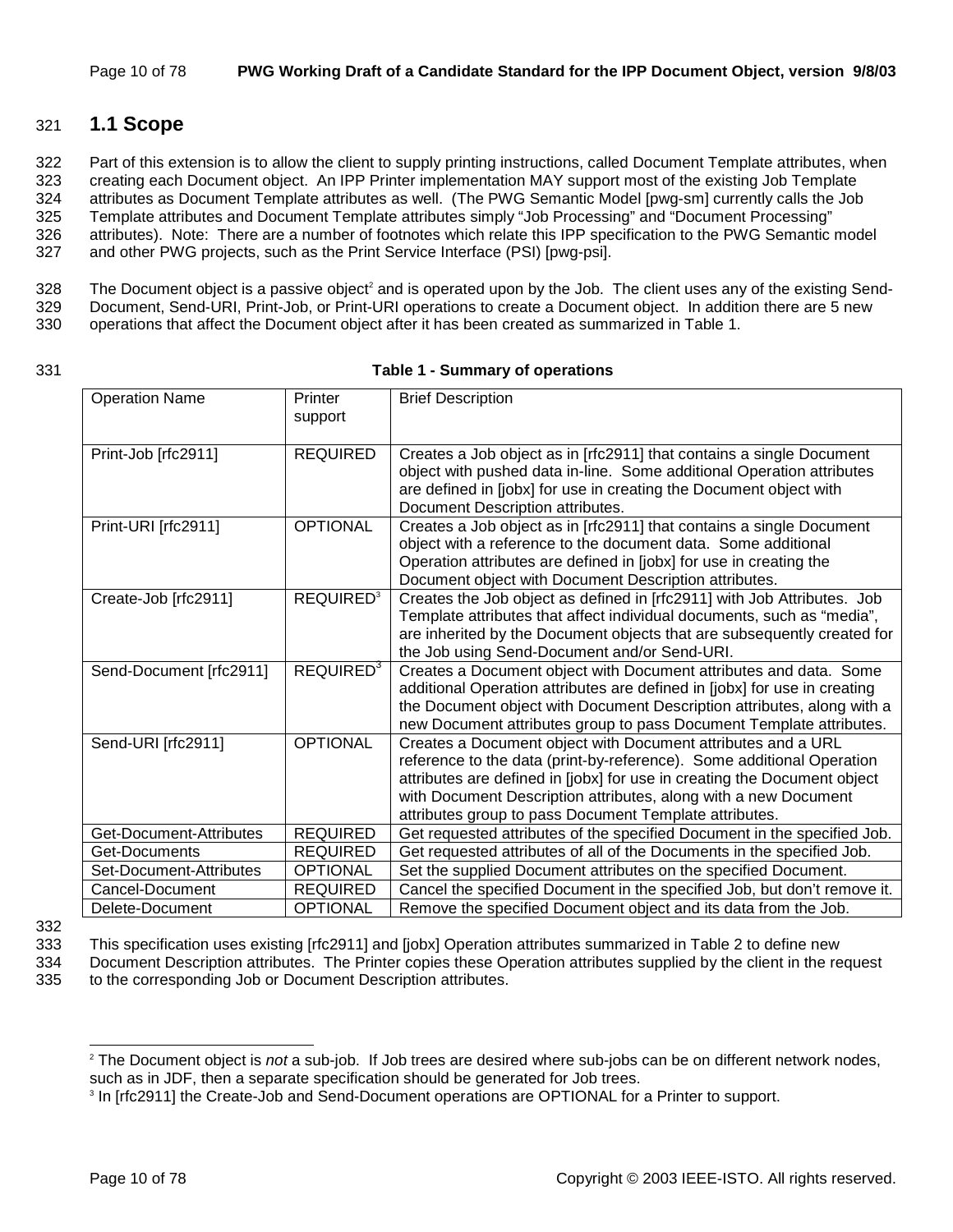| ×<br>۰. | ×<br>۰, | ×<br>۰, |
|---------|---------|---------|

#### 336 **Table 2 - Summary of Operation and New Description attributes**

| Operation attribute                        | Creation<br>operation | Printer<br>support | Description                                                                                  |
|--------------------------------------------|-----------------------|--------------------|----------------------------------------------------------------------------------------------|
|                                            |                       |                    |                                                                                              |
| ipp-attribute-fidelity (boolean) *         | Job                   | <b>MUST</b>        | Allows the client to indicate whether or not the                                             |
| [rfc2911] §15.1                            |                       |                    | Printer MUST support all Job Template and<br>Document Template attributes.                   |
| job-mandatory-attributes (1setOf type2     | Job                   | <b>MUST</b>        | Allows the client to list which Job Template and                                             |
| keyword) [ $j$ obx] § 4.1.2                |                       |                    | Document Template attributes that the Printer                                                |
|                                            |                       |                    | MUST support.                                                                                |
| document-charset (charset) [jobx] § 4.2.1  | Document              | CMUST <sup>4</sup> | The charset of the Document Object content.                                                  |
| document-digital-signature (type2          | <b>Document</b>       | <b>MAY</b>         | The type of digital signature, if any, used in the                                           |
| keyword) [jobx] $\S$ 4.2.2                 |                       |                    | Document Object content.                                                                     |
| document-format (mimeMediaType) *          | Document              | <b>MUST</b>        | The document format of the Document Object                                                   |
| [rfc2911] §3.2.1.1                         |                       |                    | content.                                                                                     |
| document-format-details (1setOf            | Document              | CMUST <sup>5</sup> | The details of the Document Object content,                                                  |
| collection) [jobx] $\S$ 4.2.4              |                       |                    | including when it's a package of files (e.g. zip,<br>multipart/related). The details include |
|                                            |                       |                    | information, such as the application and the                                                 |
|                                            |                       |                    | operating system that created the document,                                                  |
|                                            |                       |                    | the intended device type (when the format is                                                 |
|                                            |                       |                    | device-dependent), and the natural languages                                                 |
|                                            |                       |                    | of the document.                                                                             |
| document-format-version (text(127)) [jobx] | Document              | <b>MAY</b>         | The level or version of the document format.                                                 |
| $§$ 4.2.5                                  |                       |                    |                                                                                              |
| document-natural-language                  | Document              | <b>MAY</b>         | The primary language of the Document Object                                                  |
| (naturalLanguage) * [rfc2911] §3.2.1.1     |                       |                    | content.                                                                                     |

337 \* - indicates Operation attributes defined in [rfc2911] that are extended to apply to the Document Creation operations 338 defined in this specification.

### 339 **2 Terminology**

l

340 This section defines terminology used throughout this document.

### 341 **2.1 Conformance Terminology**

342 Capitalized terms, such as **MUST, MUST NOT, REQUIRED, SHOULD, SHOULD NOT, MAY,** and **OPTIONAL**, have 343 special meaning relating to conformance as defined in RFC 2119 [rfc2119]. If an implementation supports the 344 extension defined in this document, then these terms apply; otherwise, they do not. These terms define 345 conformance to *this document (and [rfc2911]) only*; they do not affect conformance to other documents, unless 346 explicitly stated otherwise. For example, the term REQUIRED in this document means "REQUIRED if this 347 OPTIONAL Document Object specification is implemented"*.* 

348 The term **CONDITIONALLY REQUIRED** means that the Printer **MUST** support the feature, if the specified condition 349 is true. The term **CMUST** means **MUST** if the specified "condition" is true.

<sup>4</sup> The Printer MUST support the "document-charset" operation/Document Description attributes if the Printer supports a document-format in which the charset may be ambiguous in the Document content, such as 'application/vnd.hp-PCL' where the charset escape sequence MAY be omitted from the data (see [jobx] §3.2.1).

<sup>5</sup> The Printer MUST support the "document-format-details" operation/Document Description attributes if the Printer supports a packaging document format, such as 'application/zip' or 'multipart/related'.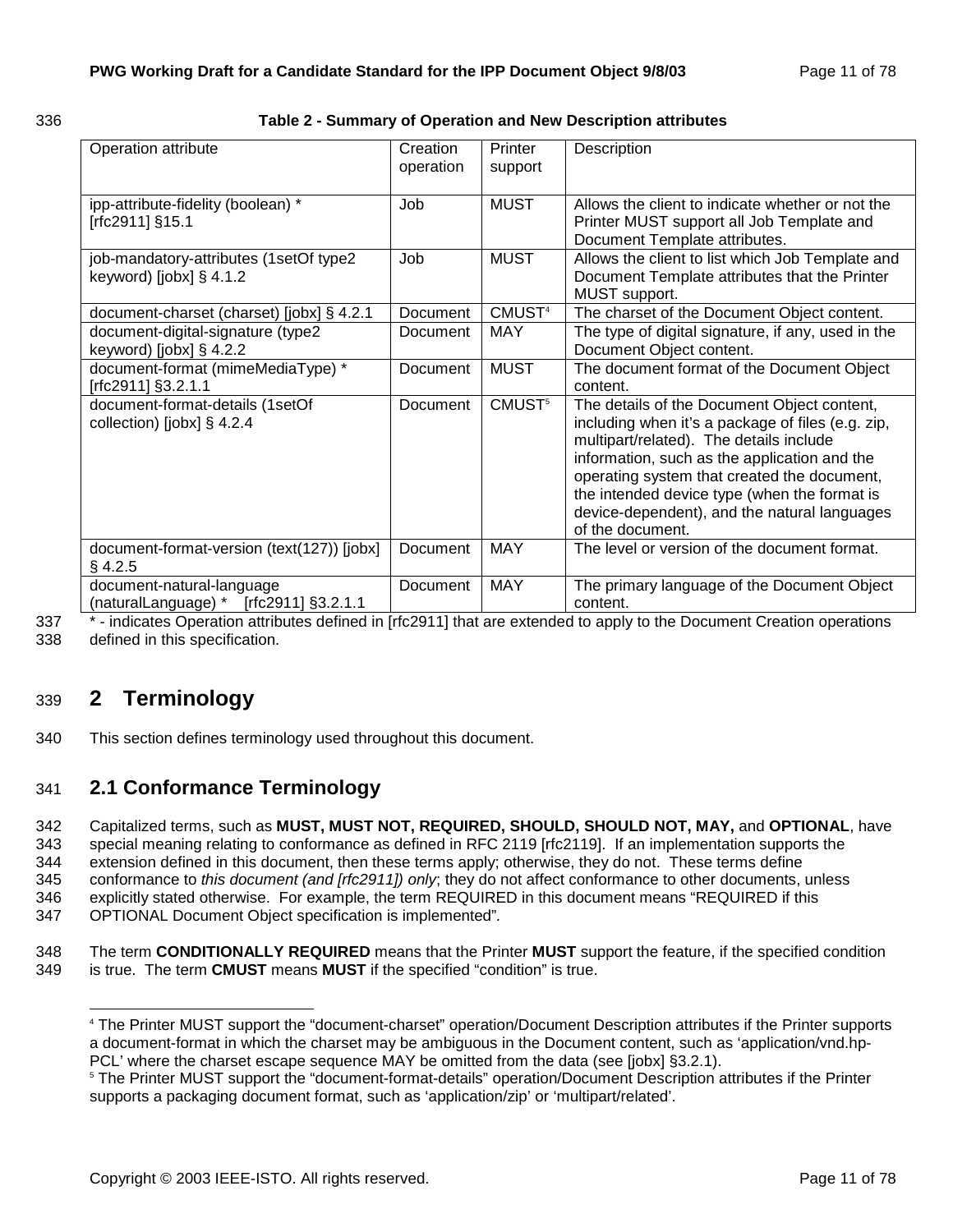### 350 **2.2 Other Terminology**

This document uses the same terminology as [rfc2911], such as "**client**", "**Printer**" <sup>6</sup> 351 , "**attribute**", "**attribute value**", 352 "**keyword**", "**Job Template attribute**", "**Operation attribute**", "**operation**", "**request**", "**response**", and "**support**" 353 with the same meaning. In addition, the following terms are defined for use in this document:

354 **Attribute Precedence** - the precedence rules which dictate which attribute value takes precedence when the same 355 attribute is supplied at different points in the workflow with different values, such as at both the **Job Level** and the 356 **Document Level**. See section 6.

357 **Document attribute** - an **Operation attribute** or a **Document Template attribute** that applies to a **Document**  358 **object** as a whole. For example, "document-format" is an Operation attribute and "media" is a Document Template 359 attribute.

360 **Document Creation operation** - operations that create Document objects. Specifically: Print-Job, Print-URI, Send-361 Document, and Send-URI. Note: Print-Job and Print-URI are both **Job Creation** and **Document Creation** 362 operations, since they create both a Job and a **Document object** at the same time. This specification does not 363 extend the Print-Job and Print-URI operations. However, this specification does extend the Send-Document and 364 Send-URI operations to allow the client to supply **Document Template** attributes in each request.

365 **Document Level** - Operation and Document Template attributes supplied in the Send-Document and Send-URI 366 operations are referred to as being supplied at the **Document Level**. Note: attributes supplied in the Print-Job and 367 Print-URI requests are considered as being supplied at the **Job Level** only, *not* also at the **Document Level**, even 368 though Print-Job and Print-URI also create **Document objects** (see Table 3).

369 **Document object** - the object to represent the logical concept of a document in a Job. A **Job object** can contain 370 one or more **Document objects**.

371 **Document Template attribute** - an attribute that the client supplies in a Send-Document or Send-URI operation 372 request in the Document Attributes group. For example, "media".

373 **Honor** - a Printer is said to **Honor** an attribute supplied by the client, if the Printer **supports** that attribute and the

374 supplied value and performs the indicated semantics. If the client supplies the "ipp-attribute-fidelity" or "job-375 mandatory-attributes" Operation attribute, the client is indicating which supplied Job Template and Document

376 Template attributes the Printer MUST **Honor**.

377 **Job Attribute** - an **Operation attribute** or a **Job Templat**e attribute that applies to the Job (object) as a whole. For 378 example, "job-name" is an **Operation attribute** and "job-priority" is a **Job Template attribute**.

379 **Job Creation operation** - operations that create Job objects, specifically: Print-Job, Print-URI, and Create-Job as 380 defined in [rfc2911].

381 **Job Level** - **Operation** and **Job Template** attributes supplied in the Print-Job, Print-URI, and Create-Job are

382 referred to as being supplied at the **Job Level** (see Table 3). Attributes supplied at the **Job Level** are a mixture of

383 **Job attributes** and **Document attributes**. **Job Template attributes** apply to the Job as a whole, while **Document** 

384 **Template attributes** provide defaults for the **Document objects** in case the client does not supply a **Document** 

385 **Template attribute** at the **Document Level** for a **Document object**. Put another way, **Document objects** *inherit*

386 **Document Template attributes** from the **Job object** which are used if the client didn't supply a corresponding

387 **Document Template** attribute for the **Document object**.

l

<sup>6</sup> [rfc2911] uses the terms "Printer object" and "Printer" interchangeably to mean the same thing. For simplicity, this document uses the term "Printer" exclusively, except for definitions copied directly from [rfc2911]. Nonetheless, the intent is as in [rfc2911]: a Printer is an object that MAY be hosted in the device or in a server.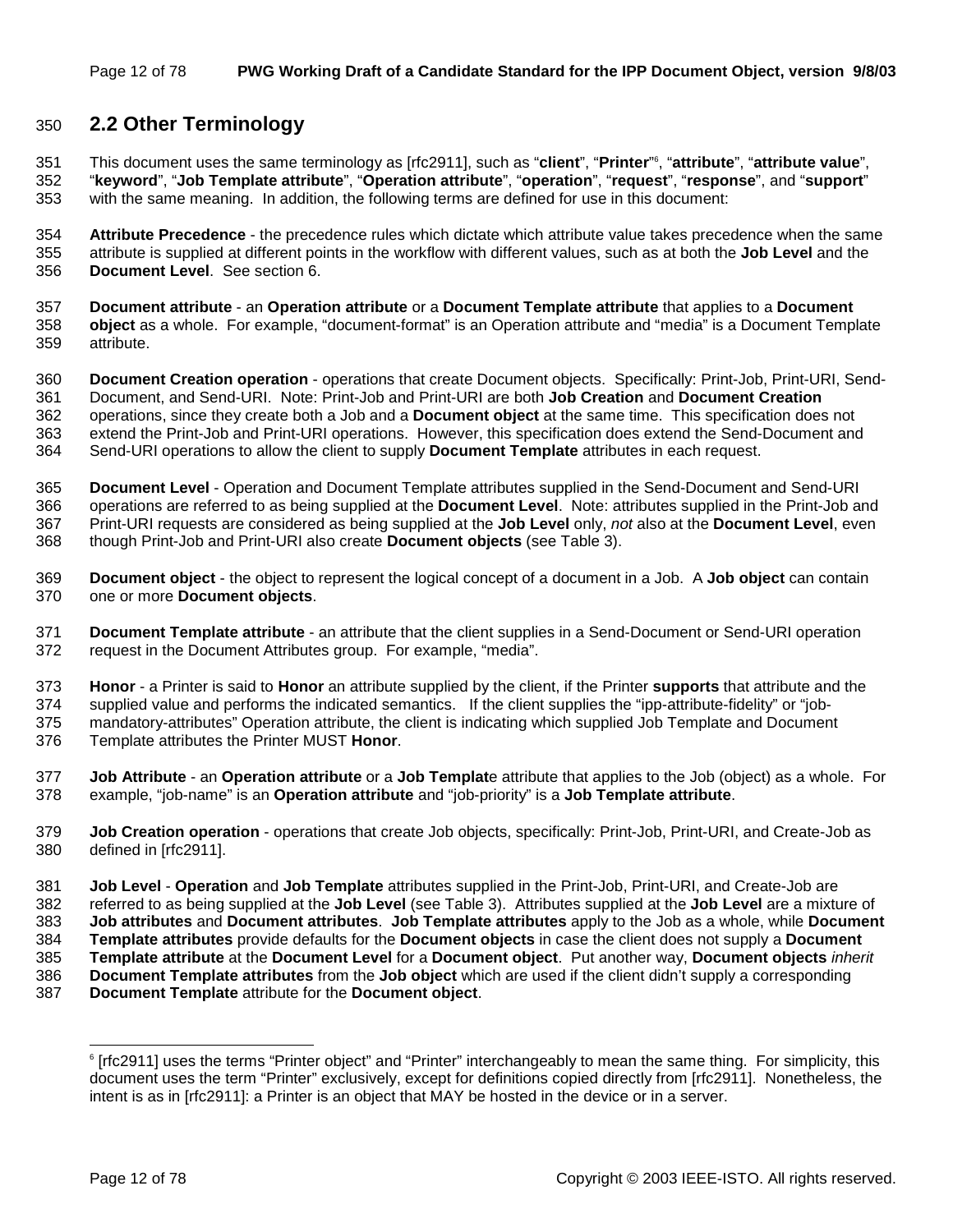#### **PWG Working Draft for a Candidate Standard for the IPP Document Object 9/8/03** Page 13 of 78

388 **Operation attribute** - an attribute supplied by a client in the Operation Attribute group of a request in order to affect 389 the behavior of the operation or an attribute returned by the Printer in the Operation Attributes group in an operation 390 response in order to report the results of the operation. For some Operation attributes, the Printer copies the values 391 supplied by the client to corresponding Job Description or Document Description attributes.

392 Table 3 shows this terminology as applied to the six operations. Note that Print-Job and Print-URI are both Job 393 Creation operations and Document Creation operations, though they only create single Document jobs. In other 394 words, for Print-Job and Print-URI, there is only one document per job, so whether the attributes are considered to be 395 submitted at the Job Level and then inherited by the Document object is moot, since these operations do not have a 396 separate Document group in which the client can supply Document attributes. Note also that for the "Level" concept, 397 no operation supplies attributes at more than one level. $<sup>7</sup>$ </sup>

#### 398 **Table 3 - Job Creation and Document Creation operations**

| <b>Operation</b>     | Job<br><b>Creation</b><br>operation | <b>Document</b><br><b>Creation</b><br>operation | <b>Attribute Group in Request</b>                           |                            | Level          |
|----------------------|-------------------------------------|-------------------------------------------------|-------------------------------------------------------------|----------------------------|----------------|
|                      |                                     |                                                 | <b>Job Attributes</b>                                       | <b>Document Attributes</b> |                |
| Create-Job           | yes                                 |                                                 | Job attributes and<br>Document attributes<br>mixed together |                            |                |
| Print-Job            | yes                                 | yes                                             | Job attributes and<br>Document attributes<br>mixed together |                            | Job Level      |
| <b>Print-URI</b>     | yes                                 | yes                                             | Job attributes and<br>Document attributes<br>mixed together |                            |                |
| <b>Send-Document</b> |                                     | ves                                             |                                                             | Document attributes        | Document Level |
| Send-URI             |                                     | yes                                             |                                                             | Document attributes        |                |

399

l

### 400 **3 New Job operations and semantic extensions to Job operations**

401 This section defines the semantic extensions to Job operations that affect Document objects. Printer and 402 Subscription object (Event Notification [ntfy]) operations MUST have no effect on the Document object and the 403 Document object has no effect on the semantics of the Printer and Subscription operations. The Job operations that 404 MUST NOT have any effect on the Document object because they are defined to affect the Job object as a whole

<sup>7</sup> The PWG Semantic Model [pwg-sm] calls the Operation attributes supplied by the client: Job Description attributes or Document Description attributes for the Job Creation and Document Creation operations, respectively. The [pwgsm] also calls Job Template attributes and Document Template attributes: Job Processing and Document Processing attributes, respectively. Each Processing attribute is defined to be a Job Processing or a Document Processing attribute, but is not both. The client can supply both Job Processing and Document Processing attributes in a Job Creation operation, in which case the Document Processing attributes server as defaults for the Document objects. In the [pwg-sm] the Printer copies all of these client's supplied attributes to the Job or Document object. [pwg-sm] Read-only Job and Document attributes that the Printer sets are called Job Status and Document Status attributes (instead of Description attributes).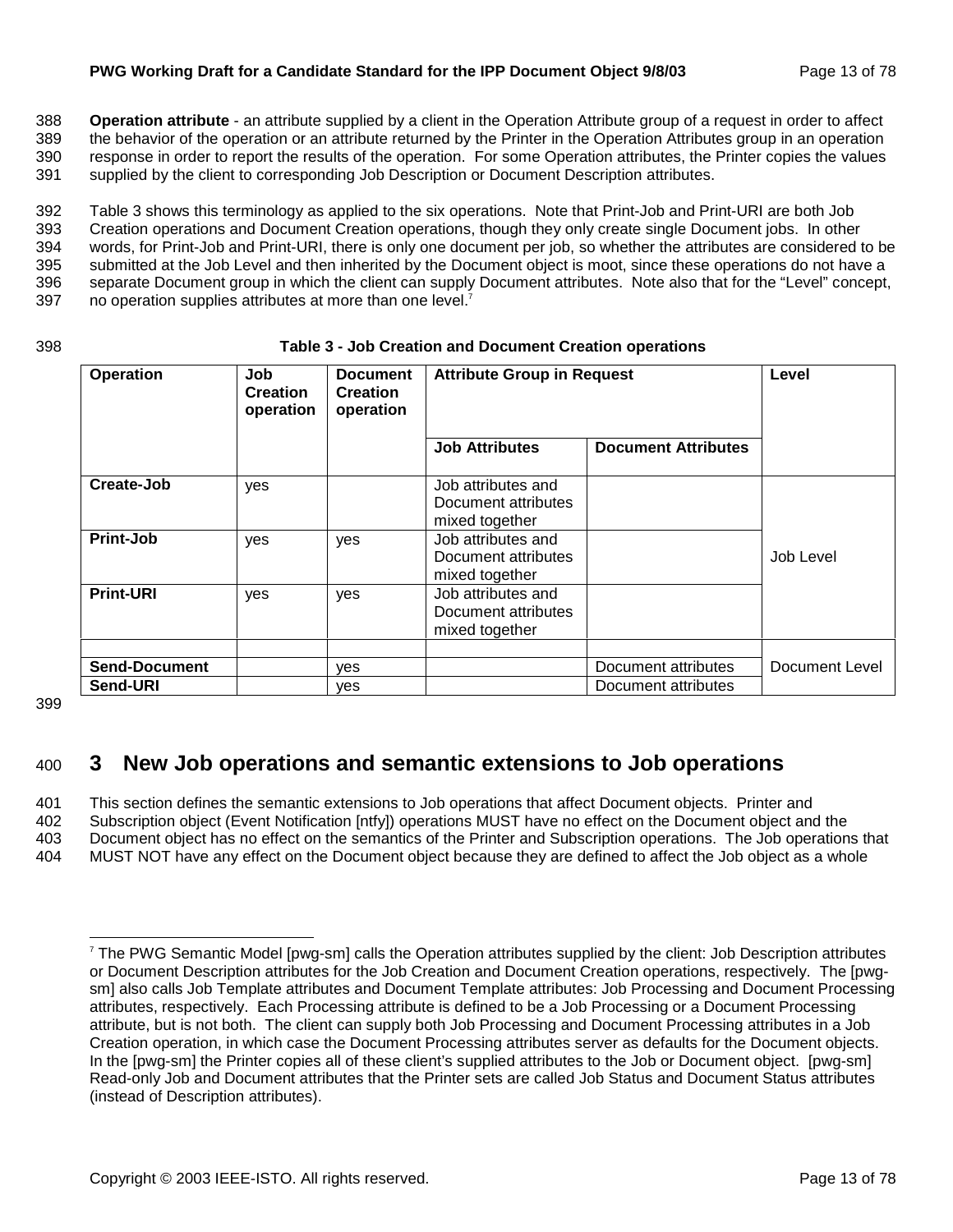#### Page 14 of 78 **PWG Working Draft of a Candidate Standard for the IPP Document Object, version 9/8/03**

are: **Get-Job-Attributes8** ([rfc2911] § 3.3.4)**, Get-Jobs9** 405 ([rfc2911] § 3.2.6)**, Hold-Job** ([rfc2911] § 3.3.5), **Release-**406 **Job** ([rfc2911] § 3.3.6), **Set-Job-Attributes** ([rfc3380] § 4.2), and **Validate-Job** ([rfc2911] § 3.2.3).

### 407 **3.1 Job Creation operations**

408 This section defines the extensions to the Job Creation operations.

### 409 **3.1.1 Fidelity Attributes**

410 The following Operation attributes have additional semantics when used with document objects. These attributes

411 apply for all the Job Creation operations.. The Fidelity Attributes must be retained when supplied by the Client on

412 Job Creation operations so that they are available when Documents are added to the Job. The semantic of Fidelity 413 on a Job are inherited by all the Documents within that Job.

#### 414 **3.1.1.1 ipp-attribute-fidelity (boolean) ([rfc2911] § 3.2.1 and 15)**

415 This REQUIRED Operation attribute specifies the policy for the Printer to use (see [rfc2911] §3.2.1.1) when the client 416 supplies unsupported Job Template or Document Template attributes<sup>10</sup> or value in a Job Creation operation or a 417 subsequent Document Creation operation for this job. The value 'true' indicates that total fidelity to client supplied 418 Job Template and Document Template attributes and values is required for this Job Creation operation and all 419 subsequent Document Creation operations for this job. If the client supplies the value 'false' or omits the attribute, 420 then the Printer MUST accept the Job Creation operation and all subsequent Document Creation operations even if 421 the client supplies unsupported attributes or values in them.

- 422 The Printer MUST copy this attribute to the corresponding Job Description attribute (see [jobx] § 6.1) and use its 423 value for validating subsequent Document Creation operations for this job.
- 424 Note: The inheritance of the effect of the "ipp-attribute-fidelity" Operation attribute by subsequent Document Creation 425 operations is like the inheritance of Document Template attributes supplied at the Job Level but affecting the 426 behavior of the Document Level (see Table 3).

#### 427 **3.1.1.2 job-mandatory-attributes (1setOf type2 keyword) Operation attribute**

428 This REQUIRED Operation attribute identifies which Job Template and Document Template attributes the Printer 429 MUST Honor in this Job Creation request and all subsequent Document Creation requests for this Job.

430 A client MUST NOT supply this "job-mandatory-attributes" Operation attribute in a Document Creation operation. If a 431 client does supply this attribute in a Document Creation operation, the Printer MUST ignore and otherwise accept the 432 request and return this attribute without any values in the Unsupported Attributes Group in the response (see 433 [rfc2911] § 3.1.7). Thus the Printer only supports the "job-mandatory-attributes" Operation attribute supplied at the 434 Job level. Thus the "job-mandatory-attributes" Operation attribute controls all other Job Template and Document

435 Template attributes supplied at the Job Level and Document Level uniformly.

l

<sup>&</sup>lt;sup>8</sup> The Printer MUST NOT copy up to the Job object any Document attributes supplied at the Document Level in Create-Document, Send-Document, or Send-URI to the Job object as observable by the client in any Get-Job-Attributes operation responses.

<sup>9</sup> The Printer MUST NOT copy up to the Job object any Document attributes supplied at the Document Level in Create-Document, Send-Document, or Send-URI to the Job object as observable by the client in any Get-Jobs operation responses.

<sup>&</sup>lt;sup>10</sup> The value of the "ipp-attribute-fidelity" Operation attribute has no effect on other Operation attributes supplied by the client, only on Job Template and Document Template attributes supplied by the client.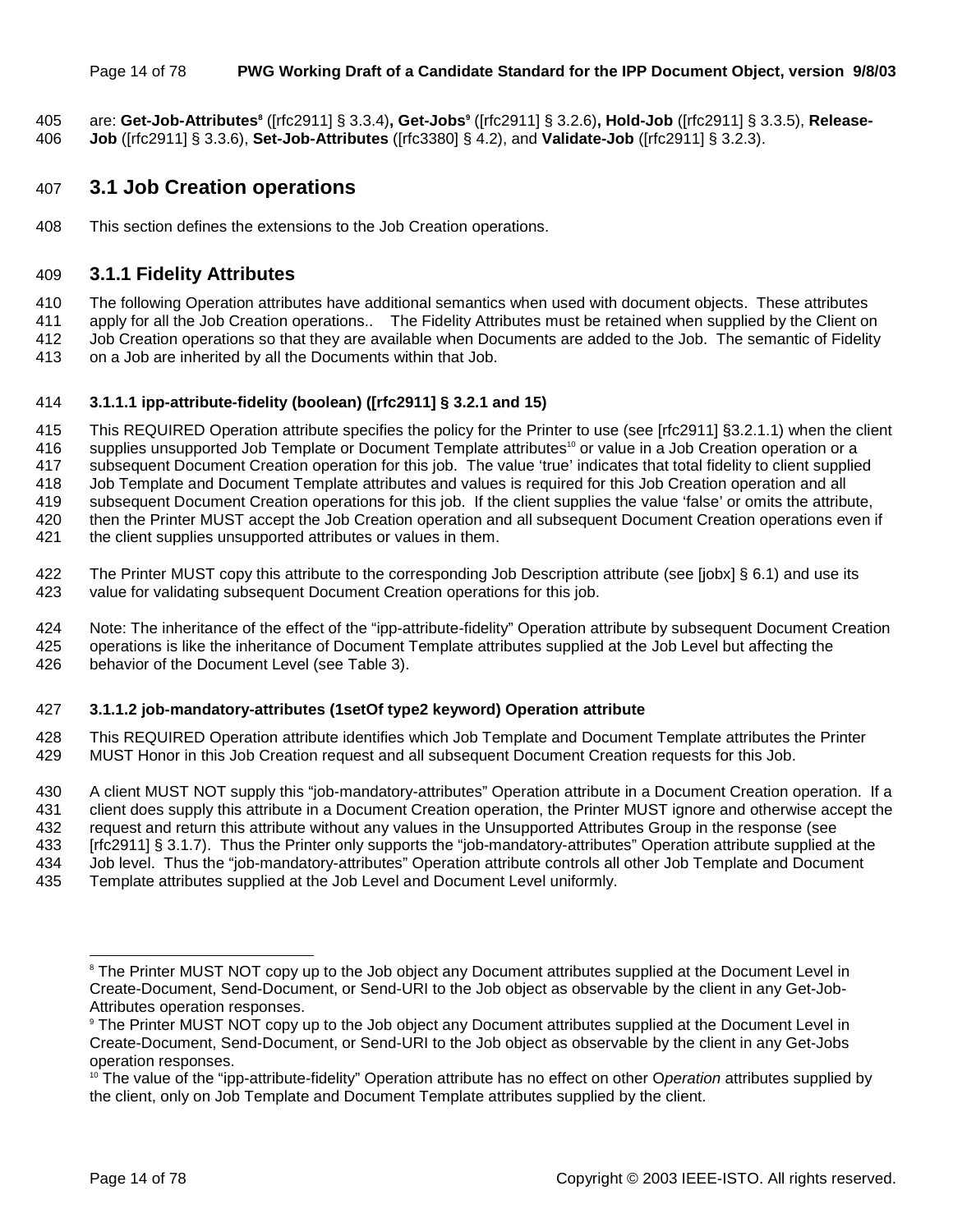- 436 The Printer MUST copy this attribute to the corresponding "job-mandatory-attributes" Job Description attribute (see
- 437 [jobx] § 6.3) for auditing and trouble-shooting purposes and use its value for validating subsequent Document
- 438 Creation operations for this job.

439 Note: The inheritance of the effect of the "job-mandatory-attributes" Operation attribute by subsequent Document

440 Creation operations is like the inheritance of Document Template attributes supplied at the Job Level but affecting 441 the behavior of the Document Level (see Table 3).

### 442 **3.1.2 Create-Job ([rfc2911] § 3.2.4)**

443 This REQUIRED<sup>11</sup> operation creates the Job object with all of the mixture of Job and Document attributes supplied in 444 the Create-Job operation. All Operation attributes supplied affect the Job as a whole. The client supplies Job 445 Template attributes [rfc2911] that are a mixture of Job and Document attributes supplied together in the Job attribute 446 group in the request<sup>12</sup>. For example, such Job Template attributes as "job-priority" and "job-hold-until" are Job 447 attributes that affect the Job as a whole. On the other hand, such Job Template attributes as "media" and "number-448 up" are Document attributes that the client is supplying as defaults for the Document objects. The Document objects 449 that are subsequently created for the specified Job are said to inherit the Document attributes from the Job object, 450 unless the Document Creation operation supplies a corresponding Document Template attribute. However, the 451 Printer MUST NOT copy down any Job Level attributes to the Document object as observable by a client in any Get-452 Documents or Get-Document-Attributes operation responses.

### 453 **3.1.3 Print-Job ([rfc2911] § 3.2.1)**

454 This REQUIRED operation creates one Document object as a side effect of the Print-Job operation in addition to 455 creating the Job object. The Printer MUST copy all of the supported Operation attributes supplied by the client to the 456 corresponding Job Description or Document Description attributes as indicated in Table 8. For example, the Printer 457 copies the "job-name" and "attributes-charset" operation attributes to the corresponding Job Description attributes, 458 while copying the "document-format" and "document-charset" Operation attributes to the corresponding Document 459 Description attributes. The Printer MUST copy the supported Job Template attributes supplied by the client to the 460 Job object and MUST NOT copy them down to the Document object. In other words, the Document object created 461 by Print-Job has an empty group of Document (and Job) Template attributes. Any Job Template attributes supplied 462 that affect Documents have effect on the Document object because the Document object inherits them from the Job 463 object.

464 The Printer MUST populate the single Document object's "document-state", "document-state-reasons", and 465 "document-number" Document Description attributes with appropriate values. Thus a Get-Job-Attributes operation 466 returns the same attributes for a Job created with Print-Job as a Printer that doesn't support the Document object. 467 However, a Get-Documents or Get-Document-Attributes for a Job created by Print-Job will return no Document 468 Templates attributes (since the client can't submit any with Print-Job), but will return the populated Document 469 Description attributes, such as "document-format", supplied by the client.

470 Note: Using Get-Job-Attributes and Get-Document-Attributes, a Job created by Print-Job will be indistinguishable to 471 a client from a Job created with Create-Job and Send-Document with no Document Template attributes supplied. 472 Also an old client performing just a Get-Job-Attributes will see the same results from (1) an old Printer that accepted 473 the Print-Job, (2) a new Printer that accepted the Print-Job, and (3) a new Printer that accepted the Create-Job and 474 Send-Document (with no Document Template attributes supplied). However, if a new client supplies Document 475 Template attributes on the Send-Document, instead of the same attributes as Job Template attributes on the Create-

l

<sup>&</sup>lt;sup>11</sup> In [rfc2911] the Create-Job operation is OPTIONAL for a Printer to support.

<sup>&</sup>lt;sup>12</sup> In the PWG Semantic Model, attributes are classified as Job Processing versus Document Processing in their definition. The client supplies them in separate Job Processing or Document Processing groups in the Job Creation operation. Such Document Processing attributes are defaults for subsequent Document Creation operations for that Job.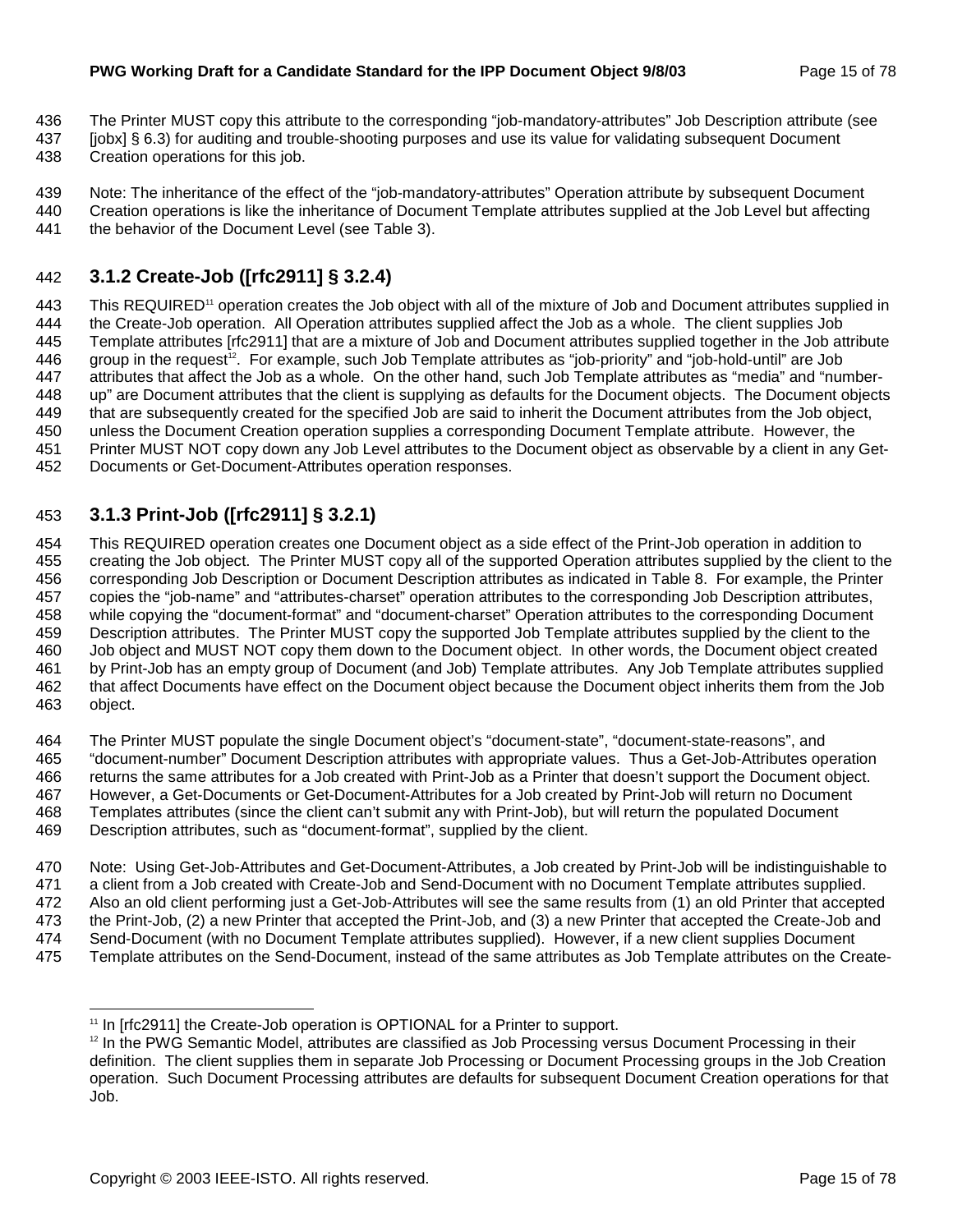#### Page 16 of 78 **PWG Working Draft of a Candidate Standard for the IPP Document Object, version 9/8/03**

476 Job, then an old client will not see any of the Document Template attributes when it performs the Get-Job-Attributes 477 operation (since the Printer does not "copy up" Document Template attributes to the Job Level).

### 478 **3.1.4 Print-URI ([rfc2911] § 3.2.2)**

479 This OPTIONAL operation creates one Document object as a side effect of the Print-URI operation in addition to 480 creating the Job object. The Printer MUST copy all of the supported Operation attributes supplied by the client and 481 the Job Template attributes as indicated for Print-Job in section 3.1.3. In addition the Printer MUST copy the 482 "document-uri" Operation attribute to the corresponding Document Description attribute.

483 Note: Using Get-Job-Attributes and Get-Document-Attributes, a Job created by Print-URI will be indistinguishable to 484 a client from a Job created with Create-Job and Send-URI with no Document Template attributes supplied.

### 485 **3.2 Validate-Job ([rfc2911] § 3.2.4)**

486 This REQUIRED operation is similar to the Print-Job operation ([rfc2911] § 3.2.1 and [this spec] § 3.1.3) except that a 487 client supplies no document data and the Printer allocates no resources (i.e., it creates neither a new Job object nor 488 a Document object). This operation is used only to verify attributes supplied by the client in the Validate-Job request 489 against the capabilities of a Printer object. By using the Validate-Job operation a client can validate that an identical 490 Print-Job operation (with the document data) would be accepted. A client can also use the Validate-Job operation to 491 validate that an identical Send-Document operation (with the document data) would be accepted. Such a client MAY 492 either:

- 493 (1) perform all of the Validate-Job operations for each of the documents before doing the Create-Job in order 494 to validate all documents before creating the Job and transmitting any document data OR
- 495 (2) perform a Create-Job and then a Validate-Job before each Send-Document (or Send-URI) operation.

496 There are certain configurations and implementations where the above validation will not completely validate a multi-497 document job with differing Document Template attributes for the same Job. Consider a Printer that is representing 498 several dissimilar devices in which no device is a superset of the others. In such as case, the Printer MAY reject a 499 Send-Document operation that cannot be supported in the Job because the combination of its supplied Document 500 Template attributes cannot be supported in the same Job in combination with the differing Document Template 501 attributes of the previously supplied documents. In fact, there is no way to completely validate a multi-document job 502 which has documents with differing Document Template attributes using Validate-Job, since each Validate-Job is a 503 separate independent operation. An administrator can avoid such a configuration by making sure that one of the 504 devices is a superset of all of the other devices.

### 505 **3.3 Get-Documents Operation**

506 This REQUIRED Job operation allows a client to retrieve the list of Document objects belonging to the target Job 507 object. The client MAY also supply a list of Document attribute names and/or attribute group names. A group of 508 Document object attributes will be returned for each Document object in the Job.

509 This operation is similar to the Get-Document-Attributes operation (see section 4.3), except that this Get-Documents 510 operation returns attributes from all Document objects contained in the Job object, instead of from a single selected 511 Document object in the Job object. As with the Get-Document-Attributes operation the Printer MUST only return 512 attributes that were submitted by a client when the Document object was created by the Send-Document or Send-513 URI operations and possibly modified by the Set-Document-Attributes operation (see section 4.4).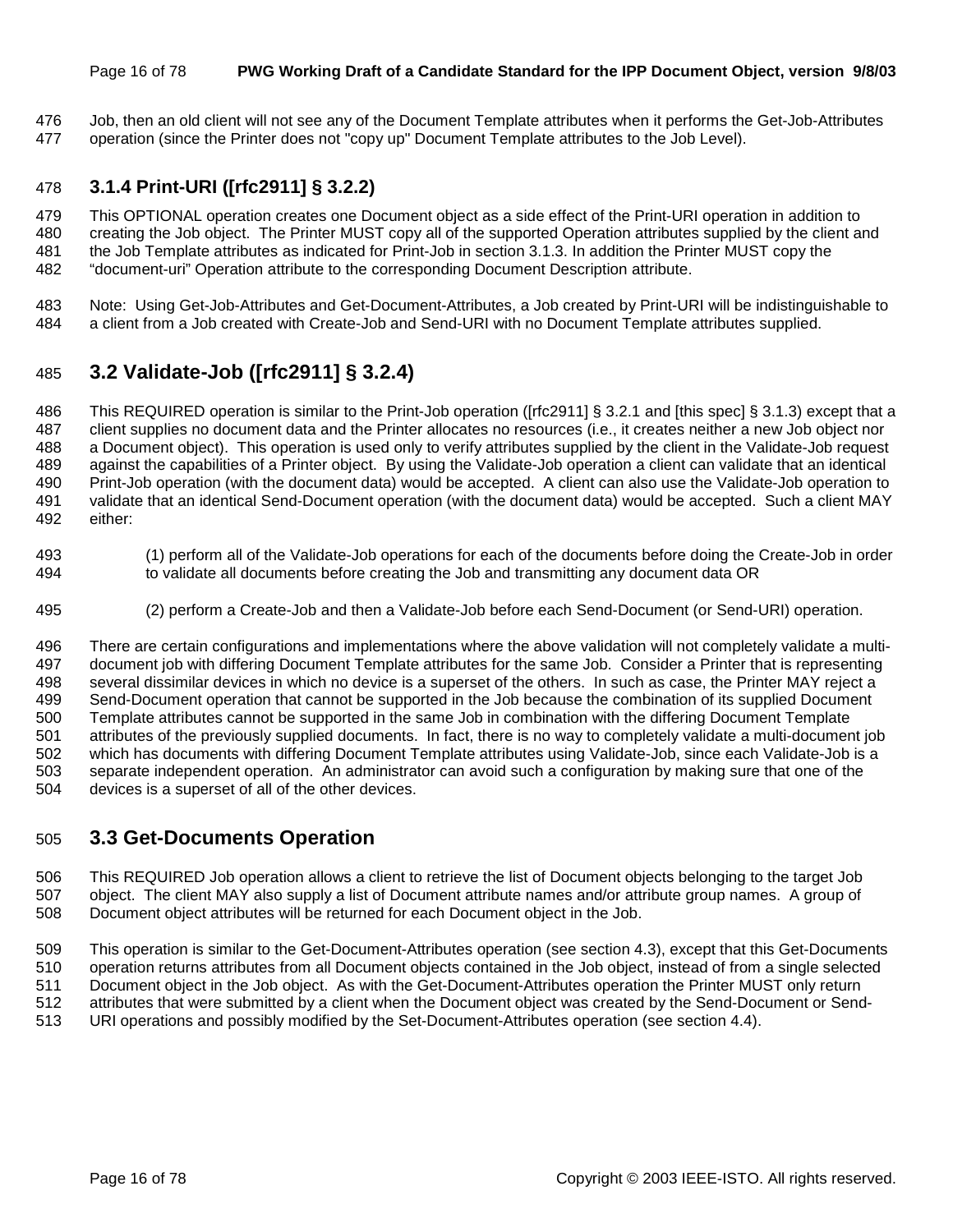#### 514 **3.3.1 Get-Documents Request**

- 515 The client submits the Get-Documents request to a Printer. The Get-Documents is similar to the Get-Jobs
- 516 operations (see [rfc2911] § 3.2.6) except that there are no equivalents to the "which-jobs" and "my-jobs" Operation 517 attributes.
- 518 The following groups of attributes are part of the Get-Documents Request:

#### 519 **Group 1: Operation Attributes**

#### 520 **Natural Language and Character Set:**

521 The "attributes-charset" and "attributes-natural-language" attributes as described in [rfc2911] § 3.1.4.1.

#### 522 **Target:**

543

523 Either (1) the "printer-uri" (uri) plus "job-id" (integer(1:MAX)) or (2) the "job-uri" (uri) Operation attribute(s) 524 which define the target Job object for this operation as described in [rfc2911] § 3.1.5.

#### 525 **Requesting User Name:**

526 The "requesting-user-name" (name(MAX)) attribute SHOULD be supplied by the client as described in 527 [rfc2911] § 8.3.

#### 528 **3.3.1.1 "limit" (integer(1:MAX)):**

529 The client OPTIONALLY supplies this Operation attribute. The Printer MUST support this Operation 530 attribute. It is an integer value that determines the maximum number of Documents that a client will receive 531 from the Printer. The limit is a "stateless limit" in that if the value supplied by the client is 'N', then only the 532 first 'N' Documents are returned in the Get-Documents Response. There is no mechanism to allow for the 533 next 'M' Documents after the first 'N' Documents. If the client does not supply the "limit" attribute, the Printer 534 responds with all Documents in the Job.

#### 535 **3.3.1.2 "requested-attributes" (1setOf type2 keyword):**

- 536 The client OPTIONALLY supplies this attribute. The Printer MUST support this attribute. It is a set of 537 Document attribute names and/or attribute groups names in whose values the requester is interested. This 538 set of attributes is returned for each Document object that is returned. The allowed attribute group names 539 are the same as those defined in the Get-Document-Attributes operation in section 4.3.
- 540 If the client does not supply this attribute, the Printer MUST respond as if the client had supplied this attribute 541 with the single value:
- 542 'document-number' (see section 9.1.23)

### 544 **3.3.2 Get-Documents Response**

- 545 The Printer returns all of the Document objects up to the number specified by the "limit" attribute that match the 546 criteria as defined by the attribute values supplied by the client in the request. If the client requests any Document 547 attributes at all, there is a set of Document Object Attributes returned for each Document object.
- 548 It is not an error for the Printer to return 0 Documents. If the response returns 0 Documents because there are no 549 Documents in the Job, then the status code for 0 Documents MUST be 'successful-ok'.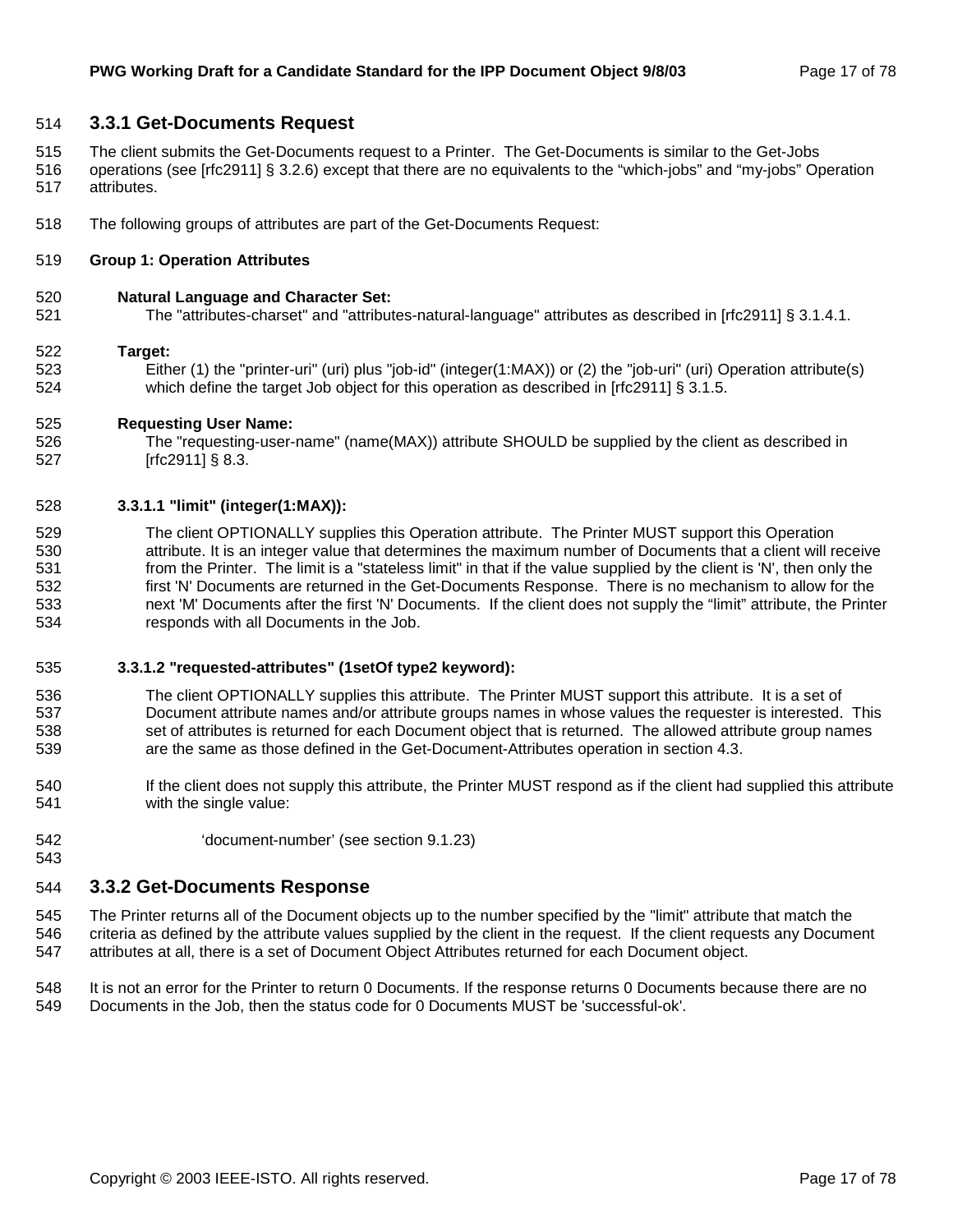#### 550 **Group 1: Operation Attributes**

#### 551 **Status Message:**

552 In addition to the REQUIRED status code returned in every response, the response OPTIONALLY includes a 553 "status-message" (text(255)) and/or a "detailed-status-messages" (text(MAX)) Operation attribute as 554 described in [rfc2911] § 13 and 3.1.6.

#### 555 **Natural Language and Character Set:**

556 The "attributes-charset" and "attributes-natural-language" attributes as described in [rfc2911] § 3.1.4.2.

#### 557 **Group 2: Unsupported Attributes**

- 558 See [rfc2911] § 3.1.7 for details on returning Unsupported Attributes.
- 559 The response MAY contain or MAY omit the "requested-attributes" Operation attribute with any supplied 560 values (attribute keywords) that were requested by the client but are not supported by the Printer. If the 561 Printer does return unsupported attributes referenced in the "requested-attributes" Operation attribute and 562 that attribute included group names, such as 'all', the unsupported attributes MUST NOT include attributes 563 described in the standard but not supported by the implementation.

#### 564 **Groups 3 to N: Document Object Attributes**

- 565 The Printer responds with one set of Document Template attributes (see the D column in Table 10) and 566 Document Description attributes (see the Doc column in Table 11) for each returned Document object as 567 specified by the "requested-attributes" Operation attribute supplied by the client in the request. The Printer 568 ignores (does not respond with) any requested attribute or value which is not supported or which is restricted 569 by the security policy in force, including whether the requesting user is the user that submitted the job (job 570 originating user) or not (see [rfc2911] § 8). However, the Printer MUST respond with the 'unknown' value for 571 any supported attribute (including all REQUIRED attributes) for which the Printer does not know the value, 572 unless it would violate the security policy. See the description of the "out-of-band" values in the beginning of 573 [rfc2911] § 4.1.
- 574 The Printer MUST return the Groups for the requested Job in order of increasing "document-number" 575 Document Description attribute value.

### 576 **3.4 Cancel-Job** ([rfc2911] § 3.3.3)

577 This REQUIRED operation sets the "document-state" Document Description attribute to 'canceled' and the 578 "document-state-reasons" Document Description attribute with 'canceled-by-user' or 'canceled-by-operator' for *all* 579 Document objects in the identified Job that have not yet reached a terminal state ('completed', 'canceled', or 580 'aborted').

### 581 **3.5 Send-Document** ([rfc2911] § 3.3.1)

582 This REQUIRED Job operation is a Document Creation operation that has been extended to accept a new Document 583 Attributes group (Group 4) that the client can supply (see section 4.1 for the extension semantics).

### 584 **3.6 Send-URI** ([rfc2911] § 3.3.2)

585 This OPTIONAL Job operation is a Document Creation operation that has been extended to accept a new Document 586 Attributes group (Group 4) that the client can supply (see section 4.2 for the extension semantics).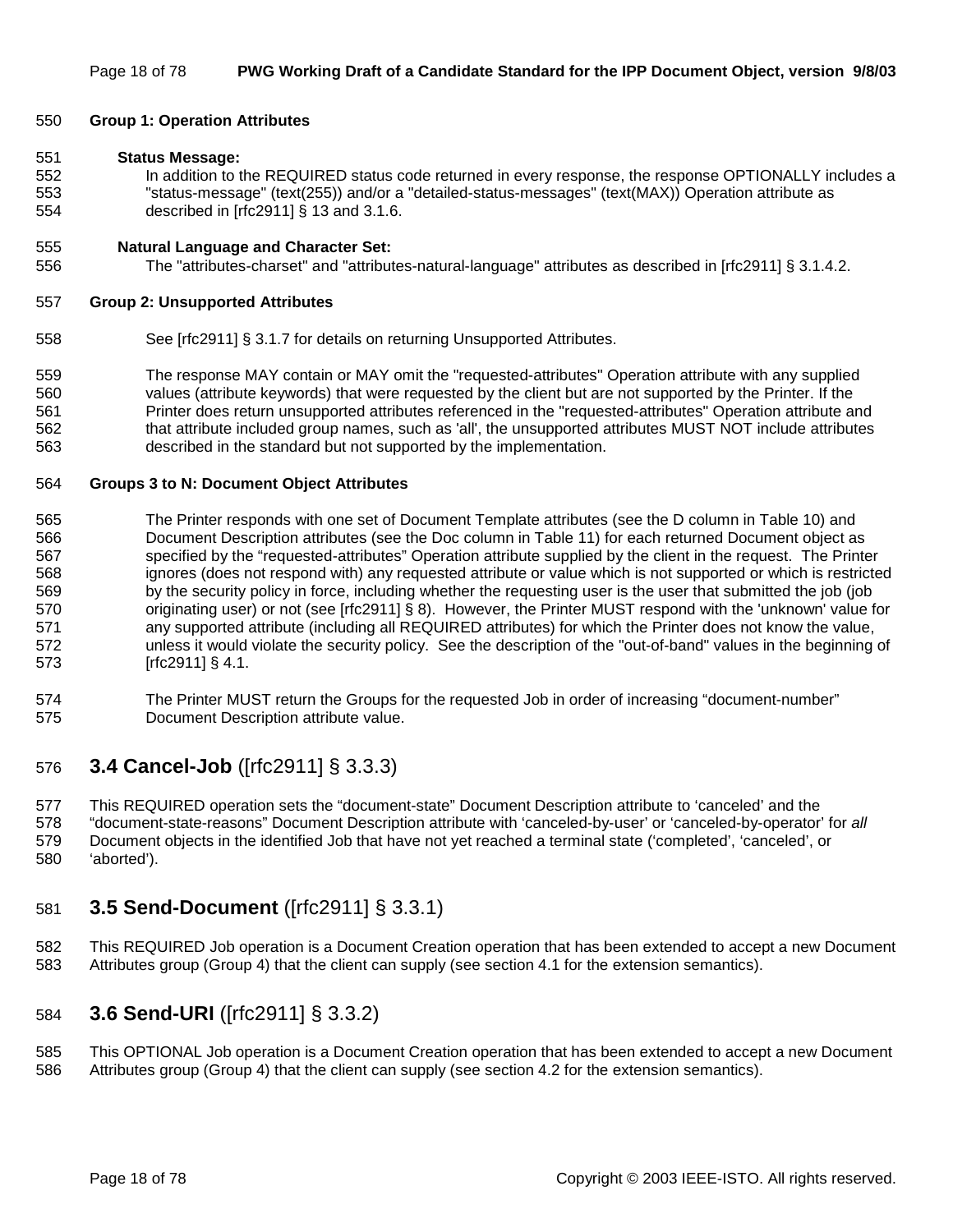### 587 **3.7 Hold-Job** ([rfc2911] § 3.3.5)

588 This OPTIONAL operation moves the job to the 'pending-held' state, and sets the Job's "job-state-reasons" Job 589 Description attribute as described in [rfc2911] § 3.3.5. The values of the Documents' "document-state-reasons" 590 Document Description attributes MUST NOT be affected by this operation.

### 591 **3.8 Release-Job** ([rfc2911] § 3.3.6)

592 This OPTIONAL operation moves the job out of the 'pending-held' state, if there are no other "job-state-reasons" to 593 hold the job as described in [rfc2911] § 3.3.6. The values of the Documents' "document-state-reasons" Document 594 Description attributes MUST NOT be affected by this operation.

### 595 **3.9 Restart-Job** ([rfc2911] § 3.3.7)

596 This OPTIONAL operation starts the Job over again by processing *all* Documents in the Job as described in [rfc2911] 597 § 3.3.7, including Documents that have been canceled by a previous Cancel-Document operation (see section 4.5). 598 Therefore, the Printer removes any 'canceled-by-*xxx*' values from any of the "document-state-reasons" attributes and 599 the Job's "job-state-reasons" attribute so that any canceled Documents are reprocessed along with the other 600 Documents.

### 601 **3.10 Reprocess-Job** ([adm-ops] § 4.1)

602 This OPTIONAL operation processes the Job again by processing *all* Documents in the Job, including ones that have 603 been canceled by a previous Cancel-Document operation. Therefore, the Printer removes any 'canceled-by-xxx' 604 values from any of the "document-state-reasons" attributes and the Job's "job-state-reasons" attribute so that any 605 canceled Documents are reprocessed along with the other Documents.

### 606 **4 Document Operations**

607 This section defines the Document Creation and Document operations. The Document object semantics are as 608 parallel to the Job object semantics as possible. Therefore, most of the Job operations have analogous Document 609 operations as shown in Table 17 in section "Appendix A: Document operations compared to Job operations". 610 Operations that can apply only to an entire job have no analogous document operation as indicated. This extension 611 adds 5 new Document operations that operate on the Document object once it is created by either of the existing four 612 operations: Send-Document, Send-URI operations, Print-Job and Print-URI.

613 Note: By Document object, this specification means the object once it becomes a contained part of a Job object, not 614 before or after. So in this specification a Document object does not represent data in a repository.

615 The signatures of the operation requests that create Document objects are very similar as shown in Table 4. The 616 entries in the table show what a client MUST, MAY, or MUST NOT supply in the indicated operation requests.

#### 617 **Table 4 - Client-supplied Document Creation and Validation Request Signatures**

|                                 | Send-Document   | Send-URII   | Print-Job              | Print-URI              |
|---------------------------------|-----------------|-------------|------------------------|------------------------|
|                                 |                 |             |                        |                        |
| Tarɑet                          | MUST be Job     | MUST be Job | <b>MUST be Printer</b> | <b>MUST be Printer</b> |
| "document-uri"                  | <b>MUST NOT</b> | MUST        | <b>MUST NOT</b>        | MUST                   |
| Document Template<br>attributes | MAY             | MAY         | MAY                    | MAY                    |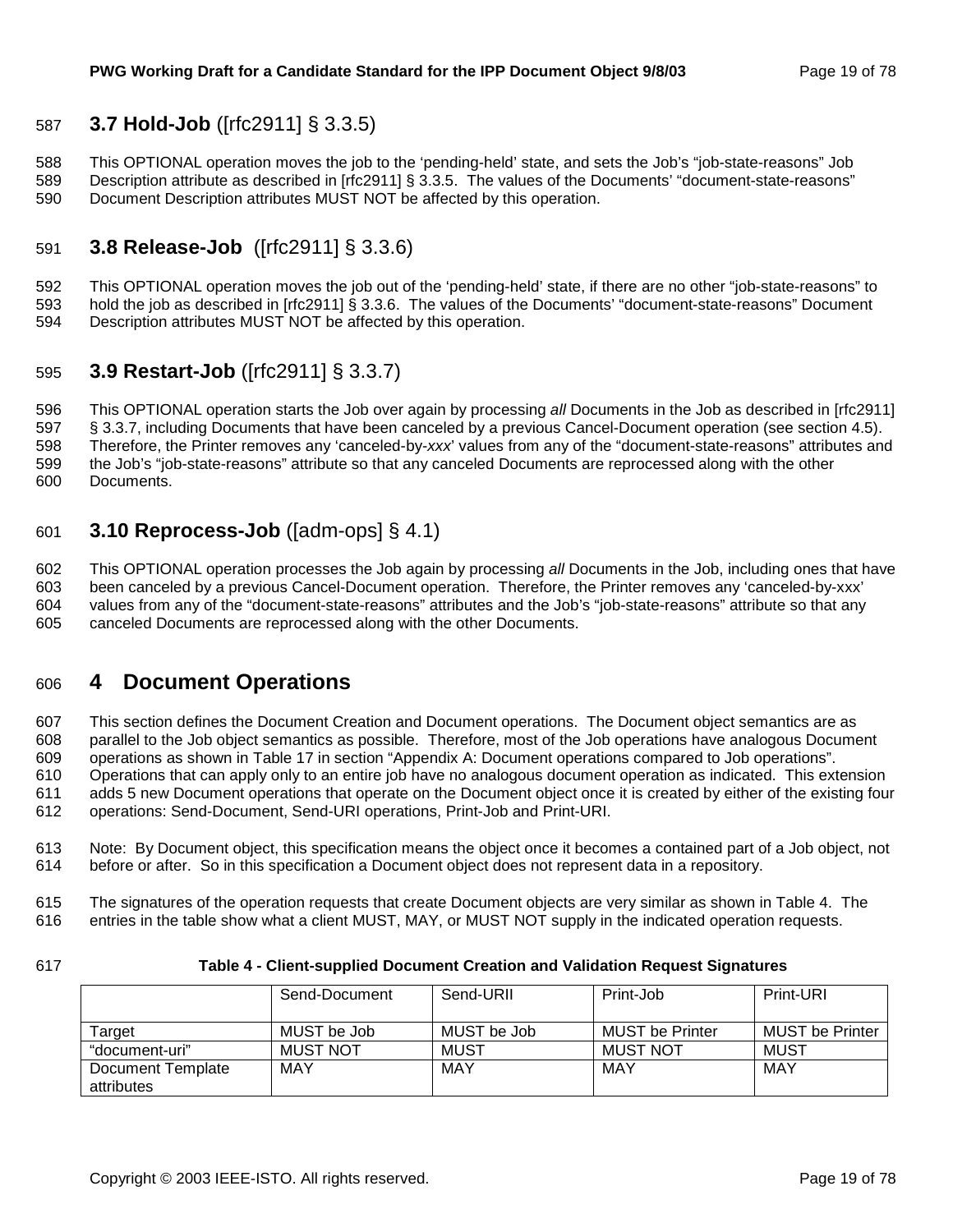|      | -<br>Data | $MUS^-$ | $\sim$ $\sim$ $\sim$<br>'NG.<br>MU | $M1^\circ$ | $\overline{\phantom{a}}$<br>M<br>NO. |
|------|-----------|---------|------------------------------------|------------|--------------------------------------|
| 21 O |           |         |                                    |            |                                      |

<sup>618</sup> 

619 The entries in Table 5 show what a Printer MUST or MAY support and return in the indicated operations responses.

#### 620 **Table 5 - Printer-returned Document Creation and Validation Response Signatures**

|                               | Create-Job      | Send-Document | Send-URI     | Print-Job    | Print-URI    |
|-------------------------------|-----------------|---------------|--------------|--------------|--------------|
|                               |                 |               |              |              |              |
| Status code/message           | <b>MUST</b>     | <b>MUST</b>   | <b>MUST</b>  | <b>MUST</b>  | <b>MUST</b>  |
| <b>Unsupported Attributes</b> | MUST, if any    | MUST, if any  | MUST, if any | MUST, if any | MUST, if any |
| Job status attributes         | <b>MUST</b>     | <b>MUST</b>   | <b>MUST</b>  | <b>MUST</b>  | <b>MUST</b>  |
| Document status attributes:   |                 |               |              |              |              |
| "document-number"             | <b>MUST NOT</b> | <b>MUST</b>   | <b>MUST</b>  | <b>MAY</b>   | <b>MAY</b>   |
| "document-state"              | <b>MUST NOT</b> | <b>MUST</b>   | <b>MUST</b>  | MAY          | <b>MAY</b>   |
| "document-state-              | <b>MUST NOT</b> | <b>MUST</b>   | <b>MUST</b>  | <b>MAY</b>   | <b>MAY</b>   |
| reasons"                      |                 |               |              |              |              |
| "document-state-              | <b>MUST NOT</b> | <b>MAY</b>    | MAY          | MAY          | MAY          |
| message"                      |                 |               |              |              |              |

621

### 622 **4.1 Send-Document ([rfc2911] § 3.3.1) extension**

623 This REQUIRED<sup>13</sup> Document Creation operation allows a client to submit multiple documents in a single Job by 624 making a Send-Document request for each Document. In this specification, the Send-Document creates a 625 Document object ([rfc2911] did not have a Document object). A Printer MUST support this operation with the 626 semantics specified in [rfc2911] and with the extension defined in this specification, since this specification 627 REQUIRES the Printer to support multiple document jobs.

- 628 See [rfc2911] § 3.3.1 for the semantics of the Send-Document operation not reproduced here.
- 629 *Access Rights:* The authenticated user (see [rfc2911] § 8.3) performing this operation must either be the job owner

630 (as determined in the Create-Job operation) or an operator or administrator of the Printer (see [rfc2911] § 1 and 8.5).

631 Otherwise, the Printer MUST reject the operation and return: 'client-error-forbidden', 'client-error-not-authenticated',

632 or 'client-error-not-authorized' as appropriate.

### 633 **4.1.1 Send-Document Request**

634 The following attribute sets are part of the Send-Document Request:

#### 635 **Group 1: Operation Attributes (as in [rfc2911])**

636 As specified in [rfc2911] § 3.3.1 Send-Document request, plus any extensions indicated in Table 8. For 637 example, "compression", "document-format", and "document-name".

#### 638 **Group 2: Document Template Attributes (new - not in [rfc2911])**

639 The client OPTIONALLY supplies a set of Document Template attributes as listed in Table 10. For example, 640 "media" and "number-up". If the client is not supplying any Document Template attributes in the request, the

l

<sup>&</sup>lt;sup>13</sup> This specification REQUIRES the Printer to support the Send-Document operation while [rfc2911] did not. This difference is because this specification REQUIRES the Printer to support multiple document jobs, while [rfc2911] did not.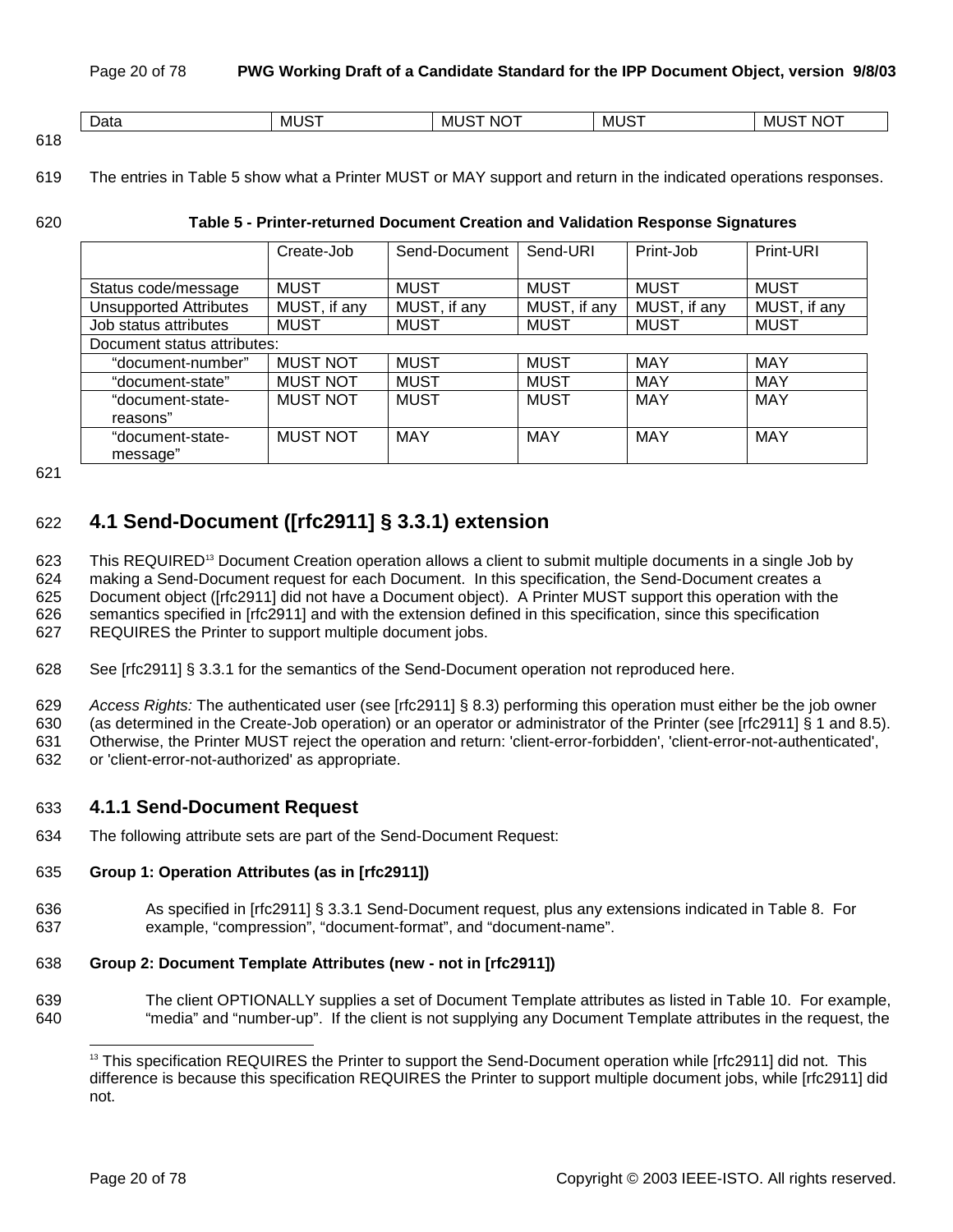641 client SHOULD omit Group 2 rather than sending an empty group. However, a Printer MUST be able to 642 accept an empty group.

#### 643 **Group 3: Document Content (as in [rfc2911] Group 2)**

644 The client MUST supply the document data in-line to be processed for this Document if the "last-document" 645 flag is set to 'false' or omitted. However, since a client might not know that the previous Document Creation 646 operation that the client had supplied (a Send-Document or a Send-URI operation) was the last document 647 (i.e., the client had supplied the "last-document" attribute with a 'false' value), the client MUST use a Send-648 Document request with no document data where the "last-document" flag is set to 'true' (see [rfc2911] § 649 3.3.1). For this Send-Document case with no data, the Printer MUST NOT increment the value of the Job 650 object's "number-of-documents" attribute, since no Document object was added to the job. In addition, it is 651 not an error for a client to submit a job with no actual document data, i.e., only a single Create-Job and 652 Send-Document request with a "last-document" Operation attribute set to 'true' with no document data; it is 653 only an empty job which is scheduled and processed normally.

#### 654 **4.1.2 Send-Document Response**

655 The following sets of attributes are part of the Send-Document Response:

#### 656 **Group 1: Operation Attributes (as in [rfc2911] Group 1)**

#### 657 **Status Message:**

658 In addition to the REQUIRED status code returned in every response, the response OPTIONALLY includes a 659 "status-message" (text(255)) and/or a "detailed-status-messages" (text(MAX)) Operation attribute as 660 described in [rfc2911] § 13 and 3.1.6.

#### 661 **Natural Language and Character Set:**

662 The "attributes-charset" and "attributes-natural-language" attributes as described in [rfc2911] § 3.1.4.2.

#### 663 **Group 2: Unsupported Attributes (as in [rfc2911] Group 2)**

664 See [rfc2911] § 3.1.7 for details on returning Unsupported Attributes.

#### 665 **Group 3: Job Object Attributes (as in [rfc2911] Group 3)**

666 The Printer MUST return the same set of Job status attributes as for the Print-Job response as specified in 667 [rfc2911] § 3.2.1.2.

#### 668 **Group 4: Document Object Attributes (new)**

669 The following Document Description attributes are defined for this Group:

#### 670 **4.1.2.1 document-number (integer(1:MAX))**

671 The Printer MUST return the document number of this Document object that was assigned by the Printer 672 starting with 1 for each Job (see section 9.1.23).

#### 673 **4.1.2.2 document-state (type1 enum)**

674 The Printer MUST return the state of this Document object (see section 9.1.25).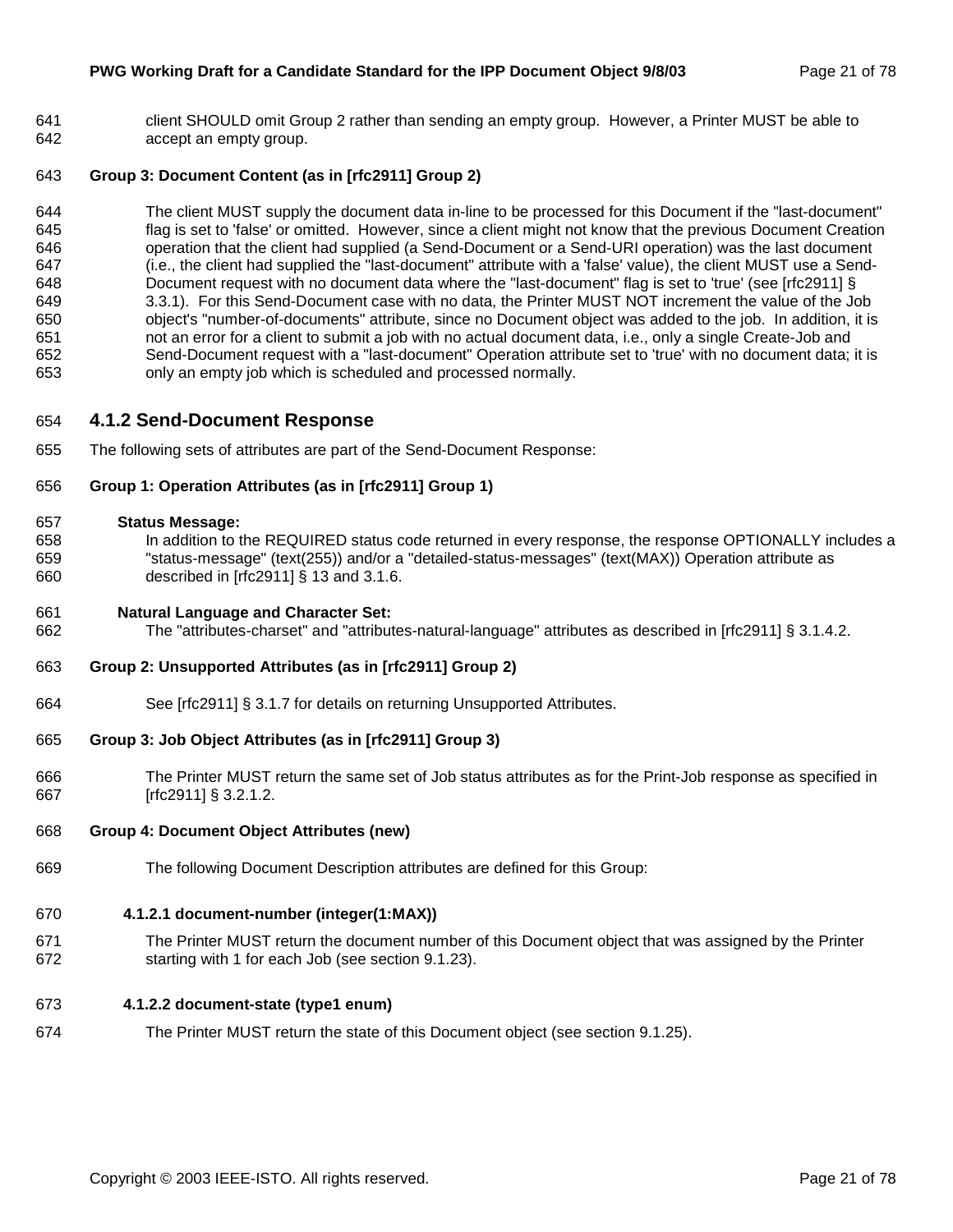#### Page 22 of 78 **PWG Working Draft of a Candidate Standard for the IPP Document Object, version 9/8/03**

#### 675 **4.1.2.3 document-state-reasons (1setOf type2 keyword)**

676 The Printer MUST return the associated state reasons for this Document (see section 9.1.27).

#### 677 **4.1.2.4 document-state-message (text(MAX))**

678 The Printer MAY return the localized description of the "document-state" and "document-state-reasons" 679 values for this Document (see section 9.1.26).

### 680 **4.2 Send-URI ([rfc2911] § 3.3.2) extension**

681 This OPTIONAL Document Creation operation has the same request and response semantics as the Send-682 Document operation (see section 4.1) except that a client MUST supply a URI reference ("document-uri" Operation 683 attribute) rather than the document data itself. If a Printer supports this operation, clients can use either this 684 operation or the Send-Document operation to add new Document objects to an existing multi-document Job object. 685 However, if a client needs to indicate that the previous Send-URI or Send-Document was the last document, the 686 client MUST use the Send-Document operation (see section 4.1) with no document data and the "last-document" flag 687 set to 'true' as specified in [rfc2911] § 3.3.2 (rather than using a Send-URI operation with no "document-uri" 688 Operation attribute).

689 If a Printer supports this operation, it MUST also support the Print-URI operation (see [rfc2911] § 3.2.2).

690 The Printer MUST validate the syntax and URI scheme of the supplied URI before returning a response, just as in 691 the Print-URI operation. The IPP Printer MAY validate the accessibility of the document as part of the operation or 692 subsequently (see [rfc2911] § 3.2.2).

### 693 **4.3 Get-Document-Attributes**

694 This REQUIRED Document operation allows a client to request the values of selected attributes of a Document 695 object. This operation is almost identical to the Get-Job-Attributes operation (see [rfc2911] § 3.3.4). The only 696 differences are that the operation is directed at a Document object rather than a Job object and the returned attribute 697 group is a set of Document object attributes rather than a set of Job object attributes.

698 The Printer MUST return the Document Description attributes that a client supplied in the Document Creation 699 operation (Print-Job, Print-URI, Send-Document or Send-URI) as Operation attributes (see the PJ/PU and SD/SU 700 columns in Table 8 and the Doc column in Table 11), any Document Template attributes supplied by Send-Document 701 or Send-URI operations (see the D column in Table 10), plus any additional Document Description attributes that the 702 Printer has generated, such as "document-state" (see the Doc column in Table 11). The Printer MUST NOT return 703 any Job Level attributes that the Document object inherits and MUST NOT factor out common Document object 704 attributes and return them as Job object attributes. Thus Get-Document-Attributes returns to clients only the 705 attributes that clients submitted in Document Creation operations, plus the additional Document Description attributes 706 that the Printer sets.

707 The client MAY display to the user any Document attributes inherited from the Job object. However, such a client 708 MUST query both the Job object using Get-Job-Attributes and the Document object using Get-Document-Attributes 709 in order to be able to merge the inherited attributes with the explicitly-supplied Document attributes. Furthermore, the 710 client MAY factor out common explicitly-supplied Document object attributes and display them once as Job object 711 attributes, instead of with each Document object. However, any such regularization of the display for users is the 712 policy of the client and is outside the scope of this client-Printer protocol specification. Note: to specify any such 713 regularization or canonicalization policy in the Printer response would have been impossible to agree to.

714 For Document objects, the possible names of attribute groups are: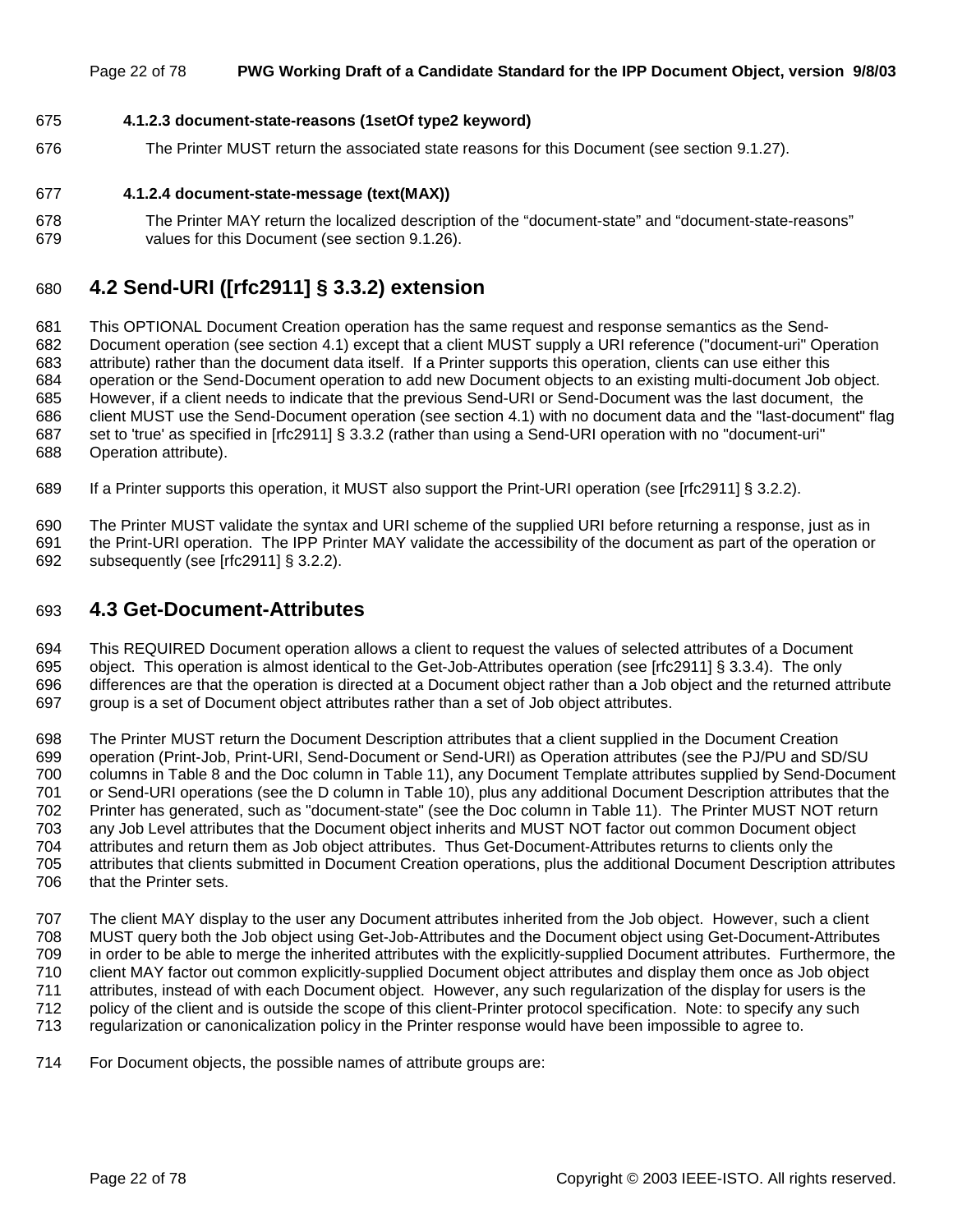- 715 'document-template': the subset of the Document Template attributes (the "D" column in Table 10) that the 716 implementation supports for Document objects.
- 717 'document-description': the subset of the Document Description attributes specified in the "Doc" column of 718 Table 11 that the implementation supports for Document objects.
- 719 'all': the special group 'all' that includes all attributes that the implementation supports for Document objects.

720 Since a client MAY request specific attributes or named groups, there is a potential that there is some overlap. For 721 example, if a client requests, 'document-name' and 'document-description', the client is actually requesting the 722 "document-name" attribute once by naming it explicitly, and once by inclusion in the 'document-description' group. In 723 such cases, the Printer MAY return the attribute only once in the response even if it is requested multiple times. The 724 client SHOULD NOT request the same attribute in multiple ways.

725 It is NOT REQUIRED that a Document object support all attributes belonging to a group (since some attributes are 726 OPTIONAL). However, it is REQUIRED that the Printer support all these group names for the Document object.

#### 727 **4.3.1 Get-Document-Attributes Request**

728 The following groups of attributes are part of the Get-Document-Attributes Request when the request is directed at a 729 Document object:

#### 730 **Group 1: Operation Attributes**

#### 731 **Natural Language and Character Set:**

732 The "attributes-charset" and "attributes-natural-language" attributes as described in [rfc2911] § 3.1.4.1.

#### 733 **Target:**

734 The "document-number" (integer(1:MAX)) Operation attribute MUST be supplied immediately after either (1) 735 the "printer-uri" (uri) plus "job-id" (integer(1:MAX)) or (2) the "job-uri" (uri) Operation attribute(s) which define 736 the target Document object for this operation as described in [rfc2911] § 3.1.5. If the client omits the 737 "document-number" Operation attribute, the Printer MUST reject the request and return the 'client-error-bad-738 request' status code.

#### 739 **Requesting User Name:**

740 The "requesting-user-name" (name(MAX)) attribute SHOULD be supplied by the client as described in 741 [rfc2911] § 8.3.

#### 742 **4.3.1.1 "requested-attributes" (1setOf keyword):**

743 The client OPTIONALLY supplies this attribute. The Printer MUST support this attribute. It is a set of 744 attribute names and/or attribute group names in whose values the requester is interested. If the client omits 745 this attribute, the Printer MUST respond as if this attribute had been supplied with a value of 'all'.

#### 746 **4.3.2 Get-Document-Attributes Response**

747 The Printer returns the following sets of attributes as part of the Get-Document-Attributes Response:

#### 748 **Group 1: Operation Attributes**

#### 749 **Status Message:**

750 In addition to the REQUIRED status code returned in every response, the response OPTIONALLY includes a 751 "status-message" (text(255)) and/or a "detailed-status-messages" (text(MAX)) Operation attribute as 752 described in [rfc2911] § 13 and 3.1.6.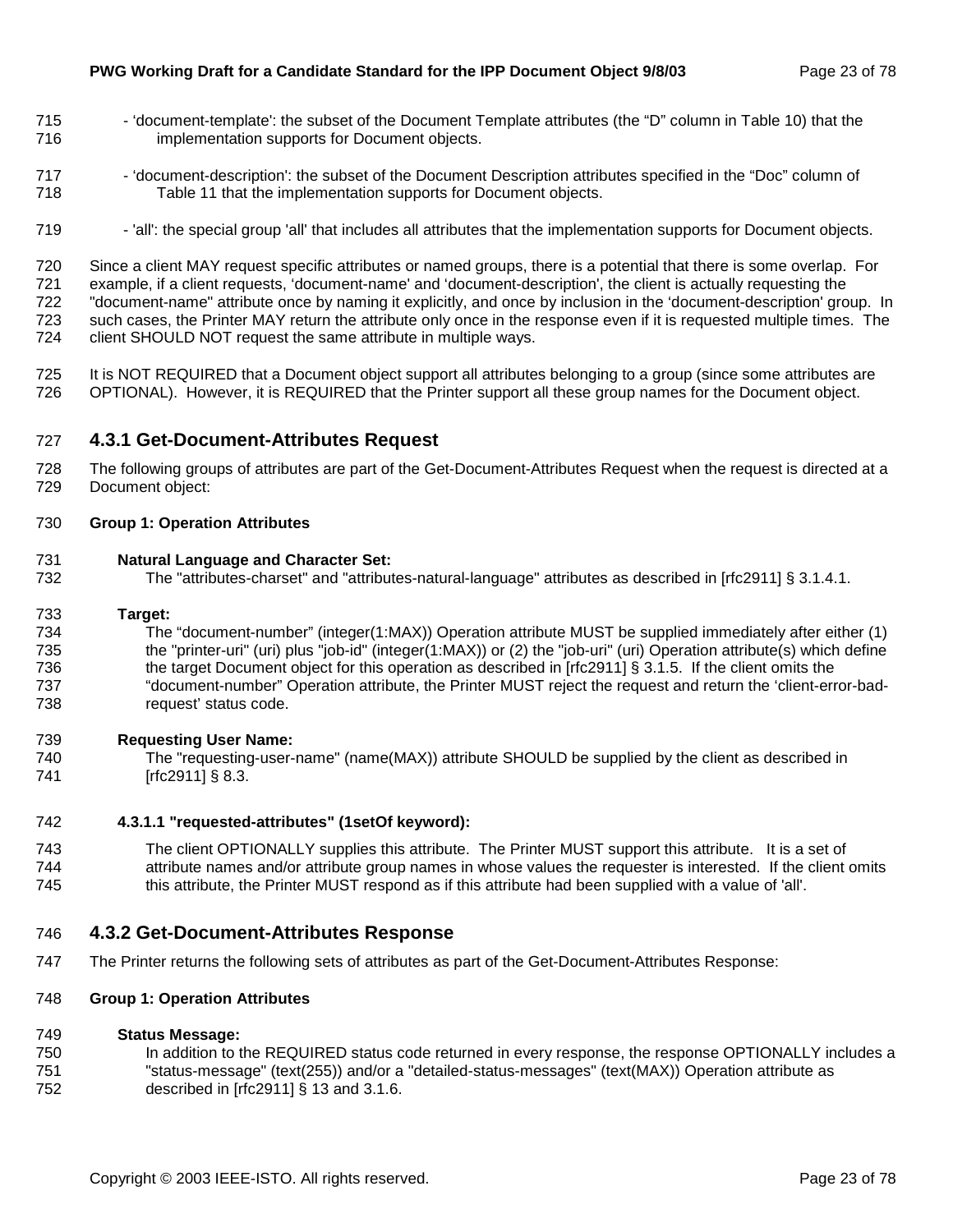#### Page 24 of 78 **PWG Working Draft of a Candidate Standard for the IPP Document Object, version 9/8/03**

#### 753 **Natural Language and Character Set:**

754 The "attributes-charset" and "attributes-natural-language" attributes as described in [rfc2911] § 3.1.4.2. The 755 "attributes-natural-language" MAY be the natural language of the Document object, rather than the one 756 requested.

#### 757 **Group 2: Unsupported Attributes**

758 See [rfc2911] § 3.1.7 for details on returning Unsupported Attributes.

759 The response MAY contain or MAY omit the "requested-attributes" Operation attribute with any supplied 760 values (attribute keywords) that were requested by the client but are not supported by the Printer. If the 761 Printer does return unsupported attributes referenced in the "requested-attributes" Operation attribute and 762 that attribute included group names, such as 'all', the unsupported attributes MUST NOT include attributes 763 described in the standard but not supported by the implementation.

#### 764 **Group 3: Document Object Attributes**

765 The Printer returns the set of requested Document Template attributes (see the D column in Table 10) and 766 Document Description attributes (see the Doc column in Table 11) and their current values. The Printer 767 ignores (does not respond with) any requested attribute or value which is not supported. Furthermore, the 768 Printer MUST NOT return Document Template attributes that were not supplied by a client in a Send-769 Document or Send-URI request or set by a Set-Document-Attributes request. So the response reflects what 770 was submitted. The Printer MAY omit returning attributes that are restricted by the Printer's security policy in 771 force, including whether the requesting user is the user that submitted the job (job originating user) or not 772 (see [rfc2911] § 8). However, the Printer MUST respond with the 'unknown' value for any supported attribute 773 (including all REQUIRED attributes) for which the Printer does not know the value, unless it would violate the 774 security policy. See the description of the "out-of-band" values in the beginning of [rfc2911] § 4.1.

### 775 **4.4 Set-Document-Attributes**

776 This OPTIONAL Document operation allows a client to set the values of the attributes of a Document object after the 777 Document object was submitted to the Printer. In the request, the client supplies the set of Document keyword 778 attribute names and values that are to be set. In the response, the Printer returns success or rejects the entire 779 request with indications of which attribute or attributes could not be set.

780 This operation is almost identical to the Set-Job-Attributes operation and follows the same rules for validation (see 781 [rfc3380] § 4.2). The only differences are that the Set-Document-Attributes operation is directed at a Document 782 object rather than a Job object. As with the Set-Job-Attributes operation, the Set-Document-Attributes operation can 783 add an attribute to the Target object and accept the 'delete-attributes' out-of-band value to remove an attribute from 784 the Target object. In addition the validation is the same as the Send-Document and Send-URI operations that create 785 Document objects, i.e., the Printer validation depends on the "xxx-supported" Printer Description attributes (see 786 [rfc2911] § 3.1).

787 If a client supplies a document attribute in a Set-Document-Attributes request that the Printer supports, and the 788 document was originally submitted without supplying that attribute, the Printer adds the attribute to the Document 789 object.

790 If the client supplies a document attribute with the "out-of-band" value 'delete-attribute' (see [rfc3380] § 8.2), then the 791 Printer MUST remove the attribute and all of its values from the Document object, if present. The semantic effect of 792 the client supplying the 'delete-attribute' value in a Set-Document-Attributes operation MUST be the same as if the 793 attribute had not been supplied with the Document object in the Document Creation operation, i.e., the Printer applies 794 its default attribute or behavior with lower precedence that the PDL (see the beginning of [rfc2911] § 4.2 and 795 [rfc2911] 3.2.1.1). Any subsequent query of the Document object using Get-Document-Attributes or Get-Documents 796 MUST NOT return any attribute that has been deleted using the 'delete-attribute' out-of-band value. However, a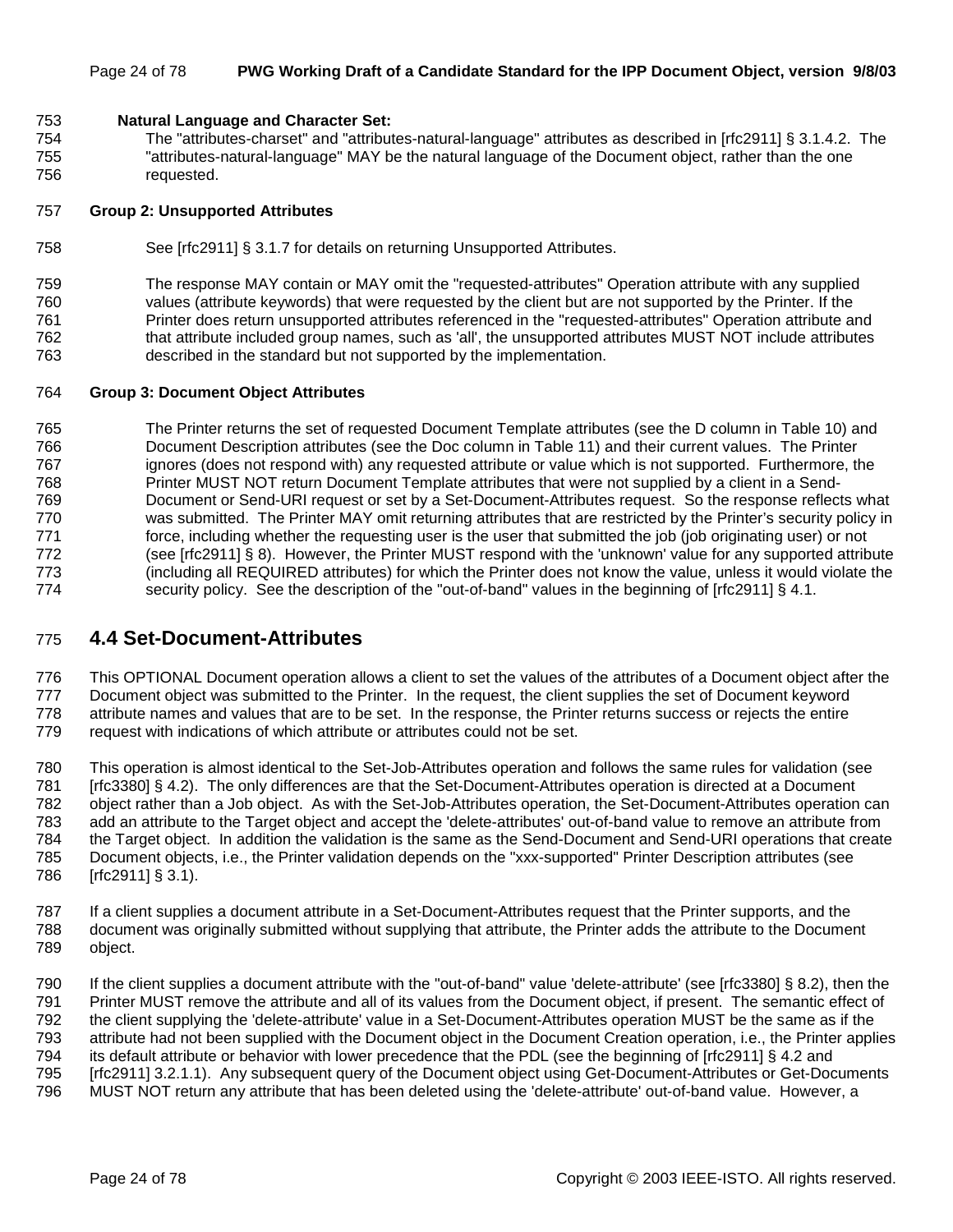797 client can re-establish such a deleted Document attribute with any supported value(s) using a subsequent Set-798 Document-Attributes operation.

799 If the client supplies an attribute in a Set-Document-Attributes request with the 'delete-attribute' value and that 800 attribute is not present on the Document object, the Printer ignores that supplied attribute in the request, does not 801 return the attribute in the Unsupported Attributes group, and returns the 'successful-ok' status code, if there are no 802 other problems with the request.

803 The validation of the Set-Document-Attributes request is performed by the Printer as if the document had been 804 submitted originally with the new attribute values (and the deleted attributes removed) and with "ipp-attribute-fidelity" 805 set to 'true', i.e., all modified Document attributes and values MUST be supported in combination with the Document 806 attributes not modified. If such a Document Creation operation would have been accepted, then the Set-Document-807 Attributes MUST be accepted. If such a Document Creation operation would have been rejected, then the Set-808 Document-Attributes MUST be rejected and the Document MUST be unchanged. In addition, if any of the supplied 809 attributes are not supported, are not settable, or the values are not supported, the Printer MUST reject the entire 810 operation; the Printer MUST NOT partially set some of the supplied attributes. In other words, after the operation, all 811 the supplied attributes MUST be set or none of them MUST be set, thus making the Set-Document-Attributes an 812 atomic operation.

813 The value of the "ipp-attribute-fidelity" and "job-mandatory-attributes" Operation attributes supplied in the original Job 814 Creation request, if any, MUST have no effect on the behavior of the Set-Document-Attributes operation, since the 815 Set-Document-Attributes request MUST behave as if "ipp-attribute-fidelity" = 'true'. In other words, the Printer MUST 816 reject any attempt to set a Document attribute to an unsupported value or to a value that would conflict with another 817 Document attribute value.

818 The Printer MUST accept or reject this operation when the Document's READ-ONLY "document-state" attribute has 819 the values shown in Table 6. The document's current state MUST affect whether the Printer accepts or rejects the 820 request. However, the Set-Document-Attributes operation MUST NOT change the state of the Document object 821 (since the Document is a passive object and the Document state is a subset of the Job State). For example, in the 822 case where the operation creates a request for unavailable resources, the Job (but not the Document) transitions to a

823 new state. Table 6 shows the allowed behaviors in each document state.

#### 824 **Table 6 - Document State Table for the Set-Document-Attributes operation**

| Current<br>"document-state" | <b>New</b><br>"document-state"<br>(no change) | Printer's response status code<br>and "action":                                                                                                                            |
|-----------------------------|-----------------------------------------------|----------------------------------------------------------------------------------------------------------------------------------------------------------------------------|
| 'pending'                   | 'pending'                                     | 'successful-ok'                                                                                                                                                            |
| 'pending'                   | 'pending'                                     | 'successful-ok' - needed resources are not ready (the Job MAY<br>change state, but the Document MUST NOT).                                                                 |
| 'processing'                | 'processing'                                  | 'successful-ok' or 'client-error-not-possible' depending on<br>implementation, including the attributes being set, whether the<br>document has started marking media, etc. |
| 'completed'                 | 'completed'                                   | 'client-error-not-possible'                                                                                                                                                |
| 'canceled'                  | 'canceled'                                    | 'client-error-not-possible'                                                                                                                                                |
| 'aborted'                   | 'aborted'                                     | 'client-error-not-possible'                                                                                                                                                |

825

826 This operation MUST NOT change the value of attributes not specified in the operation unless the definition of the 827 attribute explicitly specifies such side effects. In general, Document attribute definitions that are settable will not 828 define side effects on other attributes that are settable, only side effects on READ-ONLY attributes, if any.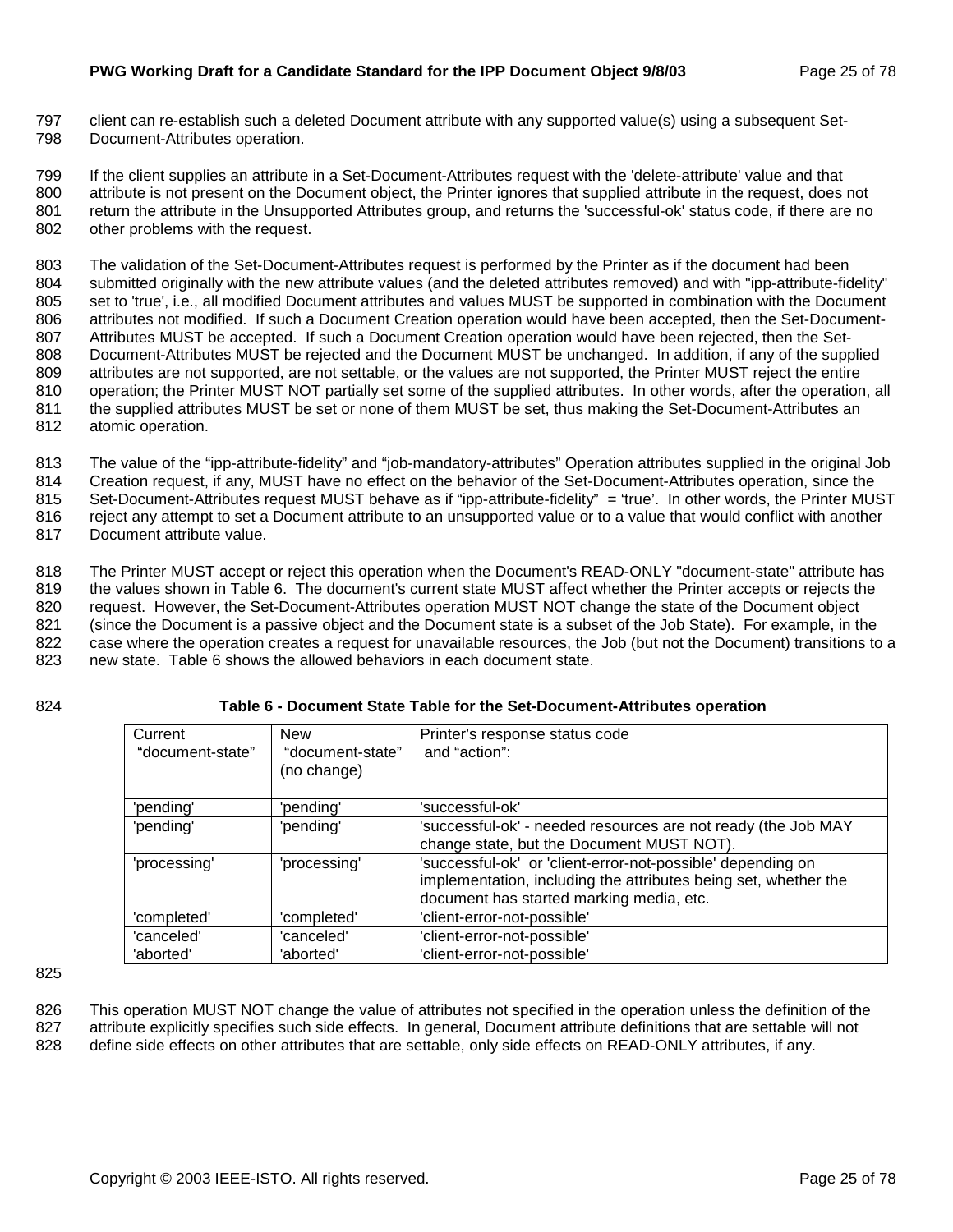#### 829 **4.4.1 Settable and READ-ONLY Document Description attributes**

- 830 If the Printer supports the Set-Document-Attributes operation, then it SHOULD support setting of: 831 all Document Template ("xxx") attributes
- 832 that the implementation supports (see the "D" column in Table 10).

833 Almost all Document Description attributes (see [rfc2911] § 4.3) MUST NOT be settable, i.e., they are defined to be

834 READ-ONLY. Only Document Description attributes marked with "(r/w)" in Table 11 MAY be settable using Set-

835 Document-Attributes. The Printer MUST reject a Set-Document-Attributes request that attempts to set any attributes

836 in Table 11 that are not marked "(r/w)".

837 Note: From now on, all extensions that define new Document Description attributes will indicate whether or not the 838 attributes are READ-ONLY, by including the "READ-ONLY" adjective in their descriptions and/or explicitly stating 839 whether they MAY be settable.

840 *Access Rights:* The authenticated user (see [rfc2911] § 8.3) performing this operation must either be the job owner 841 (as determined in the Job Creation operation) or an operator or administrator of the Printer (see [rfc2911] § 1 and 842 8.5).

#### 843 **4.4.2 Set-Document-Attributes Request**

844 The following sets of attributes are part of the Set-Document-Attributes Request:

#### 845 **Group 1: Operation Attributes**

#### 846 **Natural Language and Character Set:**

847 The "attributes-charset" and "attributes-natural-language" attributes as described in [rfc2911] § 3.1.4.1.

#### 848 **Target:**

849 The client MUST supply the "document-number" (integer(1:MAX)) Operation attribute immediately after 850 either (1) the "printer-uri" (uri) plus "job-id" (integer(1:MAX)) or (2) the "job-uri" (uri) Operation attribute(s) 851 which define the target Document object for this operation as described in [rfc2911] § 3.1.5. If the client 852 omits the "document-number" Operation attribute, the Printer MUST reject the request and return the 'client-853 error-bad-request' status code.

854 Note: There is no way in a single operation for the client to set all of a Job's Document objects to the same 855 attribute value. Either (1) the client sets the corresponding attribute in each Document object in the Job with 856 separate Set-Document-Attributes requests, or (2) the client sets the corresponding attribute at the Job Level 857 using the Set-Job-Attributes operation. Setting the corresponding attribute at the Job Level (or supplying that 858 attribute initially in the Job Creation operation) causes each Document object to inherit the Job Level 859 attribute value, if the Document object doesn't have a corresponding explicit attribute supplied at the 860 Document Level. In other words, supplying an attribute at the Job Level will affect all the Job's Document 861 objects that don't have that attribute also explicitly supplied at the Document Level.

#### 862 **Requesting User Name:**

863 The "requesting-user-name" (name(MAX)) attribute SHOULD be supplied by the client as described in 864 [rfc2911] § 8.3.

#### 865 **Group 2: Document Attributes**

866 The client MUST supply a set of Document Template attributes with one or more values (including explicitly 867 allowed out-of-band values) as listed in the "D" column in Table 10, and Document Description attributes 868 flagged with "(r/w)" and listed in the "Doc" column in Table 11, and any attribute extensions supported by the 869 Printer. The value(s) of each Document attribute supplied in Group 2 replaces the value(s) of the 870 corresponding Document attribute on the target Document object. For attributes that can have multiple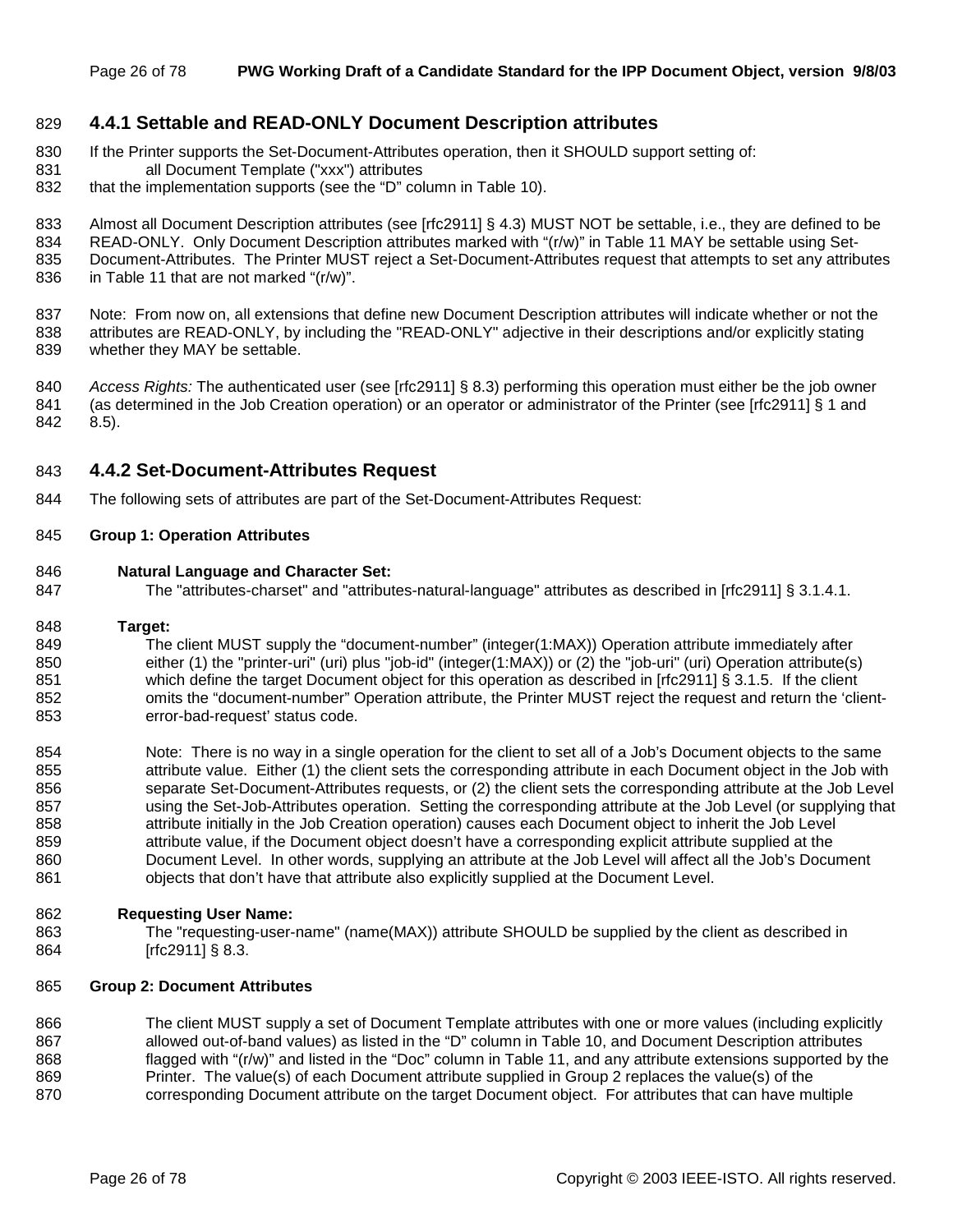- 871 values (1setOf), all values supplied by the client replace all values of the corresponding Document object 872 attribute.
- 873 In order to set the Document's "document-message" Document Description attribute (see section 9.1.20), the 874 client MUST supply the attribute in Group 2, rather than supplying a "document-message" Operation attribute 875 in Group 1.
- 876 If the client supplies an "xxx" attribute with the 'delete-attribute' out-of-band value (see [rfc3380] § 8.2), the 877 Printer MUST remove the "xxx" attribute from the Document object, if present.

#### 878 **4.4.3 Set-Document-Attributes Response**

879 The Printer returns the following sets of attributes as part of the Set-Document-Attributes Response:

#### 880 **Group 1: Operation Attributes**

- 881 **Status Message:**
- 882 In addition to the REQUIRED status code returned in every response, the response OPTIONALLY includes a 883 "status-message" (text(255)) and/or a "detailed-status-messages" (text(MAX)) Operation attribute as 884 described in [rfc2911] § 13 and 3.1.6.

#### 885 **Natural Language and Character Set:**

886 The "attributes-charset" and "attributes-natural-language" attributes as described in [rfc2911] § 3.1.4.2.

#### 887 **Group 2: Unsupported Attributes**

- 888 See [rfc2911] § 3.1.7 for details on returning Unsupported Attributes.
- 889 If some of the attributes in the operation fail to validate, the Printer MUST reject the operation, MUST NOT 890 change any Document attributes, and MUST return the indicated status code below. In this group, the 891 Printer MUST also return all attributes that fail to validate. The following are the reasons that an attribute 892 fails to validate and the value returned for the attribute, along with the indicated status code and order of 893 detection:
- 894 1. The number of attributes supplied by the client exceeds the maximum number that the Printer 895 supports in a Set-Printer-Attributes request: return the 'client-error-request-entity-too-large' (see 896 [rfc2911] § 13.1.4.9).
- 897 2. The Printer doesn't support the attribute: return the attribute with the 'unsupported' out-of-band 898 attribute value (see [rfc2911] § 3.1.7 and [rfc2910]) and the 'client-error-attributes-or-values-not-899 **supported (see [rfc2911] § 13.1.4.12).**
- 900 3. The attribute is READ-ONLY (in its definition) or is not-settable in this implementation: return the 901 **attribute with the 'not-settable' out-of-band attribute value (see [rfc3380] § 8.1) and the 'client-**902 error-attributes-not-settable' status code (see [rfc3380] § 7.1).
- 903 4. The Printer doesn't support the value: if the attribute in the operation has a single value, return it. 904 If the attribute in the operation is multi-valued, return only those values in a 1setOf that are not 905 supported. Return the 'client-error-attributes-or-values-not-supported' status code (see [rfc2911] § 906 13.1.4.12).
- 907 5. The values of some of the supplied attributes conflict with one another and/or other Document 908 attribute values not being set: if the conflicting attribute in the operation has a single value, return 909 the attribute and the value. If the attribute in the operation is multi-valued, return only the attribute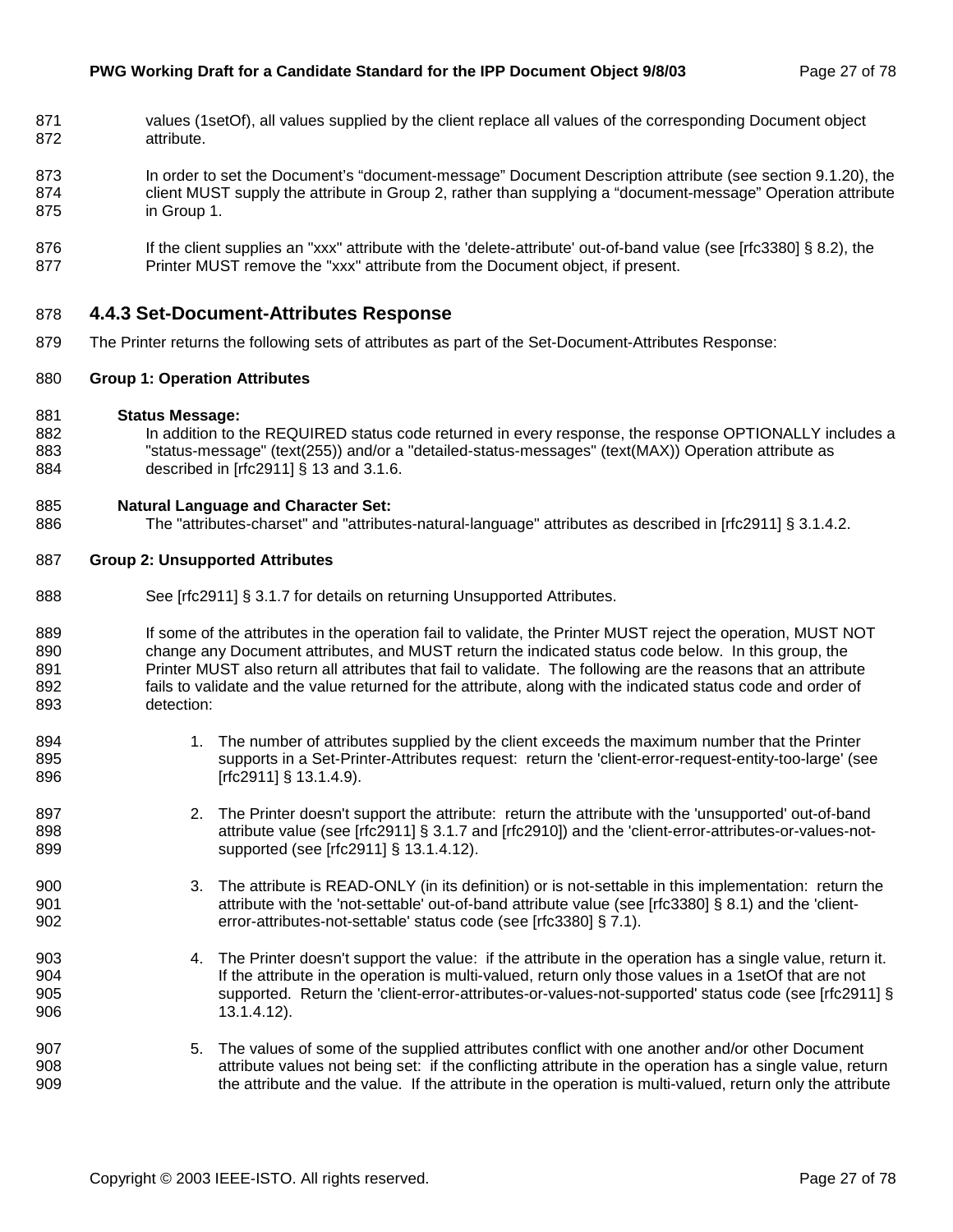#### Page 28 of 78 **PWG Working Draft of a Candidate Standard for the IPP Document Object, version 9/8/03**

910 and those values in a 1setOf that are conflicting with other attributes. Return the 'client-error-911 conflicting-attributes' status code (see [rfc2911] § 13.1.4.15).

### 912 **4.5 Cancel-Document**

913 This REQUIRED Document operation allows a client to cancel a specified Document in a specified Print Job any time 914 from the time the Document is created up to, but not including, the time that the Document is completed, canceled, or 915 aborted. Since a Document might already be printing by the time a Cancel-Document is received, some media sheet 916 pages might be printed before the document processing is actually terminated.

917 The Cancel-Document operation does not remove the Document from the Job and Printer, but only sets the specified 918 Document's "document-state" Document Description attribute to 'canceled' and the Document's "document-state-919 reasons" Document Description attribute with 'canceled-by-user' or 'cancel-by-operator'. If the Job object is printed 920 again using operations such as the Reprocess-Job operation (see [adm-ops] § 4.1) or the Restart-Job operation (see 921 [rfc2911] § 3.3.7), any canceled Documents are also printed again. Thus Cancel-Document has the same semantics 922 as Cancel-Job (see [rfc2911] § 3.3.3), which only cancels the processing of the job, and doesn't delete the Job object 923 itself. See the Delete-Document operation (section 5.4) to remove the Document object itself immediately from the 924 Job and Printer.

925 The Cancel-Document operation does not affect the states of any of the other Document objects in the job. If the Job 926 was processing and there are more Documents to be processed, the Printer does so. If there are no further 927 Documents to process, the Job moves to the 'completed' state as usual whenever there is no more processing to be 928 done.

929 The Printer MUST accept or reject the request based on the document's current state and transition the document to 930 the indicated new state as follows:

| Current "document-state" | New "document-state" | Printer's response status code and action: |  |  |  |
|--------------------------|----------------------|--------------------------------------------|--|--|--|
| 'pending'                | 'canceled'           | 'successful-ok'                            |  |  |  |
| 'processing'             | 'canceled'           | 'successful-ok'                            |  |  |  |
| 'processing'             | 'processing'         | 'successful-ok' See Rule 1                 |  |  |  |
| 'processing'             | 'processing'         | 'client-error-not-possible' See Rule 2     |  |  |  |
| 'completed'              | 'completed'          | 'client-error-not-possible'                |  |  |  |
| 'canceled'               | 'canceled'           | 'client-error-not-possible'                |  |  |  |
| 'aborted'                | 'aborted'            | 'client-error-not-possible'                |  |  |  |

931

932 Rule 1: If the implementation requires some measurable time to cancel the document in the 'processing' document 933 states, the Printer MUST add the 'processing-to-stop-point' value to the document's "document-state-reasons" 934 attribute and then transition the document to the 'canceled' state when the processing ceases (see [rfc2911] § 4.3.8).

935 Rule 2: If the Document object already has the 'processing-to-stop-point' value in its "document-state-reasons" 936 attribute, then the Printer MUST reject a Cancel-Document operation.

937 *Access Rights:* The authenticated user (see [rfc2911] § 8.3) performing this operation must either be the job owner or 938 an operator or administrator of the Printer (see [rfc2911] § 1 and 8.5). Otherwise, the Printer MUST reject the 939 operation and return: 'client-error-forbidden', 'client-error-not-authenticated', or 'client-error-not-authorized' as 940 appropriate.

### 941 **4.5.1 Cancel-Document Request**

942 The following groups of attributes are part of the Cancel-Document Request: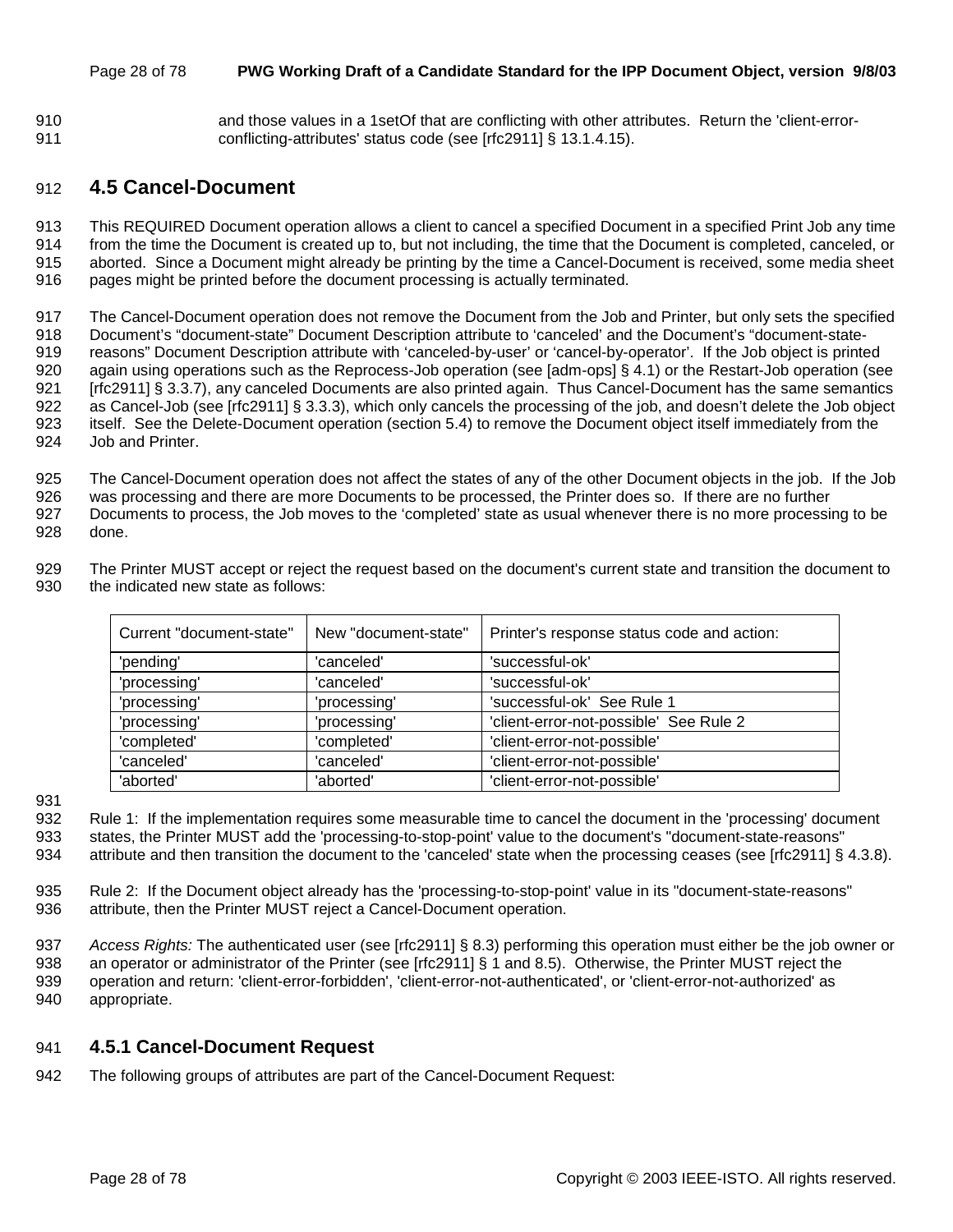#### 943 **Group 1: Operation Attributes**

- 944 **Natural Language and Character Set:**
- 945 The "attributes-charset" and "attributes-natural-language" attributes as described in [rfc2911] § 3.1.4.1.

#### 946 **Target:**

947 The client MUST supply the "document-number" (integer(1:MAX)) Operation attribute immediately after 948 either (1) the "printer-uri" (uri) plus "job-id" (integer(1:MAX)) or (2) the "job-uri" (uri) Operation attribute(s) 949 which define the target Document object for this operation as described in section [rfc2911] 3.1.5. If the 950 client omits the "document-number" Operation attribute, the Printer MUST reject the request and return the 951 'client-error-bad-request' status code.

#### 952 **Requesting User Name:**

953 The "requesting-user-name" (name(MAX)) attribute SHOULD be supplied by the client as described in 954 [rfc2911] § 8.3.

#### 955 **4.5.1.1 document-message (text(MAX)):**

- 956 The client MAY supply this Operation attribute. If the Printer supports this attribute, the Printer MUST also 957 support the corresponding "document-message" (text(MAX)) Document Description attribute (see section 958 9.1.20) and copy this value to the "document-message" Document Description attribute. The end user can 959 use this Document Description attribute as a message to the operator and the operator can use it as a 960 message to the end user. The Printer MAY print this message on a document start sheet for this document, 961 if any.
- 962 The Printer MUST ignore the "job-message-from-operator" Operation attribute (see [adm-ops] § 6) for this 963 operation, since that is a job-only attribute and Cancel-Document is a Document operation.

#### 964 **4.5.2 Cancel-Document Response**

965 The following sets of attributes are part of the Cancel-Document Response:

#### 966 **Group 1: Operation Attributes**

- 967 **Status Message:**
- 968 In addition to the REQUIRED status code returned in every response, the response OPTIONALLY includes a 969 "status-message" (text(255)) and/or a "detailed-status-messages" (text(MAX)) Operation attribute as 970 described in [rfc2911] § 13 and 3.1.6.

#### 971 **Natural Language and Character Set:**

972 The "attributes-charset" and "attributes-natural-language" attributes as described in [rfc2911] § 3.1.4.2.

#### 973 **Group 2: Unsupported Attributes**

974 See [rfc2911] § 3.1.7 for details on returning Unsupported Attributes.

975 Once a successful response has been sent, the implementation guarantees that the Document will eventually end up 976 in the 'canceled' state. Between the time the Cancel-Document operation is accepted and when the document 977 enters the 'canceled' document-state (see section 9.1.25), the "document-state-reasons" attribute (see section 978 9.1.27) MUST contain the 'processing-to-stop-point' value which indicates to later queries that although the

979 Document might still be 'processing', it will eventually end up in the 'canceled' state, not the 'completed' state.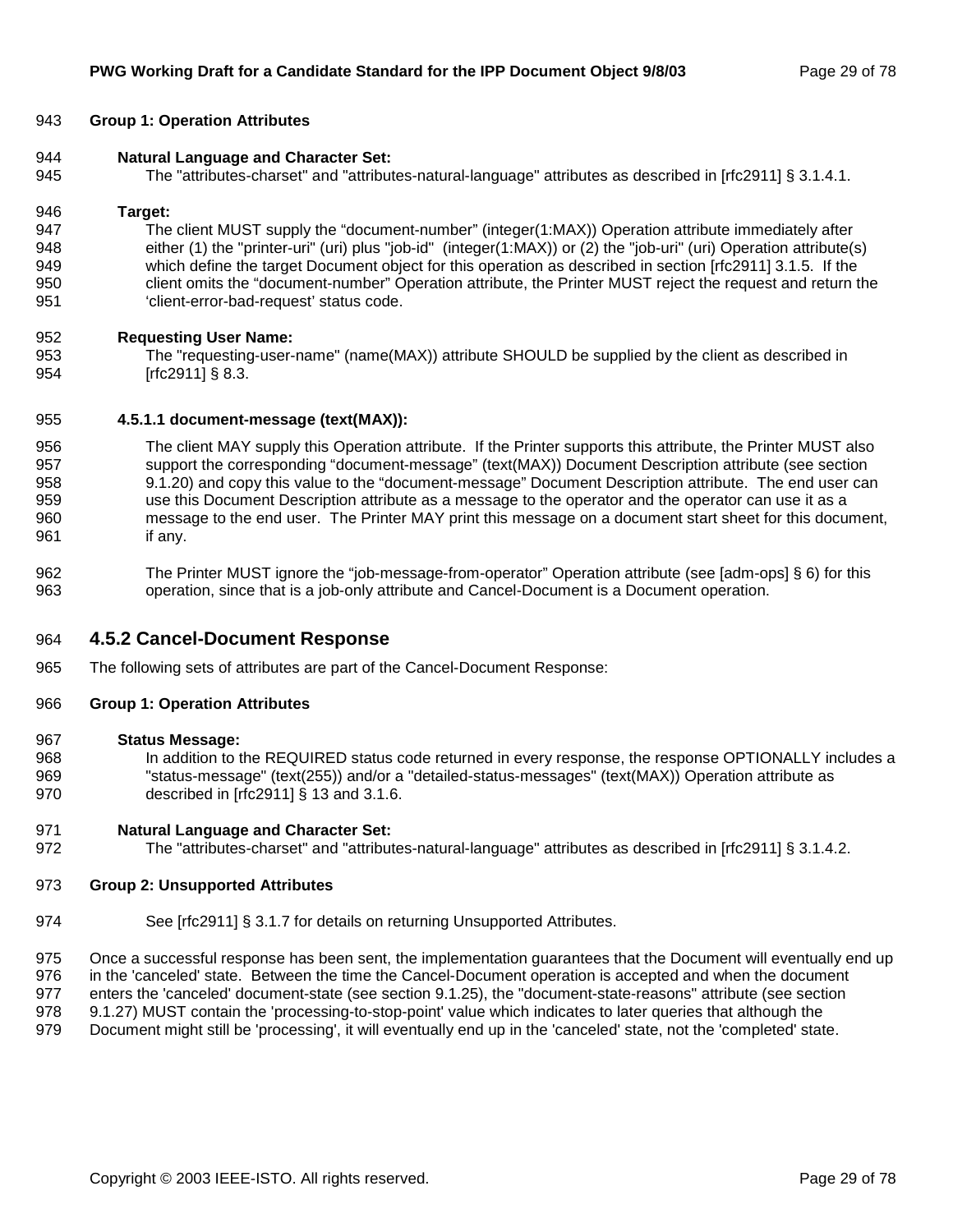### 980 **5 Administrative Job and Document operations**

981 This section summarizes the extensions to existing Administrative Job and Printer operations and defines new 982 Document Administrative operations. The following administrative operations: **Promote-Job** ([adm-ops] § 4.4.1), 983 **Release-Held-New-Jobs** ([adm-ops] § 3.3.2)**, Resume-Job** ([adm-ops] § 4.3.2)**, Schedule-Job-After** ([adm-ops] §

984 4.4.2) do not affect the Document objects because they are defined to affect the Job object as a whole.

### 985 **5.1 Purge-Jobs** ([rfc2911] § 3.2.9)

986 This OPTIONAL Administrative Printer operation removes all Jobs and all of their contained Document objects.

### 987 **5.2 Cancel-Current-Job** ([adm-ops] § 4.2)

988 This OPTIONAL Administrative Printer operation sets the "document-state" Document Description attribute to 989 'canceled' and the "document-state-reasons" Document Description attribute to 'canceled-by-xxx' for any documents 990 in the current Job that have not yet reached a terminal state ('completed', 'canceled', or 'aborted'), where 'xxx' is 991 'user' or 'operator'. See [adm-ops] § 4.2.

992 Note: There is no Cancel-Current-Document operation defined, since it is too likely that the Printer would have 993 moved onto the next document before the operation could issue the request.

### 994 **5.3 Suspend-Current-Job** ([adm-ops] § 4.3.1)

995 This OPTIONAL Administrative Printer operation suspends the current job and sets the Job's "job-state" Job 996 Description attribute to 'processing-stopped' and "job-state-reasons" to 'job-suspended-by-xxx', where 'xxx' is 'user' 997 or 'operator'. The Documents' "document-state" and "document-state-reasons" Document Description attributes are 998 unaffected (but the Documents are not processed any further, since the Job is stopped).

### 999 **5.4 Delete-Document**

1000 This OPTIONAL Administrative Document operation removes the specified Document object and its data 1001 immediately from the specified Job. The Printer MUST reject the request if the Document is in any state other than 1002 'pending" (there is no 'pending-held' state for Documents). The Printer does not reassign the "document-number" 1003 Document Description attribute values of the remaining Document objects in the Job, so that the deleted Document 1004 object leaves a gap in the document numbering space for the Job. The Printer MUST return a 'client-error-not-found' 1005 status code, in a subsequent Get-Document-Attributes operation for this Document object specifying its former 1006 "document-number". This operation is similar to the Purge-Jobs operation that immediately deletes all jobs from the 1007 Printer. However, the Delete-Document operation only deletes a single Document from the specified Job.

1008 *Access Rights:* The authenticated user (see [rfc2911] § 8.3) performing this operation MUST be an operator or 1009 administrator of the Printer (see [rfc2911] § 1 and 8.5). Otherwise, the Printer MUST reject the operation and return: 1010 'client-error-forbidden', 'client-error-not-authenticated', or 'client-error-not-authorized' as appropriate. This operation 1011 requires operator/administrator privileges, otherwise a rogue client could submit, then delete, at will using up valuable 1012 spooling space. Instead of using this operation, unprivileged users use Cancel-Document which goes through the 1013 normal accounting, if any.

1014 The Delete-Document request and Delete-Document response have the same attribute groups and attributes as the 1015 Cancel-Document operation (see section 4.5).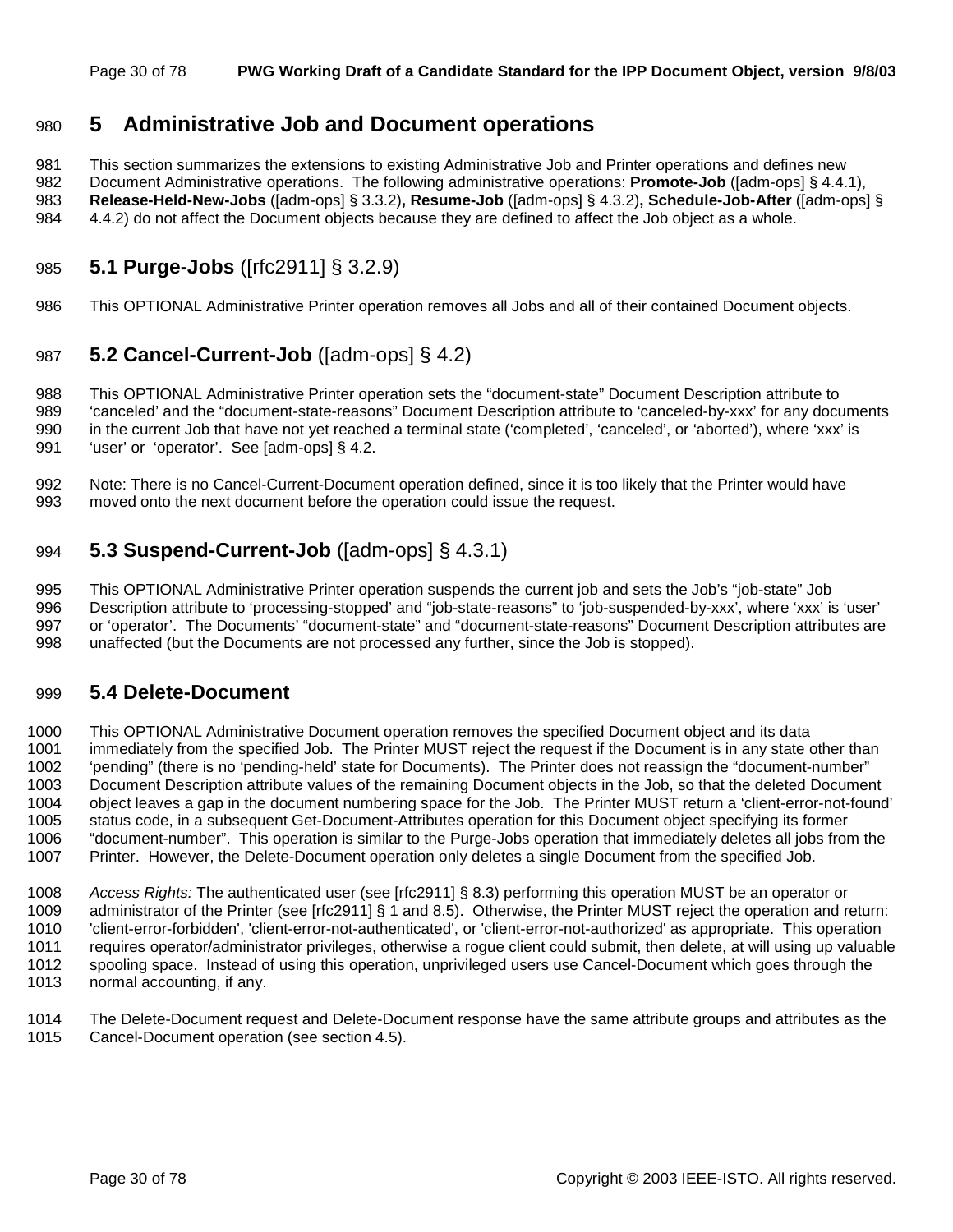### 1016 **6 Job and Document Template Attribute Precedence during Job processing**

1017 This section defines the Attribute Precedence rules that the Printer MUST follow when processing jobs, including 1018 instructions in the PDL data. These rules cover Queue Override attributes, Page Override attributes, Document 1019 Object attributes (Operation/Document Description and Document Template), Document Override attributes, Job 1020 Object attributes (Operation/Job Description and Job Template), PDL instructions, PDL Interpreter initialization files, 1021 and Printer defaults. Since each attribute can be specified at all of these levels, it is important to define which level 1022 takes precedence when the same attribute occurs at different levels with differing values.

- 1023 The attribute precedence model has the following features:
- 1024 1) In principle, each defined attribute can occur at each of the precedence levels.
- 1025 2) Attributes can be introduced and modified at different points in the job workflow, e.g., in the application, print 1026 driver, submission client, protocol, and Printer:
- 1027 Attributes are supplied by different agents in the system: application, user, print driver, administrator, 1028 operator, Printer, and the output device hardware.
- 1029 Attributes are supplied at different points in time: PDL generation, job submission, job acceptance, job 1030 **pending**, job processing.
- 1031 3) The later that an attribute is introduced into the work flow or the closer the specified scope of the attribute is to 1032 the affected object, the higher the precedence is assigned to that attribute, since precedence is intended to 1033 reflect the user's wishes.
- 1034 The following levels of Attribute Precedence are defined in order of decreasing priority:
- 1035 **1. Document Level page override programming** The special "overrides" collection Document 1036 Template attribute (see [OvrRide]) supplied at the Document Level, that is, as a Document Template 1037 Attribute in a Send-Document or Send-URI operation, that contains the attributes that are to have the 1038 page override status for the specified ranges of pages. This can be supplied by the client when 1039 submitting a Document object, or set either by the user or operator after the Document has been 1040 accepted using the Set-Document-Attributes operation, or by the operator using means local to the 1041 Printer. Example: " overrides" = {"pages" = '1:1'; " media" = 'letterhead'}
- 1042 2. **Job Level page override programming** The special "overrides" collection Job Template attribute 1043 (see [OvrRide]) supplied at the Job Level, that is, in a Job Creation operation, that contains the attributes 1044 that are to have the page override status for the specified ranges of pages in the specified Document. 1045 This can be supplied by the client when submitting a job, or set either by the user or operator after the 1046 job has been accepted using the Set-Job-Attributes operation, or by the operator using means local to 1047 the Printer. Example: " overrides" = {"pages" = '1:1'; "document-numbers" = '1:1'; "media" = 'letterhead'}
- 1048 **3. Document Level Document object attributes** The Document attributes supplied at the Document 1049 Level, that is, Operation/Document Description and Document Template attributes supplied in a Send-1050 Document or Send-URI operation to apply to the Input Document. This can be supplied by the client 1051 when submitting a Document object, or set either by the user or operator after the Document has been 1052 accepted using the Set-Document-Attributes operation, or by the operator using means local to the 1053 Printer. Examples: "media" = 'na-letter' and "copies" = '2'.
- 1054 4. **Job Level Job object and Document object attributes**  The Job attributes (Operation/Job 1055 Description and Job Template) and Document attributes (Operation/Document Description and 1056 Document Template) supplied at the Job Level, i.e., with a Create-Job, Print-Job, or Print-URI operation.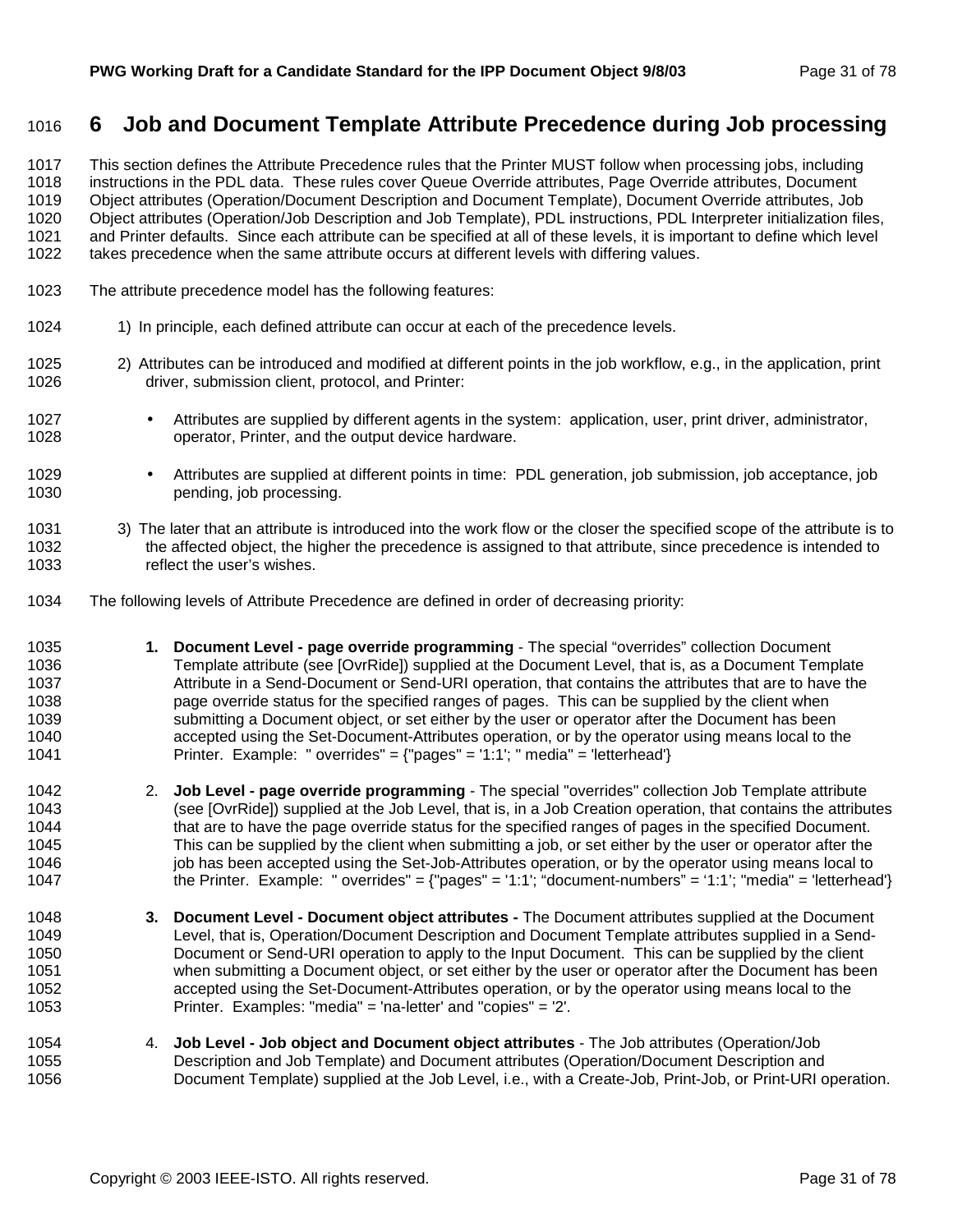- 1057 This can be supplied by the client when submitting a Job, or set either by the user or operator after the 1058 job has been accepted using the Set-Job-Attributes operation, or by the operator using means local to 1059 the Printer. Examples: "media" = 'na-letter' and "copies" = '2'.
- 1060 5. **PDL document data**  An instruction in the PDL document data. This is supplied by the application or 1061 **print driver that created the PDL.** Example: PostScript setPageDevice specifying na-letter media. 1062 Whether PDL document data is actually lower precedence than the preceding levels depends on the 1063 implementation as expressed in the "pdl-override-supported" Printer Description attribute (see [rfc2911] § 1064 4.4.28).

1066 Job Template and Document Template attributes of the form "xxx-requested", such as "orientation-1067 requested" (see [rfc2911] § 4.2.10) have a lower priority than the PDL. If the PDL contains a 1068 corresponding instruction, that PDL instruction will be used instead of the supplied "xxx-requested" 1069 attribute. For example, PostScript PDL data always has a well-defined orientation, so that "orientation-1070 requested" never affects the result. On the other hand, PDLs such as text/plain never have orientation 1071 and PCL MAY omit orientation, in which case, "orientation-requested" takes effect.

- 1072 6. **PDL Init File data**  A file that the Printer uses to initialize the PDL Interpreter before it starts interpreting 1073 each document in a Job. It is immaterial how this file is specified, whether it be by job object attribute or 1074 printer default – the precedence of the contents of this file is at this level.
- 1075 7. **Printer default**  A Printer "xxx-default" attribute that is applied by the Printer provided that none of the 1076 higher levels have supplied a value. The Printer implementation supplies values for the Printer's "xxx-1077 default" attributes that reflect the out-of-the-box action by the output device. For example, if the output 1078 device will use media from the large-capacity input tray if not directed otherwise, the implementation 1079 supplies the Printer's "media-default" attribute with the 'large-capacity' keyword value without requiring 1080 the administrator to configure that value. Implementations might allow the administrator to configure the 1081 Printer's "xxx-default" attributes to other values, if other values are supported by the implementation. 1082 Example: The administrator changes the Printer's "media-default" from 'large-capacity' to 'na-letter'.
- 1083 8. **Hardware default**  When none of the above conditions supply an explicit value, the printer will apply the 1084 defaults supplied by the hardware. An example of these implicit defaults would be a "copies" value of 1 1085 or a "sides" value of 'one-sided'. Note that this level is outside the scope of IPP. The defaults at this 1086 level only apply if there are no explicit values in the higher level. Since this level is outside the scope of 1087 IPP there is no IPP specific way to query the defaults at this level.

### 1088 **7 Operation Attributes for the Job and Document Creation operations**

1089 This section defines some new Operation/Description attributes and lists *all* the Operation/Description attributes that 1090 have been defined in other IPP specifications that are used in Job Creation operations and extends their use to the 1091 Document Creation operations. In addition, some new Job/Document Description attributes have been defined to be 1092 set from existing Operation attributes. Note: Operation attributes relate to the operation and do not depend on the 1093 printing capabilities of the Printer.

### 1094 **7.1 Operation Attributes** *supplied* **at the Job and Document Levels for Creation**

1095 Table 7 lists all the Operation attributes and their attribute syntax supplied in Job Creation and Document Creation 1096 operations and the attribute syntaxes of their corresponding "xxx-default" and "xxx-supported" Printer Description 1097 attributes, if any. A "-" indicates that there isn't an "xxx-default" or "xxx-supported" Printer Description attribute.

1065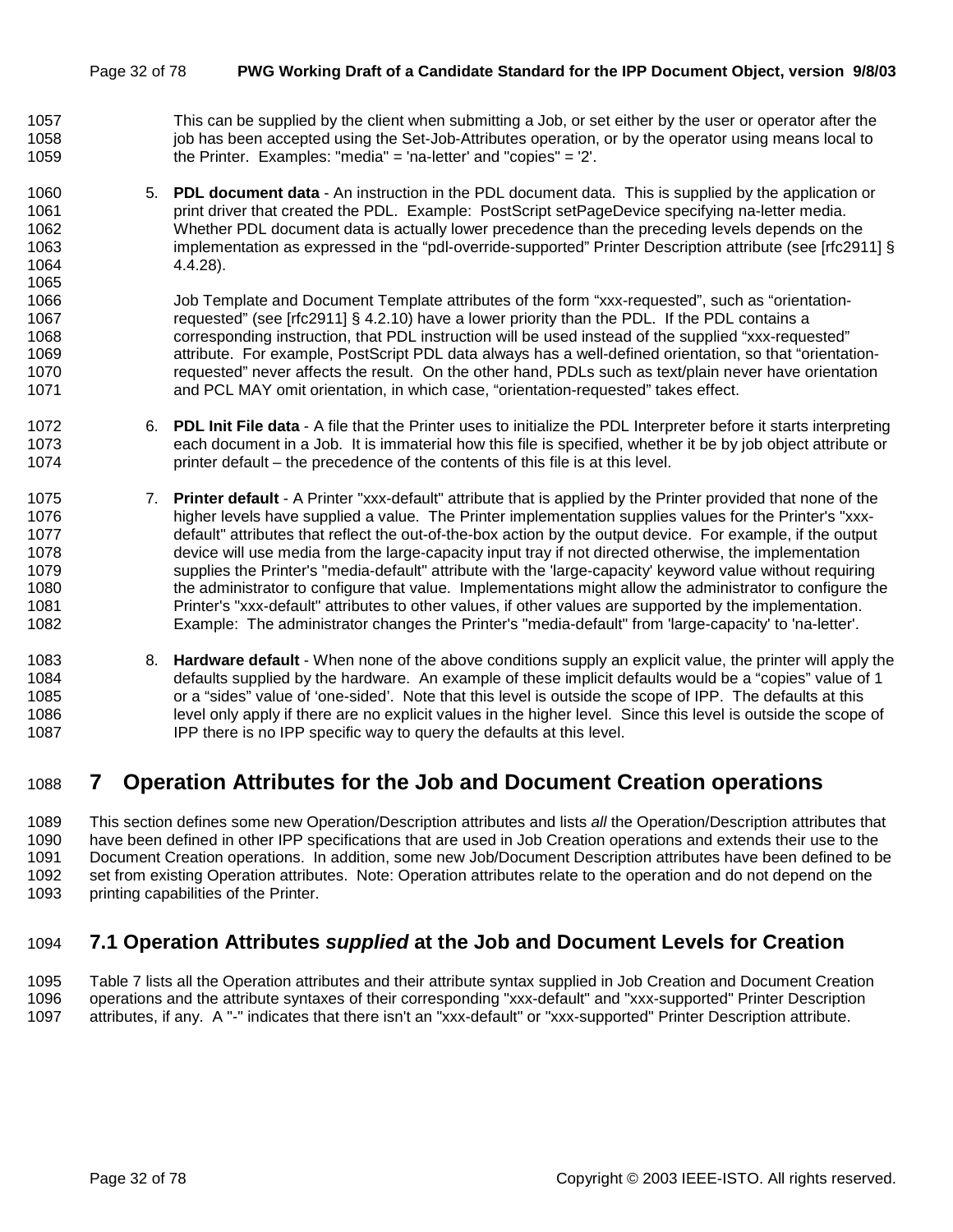**Table 7- Operation, Default, and Supported Attributes** 

| Operation attribute                          | Operation<br>attribute syntax | <b>Printer: Default Value</b><br>attribute syntax | <b>Printer: Supported Values</b><br>attribute syntax |  |
|----------------------------------------------|-------------------------------|---------------------------------------------------|------------------------------------------------------|--|
| attributes-charset                           | charset                       | $\blacksquare$                                    | 1setOf charset <sup>14</sup>                         |  |
| attributes-natural-language                  | naturalLanguage               | $\blacksquare$                                    | 1setOf naturalLanguage <sup>15</sup>                 |  |
| compression                                  | type3 keyword                 | $\blacksquare$                                    | 1setOf type3 keyword                                 |  |
| document-charset                             | charset                       | charset                                           | 1setOf charset                                       |  |
| document-digital-signature                   | type2 keyword                 | type2 keyword                                     | 1setOf type2 keyword                                 |  |
| document-format                              | mimeMediaType                 | mimeMediaType                                     | 1setOf mimeMediaType                                 |  |
| document-format-details                      | 1setOf collection             | 1setOf collection                                 | 1setOf type2 keyword                                 |  |
| document-source-application-name             | name(MAX)                     | name(MAX)                                         |                                                      |  |
| document-source-application-version          | text(127)                     | text(127)                                         |                                                      |  |
| document-source-os-name                      | name(40)                      | name(40)                                          | $\overline{a}$                                       |  |
| document-source-os-version                   | text(40)<br>mimeMediaType     | text(40)<br>mimeMediaType                         | ä,<br>$\blacksquare$                                 |  |
| document-format<br>document-format-device-id | text(127)                     | text(127)                                         | $\overline{a}$                                       |  |
| document-format-version                      | text(127)                     | text(127)                                         | $\blacksquare$                                       |  |
| document-natural-language                    | naturalLanguage               | naturalLanguage                                   |                                                      |  |
| document-format-version                      | text(127)                     | text(127)                                         | 1setOf text(127)                                     |  |
| document-message                             | text(MAX)                     | $\blacksquare$                                    |                                                      |  |
| document-name                                | name(MAX)                     |                                                   |                                                      |  |
| document-natural-language                    | naturalLanguage               | naturalLanguage                                   | 1setOf naturalLanguage                               |  |
| document-uri                                 | uri                           | ÷                                                 | 1setOf uriScheme <sup>16</sup>                       |  |
| ipp-attribute-fidelity                       | boolean                       | L,                                                |                                                      |  |
| [job-]impressions                            | integer(0:MAX)                | $\overline{a}$                                    | rangeOfInteger(0:MAX)                                |  |
| [job-]k-octets                               | integer(0:MAX)                | $\blacksquare$                                    | rangeOfInteger(0:MAX)                                |  |
| job-mandatory-attributes                     | 1setOf type2<br>keyword       | $\blacksquare$                                    | L,                                                   |  |
| [job-]media-sheets                           | integer(0:MAX)                | $\blacksquare$                                    | rangeOfInteger(0:MAX)                                |  |
| job-name                                     | name(MAX)                     | $\sim$                                            |                                                      |  |
| job-password                                 | octetString(255)              | $\blacksquare$                                    | integer(0:127)                                       |  |
| job-password-encryption                      | type3 keyword  <br>name(MAX)  | L.                                                | 1setOf (type3 keyword  <br>name(MAX))                |  |
| last-document                                | boolean                       | $\overline{a}$                                    |                                                      |  |
| operation-id                                 | integer(1:0x8FFF)             | $\overline{a}$                                    | 1setOf type2 enum <sup>17</sup>                      |  |
| original-requesting-user-name                | name(MAX)                     |                                                   |                                                      |  |
| output-device-requested                      | name(127)                     | name $(127)^{18}$                                 | 1setOf name(MAX) <sup>19</sup>                       |  |
| printer-uri                                  | uri                           | L.                                                | 1setOf uri                                           |  |
| request-id                                   | integer(1:MAX)                | $\blacksquare$                                    |                                                      |  |

l <sup>14</sup> The Supported Printer attribute is named "charset-supported" (see [rfc2911] section 4.4.18), rather than "attributescharset-supported".

<sup>&</sup>lt;sup>15</sup> The Supported Printer attribute is named "generated-natural-language-supported" (see [rfc2911] section 4.4.20), rather than "attributes-natural-language-supported".

<sup>&</sup>lt;sup>16</sup> The Supported Printer attribute is named "reference-uri-schemes-supported" (see [rfc2911] section 4.4.27), rather than "document-uri-supported".

<sup>&</sup>lt;sup>17</sup> The Supported Printer attribute is named "operations-supported" (see [rfc2911] section 4.4.15), rather than "operation-id-supported".

<sup>&</sup>lt;sup>18</sup> The Default Printer attribute is name "output-device-default" (see [jobx] section 7.11) and is the default for both the "output-device-requested" and "output-device-assigned" Job Description attributes.

<sup>&</sup>lt;sup>19</sup> The Supported Printer attribute is named "output-device-supported" (see [jobx] section 7.12) and is the list of supported output devices for both the "output-device-requested" and "output-device-assigned" Job Description attributes.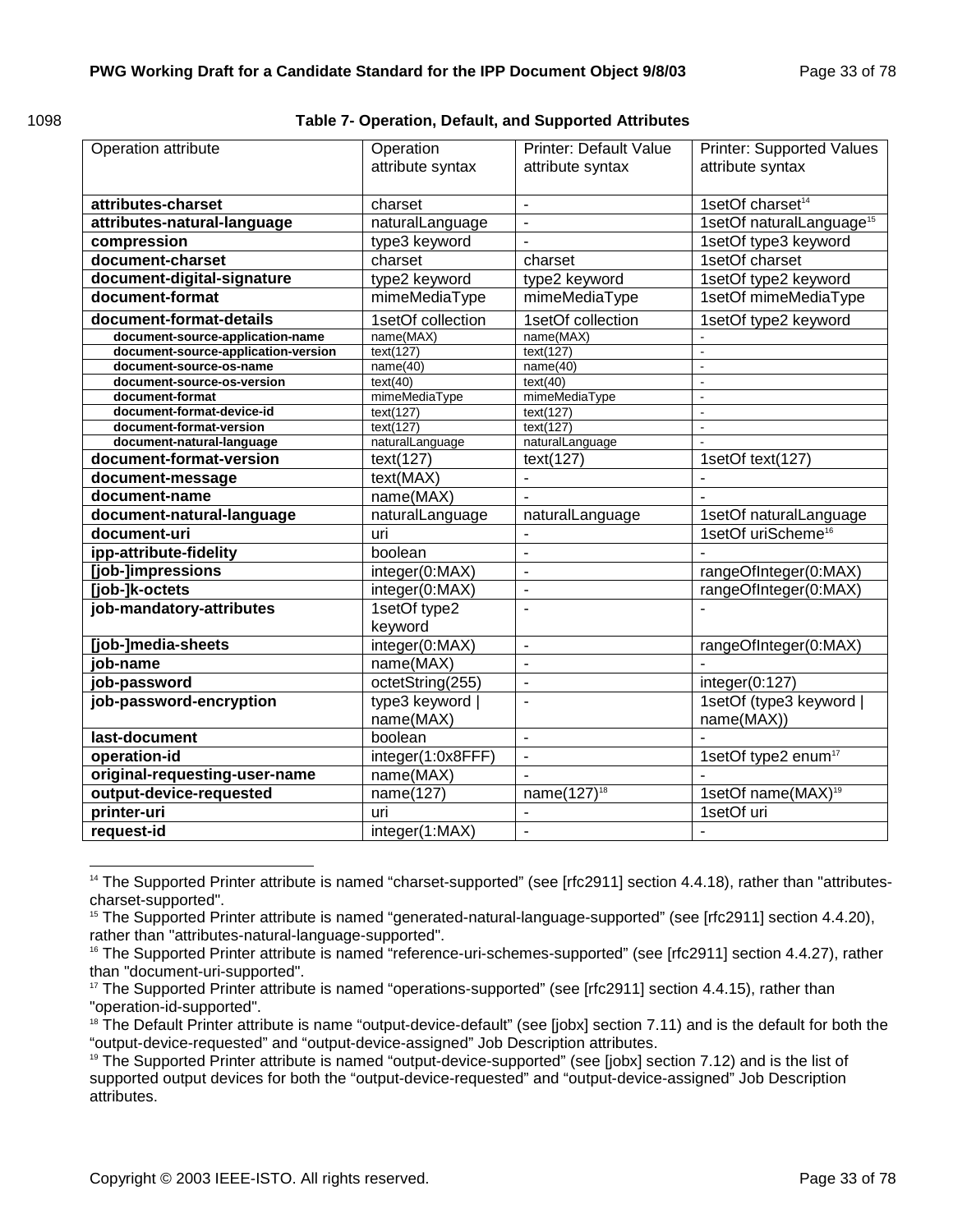| Operation attribute  | Operation<br>attribute syntax | <b>Printer: Default Value</b><br>attribute syntax | <b>Printer: Supported Values</b><br>attribute syntax |
|----------------------|-------------------------------|---------------------------------------------------|------------------------------------------------------|
| requesting-user-name | name(MAX)                     |                                                   | $\overline{\phantom{a}}$                             |
| version-number       | X.Y                           |                                                   | 1setOf type2 keyword <sup>20</sup>                   |

1099

- 1100 Table 8 lists the Operation attributes that clients supply at the Job Level and/or the Document Level and whether the
- 1101 Printer copies (indicated by **"**⇒**"**) the supplied value to corresponding Job Description and/or Document Description 1102 attributes.
- 

#### 1103 *Legend:*

- 1104 "\*" an attribute that has a "job-" prefix in its name in [rfc2911]. The "job-" prefix is omitted in the table. Job level 1105 attributes use the "-job" prefix. Document level attributes do not use the prefix. The only difference in the 1106 semantics are whether it applies to just the Document or to the entire Job. Note: For the PWG Semantic 1107 Model, the "**job-**" prefix is dropped altogether.
- 1108 "**Level Supplied**" column indicates whether the Operation attribute can be supplied at the Job Level (PJ=Print-Job, 1109 PU=Print-URI, and CJ=Create-Job) and at the Document Level (SD=Send-Document, and SU=Send-URI).
- 1110 "**y**" the Operation attribute is defined for the indicated operation, but does not have a corresponding Job 1111 Description or Document Description attribute (no "⇒").
- 1112 "**y**⇒" the Operation attribute has a corresponding Job Description (y⇒J) or Document Description (y⇒D) attribute 1113 to which the Printer MUST copy this Operation attribute. See Table 11 for the corresponding Job and 1114 Document Description attributes.
- 1115 "**-**" the Operation attribute is *not* defined for the indicated operation.
- 1116 **\*\*** these Operation attributes are defined for *all* operations, not just Job Creation and Document Creation 1117 operations.
- 1118 "**Conformance**" column indicates the conformance requirements for what the client supplies in a request and the 1119 Printer supports in a request. If an Operation attribute that is a collection attribute is supported (see 1120 [rfc3382]), then there are conformance requirements for which member attributes MUST be supported by a
- 1121 Printer and which member attributes a client MUST supply as indicated in the Conformance column for each 1122 collection member attribute in Table 8.

### 1123 "**Reference and Section**" column indicates where the Operation attribute is defined in other IPP specs and this spec.

1124

#### 1125 **Table 8 - Operation Attributes supplied at the Job and Document Levels in Job and Document Creation**  1126 **Requests**

| <b>Operation</b> attribute name           | <b>Attribute Syntax</b> | Level Supplied |        |        | Conformance |                    | Reference and<br>Section |
|-------------------------------------------|-------------------------|----------------|--------|--------|-------------|--------------------|--------------------------|
| for Job and Document<br>Creation requests |                         | Job<br>Doc     |        |        |             |                    |                          |
|                                           |                         | <b>CJ</b>      | PJ, PU | SD, SU | Client      | Printer            |                          |
|                                           |                         |                |        |        | supply      | support            |                          |
| attributes-charset **                     | charset                 | y⇒J            | y⇒J    | y⇒D    | <b>MUST</b> | <b>MUST</b>        | [rfc2911]                |
|                                           |                         |                |        |        |             |                    | §3.1.4                   |
| attributes-natural-language               | naturalLanguag          | y⇒J            | y⇒J    | y⇒D    | <b>MUST</b> | <b>MUST</b>        | [rfc2911]                |
| $***$                                     | е                       |                |        |        |             |                    | §3.1.4                   |
| compression                               | type3 keyword           | $\blacksquare$ | y⇒D    | y⇒D    | MAY         | <b>MUST</b>        | [ $rfc2911$ ]            |
|                                           |                         |                |        |        |             |                    | §3.2.1.1                 |
| document-charset                          | charset                 | $\blacksquare$ | y⇒D    | y⇒D    | <b>MAY</b>  | <b>CMUST</b><br>21 | $[jobx]$ §43.2.1         |
|                                           |                         |                |        |        |             |                    |                          |

 $20$  The Supported Printer attribute is named "ipp-versions-supported" (see [rfc2911] section 4.4.14), rather than "version-number-supported".

l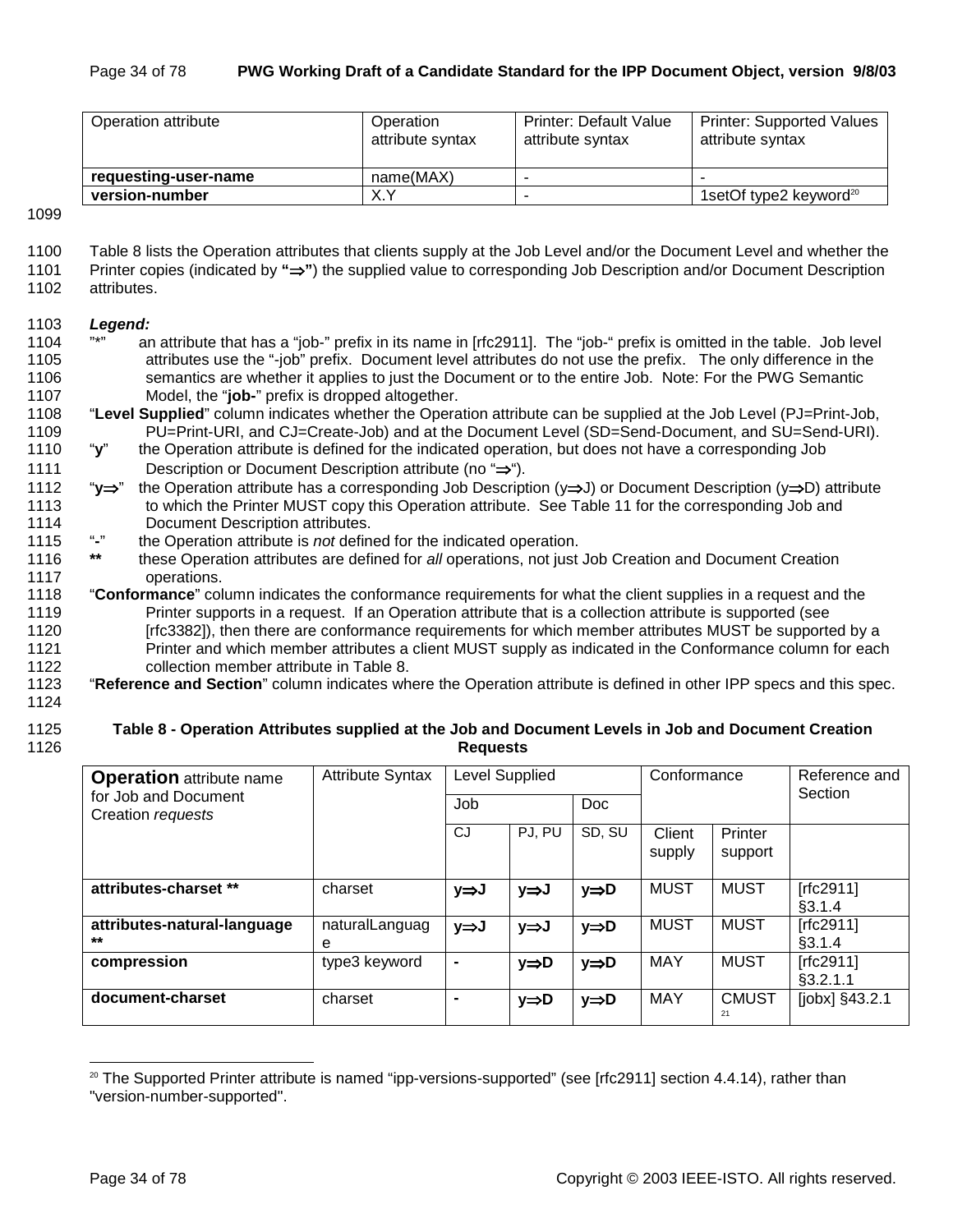| <b>Attribute Syntax</b> | <b>Level Supplied</b>                                                                                              |                        |                                                                                            | Conformance                                                                                        |                                                             | Reference and                           |
|-------------------------|--------------------------------------------------------------------------------------------------------------------|------------------------|--------------------------------------------------------------------------------------------|----------------------------------------------------------------------------------------------------|-------------------------------------------------------------|-----------------------------------------|
|                         | Job                                                                                                                |                        | Doc                                                                                        |                                                                                                    |                                                             | Section                                 |
|                         | CJ                                                                                                                 | PJ, PU                 | SD, SU                                                                                     | Client                                                                                             | Printer                                                     |                                         |
|                         |                                                                                                                    |                        |                                                                                            | supply                                                                                             | support                                                     |                                         |
|                         | $\blacksquare$                                                                                                     |                        |                                                                                            | <b>MAY</b>                                                                                         | <b>MAY</b>                                                  | [ $j$ obx] $§3.2.2$                     |
| mimeMediaTyp            | $\blacksquare$                                                                                                     |                        |                                                                                            | <b>MAY</b>                                                                                         | <b>MUST</b>                                                 | [rfc2911]                               |
| e                       |                                                                                                                    |                        |                                                                                            |                                                                                                    |                                                             | §3.2.1.1, [jobx]<br>§3.2.3              |
| 1setOf<br>collection    | $\blacksquare$                                                                                                     | y⇒D                    | $y \Rightarrow D$                                                                          | <b>MAY</b>                                                                                         | <b>CMUST</b>                                                | [jobx] $§3.\overline{2.4}$              |
|                         | $\blacksquare$                                                                                                     | y⇒D                    | $y \Rightarrow D$                                                                          | <b>MAY</b>                                                                                         | <b>MAY</b>                                                  | [jobx] §3.2.4.1                         |
| text(127)               | $\blacksquare$                                                                                                     | $y \Rightarrow D$      | $y \Rightarrow D$                                                                          | <b>MAY</b>                                                                                         | <b>MAY</b>                                                  | [jobx] §3.2.4.2                         |
| name(40)                | $\blacksquare$                                                                                                     | $y \Rightarrow D$      | $y \Rightarrow D$                                                                          | <b>MAY</b>                                                                                         | <b>MAY</b>                                                  | $[jobx]$ §3.2.4.3                       |
| text(40)                | $\blacksquare$                                                                                                     | $y \Rightarrow D$      | $y \Rightarrow D$                                                                          | <b>MAY</b>                                                                                         | <b>MAY</b>                                                  | [jobx] §3.2.4.4                         |
|                         | $\blacksquare$                                                                                                     | y⇒D                    | $y \Rightarrow D$                                                                          |                                                                                                    | <b>MUST</b>                                                 | [jobx] §3.2.4.5                         |
| text(127)               | $\blacksquare$                                                                                                     | y⇒D                    | $y \Rightarrow D$                                                                          | <b>MAY</b>                                                                                         | <b>MAY</b>                                                  | [jobx] §3.2.4.6                         |
| text(127)               | $\blacksquare$                                                                                                     | y⇒D                    | $y \Rightarrow D$                                                                          | <b>SHOULD</b>                                                                                      | <b>MUST</b>                                                 | [jobx] §3.2.4.7                         |
|                         | $\blacksquare$                                                                                                     | y⇒D                    |                                                                                            | MAY                                                                                                | MAY                                                         | [jobx] §3.2.4.8                         |
| text(127)               | $\blacksquare$                                                                                                     | y⇒D                    | y⇒D                                                                                        | <b>MAY</b>                                                                                         | <b>MAY</b>                                                  | [jobx] §3.2.5                           |
| text(MAX)               | $\blacksquare$                                                                                                     | y⇒D                    | $y \Rightarrow D$                                                                          | <b>MAY</b>                                                                                         | <b>MAY</b>                                                  | [jobx] §3.2.6                           |
| name(MAX)               | $\blacksquare$                                                                                                     | $y \Rightarrow D$      | y⇒D                                                                                        | <b>MAY</b>                                                                                         | <b>MUST</b>                                                 | [rfc2911]<br>§3.2.1.1                   |
|                         |                                                                                                                    |                        |                                                                                            |                                                                                                    |                                                             | [ $rfc2911$ ]                           |
|                         |                                                                                                                    |                        |                                                                                            |                                                                                                    |                                                             | §3.2.1.1,                               |
|                         |                                                                                                                    |                        |                                                                                            |                                                                                                    |                                                             | [this spec]                             |
|                         |                                                                                                                    |                        |                                                                                            |                                                                                                    |                                                             | §7.2.1                                  |
| uri                     | $\blacksquare$                                                                                                     | $y \Rightarrow D^{24}$ | $y \Rightarrow D^{25}$                                                                     | <b>CMUST</b>                                                                                       | <b>MAY</b>                                                  | $[rfc2911]$                             |
|                         |                                                                                                                    |                        |                                                                                            |                                                                                                    |                                                             | §3.2.2                                  |
|                         | y⇒J                                                                                                                | y⇒J                    | $y \Rightarrow D$                                                                          |                                                                                                    |                                                             | [rfc2911]<br>§3.2.1.1                   |
|                         |                                                                                                                    |                        |                                                                                            |                                                                                                    |                                                             | $[rfc2911]$                             |
|                         |                                                                                                                    |                        |                                                                                            |                                                                                                    |                                                             | §3.2.1.1,                               |
|                         |                                                                                                                    |                        |                                                                                            |                                                                                                    |                                                             | [this spec]                             |
|                         |                                                                                                                    |                        |                                                                                            |                                                                                                    |                                                             | §3.1.1.1                                |
|                         | type2 keyword<br>name(MAX)<br>mimeMediaType<br>naturalLanguage<br>naturalLanguag<br>е<br>integer(0:MAX)<br>boolean | $y \Rightarrow J^{27}$ | $y \Rightarrow D$<br>$y \Rightarrow^{22} D$<br>$y \Rightarrow D$<br>$y \Rightarrow J^{27}$ | $y \Rightarrow D$<br>$y \Rightarrow D$<br>$y \Rightarrow D$<br>$y \Rightarrow D$<br>$\blacksquare$ | <b>MUST</b><br><b>MAY</b><br>26<br><b>MAY</b><br><b>MAY</b> | <b>MAY</b><br><b>MAY</b><br><b>MUST</b> |

<sup>&</sup>lt;sup>21</sup> The Printer MUST support the "document-charset" Operation/Document Description attributes, if the Printer supports a charset-ambiguous document format (see [jobx] §3.2.1).

<sup>&</sup>lt;sup>22</sup> The Printer MUST copy the "document-format" Operation attribute to the corresponding (new) Document Description attribute defined in this specification.

<sup>&</sup>lt;sup>23</sup> The Printer MUST support the "document-format-details" Operation/Document Description attributes if the Printer supports a *packaging* MIME type document format, such as 'application/zip' or 'multipart/related'.<br><sup>24</sup> The Printer MUST copy the "document-uri" Operation attribute to the corresponding (new) Document Description

attribute defined in this specification for Print-Uri. The document-Uri does does not apply to Print-Job.

<sup>&</sup>lt;sup>25</sup> The Printer MUST copy the "document-uri" Operation attribute to the corresponding (new) Document Description attribute defined in this specification for Send-Uri. . The document-Uri does does not apply to Send-Document.

<sup>&</sup>lt;sup>26</sup> The "document-uri" Operation attribute MUST be supplied in the Print-URI Job Creation operation and the Send-URI Document Creation operation, and MUST NOT be supplied in other operations.

<sup>&</sup>lt;sup>27</sup> The Printer MUST copy the "ipp-attribute-fidelity" Operation attribute to the corresponding (new) Job Description attribute defined in this specification so that the Printer can remember its value for subsequent Document Creation operations.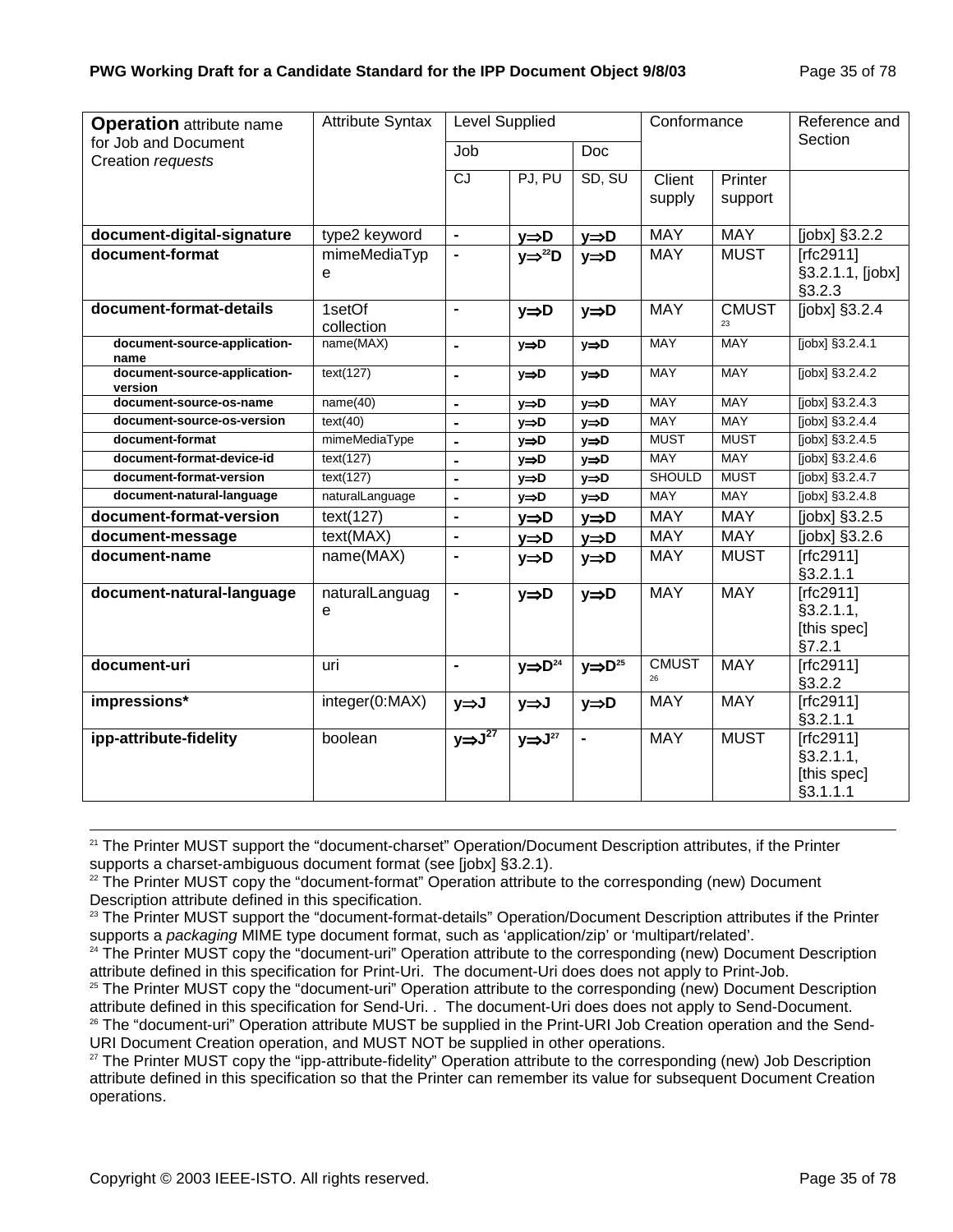| <b>Attribute Syntax</b><br><b>Operation</b> attribute name |                         |                              | <b>Level Supplied</b>  |                        |                   | Conformance        | Reference and             |
|------------------------------------------------------------|-------------------------|------------------------------|------------------------|------------------------|-------------------|--------------------|---------------------------|
| for Job and Document<br>Creation requests                  |                         | Job                          | Doc                    |                        |                   |                    | Section                   |
|                                                            |                         | $\overline{c}$               | PJ, PU                 | SD, SU                 | Client<br>supply  | Printer<br>support |                           |
| job-mandatory-attributes                                   | 1setOf type2<br>keyword | $y \Rightarrow J^{28}$       | y⇒J                    | $\blacksquare$         | <b>MAY</b>        | <b>MUST</b>        | [this spec]<br>§3.1.1.2   |
| job-name                                                   | name(MAX)               | y⇒J                          | y⇒J                    | $\blacksquare$         | <b>MAY</b>        | <b>MUST</b>        | [rfc2911]<br>§4.3.5       |
| k-octets*                                                  | integer(0:MAX)          | y⇒J                          | y⇒J                    | y⇒D                    | MAY               | <b>MAY</b>         | [ $rfc2911$ ]<br>§3.2.1.1 |
| last-document                                              | boolean                 | $\qquad \qquad \blacksquare$ | $\blacksquare$         | $y \Rightarrow D^{29}$ | <b>MUST</b>       | <b>MUST</b>        | $[rfc2911]$<br>§3.3.1.1   |
| media-sheets*                                              | integer(0:MAX)          | y⇒J                          | y⇒J                    | y⇒D                    | <b>MAY</b>        | <b>MAY</b>         | [ $rfc2911$ ]<br>§3.2.1.1 |
| operation-id <sup>**</sup>                                 | integer(1:0x8FF<br>F)   | y                            | y                      | y                      | <b>MUST</b>       | <b>MUST</b>        | [ $rfc2911$ ]<br>§3.1.2   |
| original-requesting-user-<br>name **                       | name(MAX)               | y⇒J                          | y⇒J                    | $\blacksquare$         | <b>MAY</b>        | <b>MAY</b>         | [adm-ops]<br>§11.7.2.2    |
| output-device-requested                                    | name(127)               | y⇒J                          | y⇒J                    |                        | <b>MAY</b>        | <b>MAY</b>         | [ $j$ obx] $§5.5$         |
| printer-uri <sup>**</sup>                                  | uri                     | $y \Rightarrow J^{30}$       | $y \Rightarrow J^{30}$ | $y \Rightarrow D^{30}$ | <b>MUST</b>       | <b>MUST</b>        | [rfc2911]<br>§3.1.5       |
| request- $id**$                                            | integer(1:MAX)          | y                            | y                      | $\mathbf{y}$           | <b>MUST</b>       | <b>MUST</b>        | [ $rfc2911$ ]<br>§3.1.2   |
| requesting-user-name **                                    | name(MAX)               | $y \Rightarrow J^{31}$       | $y \Rightarrow J^{31}$ | y                      | <b>SHOUL</b><br>D | <b>MUST</b>        | [ $rfc2911$ ]<br>§3.2.1.1 |
| version-number **                                          | X.Y                     | у                            | y                      | y                      | <b>MUST</b>       | <b>MUST</b>        | $[rfc2911]$<br>§3.1.8     |

l

1127 **"y", "y**⇒**"**, and **"**\*\***"**: see Legend at the beginning of the Table.

### 1128 **7.2 Operation/Document Description attributes**

1129 The rest of this section defines the semantics for the Operation attributes that a client MAY supply in a Document

1130 Creation operation and their corresponding Document Description attributes. The following statements apply to all of 1131 these Operation/Document Description attributes and are *not* repeated in each Description:

1132 If the Printer doesn't support the "xxx" Operation attribute, the Printer MUST ignore the "xxx" attribute (as with any

1133 OPTIONAL Operation attribute) and return the "xxx" attribute with the supplied value as unsupported in the

1134 Unsupported Attributes group as specified in [rfc2911] § 3.1.7.

1135 If the Printer supports the "xxx" Operation attribute, the Printer MUST support it at the Job and Document level. The 1136 Printer MUST also:

<sup>&</sup>lt;sup>28</sup> The Printer MUST copy the "job-mandatory-attributes" Operation attribute to the corresponding (new) Job Description attribute defined in this specification so that the Printer can remember its value for subsequent Document Creation operations.

<sup>&</sup>lt;sup>29</sup> The Printer MUST copy the "last-document" Operation attribute to the corresponding (new) Document Description attribute defined in this specification so that the client can determine the last document when querying the Document objects.

<sup>30</sup> The Printer MUST copy the "printer-uri" Operation attribute to the Job's "job-printer-uri" Job Description attribute and Document's "document-printer-uri" Document Description attribute.

<sup>&</sup>lt;sup>31</sup> The operational attribute "requesting-user-name" may be copied to the Job Description attribute "job-originatinguser-name" per the rules specified in [rfc2911] §4.3.6.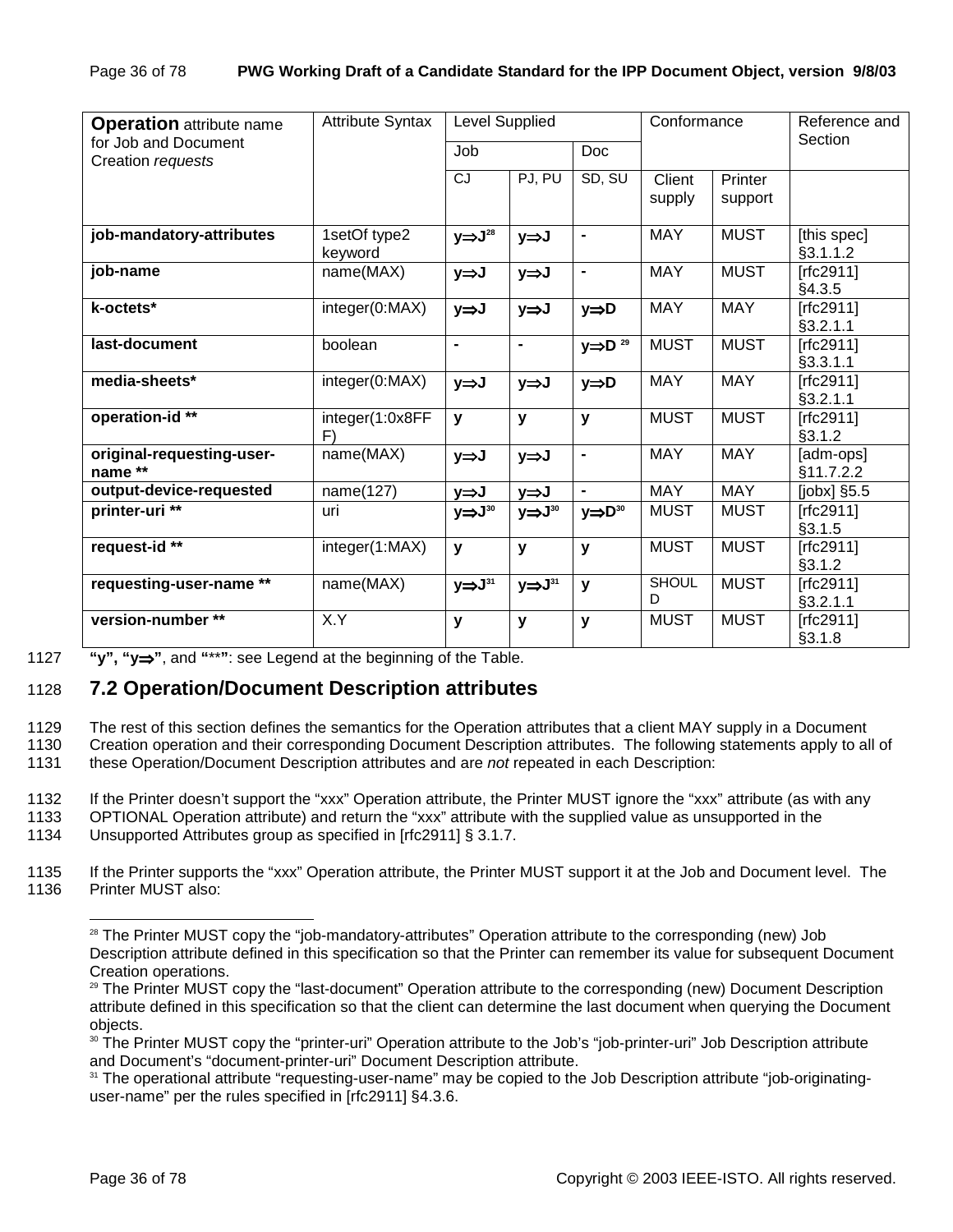#### **PWG Working Draft for a Candidate Standard for the IPP Document Object 9/8/03** Page 37 of 78

- 1137 1. support the corresponding "xxx" Document Description attribute of the same name (see section 9.1) and vice 1138 versa.
- 1139 2. copy the value of the "xxx" Operation attribute, if supplied by the client, to the corresponding "xxx" Document 1140 Description attribute.
- 1141 3. support the corresponding "xxx-default" and "xxx-supported" Printer Description attributes as well, if defined 1142 (see section 9.2) and vice versa.
- 1143 4. validate the values supplied by the client in the "xxx" Operation attribute against the values indicated in the 1144 Printer's corresponding "xxx-supported" Printer Description attribute (see section 9.2). If the values do not 1145 validate, the Printer MUST either reject the operation or accept the operation as indicated for each of the 1146 attributes described below.
- 1147 If the client supplies one of the "xxx" Operation/Document attributes with a value that the Printer does not support, 1148 the Printer MUST perform one of the actions indicated for that Operation, unless specified otherwise, such as (1) 1149 reject the request, (2) accept the request and either (a) hold the job for operator intervention or (b) print the Job 1150 ignoring the attribute. In all of these cases, the Printer MUST return the Operation attribute with the unsupported
- 1151 value in the Unsupported Attributes group in the response (see [rfc2911] § 3.1.7).
- 1152

## 1153 **7.2.1 document-natural-language (naturalLanguage)**

- 1154 This OPTIONAL Operation attribute specifies the natural language of the Document Object content (see [rfc2911] § 1155 3.2.1.1 and section 4.1.8).
- 1156 If the client supplies this "document-natural-language" Operation attribute with a value that the Printer doesn't
- 1157 support, the Printer MUST perform one of the following actions: (1) reject the request OR (2) accept the request and
- 1158 either (a) put the Job in the 'pending-held' state or (b) process the job ignoring the attribute. See section 7.2 above
- 1159 for more details.

1160 The values MAY include the region as well as the language according to [rfc2911] § 4.1.8. If the document contains 1161 more than one language, the value is the first or primary language of the document. The Printer MAY use this value 1162 to select fonts or other Internationalization processing. As indicated in [rfc2911] § 4.1.8, examples include:

- 1163 'en': for English
- 1164 'en-us': for US English
- 1165 'fr': for French
- 1166 'de': for German
- 1167

## 1168 **7.3 Operation Attributes** *returned* **in Job and Document Creation responses**

1169 Table 9 lists the Operation attributes that Printers return in Job Creation operation *responses* (Print-Job, Print-URI

- 1170 and Create-Job) and in Document Creation operation *responses* (Send-Document and Send-URI). The column
- 1171 labeled "Conformance" indicates the conformance for what the Printer returns and what the Printer supports. The
- 1172 References column lists the IETF or IEEE-ISTO specification which defines the semantics of the attribute.
- 

#### 1173 **Table 9 - Operation attributes** *returned* **in Job and Document Creation operation** *responses*

| <b>Operation attribute name</b> | <b>Attribute Syntax</b> | Conformance           |                        | References       |
|---------------------------------|-------------------------|-----------------------|------------------------|------------------|
|                                 | Values                  | <b>Printer return</b> | <b>Printer support</b> |                  |
| attributes-charset *            | charset                 | MUST                  | <b>IMUST</b>           | [rfc2911] §3.1.4 |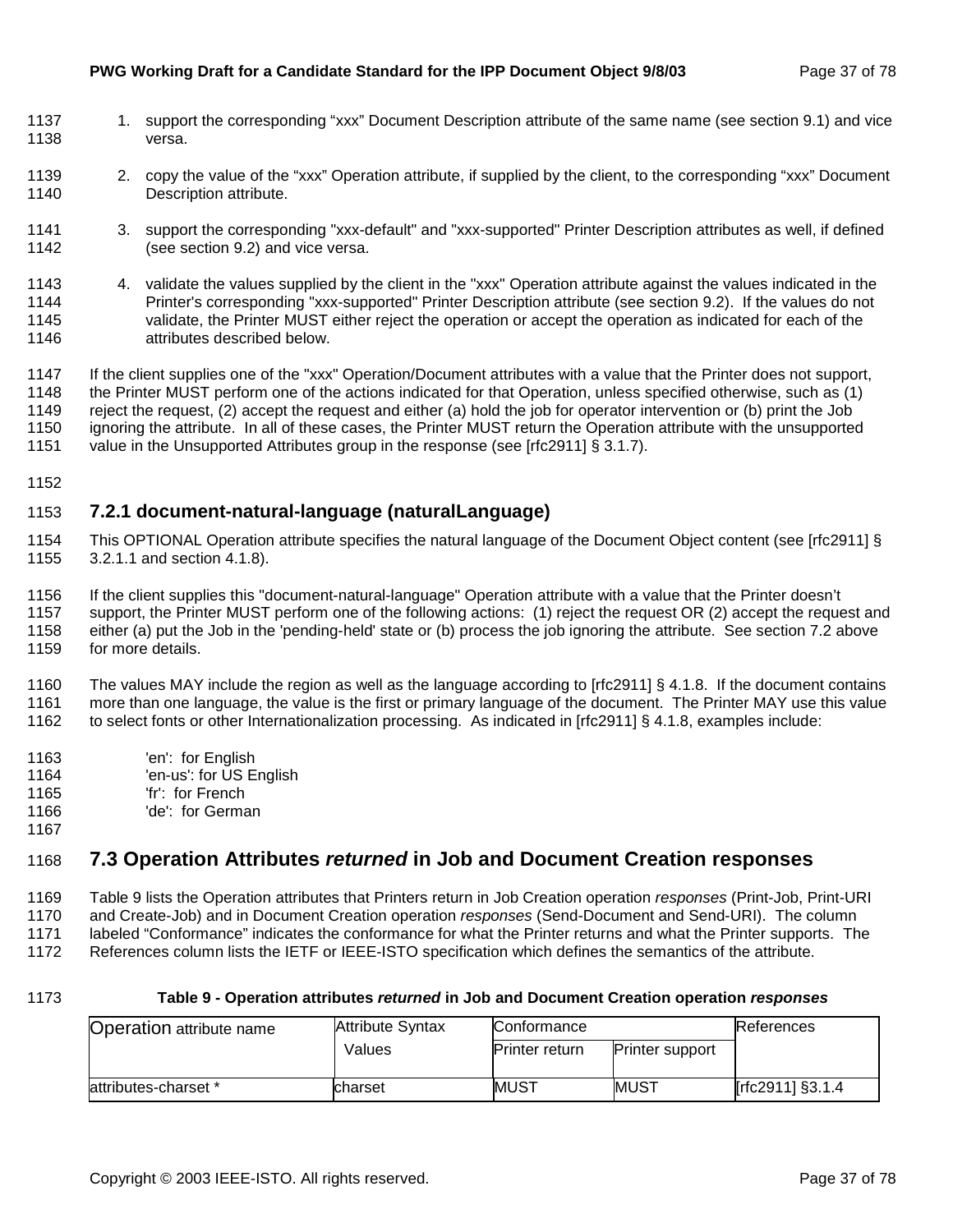| Attribute Syntax<br><b>Operation attribute name</b><br>Values |                                   | Conformance    |                 | References         |
|---------------------------------------------------------------|-----------------------------------|----------------|-----------------|--------------------|
|                                                               |                                   | Printer return | Printer support |                    |
|                                                               | 'utf-8"                           | <b>MAY</b>     | <b>MUST</b>     | [rfc2911] §4.1.7   |
|                                                               | 'us-ascii'                        | <b>MAY</b>     | <b>MAY</b>      | Frfc2911] §4.1.7   |
|                                                               | 'iso-8859-1'                      | <b>MAY</b>     | <b>MAY</b>      | [rfc2911] §4.1.7   |
|                                                               | $'$ iso-10646-ucs-2'              | <b>MAY</b>     | <b>MAY</b>      | [rfc2911] §4.1.7   |
| attributes-natural-language *                                 | naturalLanguage                   | <b>MUST</b>    | <b>MUST</b>     | [rfc2911] §3.1.4   |
|                                                               | 'en-US'                           | <b>MAY</b>     | <b>MAY</b>      | [rfc2911] §4.1.8   |
| detailed-status-messages *                                    | text(MAX)                         | <b>MAY</b>     | <b>MAY</b>      | [rfc2911] §3.1.6.3 |
| document-access-error                                         | text(MAX)                         | MAY            | <b>MAY</b>      | [rfc2911] §3.1.6.4 |
| document-number                                               | integer(1:MAX)                    | <b>MUST</b>    | <b>MUST</b>     | §9.1.23            |
| $job$ - $id$                                                  | integer(1:MAX)                    | <b>MUST</b>    | <b>MUST</b>     | [rfc2911] §4.3.2   |
| job-uri                                                       | uri                               | <b>MUST</b>    | <b>MUST</b>     | [rfc2911] §4.3.1   |
| redirect-uri <sup>32</sup>                                    | uri                               | <b>MAY</b>     | <b>MAY</b>      | [not-srv] $§5.2$   |
| request-id *                                                  | integer(1:32767)                  | <b>MUST</b>    | <b>MUST</b>     | [rfc2911] §3.1.2   |
| status-code *                                                 | integer(0:32767)                  | <b>MUST</b>    | <b>MUST</b>     | [rfc2911] §3.1.6.1 |
| status-message *                                              | text(255)                         | MAY            | <b>MAY</b>      | [rfc2911] §3.1.6.2 |
| version-number*                                               | integer(1:255),<br>integer(0:255) | <b>MUST</b>    | <b>MUST</b>     | [rfc2911] §3.1.8   |

1174 \* - indicates attributes that are defined for *all* operations, not just Job Creation operations

1175

## 1176 **8 Job Template and Document Template attributes**

1177 Table 10 lists *all* of the Job Template attributes defined in other IPP specifications and lists their corresponding 1178 Document Template attributes defined in this IPP specification. The Job Template attributes can be supplied in the 1179 Job Creation operations: Print-Job, Print-URI, and Create-Job operations.

1180 A subset of these Job Template attributes (e.g. "number-up" and "media", but not "job-priority") are also defined to 1181 apply to Documents and are called Document Template attributes when supplied at the Document Level. Document 1182 Template attributes can be supplied in the Send-Document and Send-URI operations.

1183 A subset of the Document Template attributes that apply to pages (e.g., "media", but not "document-format") can also 1184 be supplied as Page Overrides using the "overrides" Job Template collection attribute (see [OvrRide]) or Document 1185 Template attribute.

1186 Job Template and Document Template attributes are OPTIONAL for a Printer to support and for a client to supply in 1187 a Job Creation or Document Creation request or Page Overrides. If a Printer supports a Job Template or Document 1188 Template attribute, then it MUST copy the supplied attribute to the Job or Document object, respectively, so that a 1189 client MAY query the attributes in subsequent Get-Job-Attributes/Get-Jobs and Get-Document-Attributes/Get-1190 Documents operations, respectively. The effect of Job Template Attributes supplied in Job Creation requests are 1191 inherited by the Document objects, unless the Document Creation operation supplies the attribute with a different

1192 value.

<sup>&</sup>lt;sup>32</sup> The Printer or Notification Server returns the "redirect-uri" Operation attribute in order to redirect the Get-Notification operation to a Notification Server or back to the original Printer.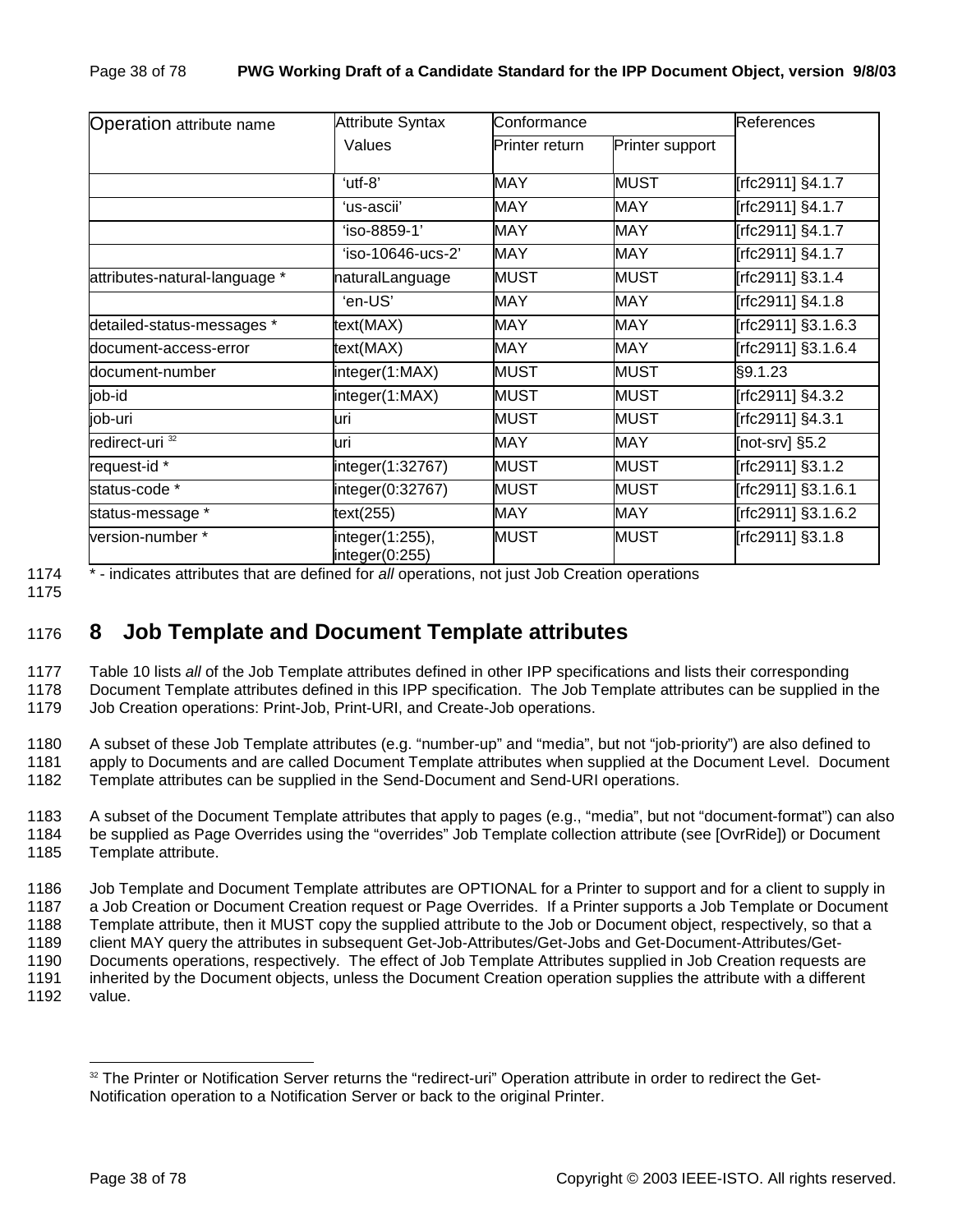### **PWG Working Draft for a Candidate Standard for the IPP Document Object 9/8/03** Page 39 of 78

1193 Every Job or Document Template attribute (e.g. "copies") has associated printer attributes that provide the default

1194 value(s) (e.g. "finishings-default) and the supported value(s)<sup>33</sup> (e.g. "finishings -supported"). Also allowed is the list of

1195 values that are ready to use without human intervention (e.g. "finishings-ready"). Since some attributes (e.g.

1196 "finishings") can be Job Template and Document Template attributes both the Job and the Document share the same 1197 default and supported values.

1198 If a Job Template collection attribute is supported (see [rfc3382]), then there are conformance requirements for which 1199 member attributes MUST be supported by a Printer and which member attributes a client MUST supply as indicated 1200 in the Conformance column for each collection member attribute in Table 10.

1201 The "Defined for use" column indicates whether the client MAY supply and the Printer support the attribute at the 1202 Job, Document, or Page Level with the following semantics:

| Supplied | Description                                                                                                                                                                                                                                                                                                                                                                                                                                                                                                                                                           |
|----------|-----------------------------------------------------------------------------------------------------------------------------------------------------------------------------------------------------------------------------------------------------------------------------------------------------------------------------------------------------------------------------------------------------------------------------------------------------------------------------------------------------------------------------------------------------------------------|
| $J=y$    | Job Level: The attributes MAY be supplied as Job Template attributes at the Job Level in a<br>Job Creation request (Print-Job, Print-URI, Create-Job) in which case each Document inherits<br>the Job Template attribute as a default which is used unless an attribute at the Document Level<br>is also supplied. Note: The "multiple-document-handling" attribute controls whether extensive<br>attributes, such as "finishing" and "copies", affect the entire job as a whole ('single-xxx' values)<br>or affect each document separately ('separate-xxx' values). |
| $D=v$    | Document Level: The attribute MAY be supplied at the Document Level as Document<br>Template attributes in a Document Creation operation (Send-Document, Send-URI), in which<br>case the supplied Document Templates override any Job Template attributes supplied at the<br>Job Level.                                                                                                                                                                                                                                                                                |
| $P=y$    | Page Level: The attribute MAY be supplied as a member of the (1) "page-ranges" Job<br>Template attribute at the Job Level in a Job Creation operation or (2) "page-ranges" Document<br>Template attribute at the Document Level to affect the specified range of pages.                                                                                                                                                                                                                                                                                               |

1203

1204 "\*\*" - Most Job Template and Document Template attributes correspond to the PWG Semantic Model Job 1205 Processing and Document Processing attributes, respectively. However, 4 of the IPP Job Template 1206 attributes are represented in the PWG Semantic Model as Job Description attributes, instead of Job 1207 Processing attributes. These are indicated in the first column with "\*\*".

l

### 1208 **Table 10 - Job Template and Document Template attributes**

| Job Template /<br><b>Document</b> | <b>Attribute Syntax</b> | Defined for use |  | Conformance |                  | Reference          |                  |
|-----------------------------------|-------------------------|-----------------|--|-------------|------------------|--------------------|------------------|
| <b>Template attribute</b><br>name |                         |                 |  |             | Client<br>supply | Printer<br>support |                  |
| copies                            | integer(1:MAX)          | .734            |  |             | MAY              | <b>MAY</b>         | [rfc2911] §4.2.5 |

<sup>&</sup>lt;sup>33</sup> Note that collections follow their own rules for the "xxx-supported" Printer attribute.

<sup>34</sup> The IPP "copies" attribute is an *extensive* attribute, so its effect when supplied at the job level is not always inherited by the documents in a multi-document job. Instead, its effect depends on the value of the "multipledocument-handling" Job Template attribute. The 'single-document' and 'single-document-new-sheet' values produce copies of the job as a whole with the multiple input documents concatenated into a single output document for each job copy. The 'separate-document-uncollated-copies' value produces N copies of the first input document followed by N copies of the second input document, and so on. The 'separate-document-collated-copies' value produces N successive job copies, each job copy consisting of 1 copy of the first document followed by 1 copy of the second document, and so on.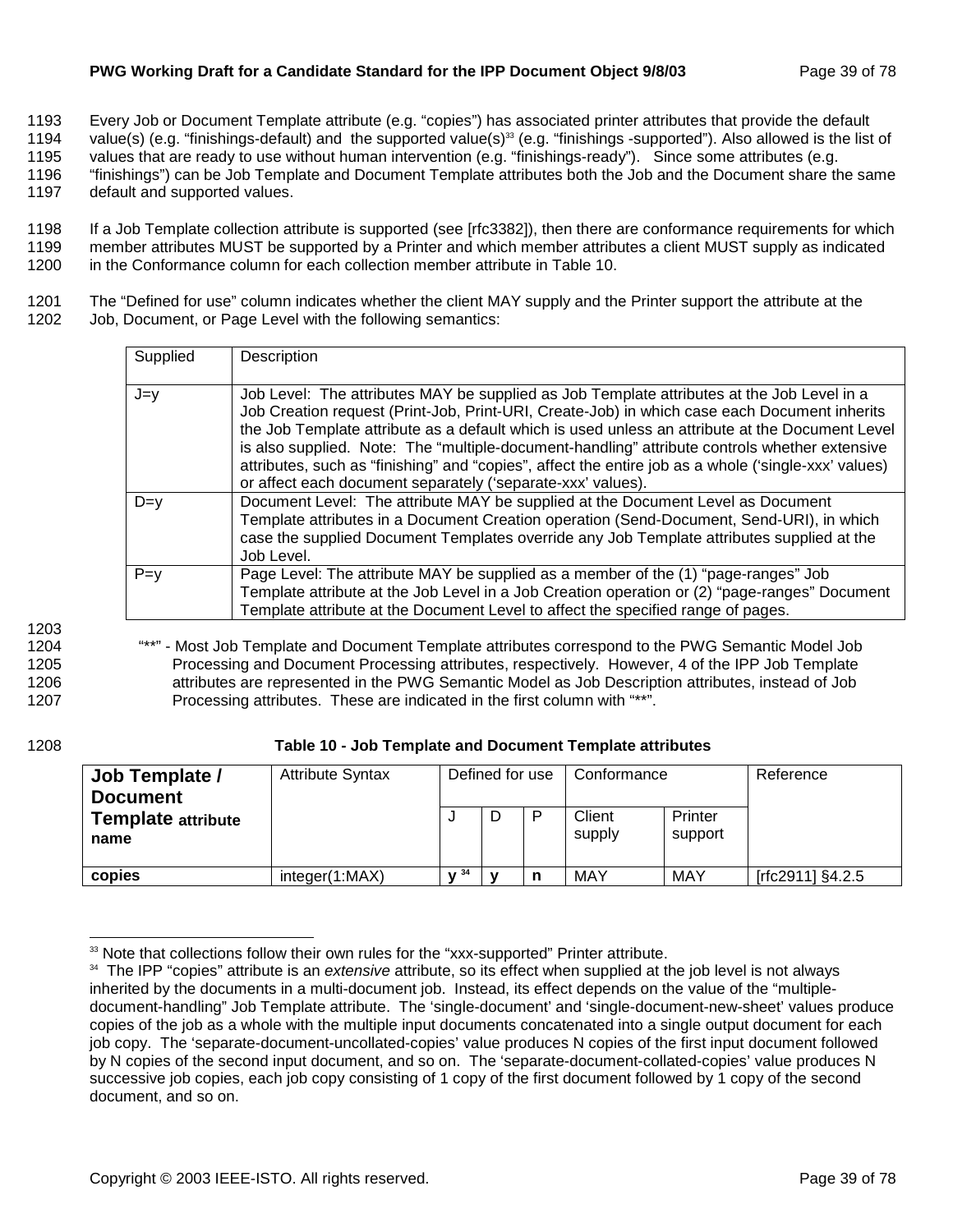| Job Template /<br><b>Document</b> | <b>Attribute Syntax</b>      |              | Defined for use |              | Conformance                                     |                                                        | Reference                          |
|-----------------------------------|------------------------------|--------------|-----------------|--------------|-------------------------------------------------|--------------------------------------------------------|------------------------------------|
| <b>Template attribute</b><br>name |                              | J            | D               | P            | Client<br>supply                                | Printer<br>support                                     |                                    |
| cover-back                        | collection                   | $\mathbf{V}$ | $\mathbf v$     | n            | <b>MAY</b>                                      | <b>MAY</b>                                             | [pwg5100.3] §3.1                   |
| cover-type                        | type2 keyword                |              |                 |              | <b>MUST</b>                                     | <b>MUST</b>                                            | [pwg5100.3] §3.1.2                 |
| media                             | type3 keyword  <br>name(MAX) |              |                 |              | MAY be<br>neither or one                        | <b>MUST</b>                                            | [pwg5100.3] §3.1.1                 |
| media-col                         | collection                   |              |                 |              | of, but NOT<br>both                             | <b>MAY</b>                                             | [pwg5100.3] §3.1.1                 |
| cover-front                       | collection                   | $\mathbf{y}$ | $\mathbf{v}$    | n            | <b>MAY</b>                                      | <b>MAY</b>                                             | [pwg5100.3] §3.1                   |
| cover-type                        | type2 keyword                |              |                 |              | <b>MUST</b>                                     | <b>MUST</b>                                            | [pwg5100.3] §3.1.2                 |
| media                             | type3 keyword  <br>name(MAX) |              |                 |              | MAY be<br>neither or one                        | <b>MUST</b>                                            | [pwg5100.3] §3.1.1                 |
| media-col                         | collection                   |              |                 |              | of, but NOT<br>both                             | <b>MAY</b>                                             | [pwg5100.3] §3.1.1                 |
| finishings                        | 1setOf type2 enum            | $y^{35}$     | $\mathbf{y}$    | y            | MAY be<br>neither or one<br>of, but NOT<br>both | MAY,<br>MUST if<br>"finishing-<br>col" is<br>supported | [rfc2911] §4.2.6<br>[pwg5100.1] §2 |
| finishings-col                    | collection                   | $\sqrt{35}$  | $\mathbf v$     | $\mathbf{v}$ |                                                 | <b>MAY</b>                                             | [pwg5100.3] §3.2                   |
| finishing-template                | name(MAX)                    |              |                 |              | <b>MAY</b>                                      | <b>MAY</b>                                             | [pwg5100.3] §3.2.1                 |
| stitching                         | collection                   |              |                 |              | <b>MAY</b>                                      | <b>MAY</b>                                             | [pwg5100.3] §3.2.2                 |
| stitching-reference-<br>edge      | type2 keyword                |              |                 |              | <b>MUST</b>                                     | <b>MUST</b>                                            | [pwg5100.3] §3.2.2.1               |
| stitching-offset                  | integer (0:MAX)              |              |                 |              | <b>MUST</b>                                     | <b>MUST</b>                                            | [pwg5100.3] §3.2.2.2               |
| stitching-locations               | 1setOf integer(0:MAX)        |              |                 |              | <b>MUST</b>                                     | <b>MUST</b>                                            | [pwg5100.3] §3.2.2.3               |
| force-front-side                  | 1setOf<br>integer(1:MAX)     | $y^{36}$     | V               | y            | <b>MAY</b>                                      | <b>MAY</b>                                             | [pwg5100.3] §3.3                   |
| imposition-template               | type3 keyword  <br>name(MAX) | y            | y               | y            | <b>MAY</b>                                      | <b>MAY</b>                                             | [pwg5100.3] §3.4                   |
| insert-sheet                      | 1setOf collection            | $\sqrt{36}$  | $\mathbf{v}$    | y            | <b>MAY</b>                                      | <b>MAY</b>                                             | [pwg5100.3] §3.5                   |
| insert-after-page-number          | integer(0:MAX)               |              |                 |              | <b>MUST</b>                                     | <b>MUST</b>                                            | [pwg5100.3] §3.5.1                 |
| insert-count                      | integer(0:MAX)               |              |                 |              | <b>MAY</b>                                      | <b>MUST</b>                                            | [pwg5100.3] §3.5.2                 |
| media                             | type3 keyword  <br>name(MAX) |              |                 |              | MUST be one<br>or the other,                    | <b>MUST</b>                                            | [pwg5100.3] §3.5.3                 |
| media-col                         | collection                   |              |                 |              | but NOT both                                    | <b>MAY</b>                                             | [pwg5100.3] §3.5.3                 |
| job-account-id**                  | name(MAX)                    | $\mathbf{v}$ | n               | $\mathsf{n}$ | <b>MAY</b>                                      | <b>MAY</b>                                             | [pwg5100.3] §3.6                   |

<sup>35</sup> The IPP "finishings" and "finishings-col" attributes are *extensive* attributes, so their effect when supplied at the Job Level is not always inherited by the documents in a multi-document job. Instead, their effect depends on the value of the "multiple-document-handling" Job Template attribute. The 'single-document' and 'single-document-new-sheet' values cause the finishing to be applied to each job copy as a whole. The 'separate-documents-collated-copies' and 'separate-document-uncollated-copies' values cause the finishing to be applied to each document.

<sup>&</sup>lt;sup>36</sup> The effect of the IPP "force-front-side" and "insert-sheet" attributes when supplied at the job level of a multidocument job depends on the value of the "multiple-document-handling" Job Template attribute. For the 'singledocument' and 'single-document-new-sheet' values, the pages are numbered as a single set from 1 to n for the job as a whole. For the 'separate-documents-collated-copies' and 'separate-document-uncollated-copies' values, the pages are numbered from 1 to n for each document separately.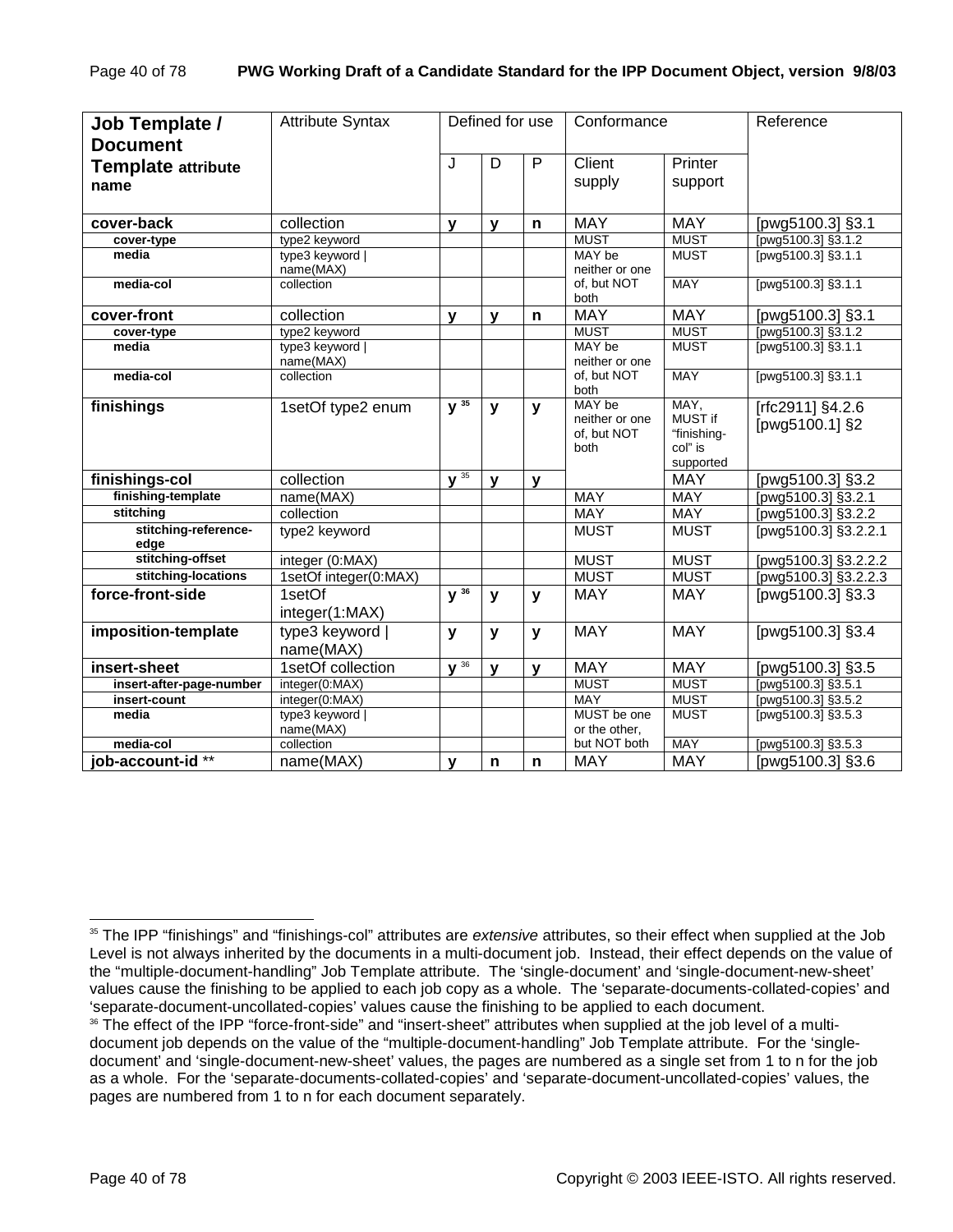| Job Template /<br><b>Document</b> | <b>Attribute Syntax</b>      |              | Defined for use    |              | Conformance              |                    | Reference           |
|-----------------------------------|------------------------------|--------------|--------------------|--------------|--------------------------|--------------------|---------------------|
| <b>Template attribute</b><br>name |                              | J            | D                  | $\mathsf{P}$ | Client<br>supply         | Printer<br>support |                     |
|                                   |                              |              |                    |              |                          |                    |                     |
| job-accounting-sheets             | collection                   | $\mathbf{v}$ | n                  | $\mathbf n$  | <b>MAY</b>               | <b>MAY</b>         | [pwg5100.3] §3.8    |
| job-accounting-sheets-type        | type3 keyword  <br>name(MAX) |              |                    |              | <b>MUST</b>              | <b>MUST</b>        | [pwg5100.3] §3.8.1  |
| media                             | type3 keyword  <br>name(MAX) |              |                    |              | MAY be<br>neither or one | <b>MUST</b>        | [pwg5100.3] §3.8.2  |
| media-col                         | collection                   |              |                    |              | of, but NOT<br>both      | <b>MAY</b>         | [pwg5100.3] §3.8.2  |
| job-accounting-output-bin         | type3 keyword  <br>name(MAX) |              |                    |              | <b>MAY</b>               | <b>MAY</b>         | [pwg5100.3] §3.8.3  |
| job-accounting-user-<br>id**      | name(MAX)                    | $\mathbf{y}$ | $\mathbf n$        | n            | <b>MAY</b>               | <b>MAY</b>         | [pwg5100.3] §3.7    |
| job-copies                        | integer(1:MAX)               | $\mathbf{V}$ | 37<br>$\mathbf n$  | $\mathbf n$  | <b>MAY</b>               | <b>MAY</b>         | [jobx] §4.1.1       |
| job-cover-back                    | collection                   | $\mathbf{v}$ | $n^{38}$           | $\mathsf{n}$ | <b>MAY</b>               | <b>MAY</b>         | $[jobx]$ $§4.1.2$   |
| same as cover-back                | see cover-back               |              |                    |              |                          |                    |                     |
| job-cover-front                   | collection                   | $\mathbf{v}$ | $n^{39}$           | n            | <b>MAY</b>               | <b>MAY</b>         | [jobx] §4.1.3       |
| same as cover-front               | see cover-front              |              |                    |              |                          |                    |                     |
| job-error-sheet                   | collection                   | $\mathbf{V}$ | $\mathsf{n}$       | $\mathsf{n}$ | <b>MAY</b>               | <b>MAY</b>         | [pwg5100.3] §3.9    |
| job-error-sheet-type              | type3 keyword  <br>name(MAX) |              |                    |              | <b>MUST</b>              | <b>MUST</b>        | [pwg5100.3] §3.9.1  |
| job-error-sheet-when              | type2 keyword                |              |                    |              | <b>MAY</b>               | <b>MAY</b>         | [pwg5100.3] §3.9.2  |
| media                             | type3 keyword  <br>name(MAX) |              |                    |              | MAY be<br>neither or one | <b>MUST</b>        | [pwg5100.3] §3.9.3  |
| media-col                         | collection                   |              |                    |              | of, but NOT<br>both      | <b>MAY</b>         | [pwg5100.3] §3.9.3  |
| job-finishings                    | 1setOf type2 enum            | $\mathbf{V}$ | 40<br>$\mathbf n$  | $\mathsf{n}$ | <b>MAY</b>               | <b>MAY</b>         | [ $jobs$ ] $§4.1.4$ |
| job-finishings-col                | collection                   | $\mathbf{v}$ | $n^{\frac{1}{41}}$ | $\mathsf{n}$ | <b>MAY</b>               | <b>MAY</b>         | [jobx] §4.1.5       |
| same as finishings-col            | see finishings-col           |              |                    |              |                          |                    |                     |
| job-hold-until                    | type3 keyword<br>name(MAX)   | y            | n                  | n            | <b>MAY</b>               | <b>MAY</b>         | [rfc2911] §4.2.2    |
| job-message-to-<br>operator       | text(MAX)                    | $\mathbf{y}$ | n <sup>42</sup>    | n            | <b>MAY</b>               | <b>MAY</b>         | [pwg5100.3] §3.10   |
| job-priority                      | integer(1:100                | $\mathbf{v}$ | $\mathbf n$        | n            | <b>MAY</b>               | <b>MAY</b>         | [rfc2911] §4.2.1    |

l <sup>37</sup> The "job-copies" Job Template attribute makes copies of the entire job and MUST NOT be supplied at the Document or Page Level. The "job-copies" Job Template attribute is equivalent to "copies" with "multiple-documenthandling" = 'single-document-new-sheet'.

<sup>&</sup>lt;sup>38</sup> The "job-cover-back" Job Template attribute makes a single back cover for each job copy and MUST NOT be supplied at the Document or Page Level. The "job-cover-back" Job Template attribute is equivalent to "cover-back" with "multiple-document-handling" = 'single-document-new-sheet'.

<sup>&</sup>lt;sup>39</sup> The "job-cover-front" Job Template attribute makes a single front cover for each job copy and MUST NOT be supplied at the Document or Page Level. The "job-cover-front" Job Template attribute is equivalent to "cover-front" with "multiple-document-handling" = 'single-document-new-sheet'.

<sup>&</sup>lt;sup>40</sup> The "job-finishing" Job Template attribute finishes each job copy as a whole and MUST NOT be supplied at the Document or Page Level. The "job-finishings" Job Template attribute is equivalent to "finishings" with "multipledocument-handling" = 'single-document-new-sheet'.

<sup>&</sup>lt;sup>41</sup> The "job-finishing-col" Job Template attribute finishes each job copy as a whole and MUST NOT be supplied at the Document or Page Level. The "job-finishings-col" Job Template attribute is equivalent to "finishings-col" with "multiple-document-handling" = 'single-document-new-sheet'.

 $42$  The "job-message-to-operator" Job Template attribute has no corresponding Document Template attribute. Instead, the user and operator communicate with each other using the same "document-message" Operation attribute which the Printer copies to the "document-message" Document Description attribute.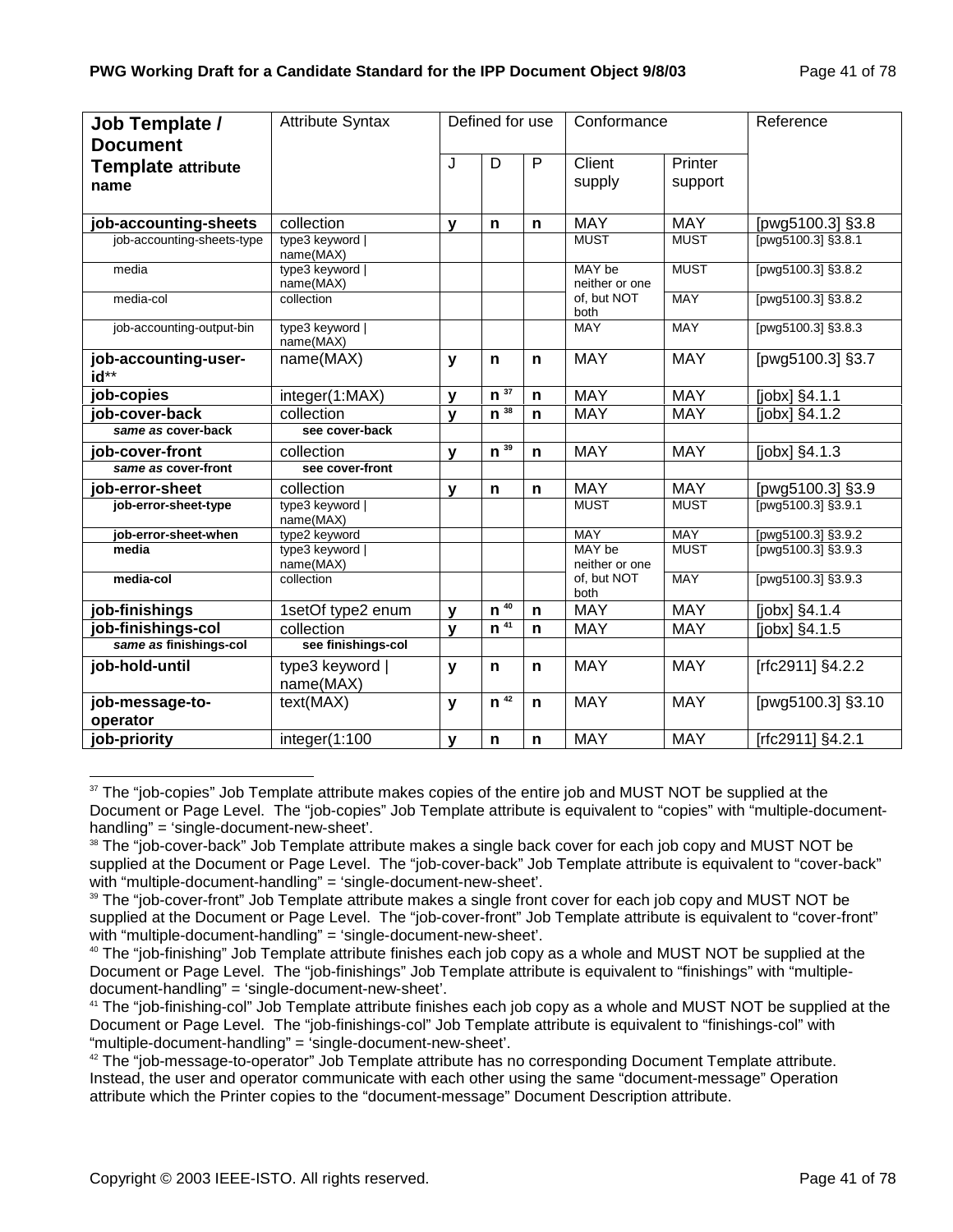| Job Template /<br><b>Document</b> | <b>Attribute Syntax</b>      |              | Defined for use |              | Conformance                                     |                                                             | Reference                                    |
|-----------------------------------|------------------------------|--------------|-----------------|--------------|-------------------------------------------------|-------------------------------------------------------------|----------------------------------------------|
| <b>Template attribute</b><br>name |                              | J            | D               | $\mathsf{P}$ | Client<br>supply                                | Printer<br>support                                          |                                              |
| job-sheet-message                 | text(MAX)                    | $\mathbf{v}$ | n               | n            | <b>MAY</b>                                      | <b>MAY</b>                                                  | [pwg5100.3] §3.12                            |
| job-sheets                        | type3 keyword  <br>name(MAX) | y            | $\mathbf n$     | n            | MAY be<br>neither or one<br>of, but NOT<br>both | MAY,<br><b>MUST if</b><br>"job-sheets-<br>col"<br>supported | [rfc2911] §4.2.3                             |
| job-sheets-col                    | collection                   | y            | n               | n            |                                                 | <b>MAY</b>                                                  | [pwg5100.3] §3.11                            |
| job-sheets                        | type3 keyword  <br>name(MAX) |              |                 |              | <b>MUST</b>                                     | <b>MUST</b>                                                 | [pwg5100.3] §3.11.1                          |
| media                             | type3 keyword  <br>name(MAX) |              |                 |              | MUST be one<br>or the other.                    | <b>MUST</b>                                                 | [pwg5100.3] §3.11.2                          |
| media-col                         | collection                   |              |                 |              | but NOT both                                    | <b>MAY</b>                                                  | [pwg5100.3] §3.11.2                          |
| media                             | type3 keyword  <br>name(MAX) | y            | y               | y            | MAY be<br>neither or one<br>of, but NOT<br>both | MAY,<br>MUST if<br>"media-col"<br>supported                 | [rfc2911] §4.2.11                            |
| media-col                         | collection                   | y            | $\mathbf{y}$    | y            |                                                 | <b>MAY</b>                                                  | [pwg5100.3] §3.13                            |
| media-back-coating                | type3 keyword  <br>name(MAX) |              |                 |              | <b>MAY</b>                                      | <b>MAY</b>                                                  | [pwg5100.3] §3.13.10                         |
| media-color                       | type3 keyword  <br>name(MAX) |              |                 |              | <b>MAY</b>                                      | <b>MAY</b>                                                  | [pwg5100.3] §3.13.4                          |
| media-front-coating               | type3 keyword  <br>name(MAX) |              |                 |              | <b>MAY</b>                                      | <b>MAY</b>                                                  | [pwg5100.3] §3.13.10                         |
| media-hole-count                  | integer(0:MAX)               |              |                 |              | <b>MAY</b>                                      | <b>MAY</b>                                                  | [pwg5100.3] §3.13.6                          |
| media-info<br>media-key           | text(255)<br>type3 keyword   |              |                 |              | <b>MAY</b><br><b>MAY</b>                        | <b>MAY</b><br>MAY                                           | [pwg5100.3] §3.13.3<br>[pwg5100.3] §3.13.1   |
|                                   | name(MAX)                    |              |                 |              |                                                 |                                                             |                                              |
| media-order-count                 | integer(1:MAX)               |              |                 |              | <b>MAY</b>                                      | <b>MAY</b>                                                  | [pwg5100.3] §3.13.7                          |
| media-preprinted                  | type3 keyword  <br>name(MAX) |              |                 |              | <b>MAY</b>                                      | <b>MAY</b>                                                  | [pwg5100.3] §3.13.5                          |
| media-recycled                    | type3 keyword  <br>name(MAX) |              |                 |              | <b>MAY</b>                                      | <b>MAY</b>                                                  | [pwg5100.3] §3.13.11                         |
| media-size<br>x-dimension         | collection<br>integer(0:MAX) |              |                 |              | <b>MAY</b><br><b>MUST</b>                       | <b>MUST</b><br><b>MUST</b>                                  | [pwg5100.3] §3.13.8<br>[pwg5100.3] §3.13.8.1 |
| y-dimension                       | integer(0:MAX)               |              |                 |              | <b>MUST</b>                                     | <b>MUST</b>                                                 | [pwg5100.3] §3.13.8.2                        |
| media-type                        | type3 keyword  <br>name(MAX) |              |                 |              | <b>MAY</b>                                      | <b>MAY</b>                                                  | [pwg5100.3] §3.13.2                          |
| media-weight-metric               | integer(0:MAX)               |              |                 |              | <b>MAY</b>                                      | <b>MAY</b>                                                  | [pwg5100.3] §3.13.9                          |
| media-input-tray-check            | type3 keyword<br>name(MAX)   | y            | y               | y            | <b>MAY</b>                                      | <b>MAY</b>                                                  | [pwg5100.3] §3.14                            |
| media-type <sup>43</sup>          | type3 keyword  <br>name(MAX) | y            | $\mathbf{y}$    | $\mathbf{y}$ | <b>MAY</b>                                      | <b>MAY</b>                                                  | [upnp], [pwg5100.3]<br>§3.13.2               |
| multiple-document-<br>handling    | type2 keyword                | y            | n               | n            | <b>MAY</b>                                      | MUST <sup>44</sup>                                          | [rfc2911] §4.2.4                             |
| number-up                         | integer(1:MAX)               | $\mathbf{v}$ | $\mathbf{y}$    | $\mathbf{y}$ | <b>MAY</b>                                      | <b>MAY</b>                                                  | [rfc2911] $§4.2.9$                           |
| orientation-requested             | type2 enum                   | $\mathbf{v}$ | $\mathbf{y}$    | $\mathbf{y}$ | <b>MAY</b>                                      | <b>MAY</b>                                                  | [rfc2911] §4.2.10                            |
| output-bin                        | type2 keyword  <br>name(MAX) | y            | n               | n            | <b>MAY</b>                                      | MAY                                                         | [pwg5100.2] §2.1                             |
| Output-device                     | name(MAX)                    | $\mathbf{y}$ | ${\bf y}$       | $\mathbf{y}$ | <b>MAY</b>                                      | <b>MAY</b>                                                  | [jobx] §3.1.3                                |

<sup>43</sup> UPnPv1 and UPnPv2 define a separate MediaType Job Template attribute with the same values as the "mediatype" member attribute of "media-col".

<sup>44</sup> A Printer MUST support the "multiple-document-handling" Job Template attribute with at least one value.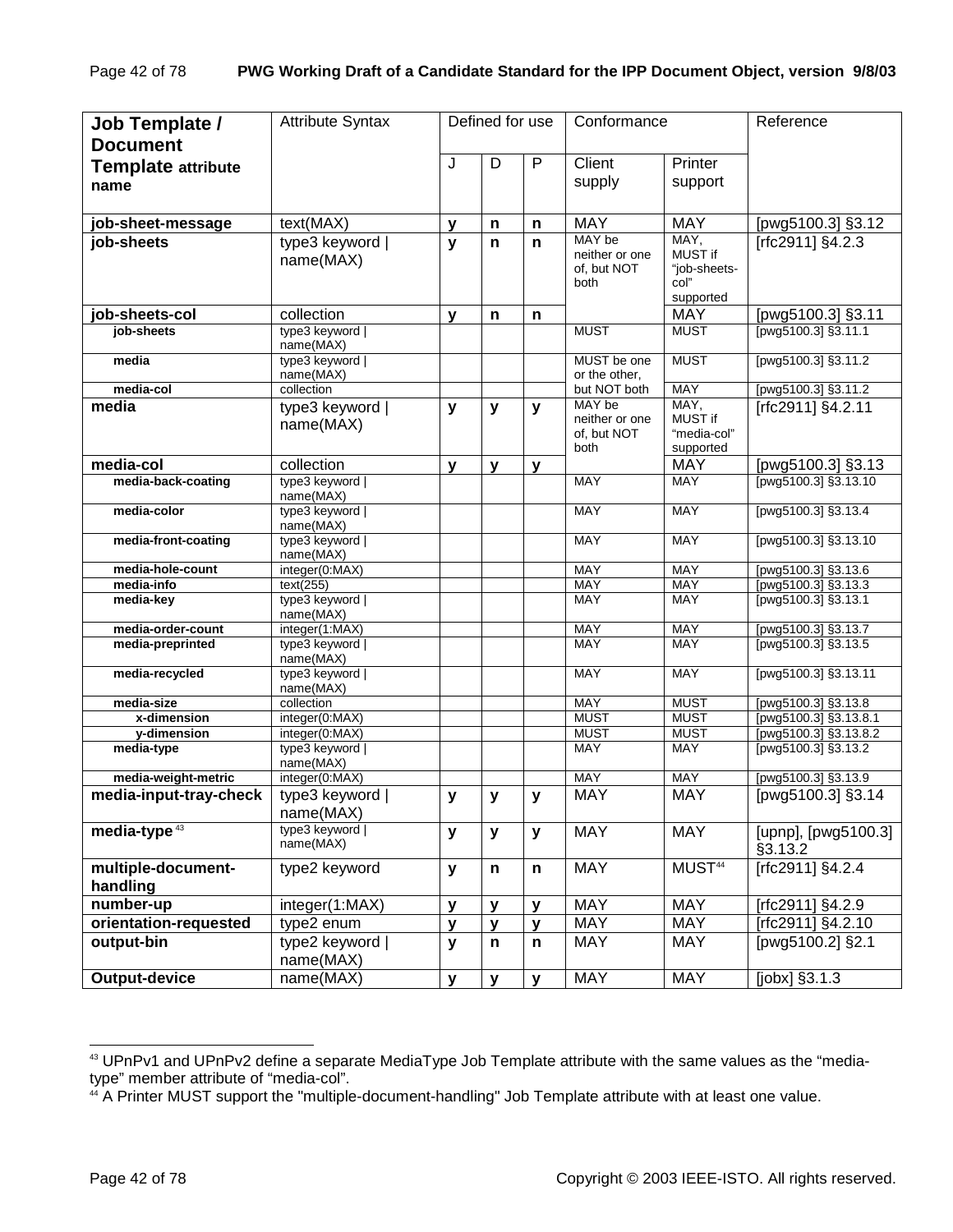| Job Template /<br><b>Document</b>    | <b>Attribute Syntax</b>                               |              | Defined for use |              | Conformance              |                    | Reference                        |
|--------------------------------------|-------------------------------------------------------|--------------|-----------------|--------------|--------------------------|--------------------|----------------------------------|
| <b>Template attribute</b><br>name    |                                                       | J            | D               | P            | Client<br>supply         | Printer<br>support |                                  |
| overrides                            | 1setOf collection                                     | y            | y               | n            | <b>MAY</b>               | <b>MAY</b>         | [OvrRide] §4.1,<br>also see §8.2 |
| pages                                | 1setOf<br>rangeOfInteger(1:MAX)                       |              |                 |              | <b>MUST</b>              | <b>MUST</b>        | $[OvrRide]$ §4.1.1               |
| document-numbers                     | 1setOf<br>rangeOfInteger(1:MAX)                       |              |                 |              | <b>MAY</b>               | <b>MUST</b>        | [OvrRide] §4.1.2                 |
| document-copies                      | 1setOf<br>rangeOfInteger(1:MAX)                       |              |                 |              | <b>MAY</b>               | <b>MAY</b>         | [OvrRide] §4.1.3                 |
| as "media" or "media-col"            | any other Template attributes that affect pages, such |              |                 |              | <b>MAY</b>               | <b>MAY</b>         | [OvrRide] §4.1.4                 |
| page-delivery                        | type2 keyword                                         | $\mathbf{y}$ | V               | $\mathsf{n}$ | <b>MAY</b>               | <b>MAY</b>         | [pwg5100.3] §3.15                |
| page-order-received**                | type2 keyword                                         | y            | y               | $\mathsf{n}$ | <b>MAY</b>               | <b>MAY</b>         | [pwg5100.3] §3.16                |
| page-ranges                          | 1setOf<br>rangeOfInteger(1:MA<br>X)                   | $\mathbf{v}$ | $\mathbf{y}$    | $\mathbf n$  | <b>MAY</b>               | <b>MAY</b>         | [rfc2911] §4.2.7                 |
| presentation-direction-<br>number-up | type2 keyword                                         | $\mathbf{y}$ | y               | y            | <b>MAY</b>               | <b>MAY</b>         | [pwg5100.3] §3.17                |
| print-quality                        | type2 enum                                            | $\mathbf{v}$ | $\mathbf{v}$    | $\mathbf{v}$ | <b>MAY</b>               | <b>MAY</b>         | [rfc2911] §4.2.13                |
| printer-resolution                   | resolution                                            | $\mathbf{v}$ | $\mathbf{v}$    | $\mathbf{y}$ | <b>MAY</b>               | <b>MAY</b>         | [rfc2911] §4.2.12                |
| separator-sheets                     | collection                                            | $\mathbf{v}$ | $\mathbf{v}$    | $\mathsf{n}$ | <b>MAY</b>               | <b>MAY</b>         | [pwg5100.3] §3.18                |
| separator-sheets-type                | type3 keyword  <br>name(MAX)                          |              |                 |              | <b>MUST</b>              | <b>MUST</b>        | [pwg5100.3] §3.18.1              |
| media                                | type3 keyword  <br>name(MAX)                          |              |                 |              | MAY be<br>neither or one | <b>MUST</b>        | [pwg5100.3] §3.18.2              |
| media-col                            | collection                                            |              |                 |              | of, but NOT<br>both      | <b>MAY</b>         | [pwg5100.3] §3.18.2              |
| sheet-collate                        | type2 keyword                                         | $\mathbf{y}$ | y               | n            | <b>MAY</b>               | <b>MAY</b>         | [rfc3381] §3.1                   |
| sides                                | type2 keyword                                         | y            | y               | $\mathbf{v}$ | <b>MAY</b>               | <b>MAY</b>         | [rfc2911] §4.2.8                 |
| x-image-position                     | type2 keyword                                         | $\mathbf{y}$ | y               | $\mathbf{y}$ | <b>MAY</b>               | <b>MAY</b>         | [pwg5100.3]<br>§3.19.2           |
| x-image-shift                        | integer(MIN:MAX)                                      | $\mathbf{y}$ | y               | y            | <b>MAY</b>               | <b>MAY</b>         | [pwg5100.3]<br>§3.19.3           |
| x-side1-image-shift                  | integer(MIN:MAX)                                      | $\mathbf{y}$ | y               | y            | <b>MAY</b>               | <b>MAY</b>         | [pwg5100.3]<br>§3.19.4           |
| x-side2-image-shift                  | integer(MIN:MAX)                                      | y            | y               | y            | <b>MAY</b>               | <b>MAY</b>         | [pwg5100.3]<br>§3.19.5           |
| y-image-position                     | type2 keyword                                         | y            | y               | y            | <b>MAY</b>               | <b>MAY</b>         | [pwg5100.3]<br>§3.19.6           |
| y-image-shift                        | integer(MIN:MAX)                                      | y            | У               | y            | <b>MAY</b>               | <b>MAY</b>         | [pwg5100.3]<br>§3.19.7           |
| y-side1-image-shift                  | integer(MIN:MAX)                                      | y            | y               | y            | <b>MAY</b>               | <b>MAY</b>         | [pwg5100.3]<br>§3.19.8           |
| y-side2-image-shift                  | integer(MIN:MAX)                                      | y            | У               | y            | <b>MAY</b>               | <b>MAY</b>         | [pwg5100.3]<br>§3.19.9           |

1211

1209 "\*\*" - These 4 attributes are Job Description attributes, not Job Processing attributes, in the PWG Semantic Model 1210 [pwg-sm] - see the comment just before the Table.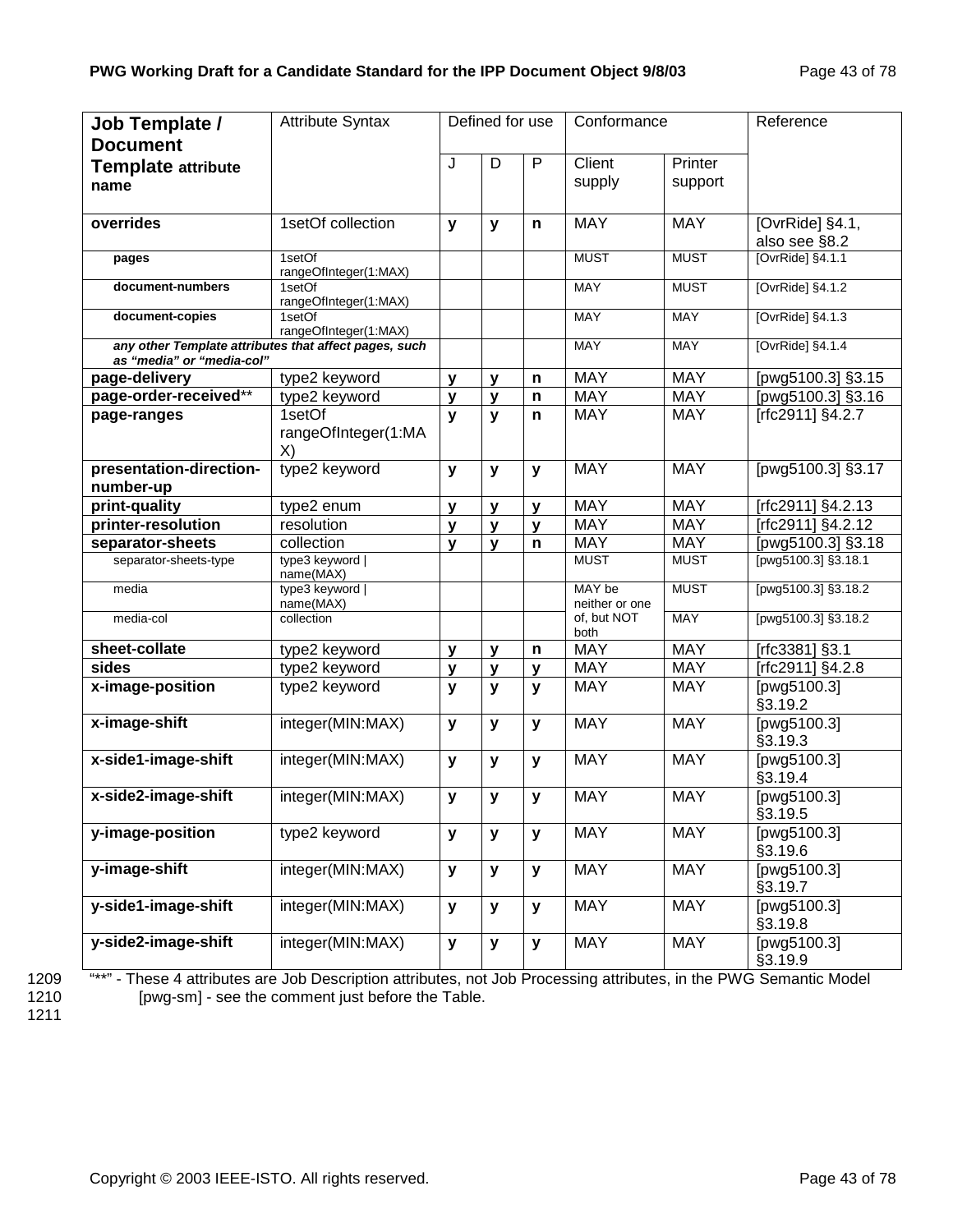## 1212 **8.1 Document Template attributes**

1213 Most Job Template attributes can be used as Document Template attributes for use in Document Creation 1214 operations to apply to the Document object. However, the Job Template attributes that have the "job-" prefix MUST 1215 NOT be used as Document Template attributes, since they are defined to apply to the job as a whole. Table 10 1216 shows lists all of the Document Template attributes for use with the Document Creation operations and the 1217 Document object. All of the definitions of the Document Template attributes are done by reference to the 1218 corresponding Job Template attributes in other specifications. However, the semantics of each Document Template 1219 attribute only applies to the Document object with which the attribute is associated either by being supplied by the 1220 client in the Document Creation operation or supplied by the Printer as a default because the client did not (and the 1221 PDL did not have any corresponding instruction). See section 6 for defaulting semantics.

- 1222 The Document Template attributes share the same "xxx-default", "xxx-supported", and "xxx-ready" Printer attributes 1223 with the Job Template attributes of the same name.
- 1224 The Document object also has the corresponding "xxx-actual" READ-ONLY Document Description attributes defined 1225 that correspond to the "xxx" Document Template attributes (see [ippact]).

## 1226 **8.2 Document Template attributes containing explicit Document numbers**

1227 Job Template attributes that contain explicit Document numbers, such as "overrides", must have an appropriate 1228 value. The Document number MUST have a single value and the single value MUST match the Document number 1229 to which the Document Template attributes are being applied. If they do not match, the Printer MUST reject the 1230 request with a status of 'client-error-bad-request'.

## 1231 **8.3 Sheet Collation at the Document Level**

1232 Since "sheet-collate" can be applied at the Document level it is possible for a Job to contain some Documents which 1233 are collated and others that are not. To describe this condition the Printer MUST set the "job-collation-type" to a 1234 value of '3' (i.e 'other'.).

## 1235 **9 Job Description and Document Description attributes**

1236 Table 11 lists all the Job Description attributes defined in other IPP specifications and the corresponding Document 1237 Description attributes defined in this IPP specification. Job Description and Document Description attributes are Job 1238 object and Document object attributes, respectively, that are filled in by the Printer. Some Job/Document Description 1239 attribute values are supplied by the client in the Job/Document Creation operation using corresponding Operation 1240 attributes as flagged with "⇒". Unless specified otherwise herein, the Printer MUST NOT support modification of Job 1241 Description and Document Descriptions attributes.

1242 The column labeled "attribute syntax" indicates the attribute syntax (see [rfc2911] § 4.1). The Printer conformance is

1243 indicated along with the reference to the specification in which the attribute is defined. The conformance for

1244 Document Description attributes (if the Printer supports the Document object) is the same as the corresponding Job 1245 Description attributes.

1246 Each of the Document Description attributes have a sub-section in section 9.1. The column labeled References 1247 contains references to the sub-section in this document if there is significant information there. Those subsections 1248 that are only references to other specifications contain only that reference in the Reference column. Those attributes 1249 that are only Job Description attributes with no subsection in this specification have an "n/a" in the "Doc Desc" 1250 column.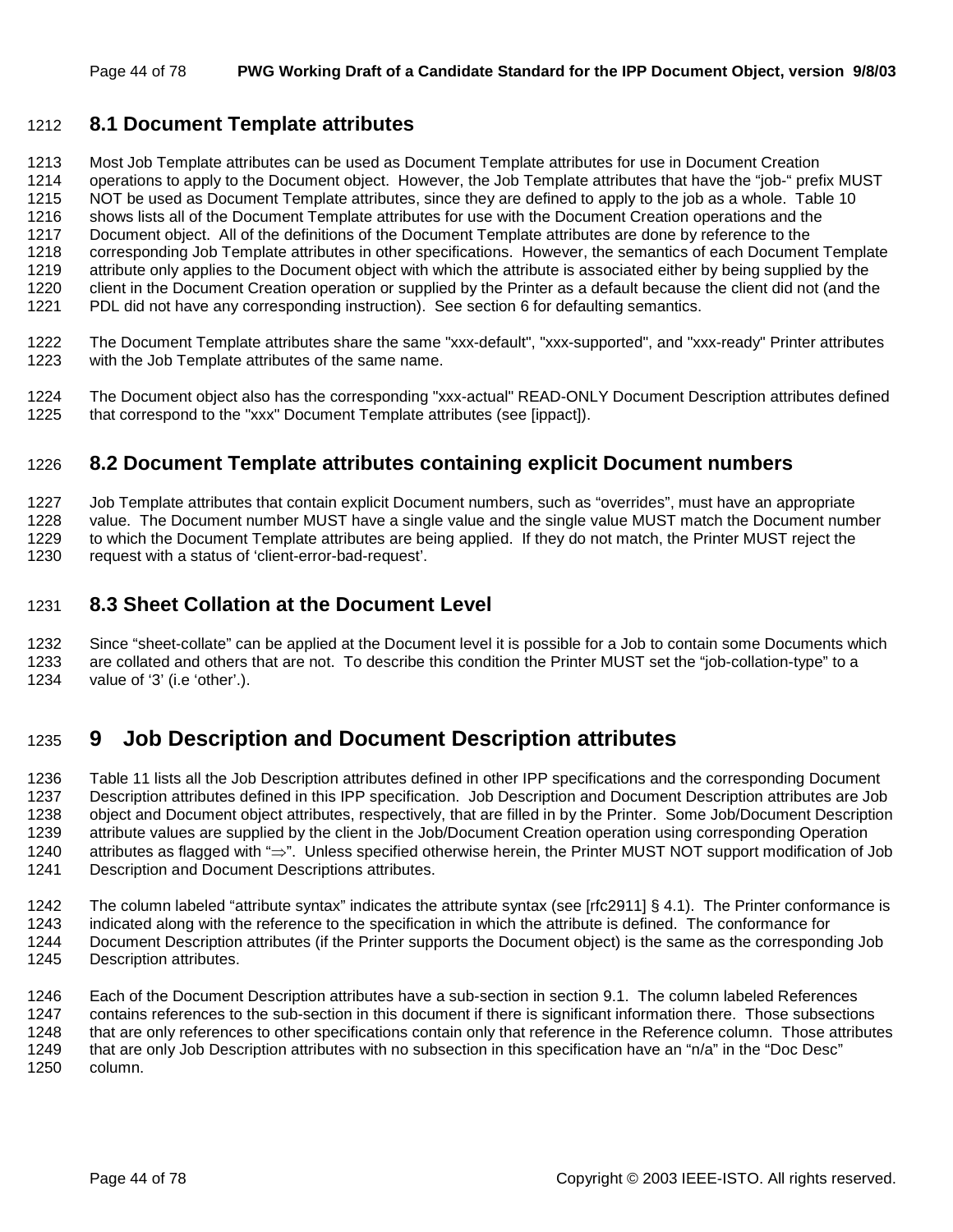1251 Note: There are no corresponding Page Range (or Page Override) Description attributes. The Page Range is not an 1252 object with a state and it cannot be queried.

#### 1253 *Legend:*

l

- 1254 "\*" an attribute that has a "job-" prefix in its name in [rfc2911]. The "job-" prefix is omitted in the table. Job level 1255 attributes use the "-job" prefix. Document level attributes do not use the prefix. The only difference in the 1256 semantics are whether it applies to just the Document or to the entire Job. Note: For the PWG Semantic 1257 Model, the "**job-**" prefix is dropped altogether.
- 1258 "-" indicates that the Job or Document attribute is *not* defined.
- 1259 "⇒y" the Printer MUST populate this Job or Document Description attribute by copying *from* the corresponding 1260 **Start Conduct** Operation attribute that the client MAY supply<sup>45</sup> in a Job or Document Creation operation. See Table 8 for 1261 the corresponding Operation attribute.
- 1262 (r/w) indicates that the Job Description or Document Description attribute is read/write, so that the client can 1263 changes its value using the Set-Job-Attributes or Set-Document-Attributes operation (see section 4.4).
- 1264

#### 1265 **Table 11 - Job and Document Description attributes**

| <b>Job Description /</b>                | <b>IPP Attribute Syntax</b> | Job                      | <b>Doc</b>      | Printer             | Reference                   |         |
|-----------------------------------------|-----------------------------|--------------------------|-----------------|---------------------|-----------------------------|---------|
| <b>Document Description</b>             |                             |                          |                 | conform-            |                             | Doc     |
| attribute name                          |                             |                          |                 | ance                | <b>Job Description Attr</b> | Desc.   |
|                                         |                             |                          |                 |                     |                             |         |
| attributes-charset                      | charset                     | $\Rightarrow$ y          | $\Rightarrow$ y | <b>MUST</b>         | [rfc2911] §4.3.19           | §9.1.1  |
| attributes-natural-language             | naturalLanguage             | $\Rightarrow$ y          | $\Rightarrow$ y | <b>MUST</b>         | [rfc2911] §4.3.20           | §9.1.2  |
| compression                             | type3 keyword               |                          | $\Rightarrow$ y | <b>MUST</b>         | [rfc2911] §3.2.1.1          | §9.1.3  |
| current-page-order                      | type2 keyword               | $\mathbf{v}$             | v               | <b>MAY</b>          | [pwg5100.3] §4.1            | §9.1.4  |
| date-time-at-completed                  | dateTime                    | $\mathbf v$              | v               | MAY                 | Trfc2911] §4.3.14.7         | §9.1.5  |
| date-time-at-creation                   | dateTime                    | $\mathbf v$              | v               | <b>MAY</b>          | [rfc2911] §4.3.14.5         | §9.1.6  |
| date-time-at-processing                 | dateTime                    | $\mathbf v$              | $\mathbf v$     | <b>MAY</b>          | [rfc2911] §4.3.14.6         | §9.1.7  |
| detailed-status-messages*               | 1setOf text(MAX)            | $\mathbf{v}$             | $\mathbf v$     | <b>MAY</b>          | [rfc2911] §4.3.10           | §9.1.8  |
| document-access-errors*                 | 1setOf text(MAX)            | $\mathbf{y}$             | v               | MAY                 | [rfc2911] §4.3.11           | §9.1.9  |
| document-charset                        | charset                     | $\blacksquare$           | $\Rightarrow$ y | CMUST <sup>46</sup> |                             | §9.1.10 |
| document-digital-signature              | type2 keyword               | $\blacksquare$           | $\Rightarrow$ y | <b>MAY</b>          |                             | §9.1.11 |
| document-format                         | mimeMediaType               | $\blacksquare$           | $\Rightarrow$ y | <b>MUST</b>         | [rfc2911] §3.2.1.1          | §9.1.12 |
| document-format-details                 | 1setOf collection           | $\blacksquare$           | $\Rightarrow$ y | CMUST <sup>47</sup> | $[jobx]$ §3.2.4             | §9.1.13 |
| document-format                         | mimeMediaType               | $\blacksquare$           | $\Rightarrow$ y | <b>MUST</b>         | [jobx] §3.2.4.5             |         |
| document-format-device-id               | text(127)                   | $\overline{\phantom{a}}$ | $\Rightarrow$ y | <b>MUST</b>         | $[jobx]$ §3.2.4.6           |         |
| document-format-version                 | text(127)                   | $\blacksquare$           | $\Rightarrow$ y | <b>MAY</b>          | [ $jobx$ ] $§3.2.4.7$       |         |
| document-source-application-name        | name(MAX)                   | $\blacksquare$           | $\Rightarrow$ y | <b>MAY</b>          | [jobx] §3.2.4.1             |         |
| document-source-application-<br>version | text(127)                   | $\blacksquare$           | $\Rightarrow$ y | <b>MAY</b>          | [jobx] §3.2.4.2             |         |
| document-source-os-name                 | name(40)                    | $\blacksquare$           | $\Rightarrow$ y | <b>MAY</b>          | [jobx] §3.2.4.3             |         |
| document-source-os-version              | text(40)                    | $\blacksquare$           | $\Rightarrow$ y | MAY                 | $[jobx]$ §3.2.4.4           |         |
| document-natural-language               | naturalLanguage             | $\blacksquare$           | $\Rightarrow$ y | MAY                 | [jobx] §3.2.4.8             |         |

<sup>45</sup> Document Description attributes that the client can supply in a Job or Document operation as Operation attributes (indicated with ⇒) comprise *all* of the Document Description attributes in the PWG Semantic Model ([pwgsm]). Those Document Description attributes that clients cannot supply values correspond to Document Status attributes in the PWG Semantic Model.

<sup>46</sup> The Printer MUST support the "document-charset" Operation/Document Description attributes if the Printer supports any charset-ambiguous document formats (see [jobx] §3.2.1).

<sup>&</sup>lt;sup>47</sup> The Printer MUST support the "document-format-details" Operation/Document Description attributes if the Printer supports a packaging MIME type document format, such as 'application/zip' or 'multipart/related'.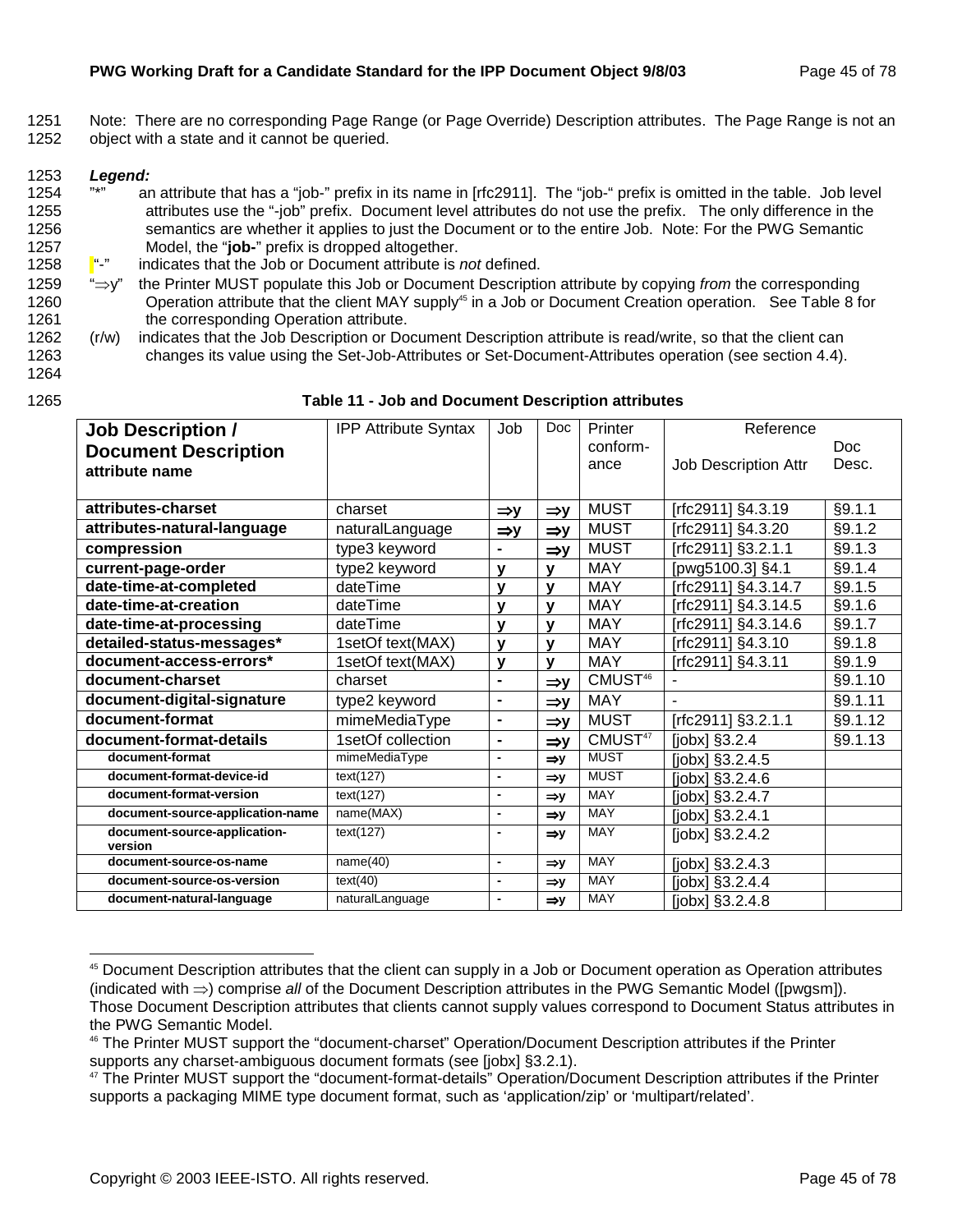| <b>Job Description /</b>    | <b>IPP Attribute Syntax</b> | Job                         | Doc             | Printer     | Reference                |                          |
|-----------------------------|-----------------------------|-----------------------------|-----------------|-------------|--------------------------|--------------------------|
| <b>Document Description</b> |                             |                             |                 | conform-    |                          | Doc.                     |
| attribute name              |                             |                             |                 | ance        | Job Description Attr     | Desc.                    |
|                             |                             |                             |                 |             |                          |                          |
| document-format-details-    | 1setOf collection           | $\blacksquare$              | y               | <b>MAY</b>  | $\blacksquare$           | §9.1.14                  |
| detected                    |                             |                             |                 |             |                          |                          |
| document-format-detected    | mimeMediaType               | $\blacksquare$              | v               | <b>MAY</b>  |                          | §9.1.15                  |
| document-format-version     | text(127)                   | $\blacksquare$              | $\Rightarrow$ y | <b>MAY</b>  | [jobx] §3.2.5            | §9.1.16                  |
| document-format-version-    | text(127)                   | $\blacksquare$              | y               | <b>MAY</b>  |                          | §9.1.17                  |
| detected                    |                             |                             |                 |             |                          |                          |
| document-job-id             | integer(1:MAX)              | $\blacksquare$              | $\mathbf v$     | <b>MUST</b> | $\blacksquare$           | §9.1.18                  |
| document-job-uri            | uri                         | $\blacksquare$              | $\mathbf v$     | <b>MUST</b> | $\blacksquare$           | §9.1.19                  |
| document-message (r/w)      | text(MAX)                   | $\blacksquare$              | $\mathbf v$     | <b>MAY</b>  | $[jobx]$ §3.2.6          | §9.1.20                  |
| document-name (r/w)         | name(MAX)                   | L,                          | $\Rightarrow$ y | <b>MUST</b> | [rfc2911] §3.2.1.1       | §9.1.21                  |
| document-natural-language   | naturalLanguage             | $\blacksquare$              | $\Rightarrow y$ | <b>MAY</b>  |                          | §9.1.22                  |
| document-number             | integer(1:MAX)              | $\blacksquare$              | v               | <b>MUST</b> | $\overline{\phantom{a}}$ | §9.1.23                  |
| document-printer-uri        | uri                         | $\blacksquare$              | v               | <b>MUST</b> | $\blacksquare$           | §9.1.24                  |
| document-state              | type1 enum                  | $\blacksquare$              | y               | <b>MUST</b> | $\blacksquare$           | §9.1.25                  |
| document-state-message      | text(MAX)                   | $\blacksquare$              | V               | <b>MAY</b>  | L.                       | §9.1.26                  |
| document-state-reasons      | 1setOf type2                | $\blacksquare$              | y               | <b>MUST</b> | $\overline{a}$           | §9.1.27                  |
|                             | keyword                     |                             |                 |             |                          |                          |
| document-uri                | uri                         | L.                          | $\Rightarrow$ y | <b>MAY</b>  |                          | §9.1.28                  |
| errors-count                | integer(0:MAX)              | y                           | V               | <b>MAY</b>  | $[jobx]$ §5.2            | §9.1.29                  |
| Impressions*                | integer(0:MAX)              | $\Rightarrow$ y             | $\Rightarrow$ y | <b>MAY</b>  | [rfc2911] §4.3.17.2      | §9.1.30                  |
| impressions-completed*      | integer(0:MAX)              | y                           | v               | <b>MAY</b>  | [rfc2911] §4.3.18.2      | §9.1.31                  |
| impressions-completed-      | integer(0:MAX)              | y                           | y               | <b>MAY</b>  | $[rfc3381]$ §4.4         | §9.1.32                  |
| current-copy                |                             |                             |                 |             |                          |                          |
| ipp-attribute-fidelity      | boolean                     | $\Rightarrow$ y             | $\blacksquare$  | <b>MUST</b> | [rfc2911] §3.2.1.1       | $\overline{a}$           |
|                             |                             |                             |                 |             | [ $jobs$ ] §5.1          |                          |
| job-collation-type          | type2 enum                  | $\mathbf{v}$                | $\blacksquare$  | <b>MAY</b>  | [rfc3381] §4.1           | $\overline{\phantom{a}}$ |
| job-id                      | integer (1:MAX)             | $\mathbf{v}$                | $\overline{a}$  | <b>MUST</b> | [rfc2911] §4.3.2         | $\overline{a}$           |
| job-mandatory-attributes    | 1setOf type2                | $\Rightarrow$ y             | $\blacksquare$  | <b>MUST</b> | $[jobx]$ §5.3            | $\overline{a}$           |
|                             | keyword                     |                             |                 |             |                          |                          |
| job-message-from-operator   | text(127)                   | $\mathbf{v}$                | $-48$           | <b>MAY</b>  | [rfc2911] §4.3.16        | L,                       |
| job-name (r/w)              | name(MAX)                   | $\Rightarrow$ y             | $-49$           | <b>MUST</b> | [rfc2911] §4.3.5         | $\overline{a}$           |
| job-originating-user-name   | name (MAX)                  | v                           | $\blacksquare$  | <b>MUST</b> | [rfc2911] §4.3.6         | $\blacksquare$           |
| job-printer-uri             | uri                         | $\Rightarrow$ <sup>50</sup> | $\overline{a}$  | <b>MUST</b> | [rfc2911] §4.3.3         | L,                       |
|                             |                             | У                           |                 |             |                          |                          |
| job-state                   | type1 enum                  | $\mathbf{V}$                | $-51$           | <b>MUST</b> | [rfc2911] §4.3.7         | $\overline{a}$           |
| job-state-message           | text(MAX)                   | y                           | $-52$           | <b>MAY</b>  | [rfc2911] §4.3.9         | $\overline{a}$           |
| job-state-reasons           | 1setOf type2                | y                           | $-53$           | <b>MUST</b> | [rfc2911] §4.3.8         | $\overline{a}$           |
|                             | keyword                     |                             |                 |             |                          |                          |

<sup>48</sup> The "job-message-from-operator" Job Description attribute has no corresponding "document-message-fromoperator" (text(127)) Document Description attribute. Instead, both the user and the operator use the "documentmessage" (text(127)) Operation/Document Description attribute (see section 9.1.20) to communicate with each other. 49 The Document Description attribute that corresponds to the "job-name" Job Description attribute is the (existing) "document-name" attribute defined in [rfc2911] and also discussed in this spec in section 9.1.21.

<sup>&</sup>lt;sup>50</sup> The Printer sets the "job-printer-uri" Job Description attribute from the "printer-uri" Operation attribute.

<sup>&</sup>lt;sup>51</sup> The Document Description attribute that corresponds to the "job-state" Job Description attribute is the (new) "document-state" attribute.

<sup>&</sup>lt;sup>52</sup> The Document Description attribute that corresponds to the "job-state-message" Job Description attribute is the (new) "document-state-message" attribute.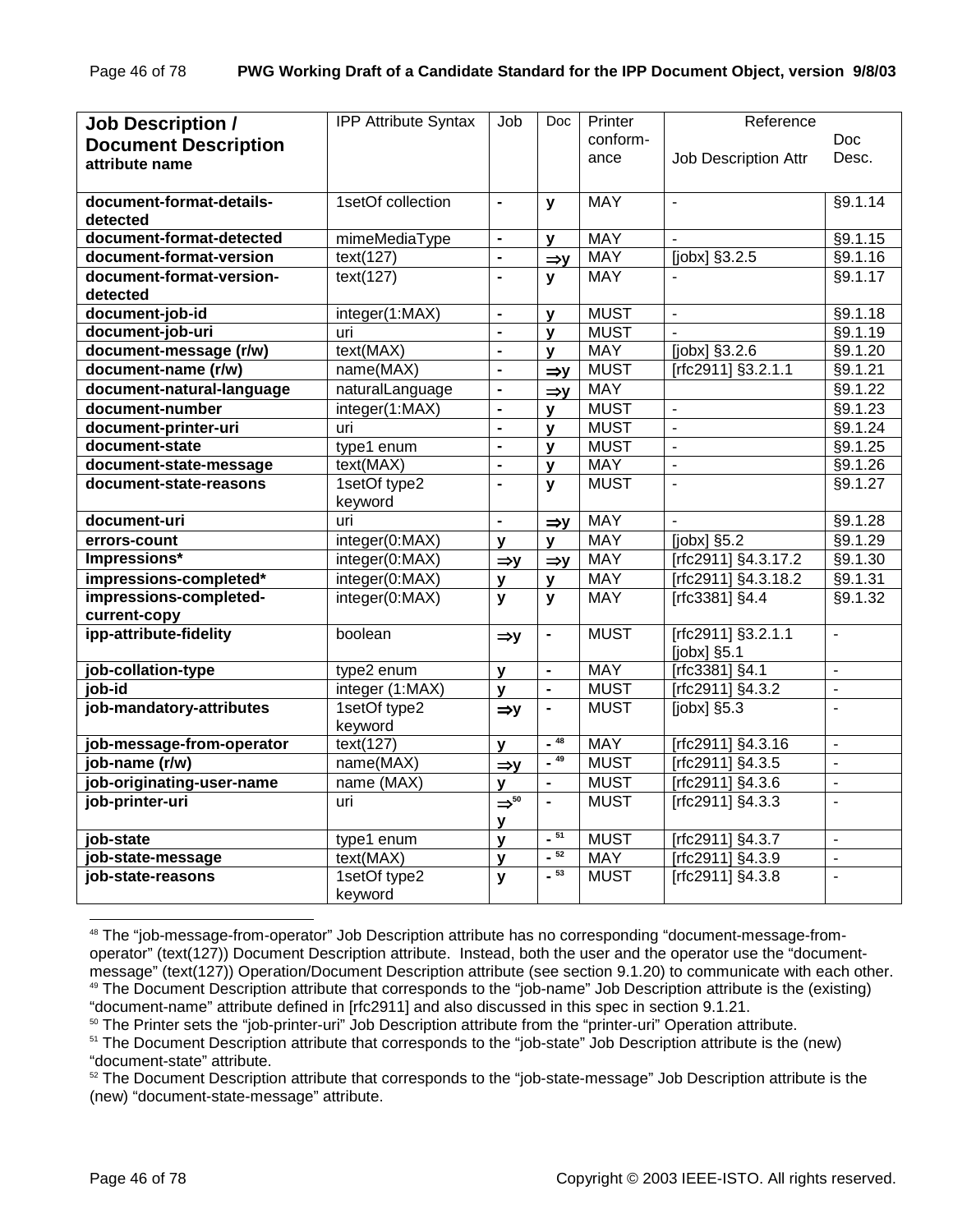| <b>Job Description /</b>    | <b>IPP Attribute Syntax</b> | Job             | <b>Doc</b>      | Printer     | Reference                   |         |
|-----------------------------|-----------------------------|-----------------|-----------------|-------------|-----------------------------|---------|
| <b>Document Description</b> |                             |                 |                 | conform-    |                             | Doc.    |
| attribute name              |                             |                 |                 | ance        | <b>Job Description Attr</b> | Desc.   |
|                             |                             |                 |                 |             |                             |         |
| job-uri                     | uri                         | ۷               | $\blacksquare$  | <b>MUST</b> | [rfc2911] §4.3.1            |         |
| k-octets*                   | integer(0:MAX)              | $\Rightarrow y$ | $\Rightarrow$ y | <b>MAY</b>  | [rfc2911] §4.3.17.1         | §9.1.33 |
| k-octets-processed*         | integer(0:MAX)              | y               | v               | <b>MAY</b>  | [rfc2911] §4.3.18.1         | §9.1.34 |
| last-document               | boolean                     | $\blacksquare$  | $\Rightarrow$ y | <b>MUST</b> |                             | §9.1.35 |
| media-sheets*               | integer(0:MAX)              | $\Rightarrow$ y | $\Rightarrow$ y | <b>MAY</b>  | [rfc2911] §4.3.17.3         | §9.1.36 |
| media-sheets-completed*     | integer(0:MAX)              | v               | v               | <b>MAY</b>  | [rfc2911] §4.3.18.3         | §9.1.37 |
| more-info*                  | uri                         | v               | v               | <b>MAY</b>  | [rfc2911] §4.3.4            | §9.1.38 |
| number-of-documents         | integer(0:MAX)              | $\mathbf v$     | $\blacksquare$  | <b>MUST</b> | [rfc2911] §4.3.12           |         |
| number-of-intervening-jobs  | integer(0:MAX)              | $\mathbf v$     | $\blacksquare$  | <b>MAY</b>  | [rfc2911] §4.3.15           |         |
| output-device-assigned      | name(127)                   | $\mathbf v$     | $\mathbf v$     | <b>MAY</b>  | [rfc2911] §4.3.13           | §9.1.39 |
| output-device-requested     | name(127)                   | y               | $\blacksquare$  | <b>MAY</b>  | $[jobx]$ §5.5               |         |
| printer-up-time*            | integer (1:MAX)             | v               | v               | <b>MUST</b> | [rfc2911] §4.3.14.4         | §9.1.40 |
| sheet-completed-copy-number | integer(0:MAX)              | $\mathbf v$     | v               | <b>MAY</b>  | [ $rfc3381$ ] §4.2          | §9.1.41 |
| sheet-completed-document-   | integer(0:MAX)              | y               | $\blacksquare$  | <b>MAY</b>  | [rfc3381] §4.3              |         |
| number                      |                             |                 |                 |             |                             |         |
| time-at-completed           | integer (MIN:MAX)           | $\mathbf v$     | v               | <b>MUST</b> | [rfc2911] §4.3.14.3         | §9.1.42 |
| time-at-creation            | integer (MIN:MAX)           | $\mathbf{v}$    | $\mathbf v$     | MUST        | [rfc2911] §4.3.14.1         | §9.1.43 |
| time-at-processing          | integer (MIN:MAX)           | $\mathbf{V}$    | $\mathbf v$     | <b>MUST</b> | [rfc2911] §4.3.14.2         | §9.1.44 |
| warnings-count*             | integer(0:MAX)              | $\mathbf v$     | v               | <b>MAY</b>  | [ $jobx$ ] $§5.3$           | §9.1.45 |

1268 Most of the existing "job-state" and "job-state-reasons" Job Description attribute values apply equally well to 1269 individual documents in a multi-document job (with removal of the 'job-' prefix for those that apply to both Job and 1270 Document). The reason for separating state from reasons is so that the states can be the fundamental states that 1271 most implementations have, while the state reasons can vary depending on the sophistication of the system. The 1272 states are the ones that clients are most likely to base actions upon, and the state reasons are more information,

1273 both for programs and people.

## 1274 **9.1 Document Description attributes**

1275 This section contains *all* of the Document Description attributes for use with the Document object. Most of these 1276 definitions refer to the corresponding Job Template attribute semantics in other specifications. However, the 1277 semantics of each Document Description attribute only applies to the Document object containing the Document 1278 Description attribute. The Printer MAY support changing these Document Description attributes with the Set-1279 Document-Attributes operation (see section 4.4), but only if indicated explicitly in this section.

> *Important Implementer's note: The brief descriptions in this section are not a substitute for the detailed specification in the referenced specifications. You need to read the referenced specifications when implementing!*

## 1280 **9.1.1 attributes-charset (charset)**

1281 This REQUIRED Document Description attribute has the same semantics as the corresponding Job Description 1282 attribute (see [rfc2911] §4.3.19) applied to the Document object. The Printer sets this Document Description attribute 1283 from the corresponding Operation attribute supplied by the client in the Document Creation operation (see Table 3).

<sup>53</sup> The Document Description attribute that corresponds to the "job-state-reasons" Job Description attribute is the (new) "document-state-reasons" attribute.

<sup>1266 &</sup>quot;**y**", "⇒**y**", "-" See the description in the Legend before the table.

<sup>1267</sup>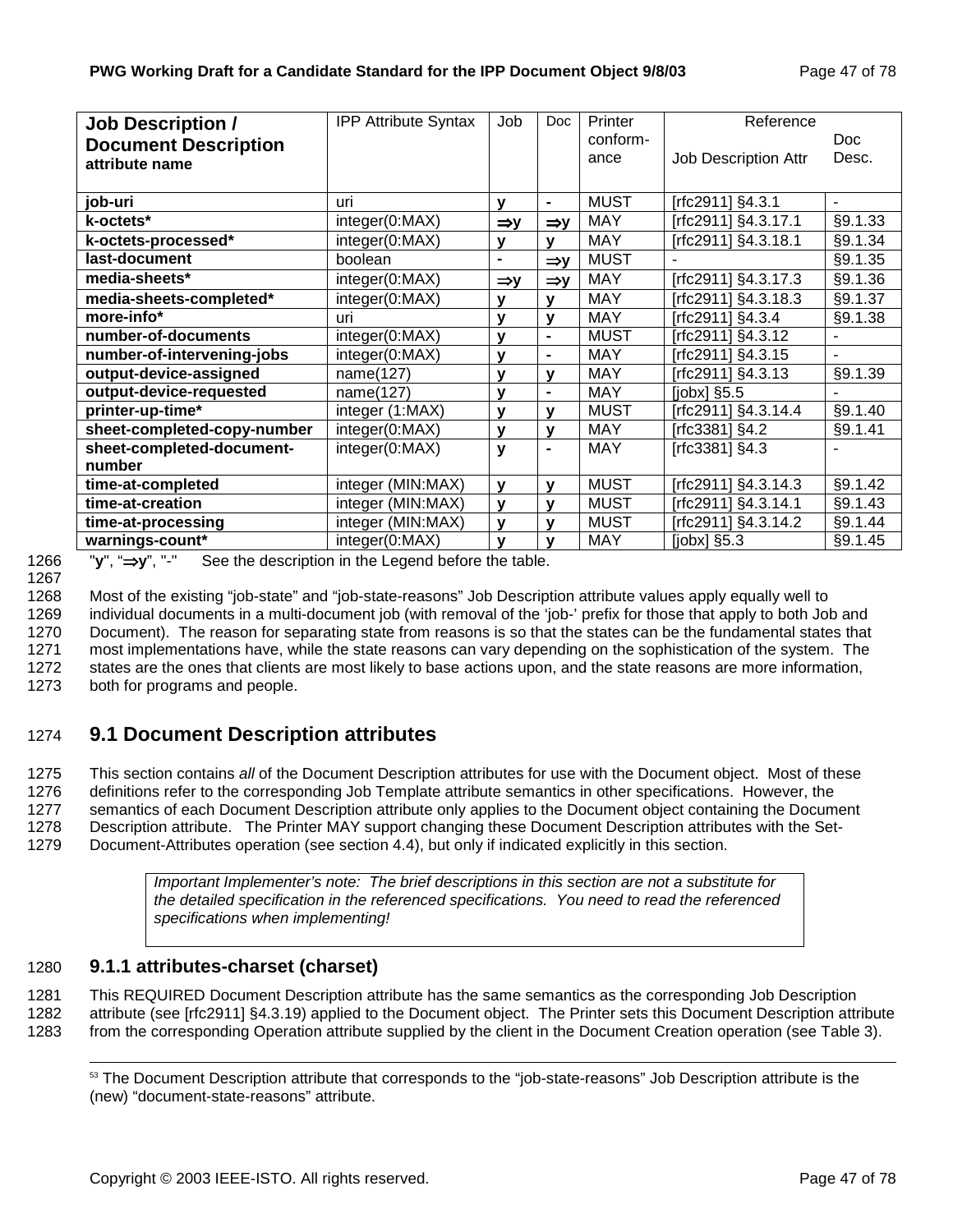## 1284 **9.1.2 attributes-natural-language (naturalLanguage)**

1285 This REQUIRED Document Description attribute has the same semantics as the corresponding Job Description

1286 attribute (see [rfc2911] §4.3.20) applied to the Document object. The Printer sets this Document Description attribute 1287 from the corresponding Operation attribute supplied by the client in the Document Creation operation (see Table 3).

## 1288 **9.1.3 compression (type3 keyword)**

1289 This REQUIRED Document Description attribute specifies the compression used to represent this document (see 1290 [rfc2911] §3.2.1.1). The Printer sets this Document Description attribute from the corresponding Operation attribute 1291 supplied by the client in the Document Creation operation (see Table 3).

### 1292 **9.1.4 current-page-order (type2 keyword)**

1293 This OPTIONAL Document Description attribute has the same semantics as the corresponding Job Description 1294 attribute (see [pwg5100.3] §4.1) applied to the Document object.

### 1295 **9.1.5 date-time-at-completed (dateTime)**

1296 This OPTIONAL Document Description attribute has the same semantics as the corresponding Job Description 1297 attribute (see [rfc2911] §4.3.14.7) applied to the Document object.

#### 1298 **9.1.6 date-time-at-creation (dateTime)**

1299 This OPTIONAL Document Description attribute has the same semantics as the corresponding Job Description 1300 attribute (see [rfc2911] §4.3.14.5) applied to the Document object.

#### 1301 **9.1.7 date-time-at-processing (dateTime)**

1302 This OPTIONAL Document Description attribute has the same semantics as the corresponding Job Description 1303 attribute (see [rfc2911] §4.3.14.6) applied to the Document object.

## 1304 **9.1.8 detailed-status-messages (1setOf text(MAX))**

1305 This OPTIONAL "detailed-status-messages" Document Description attribute has the same semantics as the 1306 corresponding "job-detailed-status-messages" Job Description attribute (see [rfc2911] §4.3.10) applied to the 1307 Document object.

#### 1308 **9.1.9 document-access-errors (1setOf text(MAX))**

1309 This OPTIONAL "document-access-errors" Document Description attribute has the same semantics as the

1310 corresponding "job-document-access-errors" Job Description attribute (see [rfc2911] job-document-access-errors 1311 §4.3.11) applied to the Document object.

#### 1312 **9.1.10 document-charset (charset)**

1313 This CONDITIONALLY REQUIRED Document Description attribute specifies the charset used to represent this

1314 document (see [jobx] §4.2.1). The Printer sets this Document Description attribute from the corresponding Operation

1315 attribute supplied by the client in the Document Creation operation (see Table 3). This attribute is REQUIRED for a

1316 Printer to support if the Printer supports any charset-ambiguous document formats; otherwise, this attribute is

1317 OPTIONAL. Note, however, that if a Printer supports the "document-charset" Operation attribute, the Printer MUST

1318 support this "document-charset" Document Description attribute.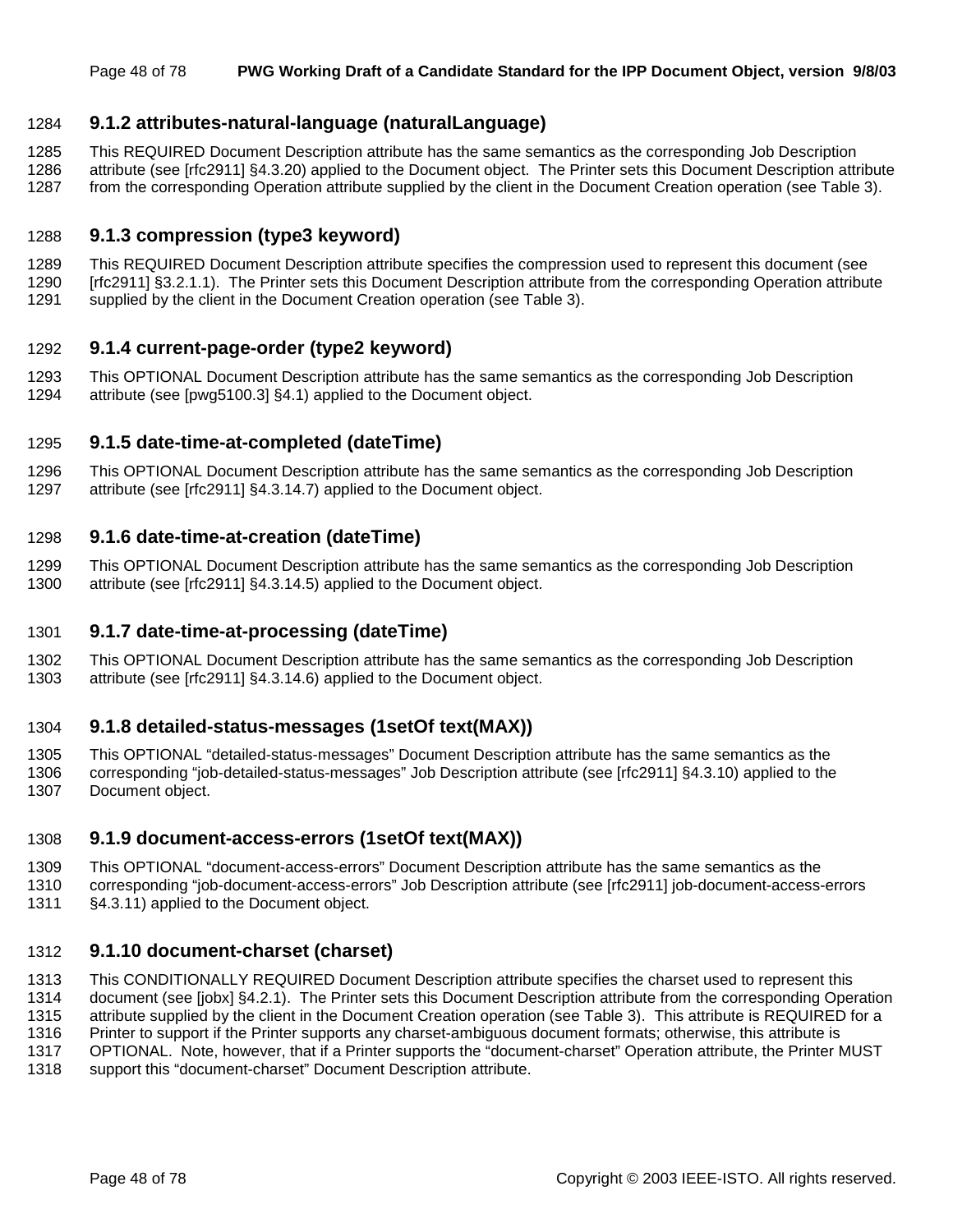## 1319 **9.1.11 document-digital-signature (type2 keyword)**

1320 This OPTIONAL Document Description attribute specifies the digital signature technology used in the Document

1321 content. The Printer sets this Document Description attribute from the corresponding "document-digital-signature"

1322 Operation attribute ([jobx] §4.2.2 for the semantics), if supplied by the client in the Document Creation operation (see

- 1323 Table 3). If a Printer supports the "document-digital-signature" Operation attribute, the Printer MUST support this
- 1324 "document-digital-signature" Document Description attribute.

## 1325 **9.1.12 document-format (mimeMediaType)**

1326 This REQUIRED<sup>54</sup> Document Description attribute specifies the document format of the Document Object content. 1327 The Printer sets this Document Description attribute from the corresponding "document-format" Operation attribute 1328 (see section [jobx] §4.2.3 for the semantics), if supplied by the client in the Document Creation operation (see Table 1329 3).

## 1330 **9.1.13 document-format-details (1setOf collection)**

1331 This CONDITIONALLY REQUIRED Document Description attribute specifies the details of the document format(s) of 1332 the Document Object content. The Printer sets this Document Description attribute from the corresponding 1333 "document-format-details" Operation attribute ([jobx] §4.2.4 for the semantics), if supplied by the client in the 1334 Document Creation operation (see Table 3). This attribute is REQUIRED for a Printer to support if the Printer 1335 supports a packaging MIME type document format, such as 'application/zip' or 'multipart/related'; otherwise, this 1336 attribute is OPTIONAL. Note, however, that if a Printer supports the "document-format-details" Operation attribute,

1337 the Printer MUST support this "document-format-details" Document Description attribute.

## 1338 **9.1.14 document-format-details-detected (1setOf collection)**

1339 This OPTIONAL Document Description attribute is generated by the Printer to indicate the actual document format 1340 details of the Document object as detected by the Printer. The member attributes are the same as the "document-

1341 format-details" Operation attribute. (see [jobx] §6.6.4 for details)

## 1342 **9.1.15 document-format-detected (mimeMediaType)**

1343 This OPTIONAL Document Description attribute is generated by the Printer to indicate the actual document format of 1344 the Document object content as detected by the Printer. See [jobx] §6.6.5 for detailed semantics.

## 1345 **9.1.16 document-format-version (text(127))**

1346 This OPTIONAL Document Description attribute specifies the version of the document format of the Document

1347 Object content. The Printer sets this Document Description attribute from the corresponding "document-format-1348 version" Operation attribute ([jobx] §4.2.6 for the semantics), if supplied by the client in the Document Creation

1349 operation (see Table 3). If a Printer supports the "document-format-version" Operation attribute, the Printer MUST

1350 support this "document-format-version" Document Description attribute.

## 1351 **9.1.17 document-format-version-detected (text(127))**

1352 This OPTIONAL Document Description attribute is generated by the Printer to indicate the actual document format 1353 version of the Document content as detected by the Printer. See [jobx] §6.6.7 for detailed semantics.

<sup>&</sup>lt;sup>54</sup> [rfc2911] did not define a "document-format" Document Description attribute; it is a new attribute defined in this specification.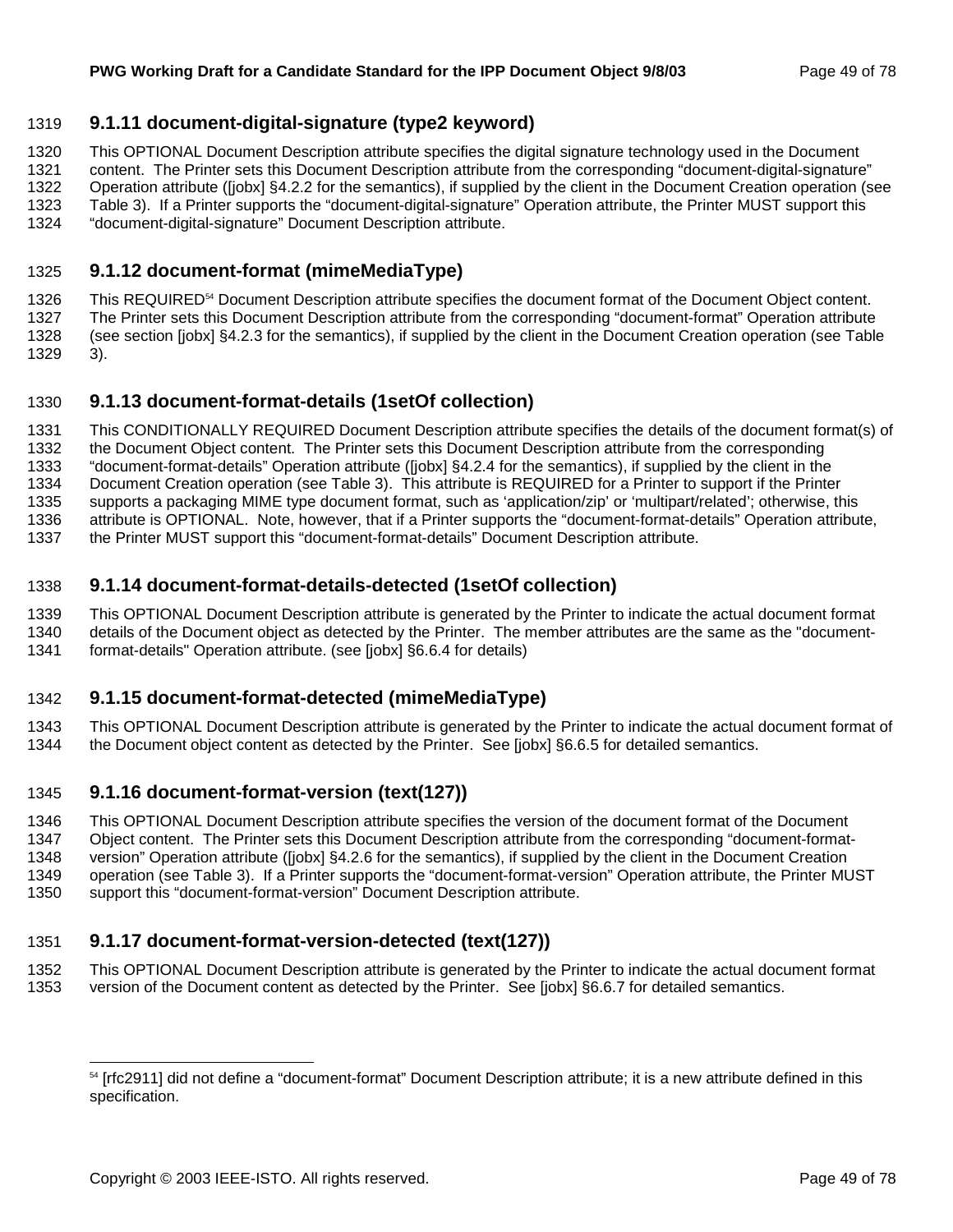## 1354 **9.1.18 document-job-id (integer(1:MAX))**

1355 This REQUIRED Document Description attribute is a *copy* of the Job's "job-id" Job Description attribute (see 1356 [rfc2911] §4.3.2), i.e., the "job-id" of the Job containing this Document.

### 1357 **9.1.19 document-job-uri (uri)**

- 1358 This REQUIRED Document Description attribute is a *copy* of the Job's "job-uri" Job Description attribute (see
- 1359 [rfc2911] §4.3.1), i.e., the URI of the Job that contains this Document. Example:
- 1360 ipp://www.company.com/printers/myprinter/jobs/22

### 1361 **9.1.20 document-message (text(MAX))**

1362 This OPTIONAL Document Description attribute contains a message from either (1) the user to the operator about 1363 the Document or (2) from the operator, system administrator, or "intelligent" process to indicate to the end user the 1364 reasons for modification or other management action taken on the Document. The Printer populates this Document 1365 Description attribute from the "document-message" (text(MAX)) Operation attribute value supplied by the client in any 1366 of the Document Creation operations (see Table 3) or in a Cancel-Document operation (see section 4.5).

1367 In addition, the user and the operator can set the value of this Document Description attribute explicitly using the Set-1368 Document-Attributes operation (see section 4.4).

## 1369 **9.1.21 document-name (name(MAX))**

1370 This REQUIRED<sup>55</sup> Document Description attribute specifies the name of the document (see [rfc2911] §3.2.1.1). The 1371 Printer sets this Document Description attribute from the corresponding Operation attribute supplied by the client in

- 1372 the Document Creation operation (see Table 3).
- 1373 This attribute may be modified by a client using the Set-Document-Attributes operation (see section 4.4).

### 1374 **9.1.22 document-natural-language (naturalLanguage)**

1375 This OPTIONAL Document Description attribute specifies the natural language of the Document Object content. The 1376 Printer sets this Document Description attribute from the corresponding "document-natural-language" Operation 1377 attribute (section 7.2.1 for the semantics), if supplied by the client in the Document Creation operation (see Table 3). 1378 If a Printer supports the "document-natural-language" Operation attribute, the Printer MUST support this "document-1379 natural-language" Document Description attribute.

### 1380 **9.1.23 document-number (integer(1:MAX))**

- 1381 This REQUIRED Document Description attribute is the ordinal number of the document within the job, and
- 1382 determines its order of being printed in a multi-document job. The Printer MUST generate the values monotonically 1383 increasing from 1 for each job.

### 1384 **9.1.24 document-printer-uri (uri)**

- 1385 This REQUIRED Document Description attribute is a *copy* of the "printer-uri" Operation attribute (see [rfc2911]
- 1386 §3.1.5), i.e., the URI of the Printer containing the Job which contains this Document. Example:
- 1387 ipp://www.company.com/printers/myprinter.

<sup>&</sup>lt;sup>55</sup> [rfc2911] did not define a "document-name" Document Description attribute; it is a new attribute defined in this specification.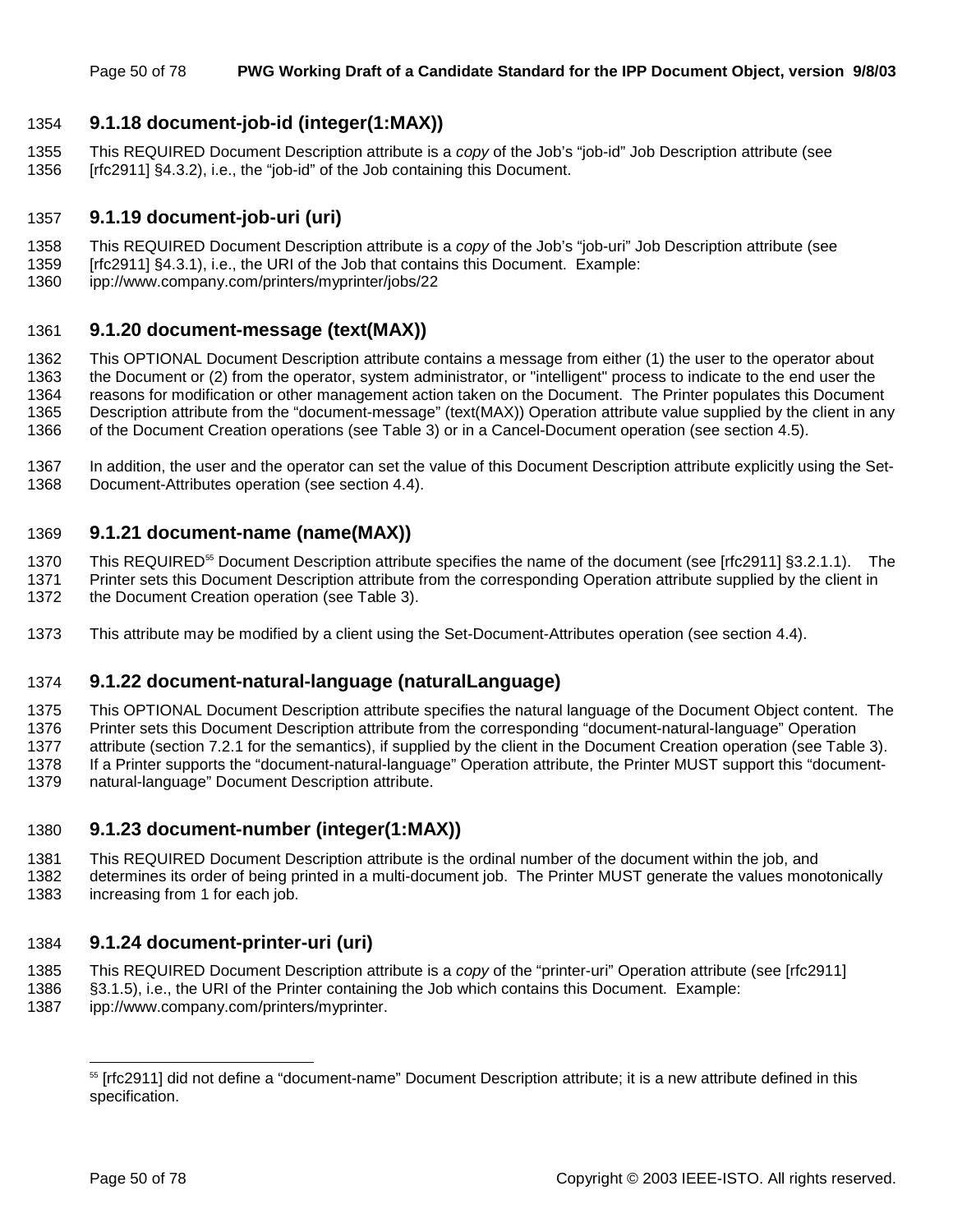### 1388 **9.1.25 document-state (type1 enum)**

1389 The REQUIRED "document-state" Document Description attributes identifies the current state of the document. The 1390 values for "document-state" are a subset of the values for "job-state" ([rfc2911] §4.3.7); in particular, the "job-state" 1391 values 'pending-held' and 'processing-stopped' do not apply to "document-state". Even though IPP defines five 1392 values for document state (plus the out-of-band 'unknown' value - see [rfc2911] § 4.1), implementations only need to 1393 support those states which are appropriate for the particular implementation. In other words, an IPP Printer 1394 implementation supports only those document states implemented by the output device and available to the IPP 1395 Printer implementation.

1396 Table 12 lists the "document-state" attribute values.

#### 1397 **Table 12 - "document-state" attribute values**

| "document-state" Values |
|-------------------------|
| 3 pending               |
| 5 processing            |
| 7 canceled              |
| 8 aborted               |
| 9 completed             |

1398

1399 Standard enum values are:

| Value                | Symbolic Name and Description                                                                                                                                                                                                                                                                                                                                                                                                                                  |
|----------------------|----------------------------------------------------------------------------------------------------------------------------------------------------------------------------------------------------------------------------------------------------------------------------------------------------------------------------------------------------------------------------------------------------------------------------------------------------------------|
| $\overline{3}$<br>5' | 'pending': The Document has not started to be processed at all.<br>'processing': One or more of:                                                                                                                                                                                                                                                                                                                                                               |
|                      | 1.<br>The job has begun using, or is attempting to use, one or more purely<br>software processes that are analyzing, creating, or interpreting a PDL, etc.<br>for the Document,                                                                                                                                                                                                                                                                                |
|                      | 2.<br>The job has begun using, or is attempting to use, one or more hardware<br>devices that are interpreting a PDL, making marks on a medium, and/or<br>performing finishing, such as stapling, etc. for the Document,                                                                                                                                                                                                                                        |
|                      | 3.<br>The Document is ready for printing, but the output device is not yet printing<br>it, either because the Document hasn't reached the output device or<br>because the Document is queued in the output device or some other<br>spooler, awaiting the output device to print it.                                                                                                                                                                            |
|                      | The 'processing' state for the Document indicates that the Document has begun to be<br>processed. Even if the Job stops being processed, the Document remains in the<br>'processing' state until it moves to one of the three terminal states.                                                                                                                                                                                                                 |
|                      | Implementations MAY include additional values in the document's "document-state-<br>reasons" attribute to indicate the progress of the Document, such as adding the 'printing'<br>value to indicate when the output device is actually making marks on paper and/or the<br>'processing-to-stop-point' value to indicate that the Printer is in the process of canceling or<br>aborting the Document.                                                           |
| '7'                  | "canceled": The Document has been canceled by a Cancel-Document operation and the<br>Printer has completed canceling the Document and all Document status attributes have<br>reached their final values for the Document. While the Printer is canceling the Document,<br>the Document remains in its current state, but the Document's "document-state-reasons"<br>attribute SHOULD contain the 'processing-to-stop-point' value and one of the 'canceled-by- |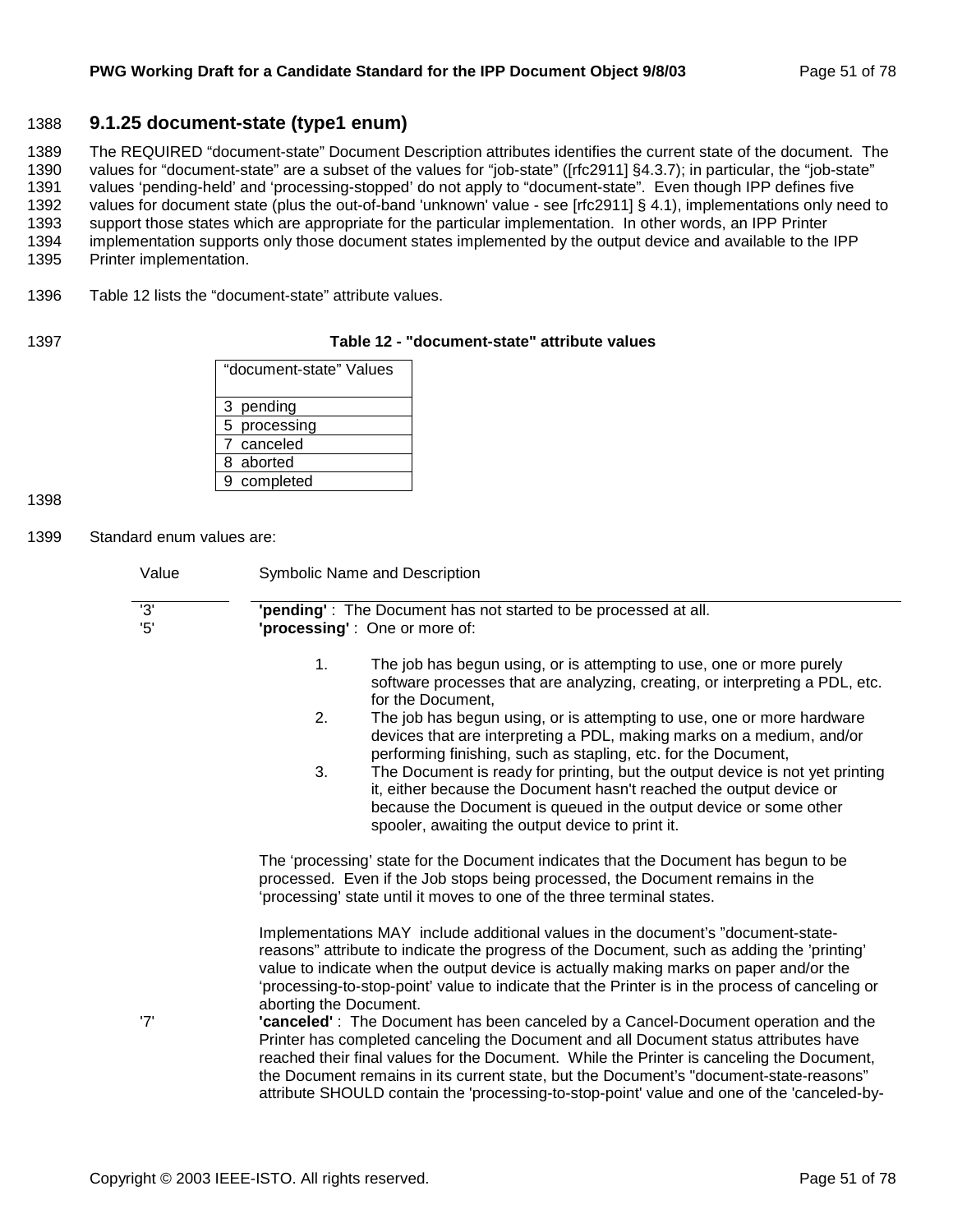### Page 52 of 78 **PWG Working Draft of a Candidate Standard for the IPP Document Object, version 9/8/03**

|      | Value | Symbolic Name and Description                                                                                                                                                                                                                                                                                                                                                                                                                                                                                                                                                                                     |
|------|-------|-------------------------------------------------------------------------------------------------------------------------------------------------------------------------------------------------------------------------------------------------------------------------------------------------------------------------------------------------------------------------------------------------------------------------------------------------------------------------------------------------------------------------------------------------------------------------------------------------------------------|
|      | '8'   | user', 'canceled-by-operator', or 'canceled-at-device' values. When the Document moves to<br>the 'canceled' state, the 'processing-to-stop-point' value, if present, MUST be removed, but<br>the 'canceled-by-xxx', if present, MUST remain.<br>'aborted': The Document has been aborted by the system, usually while the Document<br>was in the 'processing' state and the Printer has completed aborting the Document and all<br>Document status attributes have reached their final values for the Document. While the<br>Printer is aborting the Document, the Document remains in its current state, but the |
|      |       | Document's " document-state-reasons" attribute SHOULD contain the 'processing-to-stop-<br>point' and 'aborted-by-system' values. When the Document moves to the 'aborted' state,<br>the 'processing-to-stop-point' value, if present, MUST be removed, but the 'aborted-by-<br>system' value, if present, MUST remain.                                                                                                                                                                                                                                                                                            |
|      | יפי   | "completed": The Document has completed successfully or with warnings or errors after<br>processing and all of the Document media sheets have been successfully stacked in the<br>appropriate output bin(s) and all Document status attributes have reached their final values<br>for the Document. The Document's " document-state-reasons" attribute SHOULD contain<br>one of: 'completed-successfully', 'completed-with-warnings', or 'completed-with-errors'<br>values.                                                                                                                                       |
| 1400 |       | The final value for this attribute MUST be one of: 'completed', 'canceled', or 'aborted' before the Printer removes the                                                                                                                                                                                                                                                                                                                                                                                                                                                                                           |
|      |       |                                                                                                                                                                                                                                                                                                                                                                                                                                                                                                                                                                                                                   |

1401 Document altogether. The length of time that Documents remain in the 'canceled', 'aborted', and 'completed' states 1402 depends on implementation.

1403 Documents reach one of the three terminal states: 'completed', 'canceled', or 'aborted', after the Job has completed 1404 all activity for the Document, including stacking output media, and all Document status attributes have reached their 1405 final values for the Document.

1406

#### 1407 **9.1.25.1 The "document-state" Document Description attribute and the Document object life Cycle**

1408 The "document-state" attribute is one of the most important Document Description attributes. Figure 1 shows the 1409 values of the "document-state" attribute and the Document object life cycle as affected by actions on the Job, 1410 Document, Printer, and job processing. Documents are not active objects. Active objects in IPP are Printers and 1411 Jobs. Printers and Jobs have URIs where requests are sent and acted upon. Documents have no such URI. 1412 Printers schedule Jobs and Jobs, once scheduled, process the Documents that they contain. The Document's life 1413 cycle is closely tied to the lifecycle of a Job<sup>56</sup>. Documents basically have three states. The first is waiting to be 1414 processed by a Job (i.e. pending). The second state is from the time the Job first starts processing the Document 1415 (i.e. processing) and until it reaches one of its terminal states. The third state for a Document is one of its terminal 1416 states (i.e. completed, canceled, or aborted).

<sup>&</sup>lt;sup>56</sup> The Document object is not really a sub-job. If the Document object were its own independent active object, i.e., were a sub-job, then the Document state would affect the job state and there would be complex and debatable roll-up rules for how the various "document-state" values of all of the Job's document are rolled up to give a single value for the Job's "job-state" attribute. Instead, the Job state reflects the overall processing of the job and is the same whether or not the Document object is supported.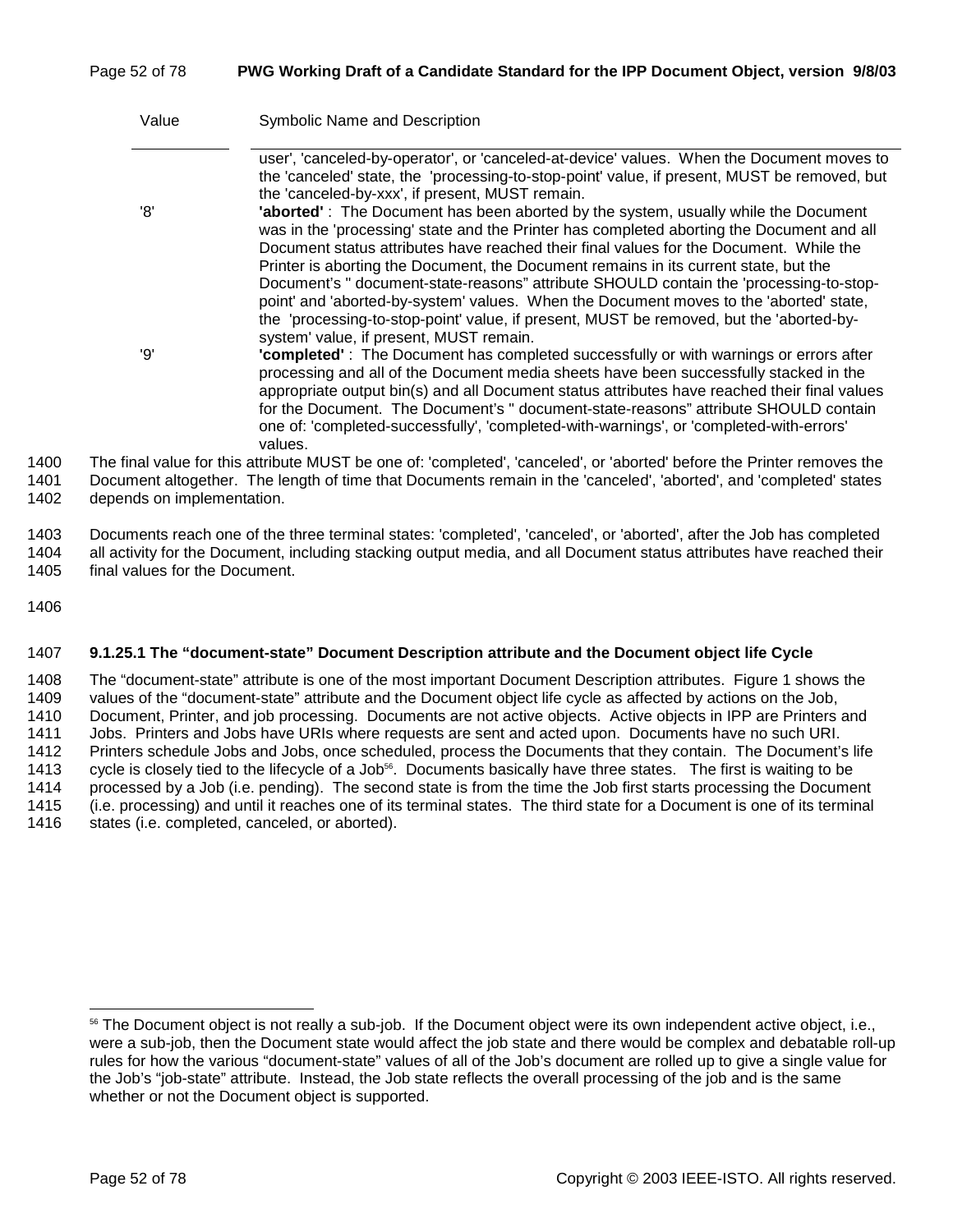

1417

#### 1418 **Figure 1 - The "document-state" Document Description attribute and the Document object life cycle**

1419 A Document object has a much simpler life cycle than a Job object. A Document always progresses from left to right 1420 in the state diagram. No other state transitions are defined.

## 1421 **9.1.26 document-state-message (text(MAX))**

1422 This OPTIONAL Document Description attribute specifies information about the "document-state" and "document-1423 state-reasons" attributes in human readable text. If the Printer supports this attribute, the Printer MUST be able to 1424 generate this message in any of the natural languages identified by the Printer's "generated-natural-language-1425 supported" attribute (see the "attributes-natural-language" Operation attribute specified in [rfc2911] § 3.1.4.1).

1426 The value SHOULD NOT contain additional information not contained in the values of the "document-state" and 1427 "document-states-reasons" attributes, such as interpreter error information. Otherwise, application programs might 1428 attempt to parse the (localized text). For additional information such as interpreter errors for application program 1429 consumption or specific document access errors, new attributes with keyword values, needs to be developed and 1430 registered.

## 1431 **9.1.27 document-state-reasons (1setOf type2 keyword)**

1432 The REQUIRED "document-state-reasons" Document Description attribute provides additional information about 1433 each document's current state, i.e., information that augments the value of the Document's "document-state" 1434 attribute.

1435 These values MAY be used with any document state for which the reason makes sense. Some of these value 1436 definitions indicate conformance requirements; the rest are OPTIONAL. Furthermore, when implemented, the Printer 1437 MUST return these values when the reason applies and MUST NOT return them when the reason no longer applies 1438 whether the value of the Document's "document-state" attribute changed or not. When the Document does not have 1439 any reasons for being in its current state, the value of the Document's "document-state-reasons" attribute MUST be 1440 'none'.

1441 Some of the Job's "job-state-reasons" values affect job scheduling, such as 'resources-are-not-ready' and 'job-hold-1442 until-specified'. However, "document-state-reasons" values MUST NOT affect job scheduling, since Document 1443 objects are passive objects operated on by the containing Job object.

1444 Note: While values cannot be added to the "document-state" attribute without impacting deployed clients that take 1445 actions upon receiving "document-state" values, it is the intent that additional "document-state-reasons' values can 1446 be defined and registered without impacting such deployed clients. In other words, the "document-state-reasons" 1447 attribute is intended to be extensible.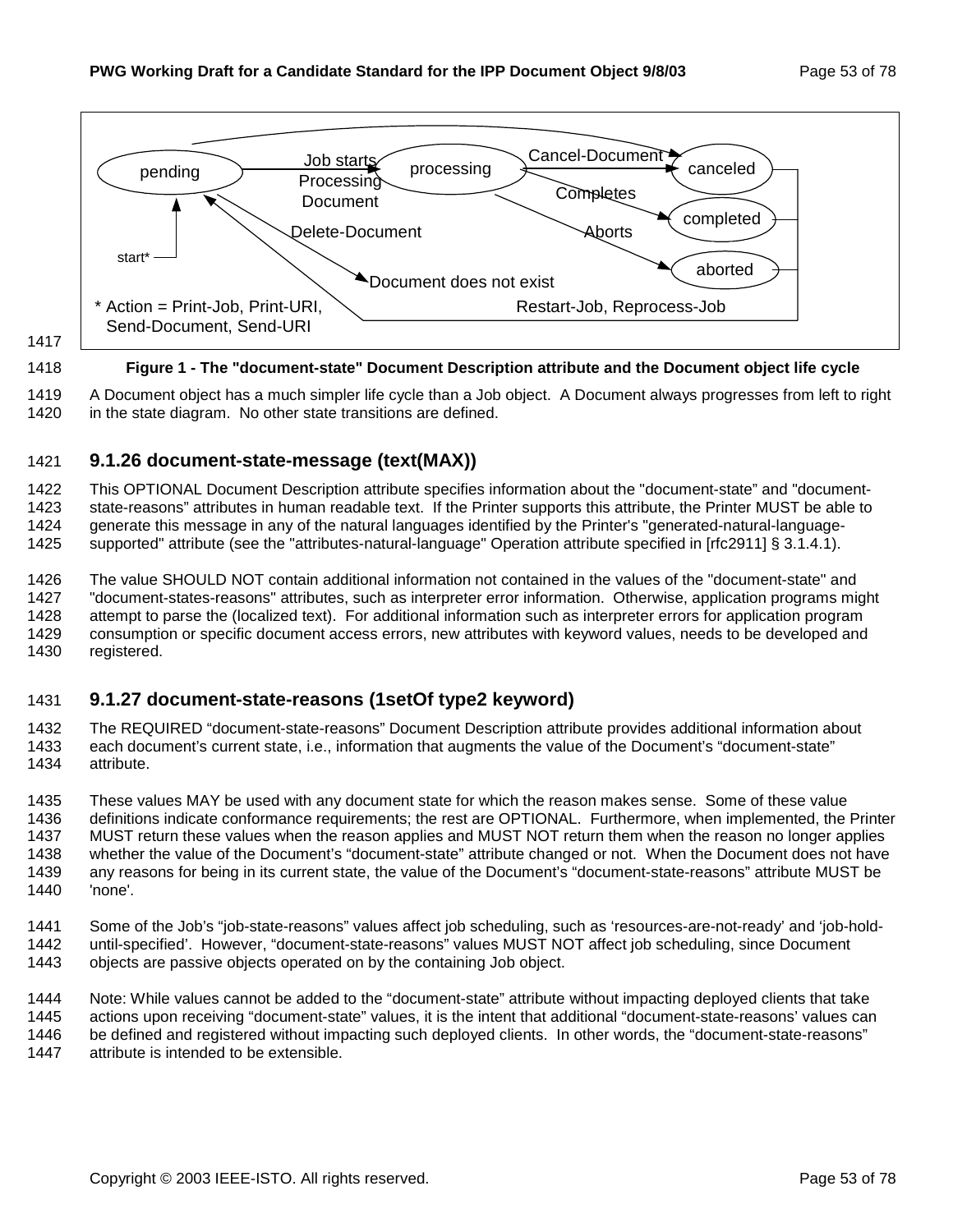#### Page 54 of 78 **PWG Working Draft of a Candidate Standard for the IPP Document Object, version 9/8/03**

1448 Table 13 lists the standard keyword values for the "document-state-reasons" attribute defined in this specification and

1449 derived from "job-state-reasons" defined in other IPP specifications as indicated in the References column. In Table

1450 13 the keywords are listed in alphabetic order, while in their descriptions following Table 13, they are listed in the

1451 most likely order of occurrence to help understanding.

1452 When the Document object is supported, the Printer implementation SHOULD still support the corresponding Job

1453 level "job-state-reasons", so that clients that do not support the Document object will receive the same information.

1454 Also it is usually more convenient for the client to obtain just the Job level status. However, the client SHOULD

1455 query both Job and Document attributes and convert them to some canonical form for display to the user, so that all

- 1456 Jobs and their Documents are displayed in a uniform manner, no matter from which clients they were submitted.
- 

#### 1457 **Table 13 - "document-state-reasons" attribute values**

| IPP Job Description /       | <b>IPP Attribute Syntax</b>      | Printer     | Reference          |
|-----------------------------|----------------------------------|-------------|--------------------|
| <b>Document Description</b> | plus                             | conformance |                    |
| attribute name              | Values                           |             |                    |
|                             |                                  |             |                    |
| document-state-reasons      | 1setOf type2 keyword             | <b>MUST</b> | 9.1.27             |
|                             | aborted-by-system                | <b>MAY</b>  | [rfc2911] §4.3.8   |
|                             | compression-error                | <b>MAY</b>  | [rfc2911] §4.3.8   |
|                             | digital-signature-did-not-verify | <b>MAY</b>  | [ $jobs$ ] $§6.1$  |
|                             | digital-signature-type-not-      | <b>MAY</b>  | $[jobx]$ §6.1      |
|                             | supported                        |             |                    |
|                             | document-access-error            | <b>MAY</b>  | [rfc2911] §4.3.8   |
|                             | document-format-error            | <b>MAY</b>  | [rfc2911] §4.3.8   |
|                             | canceled-at-device               | <b>MAY</b>  | [rfc2911] §4.3.8 * |
|                             | canceled-by-operator             | <b>MAY</b>  | Trfc2911] §4.3.8 * |
|                             | canceled-by-user                 | <b>MAY</b>  | [rfc2911] §4.3.8 * |
|                             | completed-successfully           | <b>MAY</b>  | [rfc2911] §4.3.8 * |
|                             | completed-with-errors            | <b>MAY</b>  | [rfc2911] §4.3.8 * |
|                             | completed-with-warnings          | <b>MAY</b>  | [rfc2911] §4.3.8 * |
|                             | data-insufficient                | <b>MAY</b>  | [rfc2911] §4.3.8 * |
|                             | digital-signature-wait           | <b>MAY</b>  | [ $jobx$ ] $§6.1*$ |
|                             | errors-detected                  | <b>MAY</b>  | [jobx] §6.1 *      |
|                             | incoming                         | <b>MAY</b>  | [rfc2911] §4.3.8 * |
|                             | interpreting                     | <b>MAY</b>  | [rfc2911] §4.3.8 * |
|                             | none                             | <b>MUST</b> | [rfc2911] §4.3.8   |
|                             | outgoing                         | <b>MAY</b>  | [rfc2911] §4.3.8 * |
|                             | printing                         | <b>MAY</b>  | [rfc2911] §4.3.8 * |
|                             | processing-to-stop-point         | <b>MAY</b>  | [rfc2911] §4.3.8   |
|                             | queued                           | <b>MAY</b>  | [rfc2911] §4.3.8 * |
|                             | queued-for-marker                | <b>MAY</b>  | [rfc2911] §4.3.8 * |
|                             | queued-in-device                 | <b>MAY</b>  | [rfc2911] §4.3.8   |
|                             | resources-are-not-ready          | <b>MAY</b>  | [rfc2911] §4.3.8   |
|                             | resources-are-not-supported      | <b>MAY</b>  | [pwg5100.3] §6.1   |
|                             | submission-interrupted           | <b>MAY</b>  | [rfc2911] §4.3.8   |
|                             | transforming                     | <b>MAY</b>  | [rfc2911] §4.3.8 * |
|                             | unsupported-compression          | <b>MUST</b> | [rfc2911] §4.3.8   |
|                             | unsupported-document-format      | <b>MUST</b> | [rfc2911] §4.3.8   |
|                             | warnings-detected                | <b>MAY</b>  | [jobx] §6.1 *      |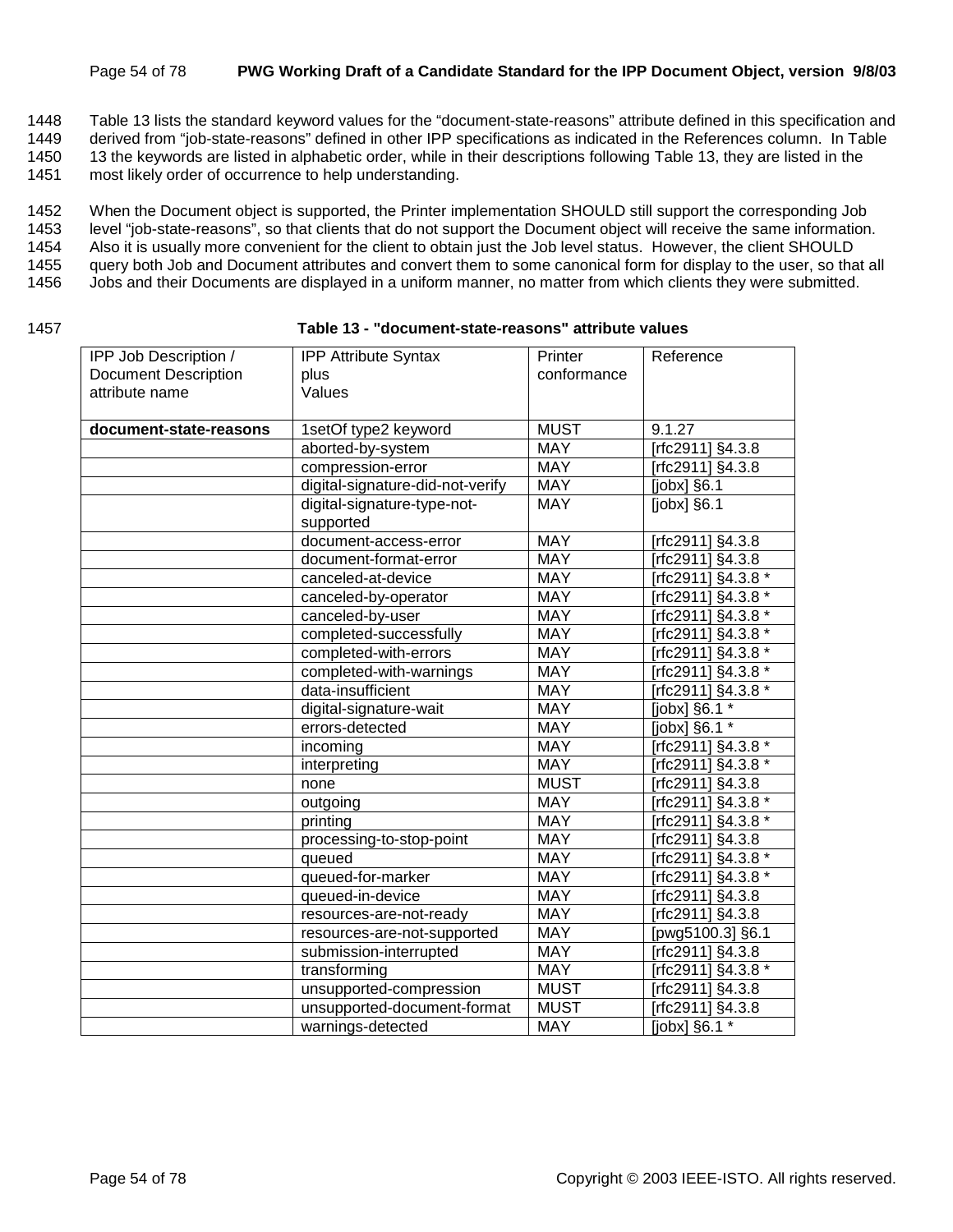#### **PWG Working Draft for a Candidate Standard for the IPP Document Object 9/8/03** Page 55 of 78

1462

1458 **\*** The state reason keyword value is derived from an existing "job-state-reasons" value. The associated value is 1459 prefixed by 'job-' when it is a value of the "job-state-reasons" attribute<sup>57</sup>. The semantics for the reasons differ 1460 only by the object to which they are bound. For example 'job-printing' means that at least one document in 1461 the job is printing, i.e. the job is printing, while 'printing' means the document within the job is printing.

1463 For ease of understanding, the following value descriptions are presented in the order in which the reasons are likely 1464 to occur (if implemented), starting with the 'none' value:

- 1465 **'none' :** There are no reasons for the Document's current state. This state reason is semantically equivalent 1466 to "document-state-reasons" without any value and MUST be used when there is no other value, 1467 since the 1setOf attribute syntax requires at least one value. [rfc2911] §4.3.8
- 1468 **'resources-are-not-supported'** : At least one of the resources needed by the Document, such as media, 1469 fonts, resource objects, etc., is not supported on any of the physical printers for which the Document 1470 is a candidate. This condition MAY be detected when the Document is accepted, or subsequently 1471 while the Document is pending or processing, depending on implementation. The Job containing the 1472 Document may (1) remain in its current state, (2) be moved to the 'pending-held' state, depending on 1473 implementation and/or job scheduling policy, or (3) scheduled normally, but the Printer is put into the 1474 **Subsetedable State when the Document is attempted to be processed on the Printer. This value is** 1474 1475 intended for use with an implementation that supports the "user-defined-values-supported" Printer 1476 attribute (see [pwg5100.3] § 6.1), which allows a Job to be accepted with an unsupported 'name' 1477 value. [pwg5100.3] §6.1
- 1478 **'resources-are-not-ready'** : At least one of the resources needed by the Document, such as media, fonts, 1479 resource objects, etc., is not ready on any of the physical printers for which the Document is a 1480 candidate. This condition MAY be detected when the Document is accepted, or subsequently while 1481 the Document is pending or processing, depending on implementation. The Job containing the 1482 Document may remain in its current state or be moved to the 'pending-held' state, depending on 1483 implementation and/or scheduling policy. [rfc2911] §4.3.8
- 1484 **'digital-signature-type-not-supported** : The Document contains a digital signature type that is not 1485 supported. Implementation or site policy determines the state of the Job containing the Document 1486 **cannot** once this condition is detected. [jobx] § 6.1.
- 1487 **'incoming'** : The Printer is retrieving/accepting Document data as a result of a Print-Job, Print-URI, Send-1488 Document or Send-URI operation. [rfc2911] §4.3.8
- 1489 **'data-insufficient'** : The Printer is expecting additional Document data before it can move the Document 1490 into the 'processing' state. If a Printer starts processing before it has received all data, the Printer 1491 removes the 'data-insufficient' reason, but the 'incoming' remains. If a Printer starts processing after 1492 it has received all data, the Printer removes the 'data-insufficient' reason and the 'incoming' at the 1493 same time. [rfc2911] §4.3.8
- 1494 **'unsupported-compression'** : The document was aborted by the system because the Printer determined 1495 while attempting to decompress the Document data that the compression is actually not among 1496 those supported by the Printer. This value MUST be supported, since "compression" is a 1497 REQUIRED Operation attribute. [rfc2911] §4.3.8
- 1498 **'compression-error'** : The document was aborted by the system because the Printer encountered an error 1499 in the Document data while decompressing it. If the Printer posts this reason, the Document data 1500 has already passed any tests that would have led to the 'unsupported-compression' job-state-1501 reason/document-state-reason. [rfc2911] §4.3.8
- 1502 **'document-access-error'** : After accepting a Print-URI or Send-URI request, the Printer could not access 1503 the Document's reference. This reason is intended to cover any file access problem, including file 1504 does not exist and access denied because of an access control problem. The Printer MAY also

<sup>57</sup> For the PWG Semantic Model [pwg-sm], the "job-" prefix is being dropped altogether so that the same values can be used for both the JobStateReasons and DocumentStateReasons attributes.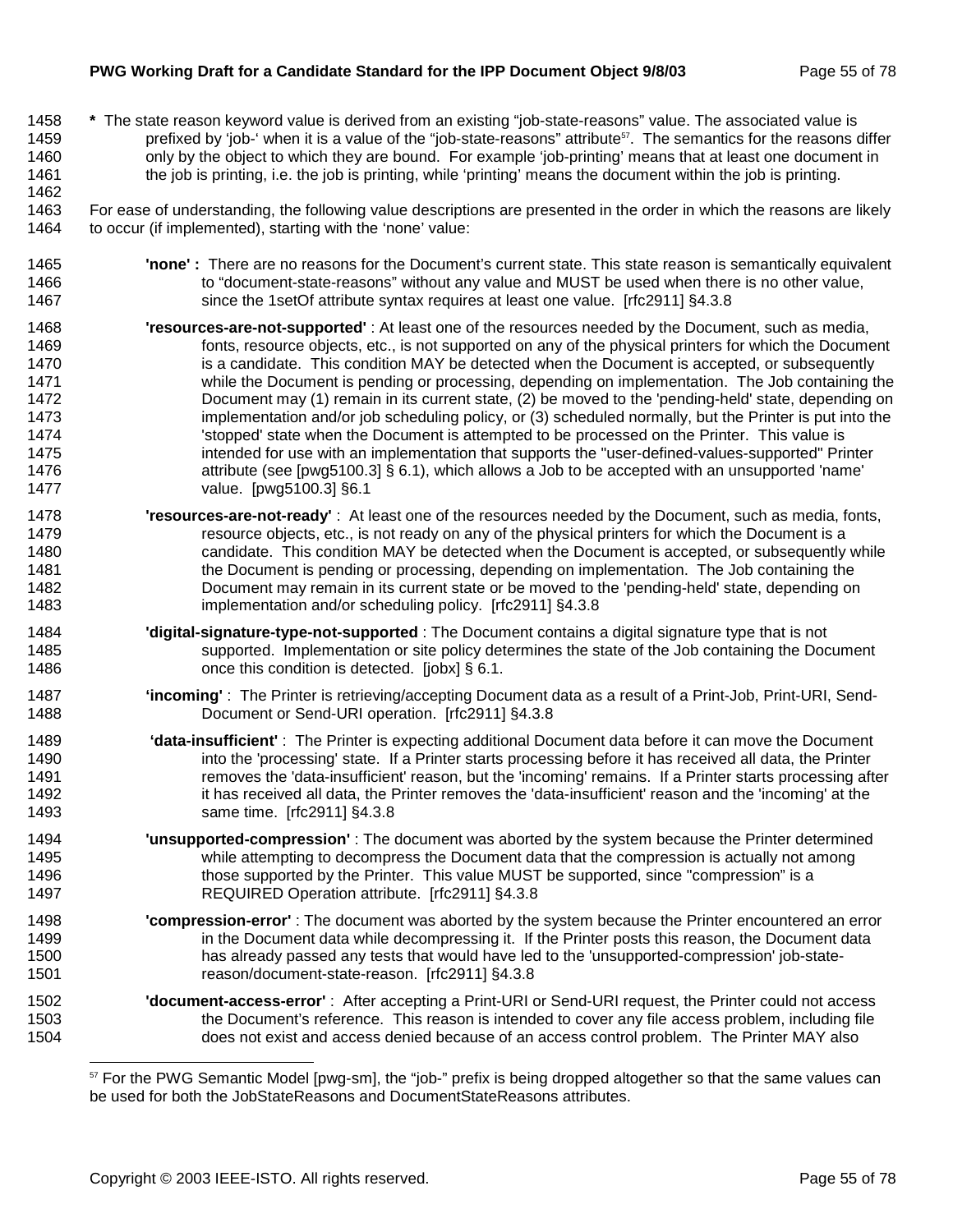| 1505 | indicate the Document access error using the "document-access-errors" Printer Description attribute.                      |
|------|---------------------------------------------------------------------------------------------------------------------------|
| 1506 | Whether the Printer aborts the Document and moves the Document to the 'aborted' Document state                            |
| 1507 | or prints all Documents that are accessible and moves the Document to the 'completed' Document                            |
| 1508 | state and adds the 'completed-with-errors' value in the Job's "job-state-reasons" or Document's                           |
| 1509 | "document-state-reasons" attribute depends on implementation and/or site policy. This value                               |
| 1510 | SHOULD be supported if the Print-URI or Send-URI operations are supported. [rfc2911] §4.3.8                               |
| 1511 | 'unsupported-document-format': The Document was aborted by the system because the Document data's                         |
| 1512 | document-format is not among those supported by the Printer. If the client specifies the document-                        |
| 1513 | format as 'application/octet-stream', the printer MAY abort the Document and post this reason even                        |
| 1514 | though the format is a member of the "document-format-supported" printer attribute, but not among                         |
| 1515 | the auto-sensed document-formats. This value MUST be supported, since "document-format" is a                              |
| 1516 | REQUIRED Operation attribute. [rfc2911] §4.3.8                                                                            |
| 1517 | "document-format-error": The Document was aborted by the system because the Printer encountered an                        |
| 1518 | error in the Document data while processing it. If the Printer posts this reason, the Document data                       |
| 1519 | has already passed any tests that would have led to the 'unsupported-document-format' job-state-                          |
| 1520 | reason/document-state-reason. [rfc2911] §4.3.8                                                                            |
| 1521 | 'submission-interrupted': The Document was not completely submitted for some unforeseen reason, such                      |
| 1522 | as: (1) the Printer has crashed before the document was closed by the client, (2) the Printer or the                      |
| 1523 | document transfer method has crashed in some non-recoverable way before the Document data was                             |
| 1524 | entirely transferred to the Printer, (3) the client crashed or failed to close the job before the time-out                |
| 1525 | period. See the description of the "multiple-operation-time-out" Printer attribute in [rfc2911] § 4.4.31.                 |
| 1526 | [rfc2911] §4.3.8                                                                                                          |
| 1527 | 'digital-signature-wait': The Job is currently being held because the Document was submitted with a                       |
| 1528 | "document-digital-signature" attribute value that is not supported. The operator MAY either cancel                        |
| 1529 | the job or release it to be processed. [jobx] §6.1.                                                                       |
| 1530 | <b>'outgoing'</b> : The Printer is transmitting the Document to the output device. [rfc2911] §4.3.8                       |
| 1531 | "queued": The Document is in the 'processing' state, but more specifically, the Printer has queued the                    |
| 1532 | Document data. [rfc2911] §4.3.8                                                                                           |
| 1533 | <b>'interpreting'</b> : The Document is in the 'processing' state, but more specifically, the Printer is interpreting the |
| 1534 | Document data. [rfc2911] §4.3.8                                                                                           |
| 1535 | 'queued-for-marker': The Document is in the 'processing' state, but more specifically, the Printer has                    |
| 1536 | completed enough processing of the document to be able to start marking and the document is                               |
| 1537 | waiting for the marker. rfc2911] §4.3.8                                                                                   |
| 1538 | 'printing': The output device is marking media for this Document. This value is useful for Printers which                 |
| 1539 | spend a great deal of time processing (1) when no marking is happening and then want to show that                         |
| 1540 | marking is now happening or (2) when the Document is in the process of being canceled or aborted                          |
| 1541 | while the Document remains in the 'processing' state, but the marking has not yet stopped so that                         |
| 1542 | impression or sheet counts are still increasing for the Document. [rfc2911] §4.3.8                                        |
| 1543 | 'digital-signature-did-not-verify': The Document contains a digital signature type that is supported but the              |
| 1544 | signature did not verify when the Printer attempted to verify the signature. [jobx] §6.1                                  |
| 1545 | "canceled-by-user": The Document was canceled by the owner of the Job containing the Document using                       |
| 1546 | the Cancel-Document request, i.e., by a user whose authenticated identity is the same as the value                        |
| 1547 | of the originating user that created the Job, or by some other authorized end-user, such as a                             |
| 1548 | member of the job owner's security group. The 'canceled-by-user' value SHOULD be supported for                            |
| 1549 | the "document-state-reasons" attribute for use with the Cancel-Document. [rfc2911] §4.3.8                                 |
| 1550 | 'canceled-by-operator': The Document was canceled by the operator using the Cancel-Document request,                      |
| 1551 | i.e., by a user who has been authenticated as having operator privileges (whether local or remote). If                    |
| 1552 | the security policy is to allow anyone to cancel anyone's Document, then these values may be used                         |
| 1553 | when the Document is canceled by other than the owner of the job. For such a security policy, in                          |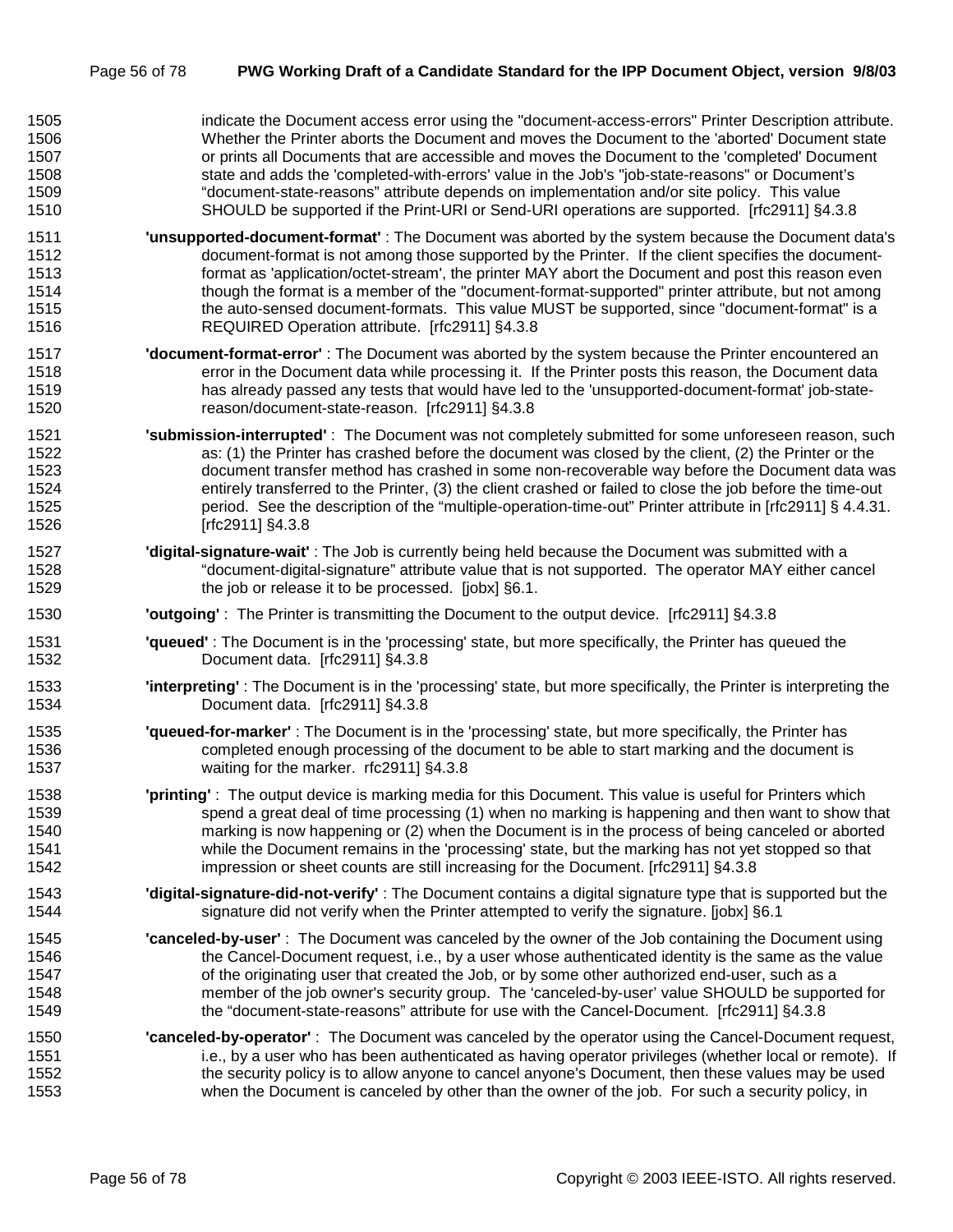| 1554 | effect, everyone is an operator as far as canceling Documents is concerned. This value SHOULD be                    |
|------|---------------------------------------------------------------------------------------------------------------------|
| 1555 | supported if the implementation permits canceling by other than the owner of the job. [rfc2911]                     |
| 1556 | §4.3.8                                                                                                              |
| 1557 | "canceled-at-device": The Document was canceled by an unidentified local user, i.e., a user at a console at         |
| 1558 | the device. This value SHOULD be supported if the implementation supports canceling                                 |
| 1559 | Jobs/Documents at the console. [rfc2911] §4.3.8                                                                     |
| 1560 | <b>'aborted-by-system'</b> : The Document (1) is in the process of being aborted, or (2) has been aborted by the    |
| 1561 | system and placed in the 'aborted' state This value SHOULD be supported. [rfc2911] §4.3.8                           |
| 1562 | <b>'processing-to-stop-point'</b> : The requester has issued a Cancel-Document operation or the Printer has         |
| 1563 | aborted the Document, but is still performing some actions on the Document until a specified stop                   |
| 1564 | point occurs or Document termination/cleanup is completed.                                                          |
| 1565 | If the implementation requires some measurable time to cancel the Document in the 'processing' or                   |
| 1566 | 'processing-stopped' Document states, the Printer MUST use this value to indicate that the Printer is               |
| 1567 | still performing some actions on the Document while the Document remains in the 'processing' state.                 |
| 1568 | After all the Document's Document Description attributes have stopped incrementing, the Printer                     |
| 1569 | moves the Document from the 'processing' state to the 'canceled' or 'aborted' Document states.                      |
| 1570 | [rfc2911] §4.3.8                                                                                                    |
| 1571 | <b>errors-detected'</b> : Errors were detected during the processing of this Document. If the Printer supports this |
| 1572 | value, the Printer MUST add the value to "document-state-reasons" when it generates the first error                 |
| 1573 | message. That is, a single occurrence of this value is present in the "document-state-reasons" if the               |
| 1574 | Printer has generated one or more errors. An error indicates loss of information, such as a page not                |
| 1575 | imaged. A warning indicates no loss of information (see 'warnings-detected' state reason). [jobx]                   |
| 1576 | §6.1                                                                                                                |
| 1577 | 'warnings-detected': Warnings were detected during the processing of this Document. If the Printer                  |
| 1578 | supports this value, the Printer MUST add the value to "document-state-reasons" when it generates                   |
| 1579 | the first warning message. That is, a single occurrence of this value is present in the "document-                  |
| 1580 | state-reasons" if the Printer has generated one or more warnings. A warning indicates something                     |
| 1581 | did not go as expected, but there was no loss of information; for example, a font substitution. An                  |
| 1582 | error indicates loss of information (see 'errors-detected' state reason). [jobx] §6.1                               |
| 1583 | 'completed-successfully': The Document completed successfully. There were no warnings or errors in                  |
| 1584 | printing. This value SHOULD be supported. [rfc2911] §4.3.8                                                          |
| 1585 | "completed-with-warnings": The printing of the Document completed with warnings This value SHOULD                   |
| 1586 | be supported if the implementation detects warnings. [rfc2911] §4.3.8                                               |
| 1587 | <b>'completed-with-errors'</b> : The printing of the Document completed with errors (and possibly warnings too).    |
| 1588 | This value SHOULD be supported if the implementation detects errors. [rfc2911] §4.3.8                               |
| 1589 | 'queued-in-device': The Document has been forwarded to a device or print system that is unable to send              |
| 1590 | back status. The Printer sets the Document's "document-state" attribute to 'completed' and adds                     |
| 1591 | the 'queued-in-device' value to the Document's " document-state-reasons" attribute to indicate that                 |
| 1592 | the Printer has no additional information about the Document and never will have any better                         |
| 1593 | information. See the description of the "document-state" attribute above, as well as the description                |
| 1594 | of "Forwarding Servers" in [rfc2911] § 4.3.7.1. [rfc2911] §4.3.8                                                    |
| 1595 | NOTE: The semantics of this attribute or the set of valid values may be different for different document formats.   |

## 1596 **9.1.28 document-uri (uri)**

1597 This Document Description attribute is the URI that the client supplied in the corresponding Operation attribute in a<br>1598 Send-URI operation (see [rfc2911] § 3.3.2). The Printer MUST support this attribute if the Pri Send-URI operation (see [rfc2911] § 3.3.2). The Printer MUST support this attribute if the Printer supports the Send-1599 URI operation (see section 4.2).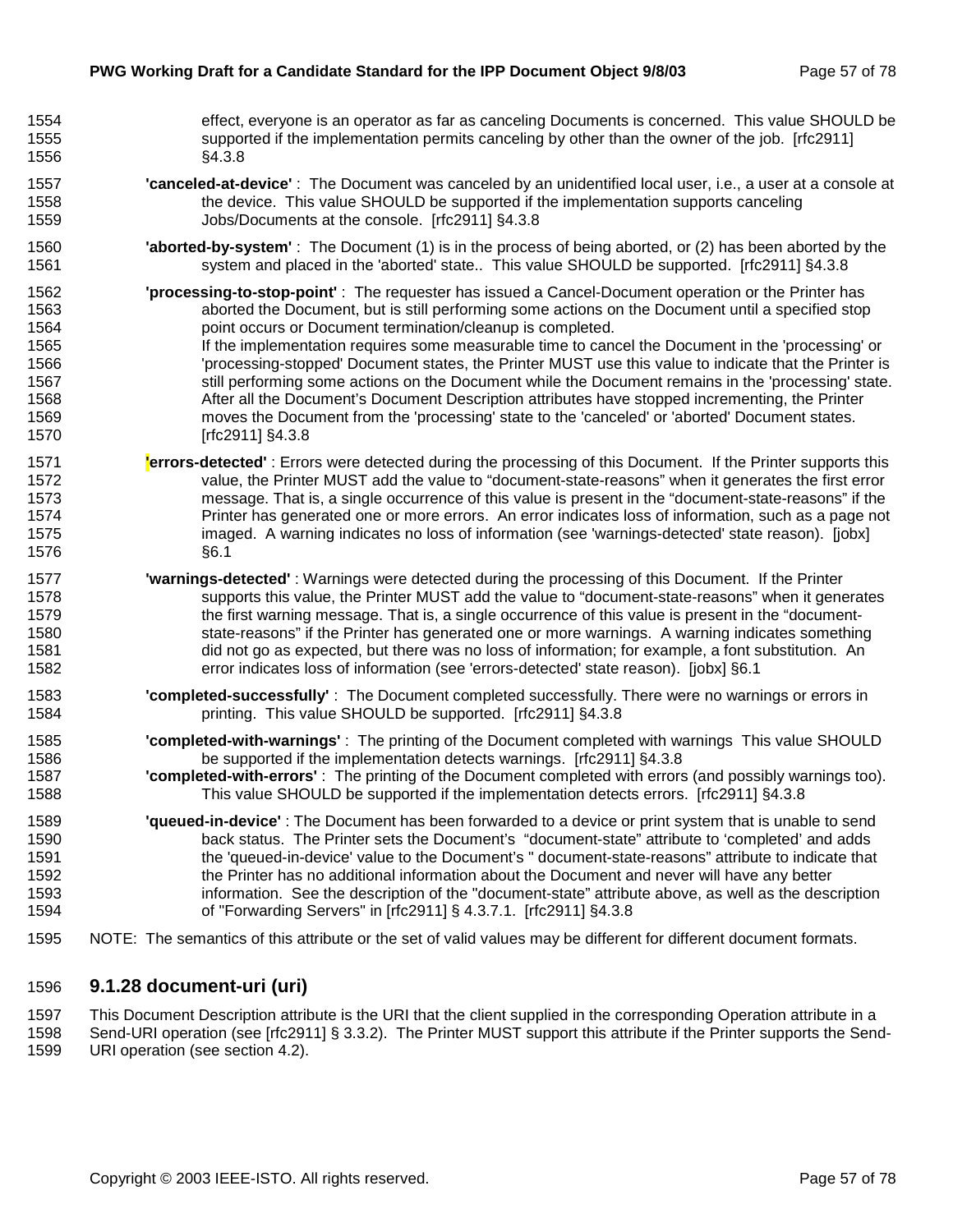#### Page 58 of 78 **PWG Working Draft of a Candidate Standard for the IPP Document Object, version 9/8/03**

1600 Note: this URI identifies the source location of the document data. This URI is NOT the identifier of the Document 1601 Object. The simple identifier of the Document is the "document-number".

# 1602 **9.1.29 errors-count (integer(0:MAX))**

- 1603 This OPTIONAL "errors-count" Document Description attribute counts the number of errors that the Printer
- 1604 encounters while processing and printing the Document object. An error indicates loss of information, such as a
- 1605 page not imaged. A warning indicates no loss of information (see [jobx] job-errors-count §5.2).

## 1606 **9.1.30 impressions (integer(0:MAX))**

1607 This OPTIONAL "impressions" Document Description attribute has the same semantics as the corresponding "job-1608 impressions" Job Description attribute (see [rfc2911] job-impressions §4.3.17.2) applied to the Document object. 1609 The Printer sets this Document Description attribute from the corresponding Operation attribute supplied by the client 1610 in the Document Creation operation (see §4), but may, as with "job-impressions", change the value if it is able to 1611 compute a value that is more accurate than the client supplied value (see [rfc2911] §4.3.17).

## 1612 **9.1.31 impressions-completed (integer(0:MAX))**

1613 This OPTIONAL "impressions-completed" Document Description attribute has the same semantics as the

1614 corresponding "job-impressions-completed" Job Description attribute (see [rfc2911] job-impressions-completes 1615 §4.3.18.2) applied to the Document object.

## 1616 **9.1.32 impressions-completed-current-copy (integer(0:MAX))**

1617 This OPTIONAL Document Description attribute has the same semantics as the corresponding Job Description 1618 attribute (see [rfc3381] §4.4) applied to the Document object.

## 1619 **9.1.33 k-octets (integer(0:MAX))**

1620 This OPTIONAL "k-octets" Document Description attribute has the same semantics as the corresponding "job-k-

1621 octets" Job Description attribute (see [rfc2911] job-k-octets §4.3.17.1) applied to the Document object. The Printer

1622 sets this Document Description attribute from the corresponding Operation attribute supplied by the client in the 1623 Document Creation operation (see §4), but may, as with "job-k-octets" change the value if it is able to compute a

1624 value that is more accurate than the client supplied value (see [rfc2911] §4.3.17).

## 1625 **9.1.34 k-octets-processed (integer(0:MAX))**

1626 This OPTIONAL "k-octets-processed" Document Description attribute has the same semantics as the corresponding

- 1627 "job-k-octets-processed" Job Description attribute (see [rfc2911] job-k-octets-processed §4.3.18.1) applied to the
- 1628 Document object.

## 1629 **9.1.35 last-document (boolean)**

1630 This REQUIRED Document Description attribute indicates whether or not this Document is the last Document in the 1631 Job. See [rfc2911] §4.3.12. The Printer sets this Document Description attribute from the corresponding Operation 1632 attribute supplied by the client in the Document Creation operation (see §4). Note that the last Document in a Job 1633 may not be known by the Printer until the client sends a final request containing no document data and the "last-1634 document" attribute set to 'true'. In this event the Printer MUST set the "last-document" attribute of the Document 1635 created from the most recent Document Creation request 'true'. No Document object is created from the final 1636 request containing no document data and the "last-document" attribute set to 'true' sent to close the Job.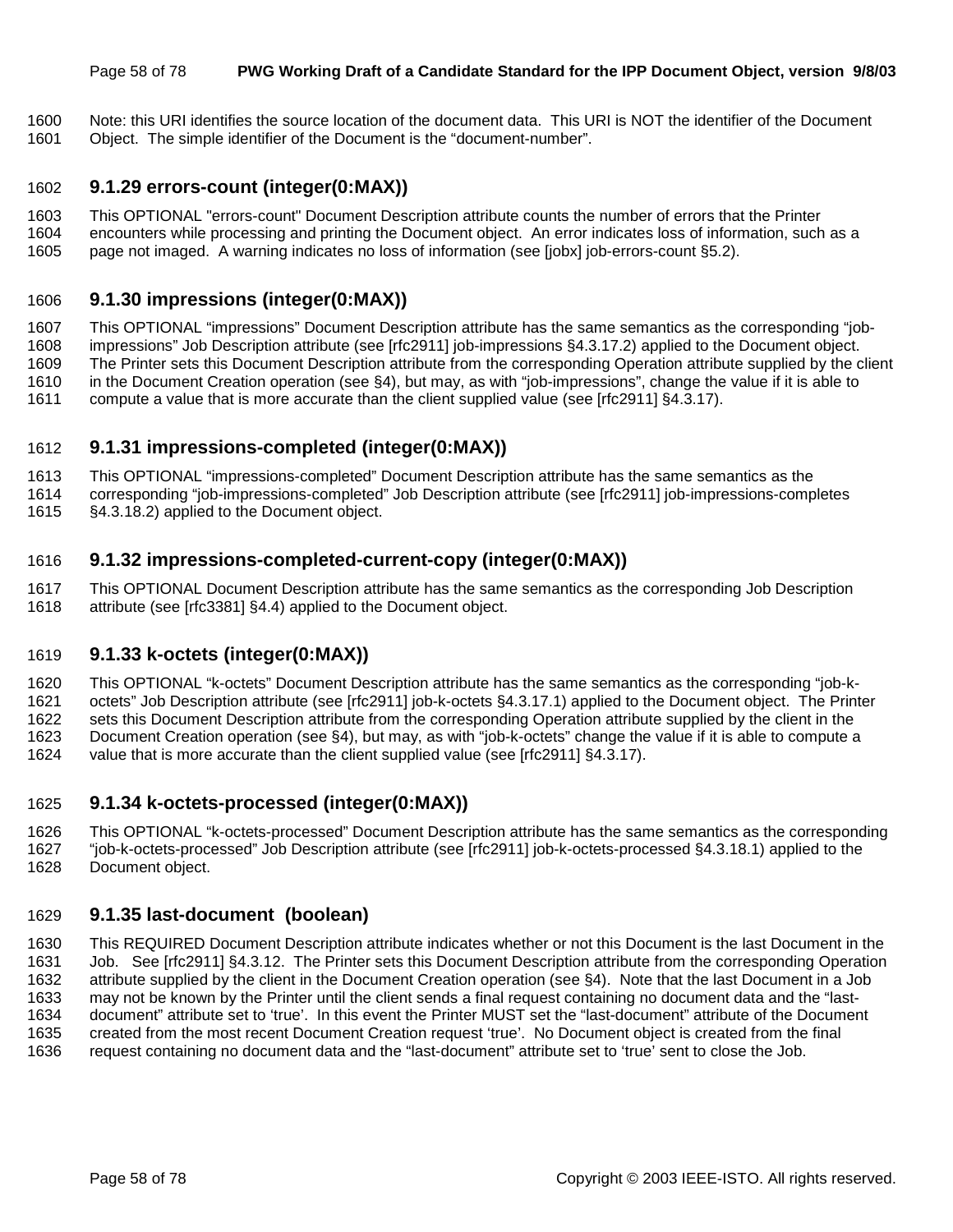## 1637 **9.1.36 media-sheets (integer(0:MAX))**

1638 This OPTIONAL "media-sheets" Document Description attribute has the same semantics as the corresponding "job-

1639 media-sheets" Job Description attribute (see [rfc2911] job-media-sheets §4.3.17.3) applied to the Document object.

1640 The Printer sets this Document Description attribute from the corresponding Operation attribute supplied by the client

- 1641 in the Document Creation operation (see §4), but may, as with "job-media-sheets", change the value if it is able to
- 1642 compute a value that is more accurate than the client supplied value (see [rfc2911] §4.3.17).

## 1643 **9.1.37 media-sheets-completed (integer(0:MAX))**

1644 This OPTIONAL "media-sheets-completed" Document Description attribute has the same semantics as the 1645 corresponding "job-media-sheets-completed" Job Description attribute (see [rfc2911] §job-media-sheets-completed

1646 4.3.18.3) applied to the Document object.

## 1647 **9.1.38 more-info (uri)**

1648 This OPTIONAL "more-info" Document Description attribute has the same semantics as the corresponding "job-1649 more-info" Job Description attribute (see [rfc2911] job-more-info §4.3.4) applied to the Document object.

## 1650 **9.1.39 output-device-assigned (name(127))**

1651 This OPTIONAL Document Description attribute has the same semantics as the corresponding Job Description 1652 attribute (see [rfc2911] §4.3.7.2) applied to the Document object.

## 1653 **9.1.40 printer-up-time (integer (1:MAX))**

1654 This REQUIRED "printer-up-time" Document Description attribute indicates the amount of time (in seconds) that the 1655 Printer implementation has been up and running. This attribute is an alias for the "printer-up-time" Printer Description 1656 attribute (see [rfc2911] job-printer-up-time §4.4.29).

1657 A client MAY request this attribute in a Get-Document-Attributes or Get-Documents request and use the value 1658 returned in combination with other requested Event Time Document Description Attributes in order to display time 1659 attributes to a user. The difference between this attribute and the 'integer' value of a "time-at-xxx" attribute is the 1660 number of seconds ago that the "time-at-xxx" event occurred. A client can compute the wall-clock time at which the 1661 "time-at-xxx" event occurred by subtracting this difference from the client's wall-clock time.

## 1662 **9.1.41 sheet-completed-copy-number (integer(0:MAX))**

1663 This OPTIONAL Document Description attribute has the same semantics as the corresponding Job Description 1664 attribute (see [rfc3381] §4.2) applied to the Document object.

### 1665 **9.1.42 time-at-completed (integer (MIN:MAX))**

1666 This REQUIRED Document Description attribute has the same semantics as the corresponding Job Description 1667 attribute (see [rfc2911] §4.3.14.3) applied to the Document object.

### 1668 **9.1.43 time-at-creation (integer (MIN:MAX))**

1669 This REQUIRED Document Description attribute has the same semantics as the corresponding Job Description 1670 attribute (see [rfc2911] §4.3.14.1) applied to the Document object.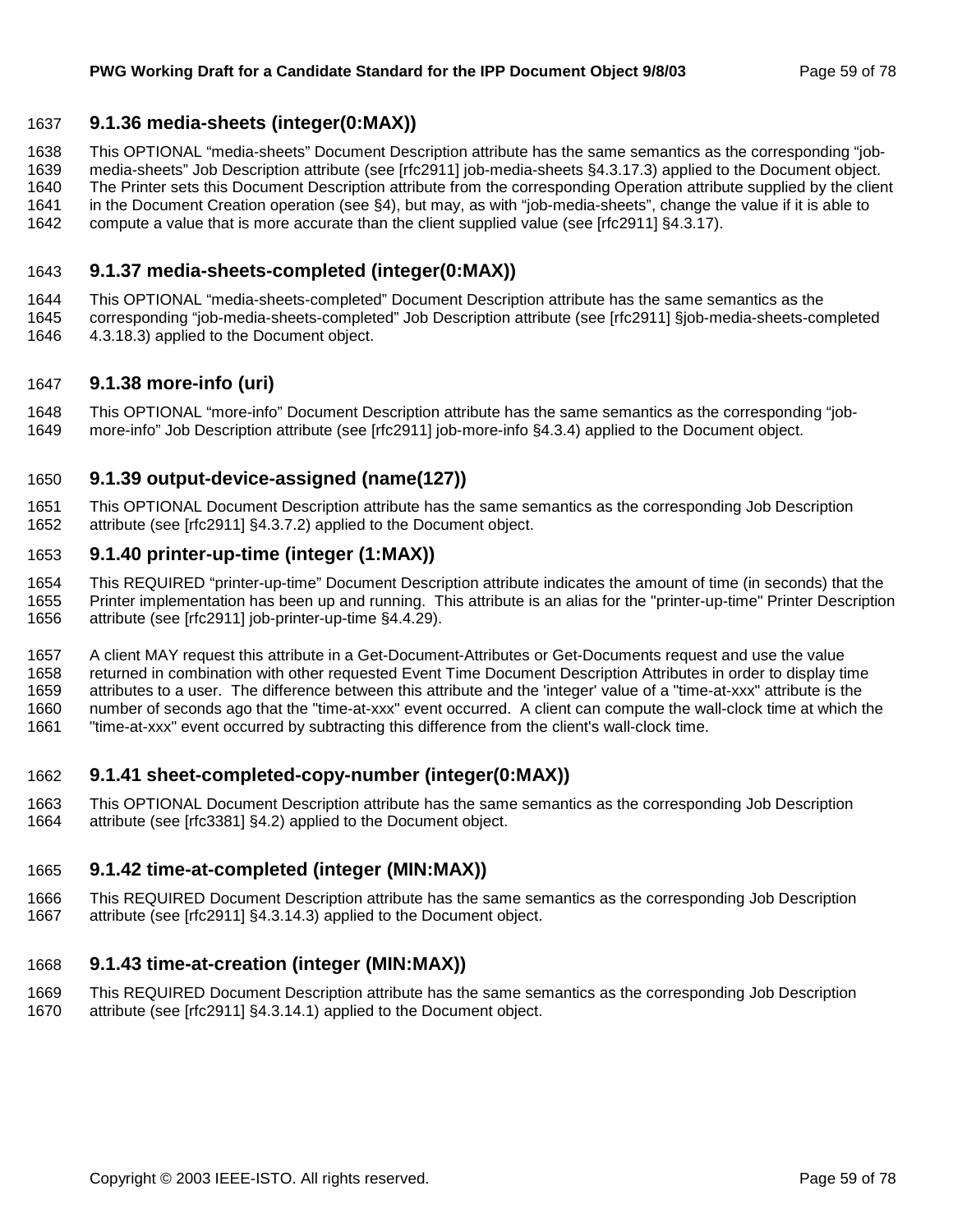## 1671 **9.1.44 time-at-processing (integer (MIN:MAX))**

1672 This REQUIRED Document Description attribute has the same semantics as the corresponding Job Description 1673 attribute (see [rfc2911] §4.3.14.2) applied to the Document object.

### 1674 **9.1.45 warnings-count (integer(0:MAX))**

1675 This OPTIONAL "warnings-count" Document Description attribute has the same semantics as the corresponding

1676 "job-warnings-count" Job Description attribute (see [jobx] job-warnings-count §5,4) applied to the Document object.

1677 .A warning indicates something did not go as expected, but there was no loss of information; for example, a font

1678 substitution. An error indicates loss of information (see section 9.1.29).

## 1679 **9.2 "-actual" Job and Document Description Attributes**

1680 For each Template attribute defined in this specification or in any other IPP extension documents, an associated 1681 Description attribute is defined. The associated attribute is referred to as an "-actual" attribute,. The name of such 1682 attributes is found by taking the name of the Template attribute and appending "-actual". The "-actual" attribute is 1683 always multi-valued. The base type of the multi-valued attribute is derived from the Description attribute.

1684 The "-actual" attributes provide a summary of the Template attribute values that were applied at the level it occurs. 1685 For the Document Description "-actual", it contains all the values of the Document Template attribute that were 1686 applied to the Document and the pages within the Document. The Job Description "-actual" lists all the Document 1687 and Job Template values that were applied to the Job, its contained Documents, and the pages of the Document. 1688 These new attributes are OPTIONAL for a Printer to support, and are OPTIONAL for a client to use.

- 1689 Table 14 lists the "-actual" Document Description attributes for all Document Template defined in this specification.
- 

#### 1690 **Table 14 "-actual" Job/Document Description attributes**

| Template Attribute                              | "-actual" Description attribute                                  | Job | <b>Document</b> |
|-------------------------------------------------|------------------------------------------------------------------|-----|-----------------|
| copies (integer(1:MAX))                         | copies-actual (1setOf integer(1:MAX))                            | Yes | Yes.            |
| cover-back (collection)                         | cover-back-actual (1setOf (collection))                          | Yes | Yes             |
| cover-front (collection)                        | cover-front-actual (1setOf (collection))                         | Yes | Yes             |
| finishings (1setOf (type2 enum))                | finishings-actual (1setOf (type2 enum))                          | Yes | Yes             |
| finishings-col (collection)                     | finishings-col-actual (1setOf (collection))                      | Yes | Yes             |
| force-front-side (1setOf integer(1:MAX))        | force-front-side-actual (1setOf (1setOf integer(1:MAX)))         | Yes | Yes             |
| imposition-template (type3 keyword   name(MAX)) | imposition-template-actual (1setOf (type3 keyword<br>name(MAX))) | Yes | Yes             |
| insert-sheet (collection)                       | insert-sheet-actual (1setOf (collection))                        | Yes | Yes             |
| job-account-id (name(MAX))                      | job-account-id-actual (1setOf (name(MAX)))                       | Yes | No              |
| job-accounting-sheets (collection)              | job-accounting-sheets-actual (1setOf (collection))               | Yes | No              |
| job-accounting-user-id (name(MAX))              | job-accounting-user-id-actual (1setOf (name(MAX)))               | Yes | N <sub>0</sub>  |
| job-copies (integer(1:MAX))                     | job-copies-actual (1setOf integer(1:MAX))                        | Yes | No              |
| job-collation-type (type2 keyword)              | job-collation-type-actual (1setOf (type2 keyword))               | Yes | No.             |
| job-cover-back (collection)                     | job-cover-back-actual (1setOf (collection))                      | Yes | No              |
| job-cover-front (collection)                    | job-cover-front-actual (1setOf (collection))                     | Yes | No              |
| job-error-sheet (collection)                    | job-error-sheet-actual (1setOf (collection))                     | Yes | No              |
| Job-finishings (1setOf (type2 enum))            | Job-finishings-actual (1setOf (type2 enum))                      | Yes | <b>No</b>       |
| Job-finishings-col (collection)                 | Job-finishings-col-actual (1setOf (collection))                  | Yes | No              |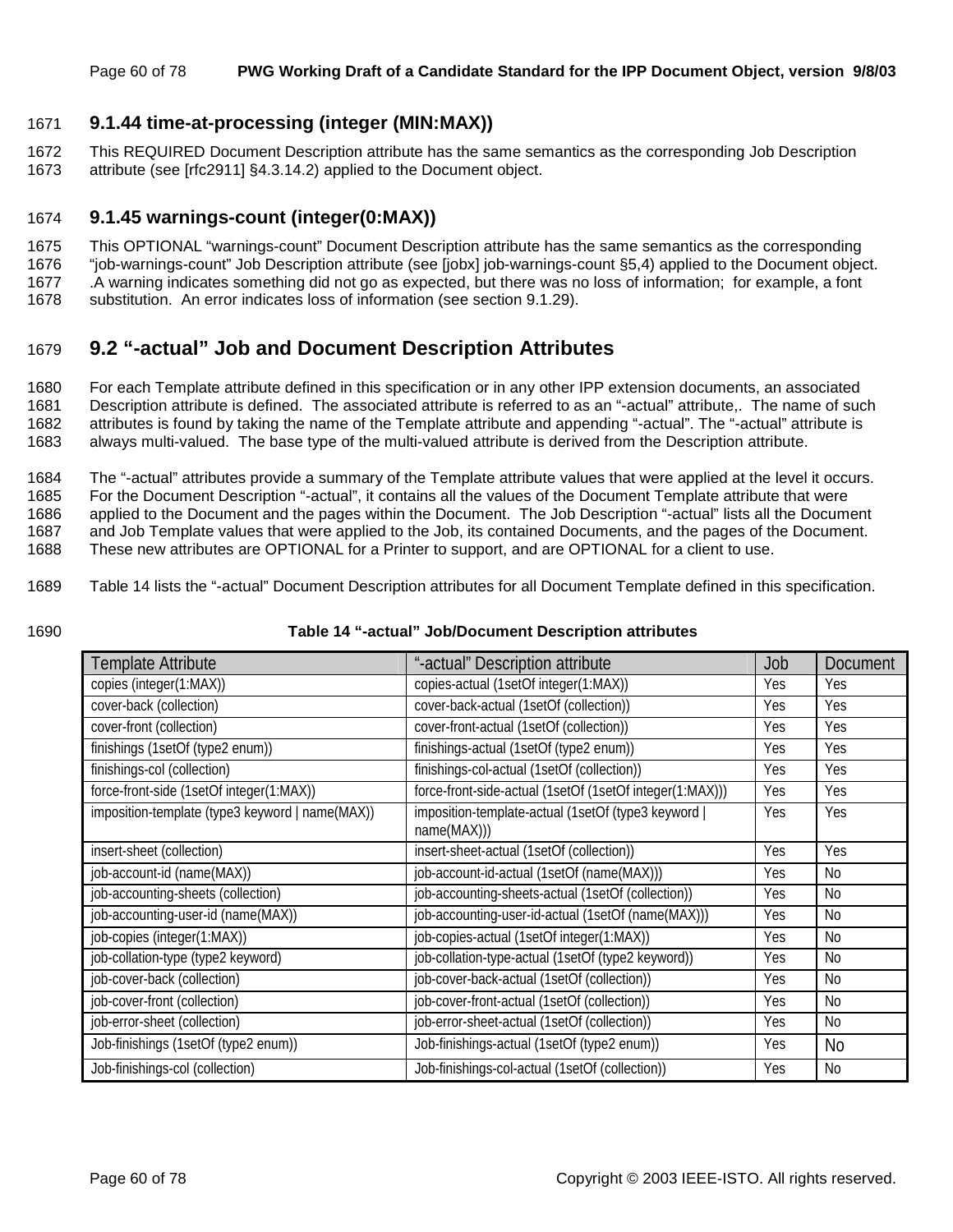### **PWG Working Draft for a Candidate Standard for the IPP Document Object 9/8/03** Page 61 of 78

| <b>Template Attribute</b>                          | "-actual" Description attribute                                       | Job | <b>Document</b> |
|----------------------------------------------------|-----------------------------------------------------------------------|-----|-----------------|
| job-hold-until (type3 keyword   name)              | job-hold-until-actual (1setOf (type3 keyword   name))                 | Yes | <b>No</b>       |
| job-message-to-operator (text(MAX))                | job-message-to-operator-actual (1setOf (text(MAX)))                   | Yes | N <sub>0</sub>  |
| job-priority (integer(1:100))                      | job-priority-actual (1setOf integer(1:100))                           | Yes | <b>No</b>       |
| job-sheet-message (text(MAX))                      | job-sheet-message-actual (1setOf (text(MAX)))                         | Yes | No              |
| job-sheets (type3 keyword   name)                  | job-sheets-actual (1setOf (type3 keyword   name))                     | Yes | <b>No</b>       |
| job-sheets-col (collection)                        | job-sheets-col-actual (1setOf (collection))                           | Yes | N <sub>0</sub>  |
| media (type3 keyword   name(MAX))                  | media-actual (1setOf (type3 keyword   name(MAX)))                     | Yes | Yes             |
| media-col (collection)                             | media-col-actual (1setOf (collection))                                | Yes | Yes             |
| media-input-tray-check (type3 keyword   name(MAX)) | media-input-tray-check-actual (1setOf (type3 keyword  <br>name(MAX))) | Yes | Yes             |
| multiple-document-handling (type2 keyword)         | multiple-document-handling-actual (1setOf (type2<br>keyword))         | Yes | <b>No</b>       |
| number-up (integer(1:MAX))                         | number-up-actual (1setOf integer(1:MAX))                              | Yes | Yes             |
| orientation-requested (type2 enum)                 | orientation-requested-actual (1setOf (type2 enum))                    | Yes | Yes             |
| output-bin (type2 keyword   name(MAX))             | output-bin-actual (1setOf (type2 keyword   name(MAX)))                | Yes | Yes             |
| output-bin(name(MAX))                              | output-bin-axtual(1setOf (name(MAX))                                  |     |                 |
| overrides (1setOf collection)                      | overrides-actual (1setOf collection)                                  | Yes | Yes             |
| page-delivery (type2 keyword)                      | page-delivery-actual (1setOf (type2 keyword))                         | Yes | Yes             |
| page-order-received (type2 keyword)                | page-order-received-actual (1setOf (type2 keyword))                   | Yes | Yes             |
| page-ranges (1setOf rangeOfInteger(1:MAX))         | page-ranges-actual (1setOf rangeOfInteger(1:MAX))                     | Yes | Yes             |
| presentation-direction-number-up (type2 keyword)   | presentation-direction-number-up-actual (1setOf (type2<br>keyword))   | Yes | Yes             |
| print-quality (type2 enum)                         | print-quality-actual (1setOf (type2 enum))                            | Yes | Yes             |
| printer-resolution (resolution)                    | printer-resolution-actual (1setOf resolution)                         | Yes | Yes             |
| separator-sheets (collection)                      | separator-sheets-actual (1setOf (collection))                         | Yes | Yes             |
| sheet-collate (type2 keyword)                      | sheet-collate-actual (1setOf (type2 keyword))                         | Yes | Yes             |
| sides (type2 keyword)                              | sides-actual (1setOf (type2 keyword))                                 | Yes | Yes             |
| x-image-position (type2 keyword)                   | x-image-position-actual (1setOf (type2 keyword))                      | Yes | Yes             |
| x-image-shift (integer (MIN:MAX))                  | x-image-shift-actual (1setOf (integer (MIN:MAX)))                     | Yes | Yes             |
| x-side1-image-shift (integer (MIN:MAX))            | x-side1-image-shift-actual (1setOf (integer (MIN:MAX)))               | Yes | Yes             |
| x-side2-image-shift (integer (MIN:MAX))            | x-side2-image-shift-actual (1setOf (integer (MIN:MAX)))               | Yes | Yes             |
| y-image-position (type2 keyword)                   | y-image-position-actual (1setOf (type2 keyword))                      | Yes | Yes             |
| y-image-shift (integer (MIN:MAX))                  | y-image-shift-actual (1setOf (integer (MIN:MAX)))                     | Yes | Yes             |
| y-side1-image-shift (integer (MIN:MAX))            | y-side1-image-shift-actual (1setOf (integer (MIN:MAX)))               | Yes | Yes             |
| y-side2-image-shift (integer (MIN:MAX))            | y-side2-image-shift-actual (1setOf (integer (MIN:MAX)))               | Yes | Yes             |

1691

1692 Note that Table 14 is not meant to be an exhaustive list of the "-actual" attributes a Printer might implement. Any 1693 Document Template attributes created by present, or future IPP standard documents, implies a corresponding "-<br>1694 actual" Document Description attribute exists and can be implemented by a Printer or queried by a clie

actual" Document Description attribute exists and can be implemented by a Printer or queried by a client.

## 1695 **10 New Printer attributes**

1696 This section newly defined Printer attributes. Printer attributes are divided into three disjoint groups:

1697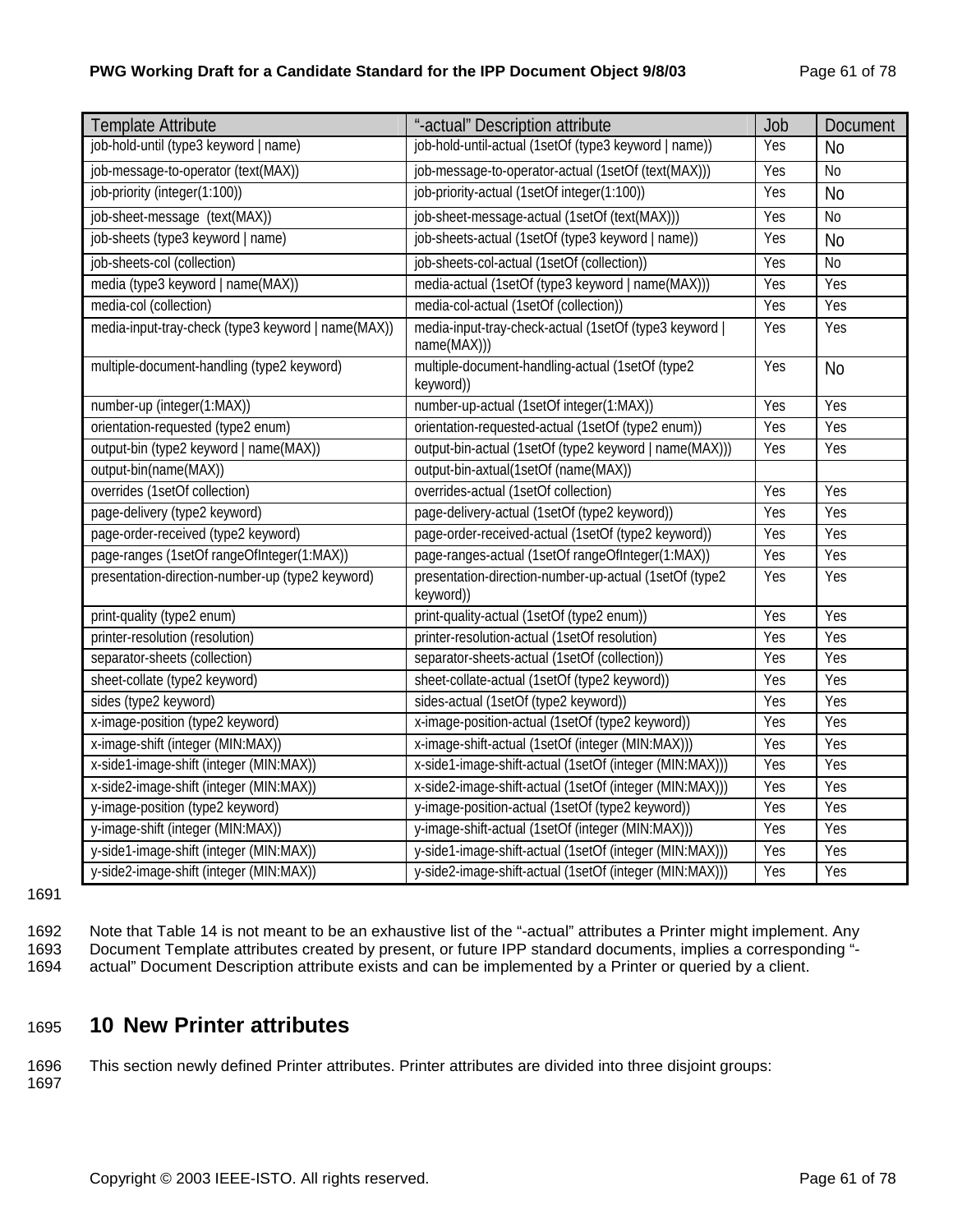| Job Template attributes (JT)        | These Printer attributes are related directly to the "xxx" Job Template attributes |
|-------------------------------------|------------------------------------------------------------------------------------|
|                                     | that a client can supply in a Job Creation request as follows:                     |
|                                     | 1. "xxx-supported" indicates the supported values.                                 |
|                                     | 2. "xxx-default" indicates the values that will be used if the client and the PDL  |
|                                     | omit the attribute.                                                                |
|                                     | 3. "xxx-ready" indicates the supported values that are available without           |
|                                     | human intervention, for those few attributes that require human                    |
|                                     | intervention, such as "media" and possibly "job-finishing".                        |
|                                     | These Printer attributes are also returned in a Get-Printer-Attributes response    |
|                                     | when the client supplies: "requested-attributes" = 'job-template'.                 |
| Document Template attributes        | These Printer attributes are related directly to the "xxx" Document Template       |
| (DT)                                | attributes that a client can supply in a Document Creation request as follows:     |
|                                     | 1. "xxx-supported" indicates the supported values.                                 |
|                                     | 2. "xxx-default" indicates the values that will be used if the client and the PDL  |
|                                     | omit the attribute.                                                                |
|                                     | 3. "xxx-ready" indicates the supported values that are available without           |
|                                     | human intervention, for those few attributes that require human                    |
|                                     | intervention, such as "media" and possibly "finishing".                            |
|                                     | These Printer attributes are also returned in a Get-Printer-Attributes response    |
|                                     | when the client supplies: "requested-attributes" = 'document-template' (new value  |
|                                     | defined in this specification).                                                    |
| Printer Description attributes (PD) | These Printer attributes describe the Printer, such as "printer-current-time" and  |
|                                     | "printer-is-accepting-jobs". Some of them are "xxx-supported" and "xxx-default"    |
|                                     | for Operation attributes that the client can supply in a Job Creation request.     |
| neither $(-)$                       | These Printer attributes describe supported and defaults for member attributes of  |
|                                     | collection Job Template attributes.                                                |

1698

1699 In a Get-Printer-Attributes request, a client can request all of the Printer attributes in the Job Template (JT), 1700 Document Template (DT), or Printer Description (PD) groups by supplying the 'job-template', 'docum

1700 Document Template (DT), or Printer Description (PD) groups by supplying the 'job-template', 'document-template', or<br>1701 frinter-description' group name, respectively. The client can also request 'all'. 'printer-description' group name, respectively. The client can also request 'all'.

1702 In Table 15, the column labels are:

| 1703 | "Attribute Syntax" - indicates the attribute syntax (see [rfc2911] § 4.1). Many "xxx-default" and "xxx-       |
|------|---------------------------------------------------------------------------------------------------------------|
| 1704 | supported" attributes have the 'collection' syntax which consists of a number of member attributes.           |
| 1705 | These member attributes are not listed in this table when they are the same as the corresponding              |
| 1706 | "xxx" attribute in Table 10. Only those few Printer attribute collection attributes that do not have a        |
| 1707 | corresponding Job Template attribute show the member attributes in this table.                                |
| 1708 | "Grp" - indicates to which group the attribute belongs. "PD" = Printer Description; "JT" = Job Template; "DT" |
| 1709 | = Document Template as explained above.                                                                       |
| 1710 | "Printer Conf." - indicates the Printer conformance requirements for supporting the attribute. Those          |
| 1711 | attributes labeled as "MAY" may have conditional requirements that require their support, if the              |
| 1712 | Printer supports a related attribute, operation, or feature. For example, all Job Template attributes         |
| 1713 | are OPTIONAL for a Printer to support. However, if a Printer supports Job Template attribute "xxx",           |
| 1714 | then it MUST also support the corresponding "xxx-default" and "xxx-supported" attributes. Similarly,          |
| 1715 | if Event Notification is supported, then some of the attributes indicated as "MAY" in this table become       |
| 1716 | MUST.                                                                                                         |
| 1717 | "Reference" - lists the IETF or IEEE-ISTO specification which defines the semantics of the attribute.         |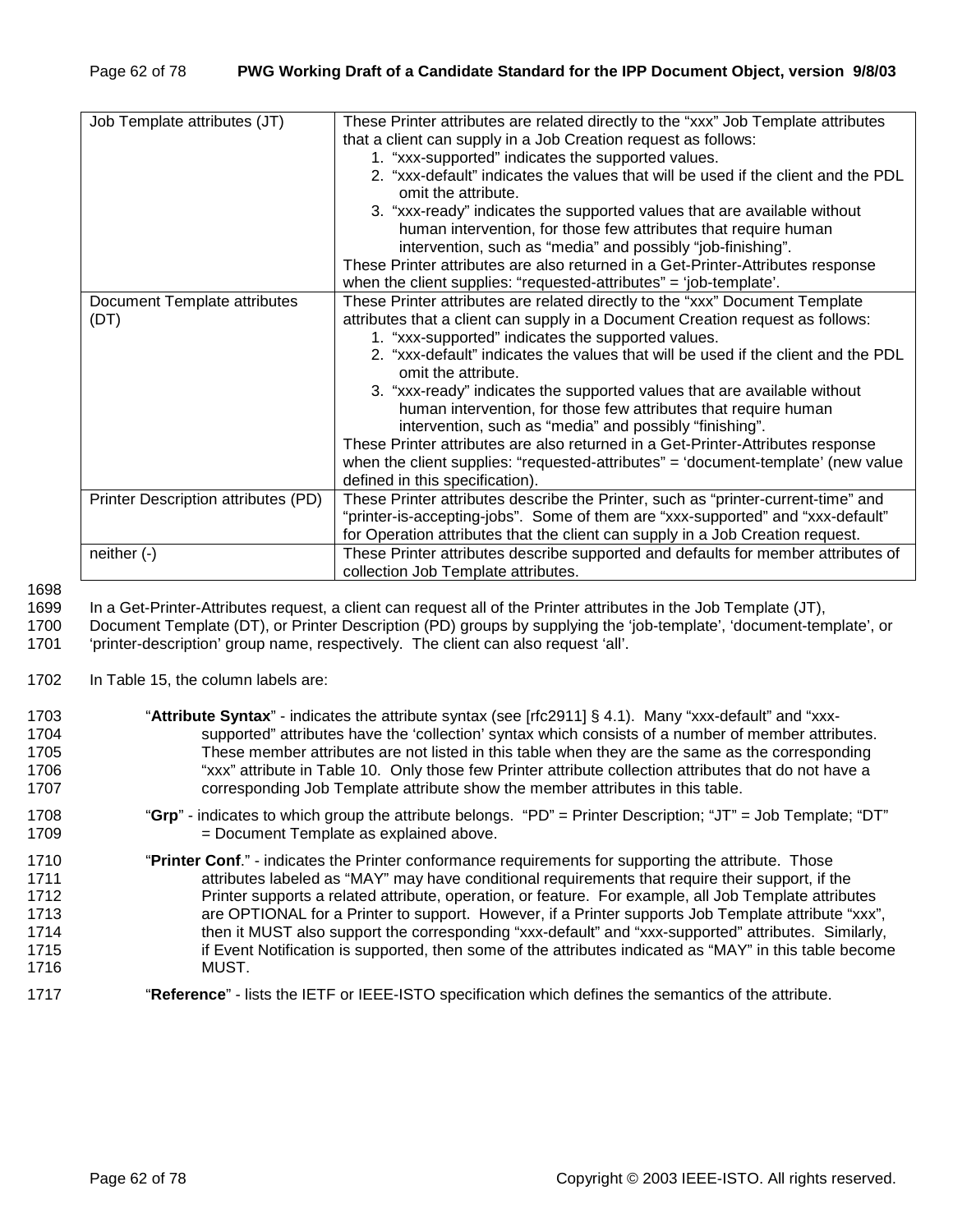#### 1718 **Table 15 – New Printer attributes**

| <b>Printer</b> attribute name<br>(Job Template, Document Template &<br><b>Printer Description)</b> | <b>Attribute Syntax</b> | Grp       | Printer<br>Conf. | Reference           |
|----------------------------------------------------------------------------------------------------|-------------------------|-----------|------------------|---------------------|
| document-creation-attributes-<br>supported                                                         | 1setOf type2 keyword    | <b>PD</b> | MUST             | [this-spec] $§10.1$ |

1719

## 1720 **10.1 document-creation-attributes-supported (1setOf type2 keyword)**

1721 This REQUIRED Printer Description attribute lists the keyword names of the Document Template and Operation 1722 attributes that the Printer will accept in the Send-Document and Send-URI Document Creation operations. Note: The 1723 attribute "document-uri" is operation specific. Implementations that support Send-URI MUST include the 'document-1724 uri' keyword in "document-creation-attributes-supported". Implementations that do not support Send-URI MUST NOT 1725 include the 'document-uri' keyword in "document-creation-attributes-supported". Inclusion of the 'document-uri' 1726 keyword in "document-creation-attributes-supported" does not imply that the "document-URI" attribute is valid for 1727 Send-Document.

## 1728 **11 New Values for Existing Printer Description Attributes**

1729 This section contains those attributes for which additional values are added.

## 1730 **11.1 operations-supported (1setOf type2 enum)**

1731 The following "operation-id" values are added in order to support the new operations defined in this document:

1732 **Table 16 – Operation-id assignments** 

| Value  | <b>Operation Name</b>   | Reference |
|--------|-------------------------|-----------|
| 0x0033 | Cancel-Document         | §4.5      |
| 0x0034 | Get-Document-Attributes | §4.3      |
| 0x0035 | Get-Documents           | §3.3      |
| 0x0036 | Delete-Document         | \$5.4     |
| 0x0037 | Set-Document-Attributes | §4.4      |

1733

## 1734 **12 Encodings of Additional Attribute Tags**

1735 This section assigns values to an attributes tag as an extension to the encoding defined in [rfc2910].

1736 The "document-attributes-tag" delimits Document Template Attributes Groups in requests and Document Attributes 1737 Groups in responses.

1738 The following table specifies the values for the delimiter tag:

| Tag Value (Hex) | Meaning                   |
|-----------------|---------------------------|
| 0x09            | "document-attributes-tag" |

1739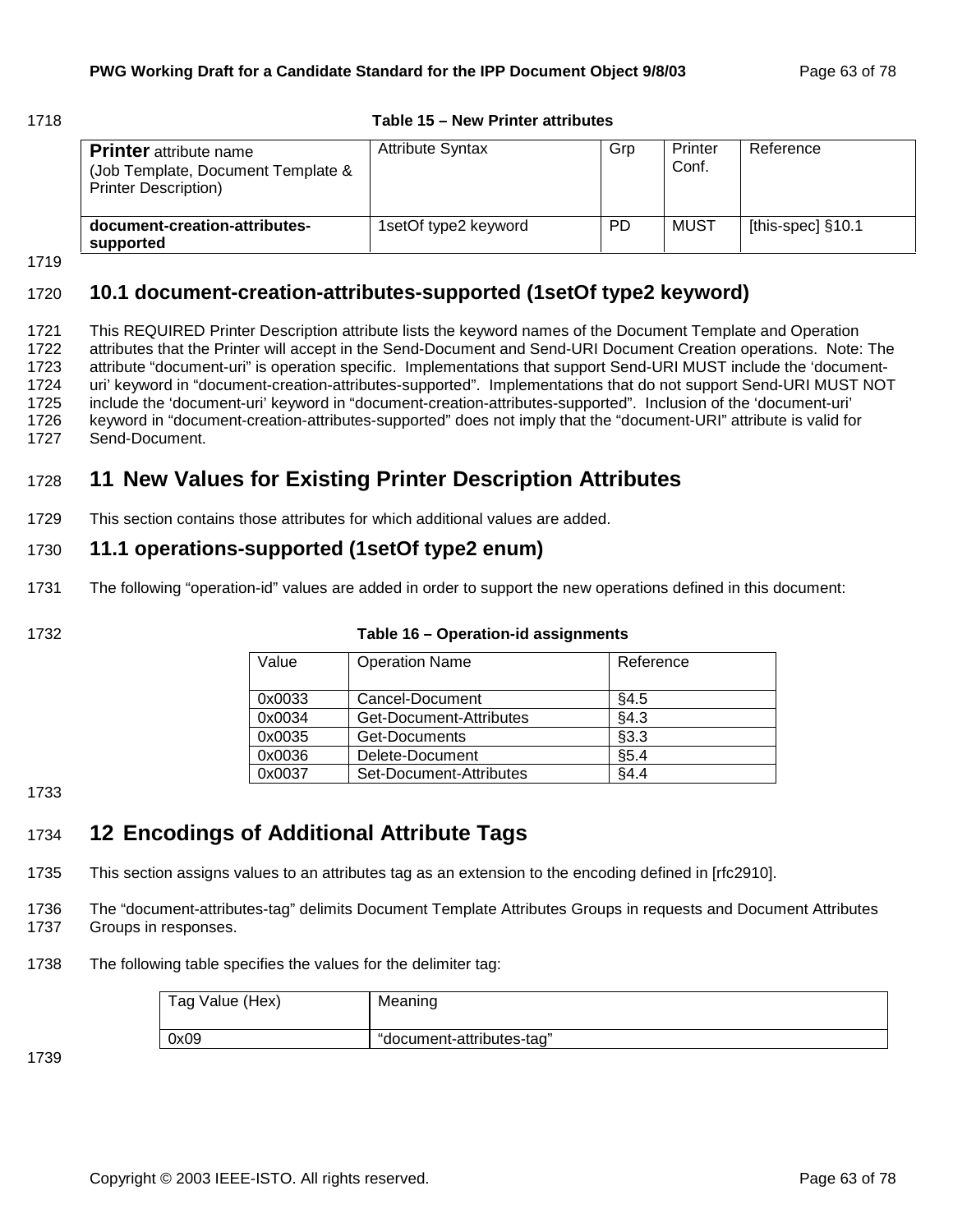## 1740 **13 Conformance Summary**

1741 This section specifies the conformance requirements for Printers and clients. This section does not change any of 1742 the preceeding normative definitions. If there is any conflict, the previous definitions apply.

## 1743 **13.1 Printer conformance requirements**

- 1744 In order to conform to this specification, a Printer:
- 1745 1. MUST meet the conformance requirements for Printers specified in [rfc2911].
- 1746 2. MUST support the Job operation that section 3 REQUIRES a Printer to support.
- 1747 3. MUST support the Document operations that section 4 REQUIRES a Printer to support.
- 1748 4. MAY support any of the Administrative operations in section 5.
- 1749 5. MUST support the Attribute Precedence semantics specified in section 6 for the levels that the Printer 1750 supports.
- 1751 6. MUST support the Operation attributes in the Print-Job and Send-Document operations and, if 1752 supported, the Print-URI and Send-URI operations, that section 7 REQUIRES a Printer to support.
- 1753 7. MUST support any Operation attributes that section 7 REQUIRES a Printer to support along with the 1754 corresponding Document Description attributes that section 9.1 REQUIRES a Printer to support and any 1755 "xxx-default" and "xxx-supported" Printer attributes that section 9.2 REQUIRES a Printer to support.
- 1756 8. MAY support any of the Document Template attributes in Document Creation operations as indicated in 1757 section 8 and MUST NOT support them for contexts for where they are not defined as indicated in Table 1758 10 with an "**n**".
- 1759 9. MUST support the Document Description attributes that section 9.1 REQUIRES a Printer to support.
- 1760 10. MUST support the Printer attributes that section 9.2 REQUIRES a Printer to support..
- 1761 11. MUST support the values of Printer Description attributes that section 11 REQUIRES a Printer to 1762 support.

## 1763 **13.2 Client conformance requirements**

- 1764 In order to conform to this specification, a client:
- 1765 1. MUST meet the conformance requirements for clients specified in [rfc2911].
- 1766 2. MAY support any of the new operations, or new semantics for existing operations, defined in sections 3, 4, 1767 and 5.
- 1768 3. MUST supply the Operation attributes that section 7 REQUIRES a client to supply in operation requests.
- 1769 4. MUST supply any Document Template attributes in the format that section 8 REQUIRES a client to supply in 1770 Document Creation operations and MUST NOT support them for contexts for where they are not defined as 1771 indicated in the Table 10 with an "**n**".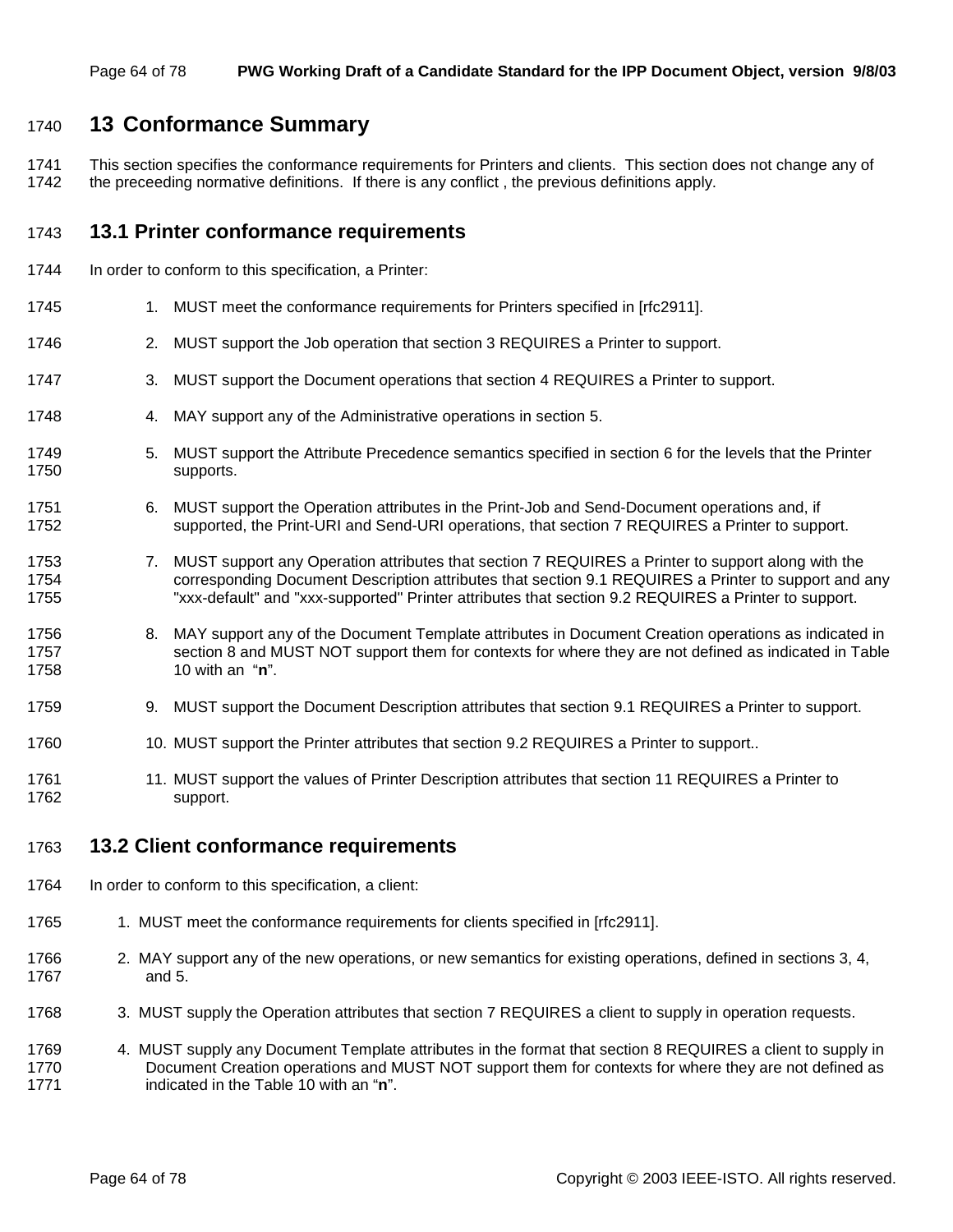## PWG Working Draft for a Candidate Standard for the IPP Document Object 9/8/03 Page 65 of 78

- 1772 5. SHOULD support any of the Document Description attributes that section 9.1 REQUIRES a Printer to support.
- 1773 6. MAY support any of the Printer attributes listed in section 9.2.
- 1774 7. MAY support any of the values of the Printer Description attributes in section 11.

## 1775 **14 Normative References**

1776 <mark>in the set of the set</mark>

| 1776 | <u> adm-ops </u>                                                                                                                            |
|------|---------------------------------------------------------------------------------------------------------------------------------------------|
| 1777 | Kugler, C., Hastings, T., Lewis, H., "Internet Printing Protocol (IPP): Job and Printer Administrative                                      |
| 1778 | Operations", <draft-ietf-ipp-ops-set2-03.txt>, July 17, 2001.</draft-ietf-ipp-ops-set2-03.txt>                                              |
|      |                                                                                                                                             |
| 1779 | [ippact]                                                                                                                                    |
| 1780 | Carney, D., and H. Lewis, "Internet Printing Protocol (IPP), "-actual" attributes extension", work in progress,                             |
|      |                                                                                                                                             |
| 1781 | January 31, 2003, ftp://ftp.pwg.org/pub/pwg/ipp/new_ACT/pwg-ipp-actual-attrs-v04-030131.pdf                                                 |
| 1782 | [get-method]                                                                                                                                |
|      |                                                                                                                                             |
| 1783 | Herriot, R., and T. Hastings, "Internet Printing Protocol (IPP): The 'ippget' Delivery Method for Event                                     |
| 1784 | Notifications", <draft-ietf-ipp-notify-get-08.txt>, September 5, 2002.</draft-ietf-ipp-notify-get-08.txt>                                   |
| 1785 | [jobx]                                                                                                                                      |
| 1786 | Hastings, T. and P. Zehler, "IPP Job Extensions", work in progress, May 30, 2003,                                                           |
|      |                                                                                                                                             |
| 1787 | ftp://ftp.pwg.org/pub/pwg/ipp/new_JOBX/wd-ippjobx10-20030530.pdf, work in progress.                                                         |
| 1788 | [not-srv]                                                                                                                                   |
| 1789 | Hastings, T., Lewis, H, and Ira McDonald, "Distributed Notification Server", September 26, 2002, work in                                    |
| 1790 | progress to become IEEE-ISTO 5100.6-2002, ftp://ftp.pwg/org/pub/pwg/ipp/new_NOT/ipp-dist-not-service-                                       |
|      |                                                                                                                                             |
| 1791 | 020926.doc                                                                                                                                  |
| 1792 | [ntfy]                                                                                                                                      |
| 1793 | Herriot, R., Hastings, T., Shepherd, M., deBry, R., Isaacson, S., Martin, J., and R. Bergman, "Internet Printing                            |
| 1794 | Protocol/1.1: Event Notifications and Subscriptions", <draft-ietf-ipp-not-spec-08.txt>, November 19, 2001.</draft-ietf-ipp-not-spec-08.txt> |
|      |                                                                                                                                             |
| 1795 | [OvrRide]                                                                                                                                   |
| 1796 | Zehler, P., Herriot, R., Ocke, K., "Internet Printing Protocol (IPP): Page Overrides ", IEEE-ISTO 5100.4-2003,                              |
| 1797 | June 02, 2003, ftp://ftp.pwg.org/pub/pwg/ipp/new_EXC/wd-ippOverride10-20030602.pdf, work in progress.                                       |
|      |                                                                                                                                             |
| 1798 | [pwg5100.1]                                                                                                                                 |
| 1799 | Hastings, T., Fullman, D., "Internet Printing Protocol (IPP): "finishings" attribute values extension", IEEE-ISTO                           |
| 1800 | 5100.1-2001, February 5, 2001, ftp://ftp.pwg.org/pub/pwg/standards/pwg5100.1.pdf                                                            |
|      |                                                                                                                                             |
| 1801 | [pwg5100.2]                                                                                                                                 |
| 1802 | Hastings, T., and R. Bergman, "Internet Printing Protocol (IPP): output-bin attribute extension", IEEE-ISTO                                 |
| 1803 | 5100.2-2001, February 7, 2001, ftp://ftp.pwg.org/pub/pwg/standards/pwg5100.2.pdf.                                                           |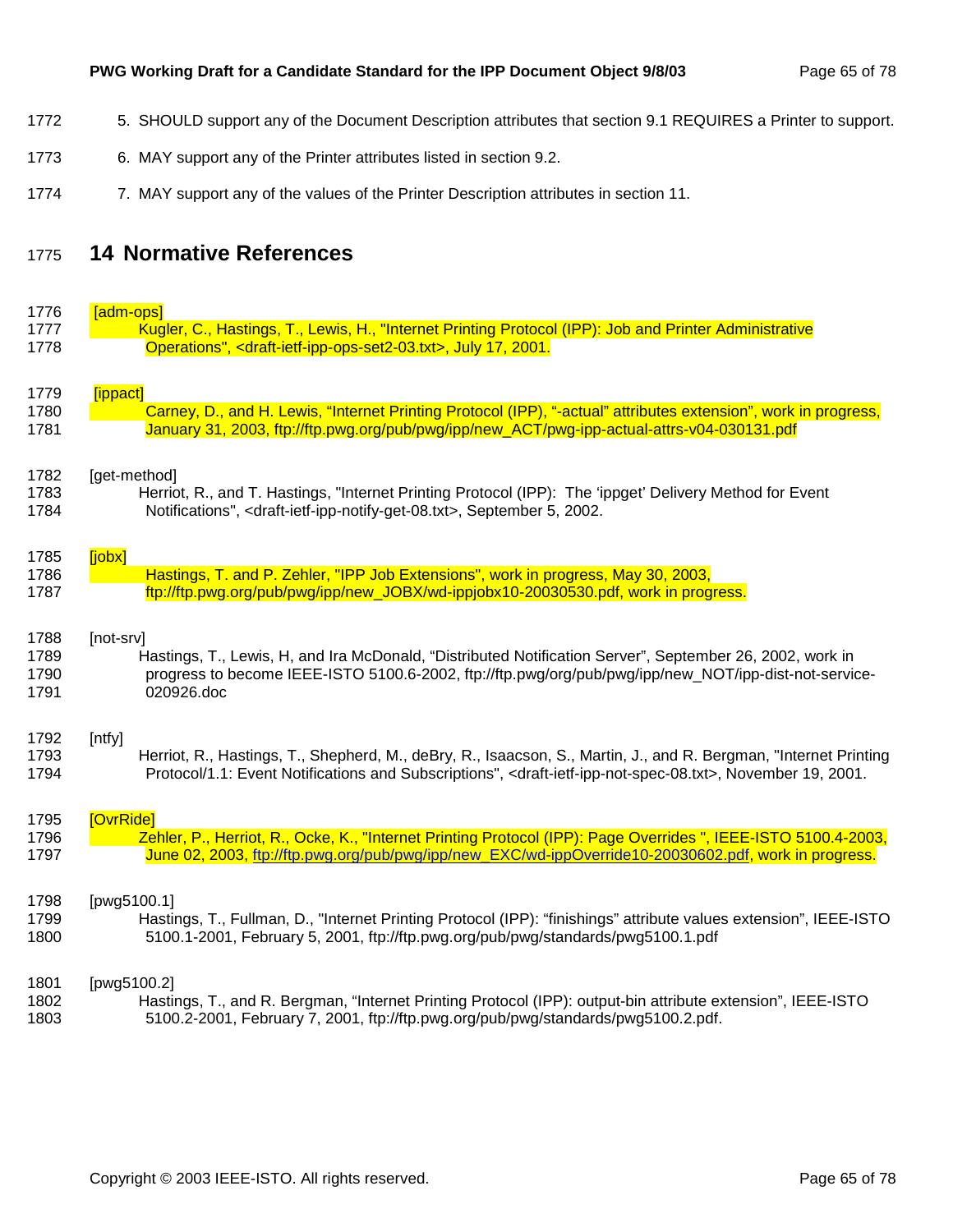| 1804 | [pwg5100.3]                                                                                                        |
|------|--------------------------------------------------------------------------------------------------------------------|
| 1805 | Ocke, K., Hastings, T., "Internet Printing Protocol (IPP): Production Printing Attributes - Set1", IEEE-ISTO       |
| 1806 | 5100.3-2001, February 12, 2001, ftp://ftp.pwg.org/pub/pwg/standards/pwg5100.3.pdf.                                 |
| 1807 | [pwg5100.4-2001]                                                                                                   |
| 1808 | Herriot, R., Ocke, K., "Internet Printing Protocol (IPP): Override Attributes for Documents and Pages", IEEE-      |
| 1809 | ISTO 5100.4-2001, February 7, 2001, ftp://ftp.pwg.org/pub/pwg/standards/pwg5100.4.pdf.                             |
| 1810 | [pwg5101.1]                                                                                                        |
| 1811 | Bergman, R., and T. Hastings, "The Printer Working Group Standard for Media Standardized Names", IEEE-             |
| 1812 | ISTO PWG 5101.1-2002, 26 February 2002, ftp://ftp.pwg.org/pub/pwg/standards/pwg5101.1.pdf, .doc, .rtf              |
| 1813 | [ $rfc2854$ ]                                                                                                      |
| 1814 | Connolly, D., and L. Masinter, "The 'text/html' Media Type", RFC 2854, June 2000.                                  |
| 1815 | [rfc2911]                                                                                                          |
| 1816 | R. deBry, T. Hastings, R. Herriot, S. Isaacson, P. Powell, "Internet Printing Protocol/1.1: Model and              |
| 1817 | Semantics", RFC 2911, September 2000.                                                                              |
| 1818 | [ $rfc3380$ ]                                                                                                      |
| 1819 | Hastings, T., Herriot, R., Kugler, C., and H. Lewis, "Internet Printing Protocol (IPP): Job and Printer Set        |
| 1820 | Operations", RFC 3380, September 2002.                                                                             |
| 1821 | [rfc3381]                                                                                                          |
| 1822 | Hastings, T., Lewis, H., and R. Bergman, "Internet Printing Protocol (IPP): Job Progress Attributes",              |
| 1823 | RFC3381, September 2002.                                                                                           |
| 1824 | [rfc3382]                                                                                                          |
| 1825 | deBry, R., Hastings, T., Herriot, R., Ocke, K., and P. Zehler, "Internet Printing Protocol (IPP): The 'collection' |
| 1826 | attribute syntax", RFC 3382, September 2002.                                                                       |
| 1827 | [upnp]                                                                                                             |
| 1828 | Microsoft, "Basic PrintBasic: 1.0 Service Template Version 1.01 For Universal Plug and Play Version 1.0"           |
| 1829 | <b>15 Informative References</b>                                                                                   |
| 1830 | [dss]                                                                                                              |
| 1831 | U.S. Department of Commerce, "Digital Signature Standard (DSS)", Federal Information Processing                    |
| 1832 | Standards Publication 186-1 (FIPS PUB 186-1), December 15, 1998.                                                   |

## 1833 [fsg-jt]

1834 Free Software Group, Open Printing Job Ticket API, Visit: http://www.freestandards.org/openprinting/

# 1835 [iso12639]

1836 ISO 12639:1998 Graphic technology -- Prepress digital data exchange -- Tag image file format for image 1837 technology (TIFF/IT), 1998.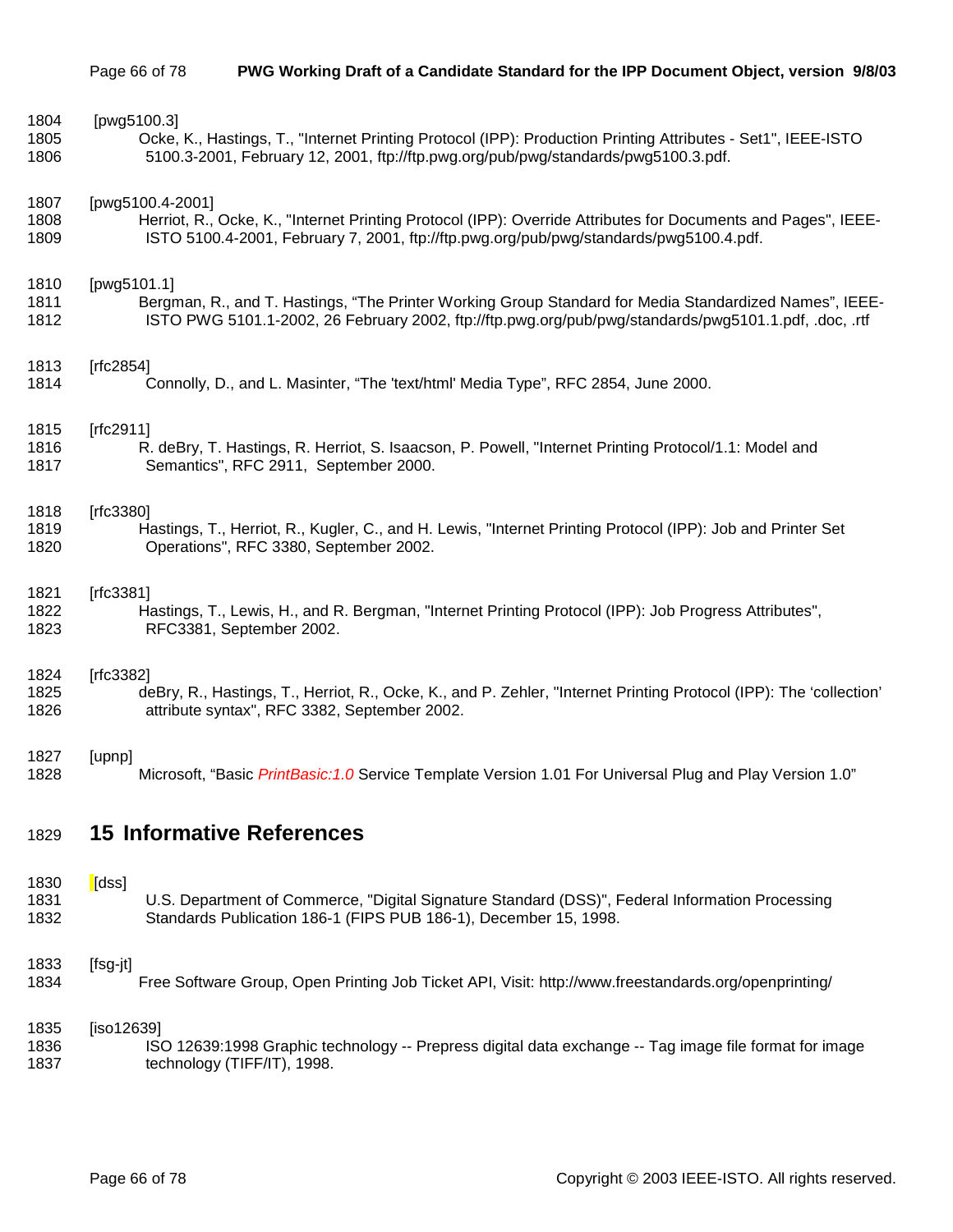| 1838 | [iso15930]                                                                                                     |  |  |  |
|------|----------------------------------------------------------------------------------------------------------------|--|--|--|
| 1839 | ISO 15930-1:2001 Graphic technology -- Prepress digital data exchange -- Use of PDF -- Part 1: Complete        |  |  |  |
| 1840 | exchange using CMYK data (PDF/X-1 and PDF/X-1a), 2001.                                                         |  |  |  |
| 1841 | [pdf]                                                                                                          |  |  |  |
| 1842 | "Adobe Portable Document Format", Version 1.4, PDF Reference, Third Edition, Adobe Systems                     |  |  |  |
| 1843 | Incorporated, http://www.adobe.com, December 2001.                                                             |  |  |  |
| 1844 | [pwg-psi]                                                                                                      |  |  |  |
| 1845 | "Print Service Interface (PSI)", work in progress to become a PWG IEEE-ISTO standard. Visit                    |  |  |  |
| 1846 | http://www.pwg.org/.                                                                                           |  |  |  |
| 1847 | $[pwg-sm]$                                                                                                     |  |  |  |
| 1848 | Zehler, P., and S. Albright, "PWG Semantic Model", work in progress to become a PWG IEEE-ISTO standard,        |  |  |  |
| 1849 | version 0.27, March 31, 2003. ttp://ttp.pwg.org/pub/pwg/Semantic-Model/wd-sm010-20030331.pdf                   |  |  |  |
| 1850 | [rfc1991]                                                                                                      |  |  |  |
| 1851 | D. Atkins, W. Stallings, P. Zimmermann, "PGP Message Exchange Formats", RFC 1991, August, 1996.                |  |  |  |
| 1852 | [ $rfc2046$ ]                                                                                                  |  |  |  |
| 1853 | Freed, N., and N. Borenstein, "Multipurpose Internet Mail Extensions (MIME) Part Two: Media Types", RFC        |  |  |  |
| 1854 | 2046, November 1996.                                                                                           |  |  |  |
| 1855 | [ $rfc2565$ ]                                                                                                  |  |  |  |
| 1856 | Herriot, R., Butler, S., Moore, P., and R. Turner, "Internet Printing Protocol/1.0: Encoding and Transport",   |  |  |  |
| 1857 | RFC 2565, April 1999.                                                                                          |  |  |  |
| 1858 | [ $rfc2566$ ]                                                                                                  |  |  |  |
| 1859 | R. deBry, T. Hastings, R. Herriot, S. Isaacson, and P. Powell, "Internet Printing Protocol/1.0: Model and      |  |  |  |
| 1860 | Semantics", RFC 2566, April 1999.                                                                              |  |  |  |
| 1861 | [ $rfc2567$ ]                                                                                                  |  |  |  |
| 1862 | Wright, D., "Design Goals for an Internet Printing Protocol", RFC 2567, April 1999.                            |  |  |  |
| 1863 | [rfc2568]                                                                                                      |  |  |  |
| 1864 | Zilles, S., "Rationale for the Structure and Model and Protocol for the Internet Printing Protocol", RFC 2568, |  |  |  |
| 1865 | April 1999.                                                                                                    |  |  |  |
| 1866 | [ $rfc2569$ ]                                                                                                  |  |  |  |
| 1867 | Herriot, R., Hastings, T., Jacobs, N., Martin, J., "Mapping between LPD and IPP Protocols", RFC 2569, April    |  |  |  |
| 1868 | 1999.                                                                                                          |  |  |  |
| 1869 | [ $rfc2616$ ]                                                                                                  |  |  |  |
| 1870 | R. Fielding, J. Gettys, J. Mogul, H. Frystyk, L. Masinter, P. Leach, T. Berners-Lee, "Hypertext Transfer       |  |  |  |
| 1871 | Protocol - HTTP/1.1", RFC 2616, June 1999.                                                                     |  |  |  |
| 1872 | [ $rfc2634$ ]                                                                                                  |  |  |  |
| 1873 | P. Hoffman, "Enhanced Security Services for S/MIME", RFC 2634, June 1999.                                      |  |  |  |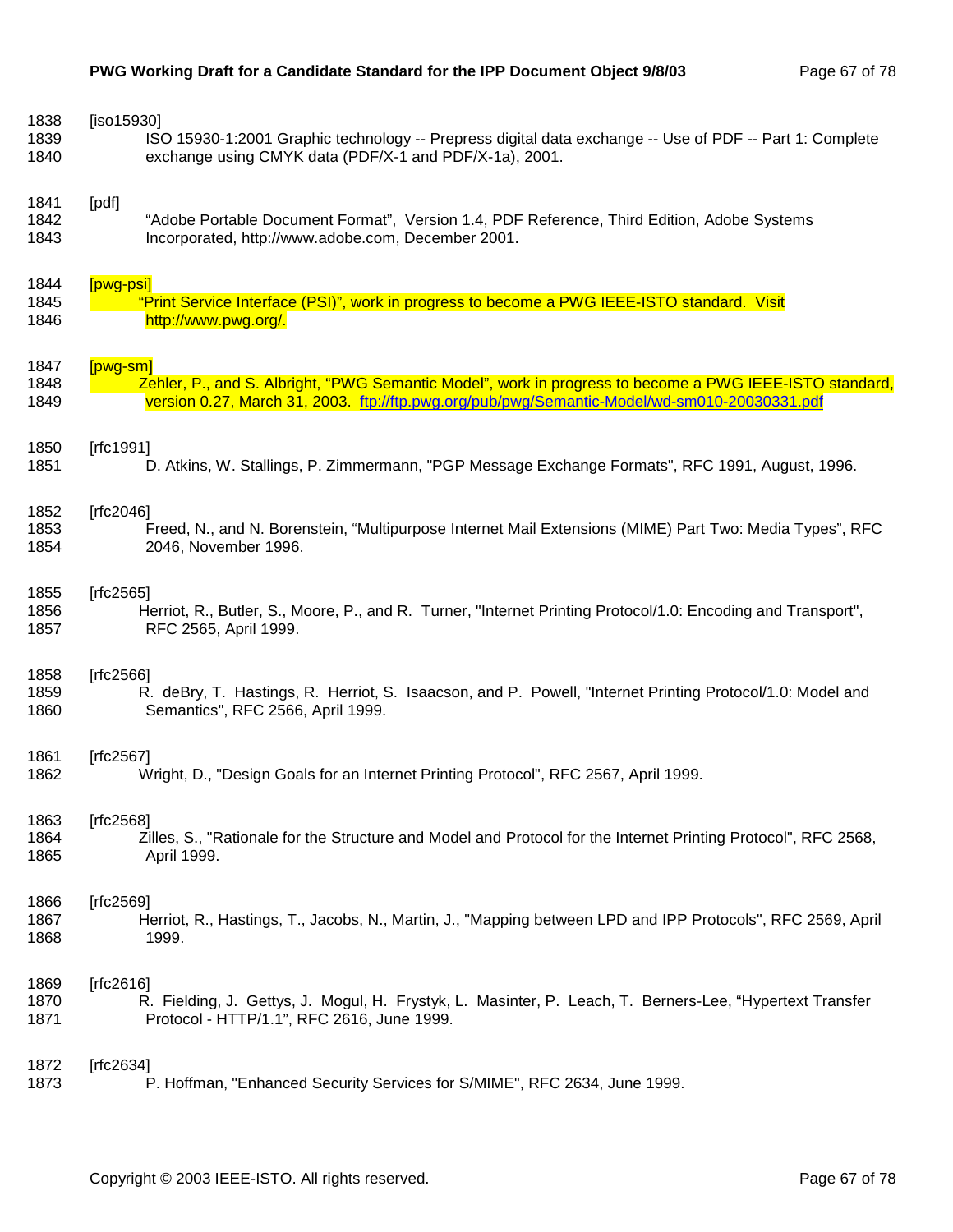1874 [rfc3196]

1875 Hastings, T., Manros, C., Zehler, P., Kugler, C., and H. Holst, "Internet Printing Protocol/1.1: Implementer's 1876 Guide", RFC 3196, November 2001.

1877 [rfc3239]

1878 Kugler, C., Lewis, H. and T. Hastings, "Internet Printing Protocol (IPP): Requirements for Job, Printer, and 1879 Device Administrative Operations", RFC 3239, February 2002.

1880 [xmldsig]

1899

1881 D. Eastlake, J. Reagle, D. Solo "XML-Signature Syntax and Processing", <draft-ietf-xmldsig-core-11.txt>, 1882 October 31, 2000.

## 1883 **16 IANA Considerations**

1884 This section contains the registration information for IANA to add to the various IPP Registries according to the 1885 procedures defined in RFC 2911 [rfc2911] § 6 to cover the definitions in this document. The resulting registrations 1886 will be published in the http://www.iana.org/assignments/ipp-registrations registry.

1887 *Note to the RFC Editor: Replace the References below to [this spec] with the IEEE PWG number for the*  1888 *appropriate document, so that it accurately reflects the content of the information for the IANA Registry.* 

## 1889 **16.1 Attribute Registrations**

1890 The following table lists all the attributes defined in this specification. These are to be registered according to the 1891 procedures in RFC 2911 [rfc2911] § 6.2. If the attribute has a separate sub-section definition in this specification, 1892 that sub-section is listed as the Reference. This specification lists most Job Template attributes as also being 1893 Document Template attributes. However, the definitions of these Document Template attributes are not duplicated in 1894 this specification. Instead, the Reference column in this sub-section indicates Section 8 which contains a table of all 1895 Job Template and corresponding Document Template attributes (including dropping the "job-" prefix). This table 1896 contains the reference in another specification that completely defines each attribute. These Document Template 1897 attributes will also be added to the IANA IPP Registry under the Document Template attributes with a reference to 1898 this specification and Section 8.

| 1900 | Attribute Name (attribute syntax)             | Reference           | Section |
|------|-----------------------------------------------|---------------------|---------|
| 1901 |                                               |                     |         |
| 1902 | Document Description attributes:              |                     |         |
| 1903 | attributes-charset (charset)                  | [this spec] $9.1.1$ |         |
| 1904 | attributes-natural-language (naturalLanguage) | [this spec] 9.1.2   |         |
| 1905 | compression (type3 keyword)                   | [this spec]         | 9.1.3   |
| 1906 | copies-actual (1setOf integer(1:MAX))         | [this spec]         | 9.2     |
| 1907 | cover-back-actual (1setOf collection)         | [this spec]         | 9.2     |
| 1908 | cover-type (type2 keyword)                    | [this spec] 8       |         |
| 1909 | media $(type3 keyword   name)$                | [this spec] 8       |         |
| 1910 | media-col (collection)                        | [this spec]         | 8       |
| 1911 | cover-front-actual (1set of collection)       | [this spec]         | 9.2     |
| 1912 | cover-type (type2 keyword)                    | [this spec]         | 8       |
| 1913 | media $(type3$ keyword $ name)$               | [this spec]         | - 8     |
| 1914 | media-col (collection)                        | [this spec]         | 8       |
| 1915 | current-page-order (type2 keyword)            | [this spec]         | 9.1.4   |
|      |                                               |                     |         |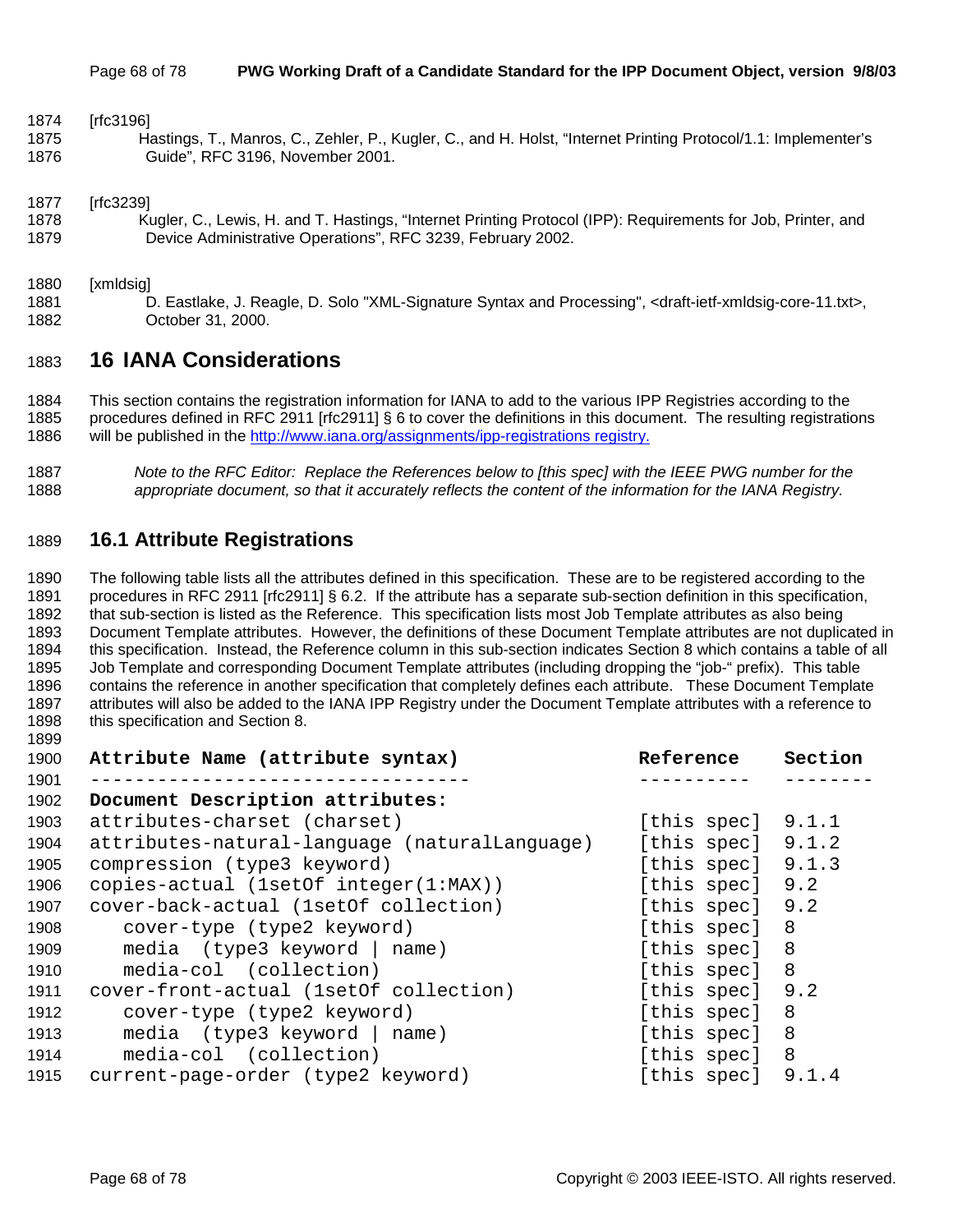| 1916 | date-time-at-completed (dateTime)                      | [this spec] | 9.1.5   |
|------|--------------------------------------------------------|-------------|---------|
| 1917 | date-time-at-creation (dateTime)                       | [this spec] | 9.1.6   |
| 1918 | date-time-at-processing (dateTime)                     | [this spec] | 9.1.7   |
| 1919 | detailed-status-messages (1setOf text(MAX))            | [this spec] | 9.1.8   |
| 1920 | document-access-errors (1setOf text(MAX))              | [this spec] | 9.1.9   |
| 1921 | document-charset (charset)                             | [this spec] | 9.1.10  |
| 1922 | document-digital-signature (type2 keyword)             | [this spec] | 9.1.11  |
| 1923 | document-format (mimeMediaType)                        | [this spec] | 9.1.12  |
| 1924 | document-format-details (1setOf collection)            | [this spec] | 9.1.13  |
| 1925 | document-format-details-detected (1setOf collection)   |             |         |
| 1926 |                                                        | [this spec] | 9.1.14  |
| 1927 | document-format-detected (mimeMediaType)               | [this spec] | 9.1.15  |
| 1928 | document-format-version (text(127))                    | [this spec] | 9.1.16  |
| 1929 | document-format-version-detected (text(127))           | [this spec] | 9.1.17  |
| 1930 | $document-job-id (integer(1:MAX))$                     | [this spec] | 9.1.11  |
| 1931 | document-job-uri (uri)                                 | [this spec] | 9.1.19  |
| 1932 | document-message (text(MAX))                           | [this spec] | 9.1.20  |
| 1933 | document-name (name(MAX))                              | [this spec] | 9.1.21  |
| 1934 | document-natural-language (naturalLanguage)            | [this spec] | 9.1.22  |
| 1935 | document-number (integer(1:MAX))                       | [this spec] | 9.1.23  |
| 1936 | document-printer-uri (uri)                             | [this spec] | 9.1.24  |
| 1937 | document-state (type1 enum)                            | [this spec] | 9.1.25  |
| 1938 | document-state-message (text(MAX))                     | [this spec] | 9.1.26  |
| 1939 | document-state-reasons (1setOf type2 keyword)          | [this spec] | 9.1.27  |
| 1940 | document-uri (uri)                                     | [this spec] | 9.1.28  |
| 1941 | errors-count (integer(0:MAX))                          | [this spec] | 9.1.29  |
| 1942 | finishings-actual (1setOf type2 enum)                  | [this spec] | 9.2     |
| 1943 | finishings-col-actual (1setOf collection)              | [this spec] | 9.2     |
| 1944 | finishing-template (name (MAX))                        | [this spec] | 8       |
| 1945 | stitching (collection)                                 | [this spec] | 8       |
| 1946 | stitching-reference-edge (type2 keyword)               | [this spec] | $\,8\,$ |
| 1947 | stitching-offset (integer(0:MAX))                      | [this spec] | 8       |
| 1948 | stitching-locations (1setOf integer(0:MAX))            | [this spec] | $\, 8$  |
| 1949 | force-front-side-actual (1setOf integer(1:MAX)         | [this spec] | 9.2     |
| 1950 | impressions (integer(0:MAX))                           | [this spec] | 9.1.30  |
| 1951 | impressions-completed (integer(0:MAX))                 | [this spec] | 9.1.31  |
| 1952 | impressions-completed-current-copy (integer(0:MAX))    |             |         |
| 1953 |                                                        | [this spec] | 9.1.32  |
| 1954 | imposition-template-actual (1setOf type3 keyword name) |             |         |
| 1955 |                                                        | [this spec] | 9.2     |
| 1956 | insert-sheet-actual (1setOf collection)                | [this spec] | 9.2     |
| 1957 | insert-after-page-number (integer(0:MAX))              | [this spec] | 8       |
| 1958 | insert-count (integer(0:MAX))                          | [this spec] | 8       |
| 1959 | media (type3 keyword   name)                           | [this spec] | 8       |
| 1960 | media-col (collection)                                 | [this spec] | 8       |
| 1961 | k-octets (integer(0:MAX))                              | [this spec] | 9.1.33  |
|      |                                                        |             |         |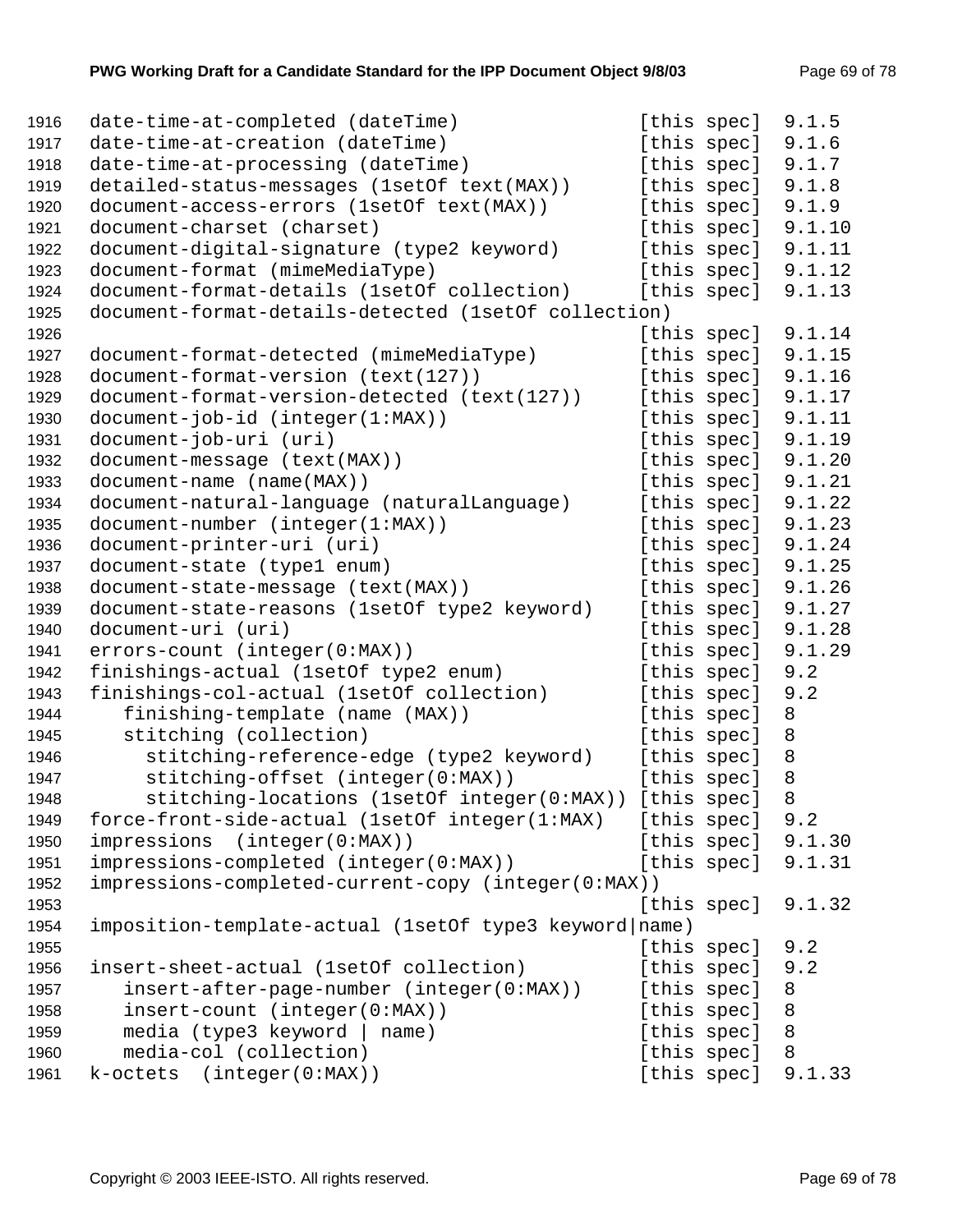```
1962 k-octets-processed (integer(0:MAX)) [this spec] 9.1.34
1963 last-document (boolean) [this spec] 9.1.35
1964 media-actual (1setOf type3 keyword|name) [this spec] 9.2 
1965 media-col-actual (1setOf collection) [this spec] 9.2
1966 media-back-coating (type3 keyword|name(MAX)) [this spec] 8 
1967 media-color (type3 keyword | name (MAX) ) [this spec] 8
1968 media-front-coating (type3 keyword|name(MAX)) [this spec] 8 
1969 media-hole-count (integer(0:MAX)) [this spec] 8 
1970 media-info (text(255)) [this spec] 8 
1971 media-key (type3 keyword | name (MAX) ) [this spec] 8
1972 media-order-count (integer(1:MAX)) [this spec] 8
1973 media-preprinted (type3 keyword|name(MAX)) [this spec] 8 
1974 media-recycled (type3 keyword|name(MAX)) [this spec] 8 
1975 media-size (collection) [this spec] 8 
1976 x-dimension (integer(0:MAX)) [this spec] 8 
1977 y-dimension (integer(0:MAX)) [this spec] 8 
1978 media-type (type3 keyword|name(MAX)) [this spec] 8 
1979 media-weight-metric (integer(0:MAX)) [this spec] 8 
1980 media-input-tray-check-actual (1setOf type3 keyword|name) 
1981 Intervention Contract Contract Contract Contract Contract Contract Contract Contract Contract Contract Contract Contract Contract Contract Contract Contract Contract Contract Contract Contract Contract Contract Contr
1982 media-sheets (integer(0:MAX)) [this spec] 9.1.36 
1983 media-sheets-completed (integer(0:MAX)) [this spec] 9.1.37 
1984 more-info (uri) and the set of the species of this species of 1.38
1985 number-up-actual (1setOf integer) [this spec] 9.2 
1986 orientation-requested-actual (1setOf type2 enum) [this spec] 9.2 
1987 output-bin-actual (1setOf name(MAX)) [this spec] 9.2 
1988 overrides-actual (1setOf collection) [this spec] 9.2
1989 pages (1setOf RangeOfInteger(1:MAX))) [this spec] 8 
1990 document-numbers (1setOf RangeOfInteger(1:MAX))) 
1991 [this spec] 8 
1992 document-copies (1setOf RangeOfInteger(1:MAX))) 
1993 International Contract Contract Contract Contract Contract Contract Contract Contract Contract Contract Contract Contract Contract Contract Contract Contract Contract Contract Contract Contract Contract Contract Cont
1994 <any other Template attribute affecting pages>[this spec] 8
1995 output-device-assigned (name(127)) [this spec] 9.1.39 
1996 page-delivery-actual (1setOf type2 keyword) [this spec] 9.2
1997 page-order-received-actual (1setOf type2 keyword)[this spec] 9.2 
1998 page-ranges-actual (1setOf rangeOfInteger(1:MAX))[this spec] 9.2 
1999 presentation-direction-number-up-actual (1setOf type2 keyword) 
2000 [this spec] 9.2 
2001 print-quality-actual (1setOf type2 enum) [this spec] 9.2 
2002 printer-resolution-actual (1setOf resolution) [this spec] 9.2 
2003 printer-up-time (integer (1:MAX)) [this spec] 9.1.40
2004 separator-sheets-actual (1setOf collection) [this spec] 9.2 
2005 separator-sheets-type (type3 keyword|name(MAX))[this spec] 8 
2006 media(type3 keyword|name(MAX)) [this spec] 8
2007 media-col(collection) [this spec] 8
```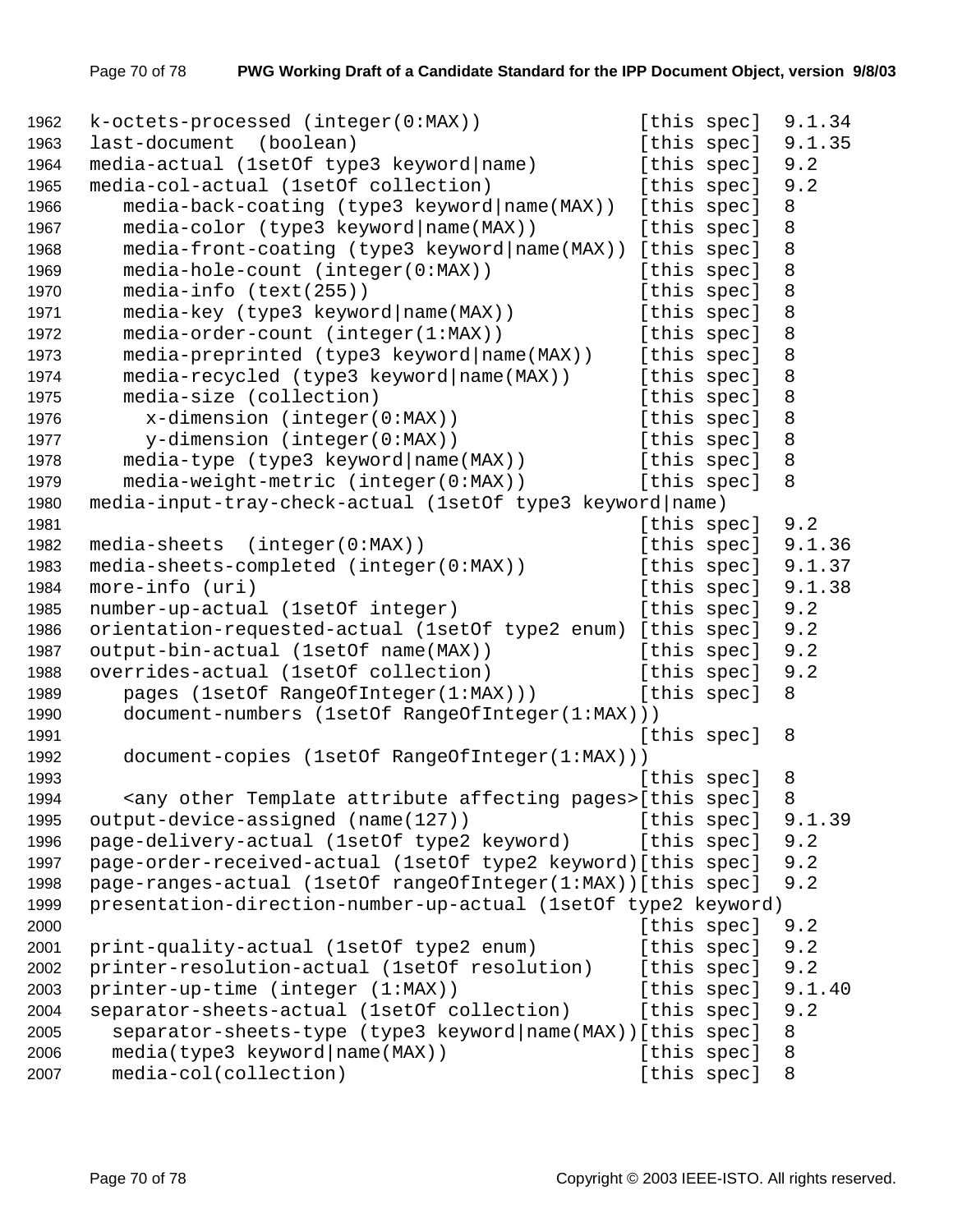```
2008 sheet-collate-actual (1setOf type2 keyword) [this spec] 9.2 
2009 sheet-completed-copy-number (integer(0:MAX)) [this spec] 9.1.41
2010 sides-actual (1setOf type2 keyword) [this spec] 9.2
2011 time-at-completed (integer (MIN:MAX)) [this spec] 9.1.42 
2012 time-at-creation (integer (MIN:MAX)) [this spec] 9.1.43 
2013 time-at-processing (integer (MIN:MAX)) [this spec] 9.1.44 
2014 x-image-position-actual (1setOf type2 keyword) [this spec] 9.2 
2015 x-image-shift-actual (1setOf integer(MIN:MAX)) [this spec] 9.2 
2016 x-side1-image-shift-actual (1setOf integer(MIN:MAX)) 
2017 [this spec] 9.2 
2018 x-side2-image-shift-actual (1setOf integer(MIN:MAX)) 
2019 [this spec] 9.2 
2020 y-image-position-actual (1setOf type2 keyword) [this spec] 9.2 
2021 y-image-shift-actual (1setOf integer(MIN:MAX)) [this spec] 9.2 
2022 y-side1-image-shift-actual (1setOf integer(MIN:MAX)) 
2023 [this spec] 9.2 
2024 y-side2-image-shift-actual (1setOf integer(MIN:MAX)) 
2025 [this spec] 9.2 
2026 
2027 
2028 Document Templates attributes: 
2029 copies (integer(1:MAX)) \begin{bmatrix} 1 & 3 \\ 3 & 4 \end{bmatrix} [this spec] 8
2030 cover-back (collection) and this spec specific specific specific specific specific specific specific spec
2031 cover-type (type2 keyword) [this spec] 8
2032 media (type3 keyword | name(MAX)) [this spec] 8
2033 media-col (collection) and this spec 3
2034 cover-front (collection) and this spec 3
2035 cover-type (type2 keyword) [this spec] 8
2036 media (type3 keyword | name(MAX)) [this spec] 8
2037 media-col (collection) and this spec 3 and 100 media-col (collection)
2038 feed-orientation (type3 keyword) [this spec] 8
2039 finishings (1setOf type2 enum) [this spec] 8
2040 finishings-col (collection) [this spec] 8 
2041 finishing-template (name(MAX)) [this spec] 8
2042 stitching (collection) and this spec 3
2043 stitching-locations (1setOf integer(0:MAX)) [this spec] 8 
2044 stitching-offset (integer (0:MAX)) [this spec] 8
2045 stitching-reference-edge (type2 keyword) [this spec] 8 
2046 font-name-requested (name(MAX)) [this spec] 8 
2047 font-size-requested (integer(1:MAX)) [this spec] 8
2048 force-front-side (1setOf integer(1:MAX)) [this spec] 8
2049 imposition-template (type3 keyword | name(MAX)) [this spec] 8 
2050 insert-sheet (1setOf collection) [this spec] 8 
2051 insert-after-page-number (integer(0:MAX)) [this spec] 8 
2052 insert-count (integer(0:MAX)) [this spec] 8
2053 media (type3 keyword | name(MAX)) [this spec] 8
```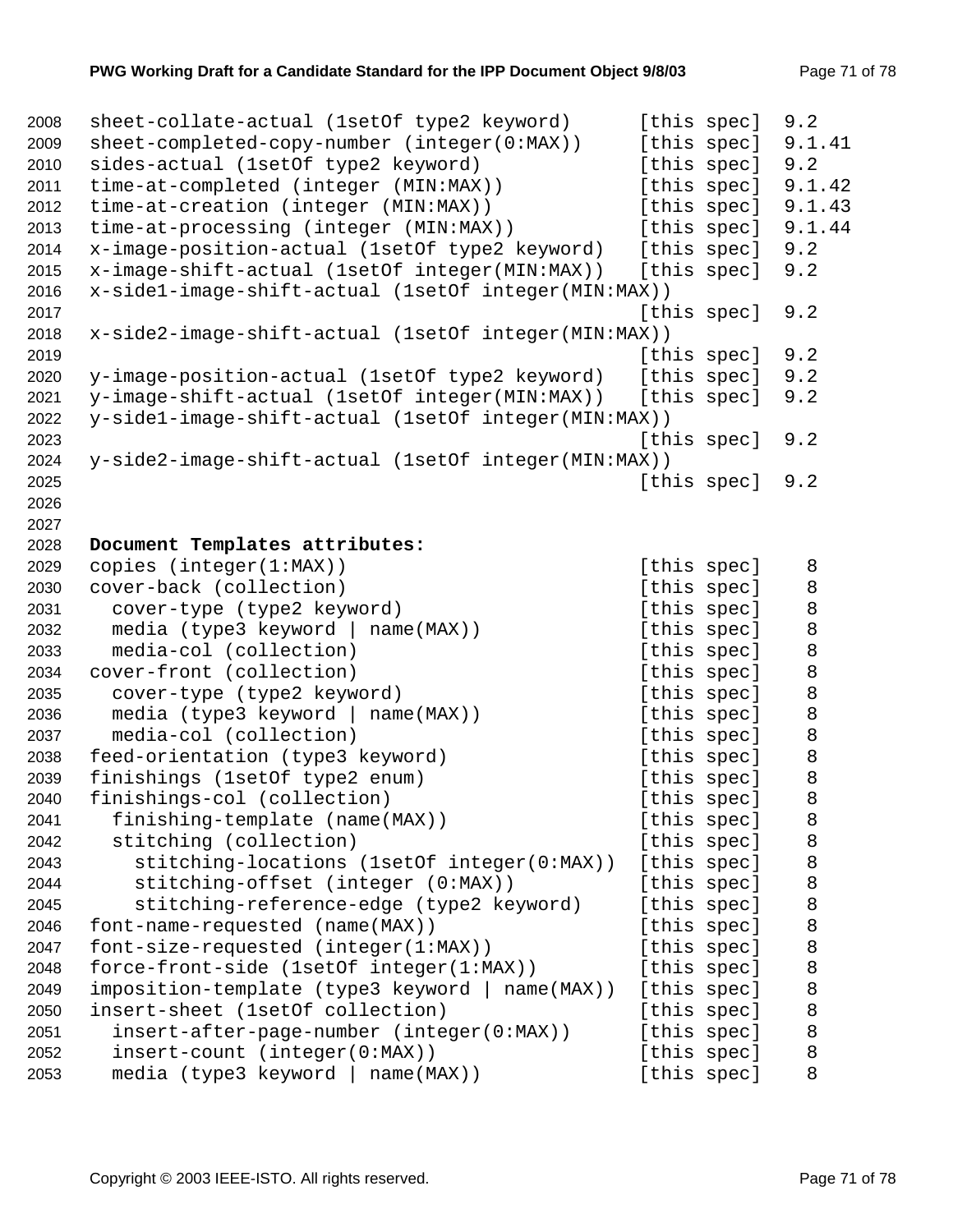| 2054 | media-col (collection)                                       | [this spec] | 8       |
|------|--------------------------------------------------------------|-------------|---------|
| 2055 | media (type3 keyword   name(MAX))                            | [this spec] | 8       |
| 2056 |                                                              | [this spec] | $\,8\,$ |
| 2057 | media-col (collection)                                       | [this spec] | 8       |
| 2058 | media-back-coating (type3 keyword   name(MAX)) [this spec]   |             | $\, 8$  |
| 2059 | $media-color (type3 keyword   name(MAX))$                    | [this spec] | 8       |
| 2060 | media-front-coating (type3 keyword   name(MAX)) [this spec]  |             | $\,8\,$ |
| 2061 | $media-grain$ (type3 keyword   name(MAX))                    | [this spec] | 8       |
| 2062 | media-hole-count (integer(0:MAX))                            | [this spec] | 8       |
| 2063 | media-info (text(255))                                       | [this spec] | $\,8\,$ |
| 2064 | media-key (type3 keyword   name(MAX))                        | [this spec] | 8       |
| 2065 | media-material (type3 keyword   name(MAX))                   | [this spec] | 8       |
| 2066 | media-order-count (integer(1:MAX))                           | [this spec] | 8       |
| 2067 | $media-preprinted (type3 keyword   name(MAX))$               | [this spec] | 8       |
| 2068 | $media-recycled$ (type3 keyword   name(MAX))                 | [this spec] | 8       |
| 2069 | media-size (collection)                                      | [this spec] | $\,8\,$ |
| 2070 | $x$ -dimension (integer( $0:MAX$ ))                          | [this spec] | $\,8\,$ |
| 2071 | y-dimension (integer(0:MAX))                                 | [this spec] | 8       |
| 2072 | media-thickness (integer(1:MAX))                             | [this spec] | 8       |
| 2073 | media-tooth (type3 keyword   name(MAX))                      | [this spec] | $\,8\,$ |
| 2074 | $media-type (type3 keyword   name(MAX))$                     | [this spec] | 8       |
| 2075 | media-weight-metric (integer(0:MAX))                         | [this spec] | 8       |
| 2076 | media-input-tray-check (type3 keyword   name(MAX))           |             |         |
| 2077 |                                                              | [this spec] | 8       |
| 2078 | media-type (type3 keyword   name(MAX))                       | [this spec] | 8       |
| 2079 | number-up (integer(1:MAX))                                   | [this spec] | 8       |
| 2080 | orientation-requested (type2 enum)                           | [this spec] | 8       |
| 2081 | overrides (1setOf collection)                                | [this spec] | 8       |
| 2082 | pages (1setOf rangeOfInteger(MAX))                           | [this spec] | $\,8\,$ |
| 2083 | document-numbers (1setOf rangeOfInteger(MAX))                | [this spec] | 8       |
| 2084 | document-copies (1setOf rangeOfInteger(MAX))                 | [this spec] | 8       |
| 2085 | page-delivery (type2 keyword)                                | [this spec] | $\,8\,$ |
| 2086 | page-order-received (type2 keyword)                          | [this spec] | 8       |
| 2087 | page-ranges (1setOf rangeOfInteger(1:MAX))                   | [this spec] | 8       |
| 2088 | pdl-init-file (1setOf collection)                            | [this spec] | 8       |
| 2089 | pdl-init-file-entry (name(MAX))                              | [this spec] | 8       |
| 2090 | pdl-init-file-location (uri)                                 | [this spec] | 8       |
| 2091 | pdl-init-file-name (name(MAX))                               | [this spec] | 8       |
| 2092 | presentation-direction-number-up (type2 keyword) [this spec] |             | 8       |
| 2093 | print-quality (type2 enum)                                   | [this spec] | 8       |
| 2094 | printer-resolution (resolution)                              | [this spec] | 8       |
| 2095 | separator-sheets (collection)                                | [this spec] | 8       |
| 2096 | media (type3 keyword  <br>$name(MAX)$ )                      | [this spec] | 8       |
| 2097 | media-col (collection)                                       | [this spec] | 8       |
| 2098 | separator-sheets-type (type3 keyword   name(MAX))            |             |         |
| 2099 |                                                              | [this spec] | 8       |
|      |                                                              |             |         |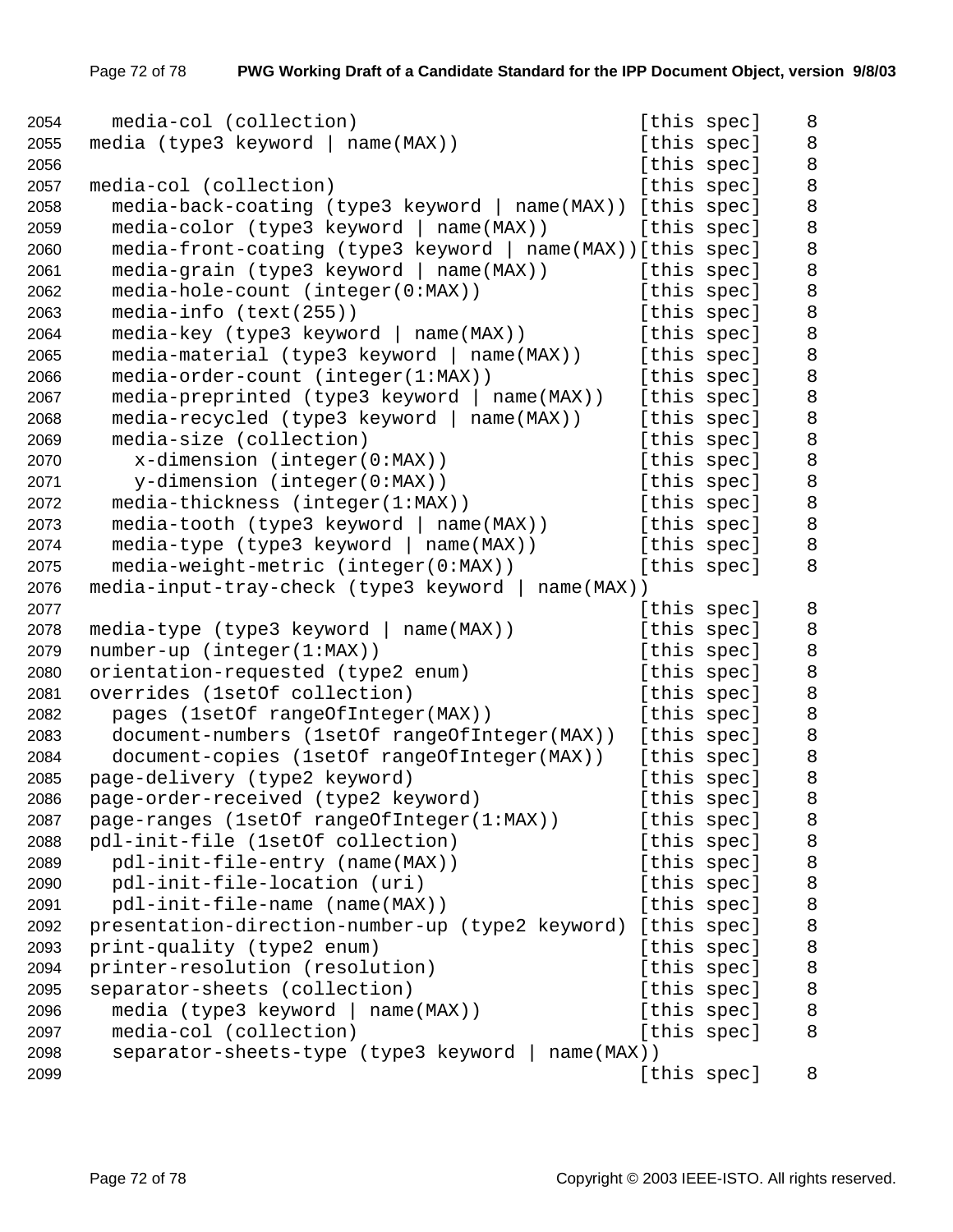| 2100 | sheet-collate (type2 keyword)                                 |             | [this spec] | 8    |
|------|---------------------------------------------------------------|-------------|-------------|------|
| 2101 | sides (type2 keyword)                                         |             | [this spec] | 8    |
| 2102 | x-image-position (type2 keyword)                              |             | [this spec] | 8    |
| 2103 | x-image-shift (integer(MIN:MAX))                              |             | [this spec] | 8    |
| 2104 | x-sidel-image-shift (integer(MIN:MAX))                        |             | [this spec] | 8    |
| 2105 | x-side2-image-shift (integer(MIN:MAX))                        |             | [this spec] | 8    |
| 2106 | y-image-position (type2 keyword)                              |             | [this spec] | 8    |
| 2107 | y-image-shift (integer(MIN:MAX))                              |             | [this spec] | 8    |
| 2108 | y-side1-image-shift (integer(MIN:MAX))                        |             | [this spec] | 8    |
| 2109 | y-side2-image-shift (integer(MIN:MAX))                        |             | [this spec] | 8    |
| 2110 |                                                               |             |             |      |
| 2111 |                                                               |             |             |      |
| 2112 |                                                               |             |             |      |
| 2113 | Job Description attributes:                                   |             |             |      |
| 2114 | job-copies-actual (1setOf integer(1:MAX))                     |             | [this spec] | 9.2  |
| 2115 | job-cover-back-actual (1setOf collection)                     |             | [this spec] | 9.2  |
| 2116 | job-cover-front-actual (1setOf collection)                    |             | [this spec] | 9.2  |
| 2117 | job-collation-type-actual (1setOf type2 keyword) [this spec]  |             |             | 9.2  |
| 2118 | job-finishings-actual (1setOf type2 enum)                     |             | [this spec] | 9.2  |
| 2119 | job-finishings-col-actual (1setOf collection)                 |             | [this spec] | 9.2  |
| 2120 |                                                               |             |             |      |
| 2121 |                                                               |             |             |      |
| 2122 | Job Template attributes:                                      |             |             |      |
| 2123 | job-copies (integer(1:MAX))                                   |             | [this spec] | 8    |
| 2124 | job-copies-default (integer(1:MAX))                           |             | [this spec] | 8    |
| 2125 | job-copies-supported (rangeOfInteger (1:MAX))                 |             | [this spec] | 8    |
| 2126 | job-cover-back (collection)                                   |             | [this spec] | 8    |
| 2127 | job-cover-back-default (collection)                           |             | [this spec] | 8    |
| 2128 | job-cover-back-supported (1setOf type2 keyword) [this spec]   |             |             | 8    |
| 2129 | job-cover-front (collection)                                  |             | [this spec] | 8    |
| 2130 | job-cover-front-default (collection)                          |             | [this spec] | 8    |
| 2131 | job-cover-front-supported (1setOf type2 keyword) [this spec]  |             |             | 8    |
| 2132 | job-finishings (1setOf type2 enum)                            |             | [this spec] | 8    |
| 2133 | job-finishings-default (1setOf type2 enum)                    | [this spec] |             | 8    |
| 2134 | job-finishings-supported (1setOf type2 enum)                  |             | [this spec] | 8    |
| 2135 | job-finishings-col (collection)                               |             | [this spec] | 8    |
| 2136 | job-finishings-col-default (collection)                       |             | [this spec] | 8    |
| 2137 | job-finishings-col-supported (1setOf type2 keyword)           |             |             |      |
| 2138 |                                                               |             | [this spec] | 8    |
| 2139 |                                                               |             |             |      |
| 2140 |                                                               |             |             |      |
| 2141 | Printer Description attributes:                               |             |             |      |
| 2142 | document-creation-attributes-supported (1setOf type2 keyword) |             |             |      |
| 2143 |                                                               |             | [this spec] | 10.1 |
|      |                                                               |             |             |      |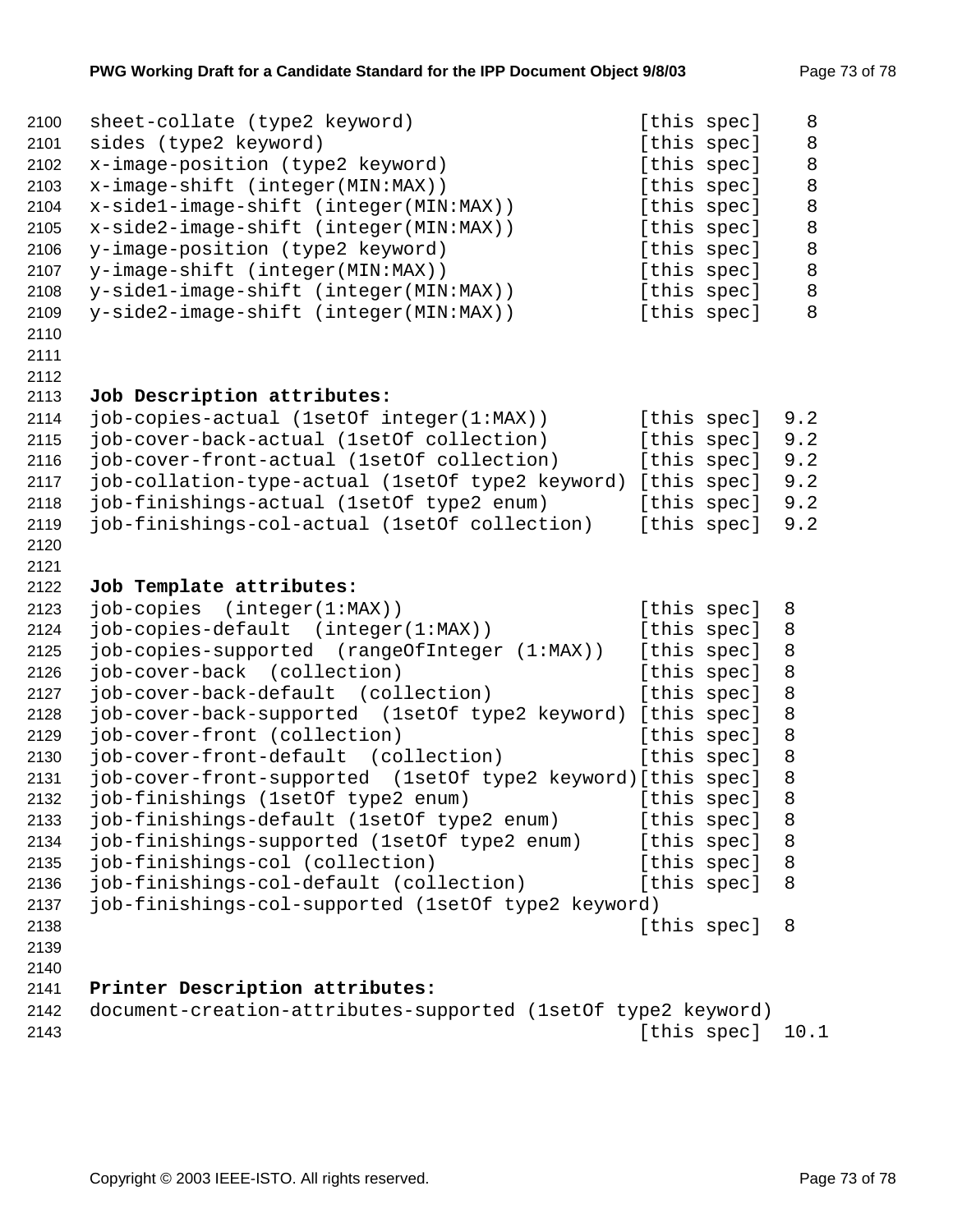# **16.2 Keyword attribute values**

| 2145 | document-state-reasons (1setOf type2 keyword) | [this spec] | 9.1.27 |
|------|-----------------------------------------------|-------------|--------|
| 2146 | aborted-by-system                             | [this spec] | 9.1.27 |
| 2147 | compression-error                             | [this spec] | 9.1.27 |
| 2148 | digital-signature-did-not-verify              | [this spec] | 9.1.27 |
| 2149 | digital-signature-type-not-supported          | [this spec] | 9.1.27 |
| 2150 | document-access-error                         | [this spec] | 9.1.27 |
| 2151 | document-format-error                         | [this spec] | 9.1.27 |
| 2152 | canceled-at-device                            | [this spec] | 9.1.27 |
| 2153 | canceled-by-operator                          | [this spec] | 9.1.27 |
| 2154 | canceled-by-user                              | [this spec] | 9.1.27 |
| 2155 | completed-successfully                        | [this spec] | 9.1.27 |
| 2156 | completed-with-errors                         | [this spec] | 9.1.27 |
| 2157 | completed-with-warnings                       | [this spec] | 9.1.27 |
| 2158 | data-insufficient                             | [this spec] | 9.1.27 |
| 2159 | digital-signature-wait                        | [this spec] | 9.1.27 |
| 2160 | errors-detected                               | [this spec] | 9.1.27 |
| 2161 | incoming                                      | [this spec] | 9.1.27 |
| 2162 | interpreting                                  | [this spec] | 9.1.27 |
| 2163 | none                                          | [this spec] | 9.1.27 |
| 2164 | outgoing                                      | [this spec] | 9.1.27 |
| 2165 | printing                                      | [this spec] | 9.1.27 |
| 2166 | processing-to-stop-point                      | [this spec] | 9.1.27 |
| 2167 | queued                                        | [this spec] | 9.1.27 |
| 2168 | queued-for-marker                             | [this spec] | 9.1.27 |
| 2169 | queued-in-device                              | [this spec] | 9.1.27 |
| 2170 | resources-are-not-ready                       | [this spec] | 9.1.27 |
| 2171 | resources-are-not-supported                   | [this spec] | 9.1.27 |
| 2172 | submission-interrupted                        | [this spec] | 9.1.27 |
| 2173 | transforming                                  | [this spec] | 9.1.27 |
| 2174 | unsupported-compression                       | [this spec] | 9.1.27 |
| 2175 | unsupported-document-format                   | [this spec] | 9.1.27 |
| 2176 | warnings-detected                             | [this spec] | 9.1.27 |

#### **16.3 Enum Attribute Values**

2178 The following table lists all the new enum attribute values defined in this document as additional type2 enum values. 2179 These are to be registered according to the procedures in RFC 2911 [rfc2911] § 6.1.

| 2181<br>2182 | Value | Name                        | Reference            | Section: |
|--------------|-------|-----------------------------|----------------------|----------|
| 2183         |       | document-state (type1 enum) | [this spec] $9.1.25$ |          |
| 2184         | 3     | pending                     | [this spec] $9.1.25$ |          |
| 2185         | 5.    | processing                  | [this spec] $9.1.25$ |          |
| 2186         |       | canceled                    | [this spec] $9.1.25$ |          |
| 2187         | 8     | aborted                     | [this spec] $9.1.25$ |          |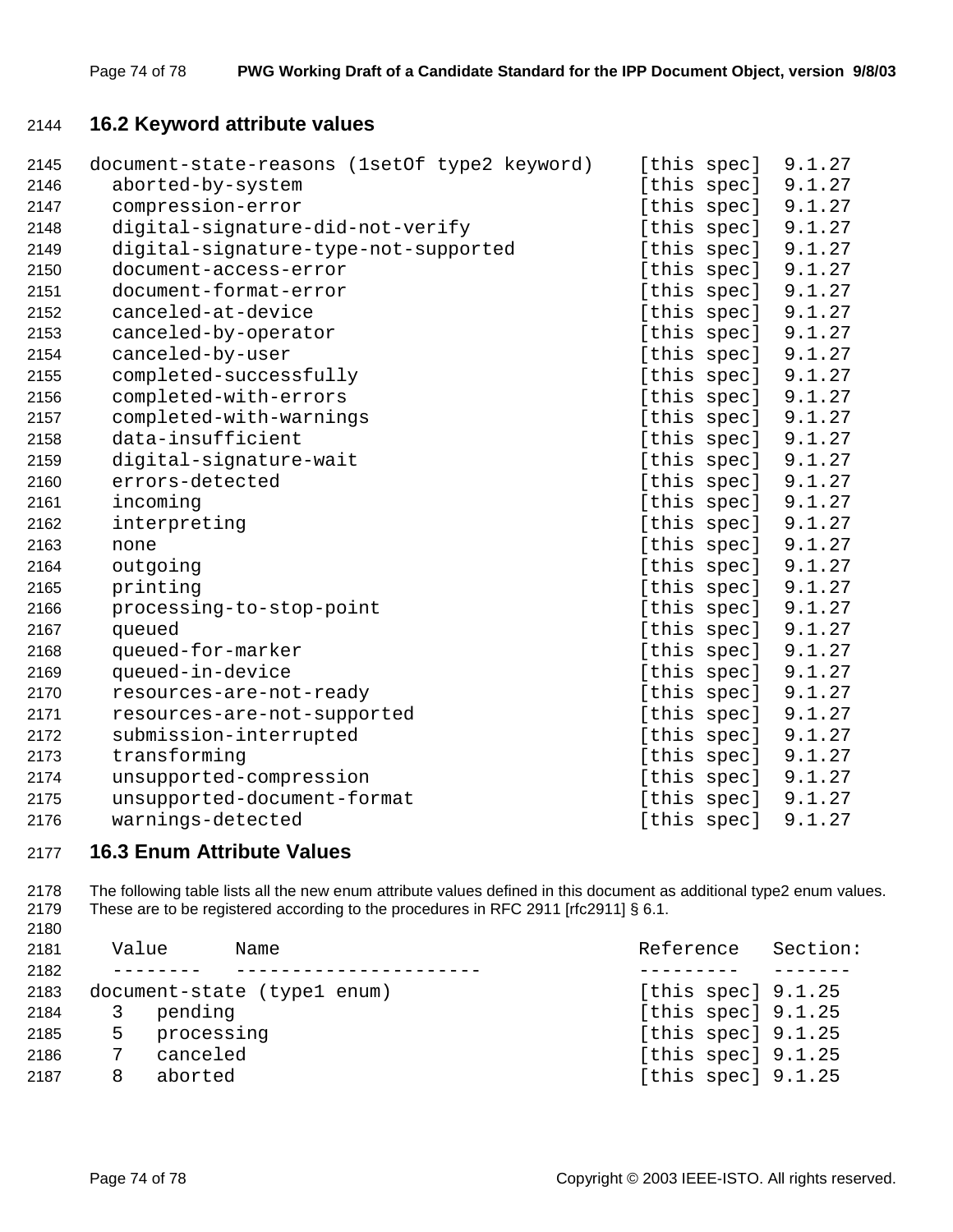| 2188 | completed<br>- 9 |                                          | [this spec] $9.1.25$ |
|------|------------------|------------------------------------------|----------------------|
| 2189 |                  | operations-supported (1setOf type2 enum) | $[rfc2911]$ 4.4.15   |
| 2190 | $0 \times 0033$  | Cancel-Document                          | [this spec] 4.5      |
| 2191 | 0x0034           | Get-Document-Attributes                  | [this spec] 4.3      |
| 2192 | 0x0035           | Get-Documents                            | [this spec] 3.3      |
| 2193 | 0x0036           | Delete-Document                          | [this spec] 5.4      |
| 2194 | 0x0037           | Set-Document-Attributes                  | [this spec] 4.4      |

#### **16.4 Operations**

2197 The following table lists all of the operations defined in this document. These are to be registered according to the 2198 procedures in RFC 2911 [rfc2911] § 6.4. 

| 2200 | Operations              | Reference       | Section |
|------|-------------------------|-----------------|---------|
| 2201 |                         |                 |         |
| 2202 | Cancel-Document         | [this spec] 4.5 |         |
| 2203 | Delete-Document         | [this spec] 5.4 |         |
| 2204 | Get-Document-Attributes | [this spec] 4.3 |         |
| 2205 | Get-Documents           | [this spec] 3.3 |         |
| 2206 | Set-Document-Attributes | [this spec] 4.4 |         |
|      |                         |                 |         |

#### **16.5 Attribute Group tags**

2209 The following table lists all the attribute group tags defined in this specification. These are to be registered according 2210 to the procedures in RFC 2911 [rfc2911] § 6.5.

| 2211 | Value | Name                    | Reference      | Section |
|------|-------|-------------------------|----------------|---------|
|      |       |                         |                |         |
| 2213 | 0x09  | document-attributes-tag | [this spec] 12 |         |
| 2214 |       |                         |                |         |

#### **16.6 Status codes**

2216 The following table lists all the status codes defined in this specification. These are to be registered according to the 2217 procedures in RFC 2911 [rfc2911] § 6.6.

| 2218 | Value Status Code Name                 | Reference Section  |  |
|------|----------------------------------------|--------------------|--|
| 2219 | __________________________________     |                    |  |
| 2220 | $0x0500:0x05$ FF - Server Error:       |                    |  |
| 2221 | 0x050B server-error-too-many-jobs      | [this spec] Error! |  |
|      | 2222 Reference source not found.       |                    |  |
| 2223 | 0x050C server-error-too-many-documents | [this spec] Error! |  |
|      | 2224 Reference source not found.       |                    |  |
| 2225 |                                        |                    |  |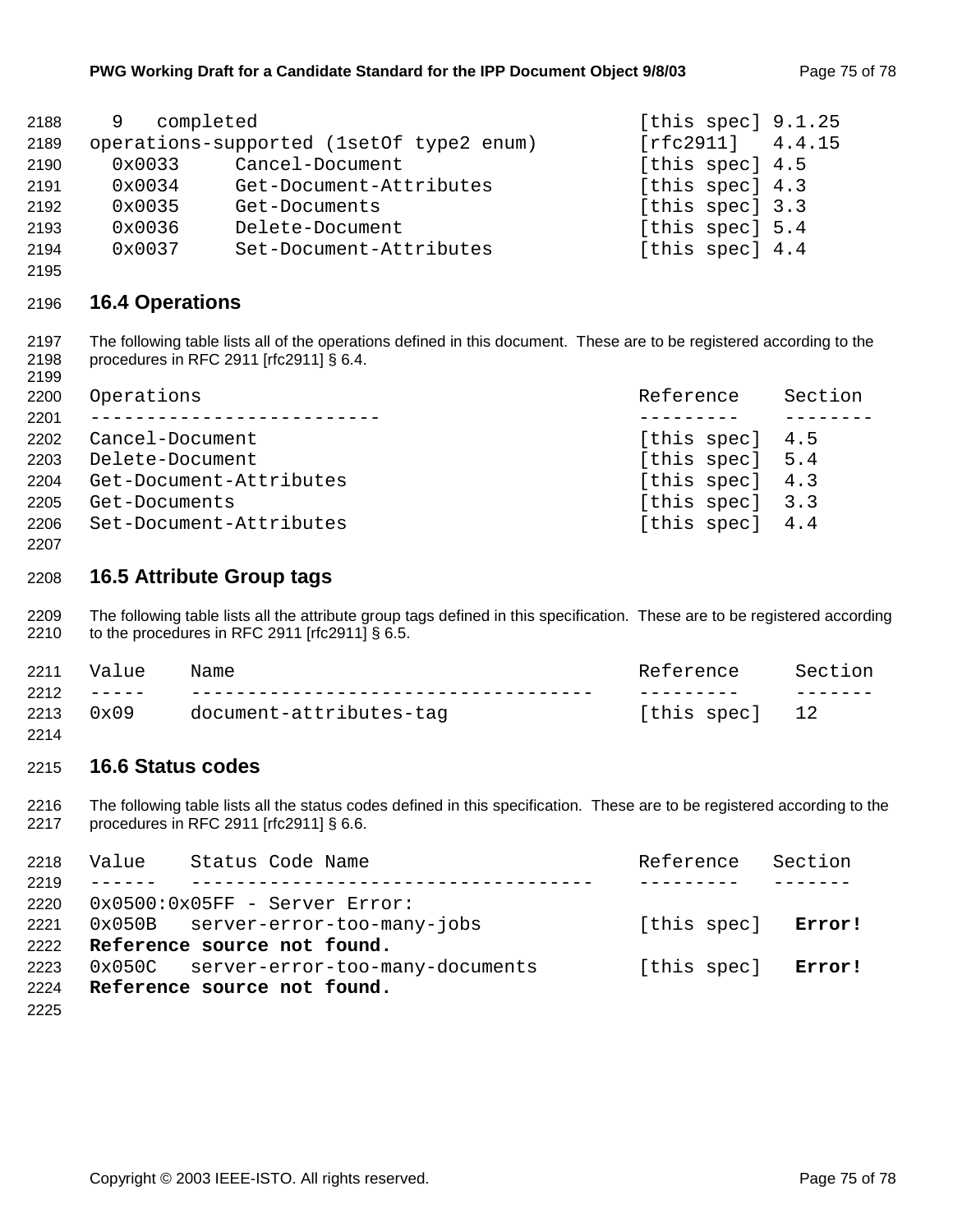#### 2226 **16.7 Attribute Group name Registrations**

2227 The following table lists the one new attribute group name defined in this document. This is to be registered 2228 according to the procedures in RFC 2911 [rfc2911] § 6.2.

| 2229 Attribute Group name | Reference Section |  |
|---------------------------|-------------------|--|
| 2230 -------------------  |                   |  |
| 2231 document-template    | [this spec] 4.3   |  |

### 2232 **17 Internationalization Considerations**

2233 The internationalization considerations for this extension for handling the Document object are the same as for 2234 handling the Job object in [rfc2911].

# 2235 **18 Security Considerations**

2236 The Document object should provide no more increased security considerations than the Job object. The Printer 2237 MUST provide the same access control for Document objects as for Job objects.

2238 The Printer implementer needs to consider counter measures for denial of service attacks for the Create-Job 2239 operation. For example, a rogue client could issue repeated Create-Job and/or Send-Document/Send-URI requests 2240 in an attempt to exceed the capacity of the Printer to absorb such requests and thereby deny Job Creation and 2241 Document Creation requests from other clients. For example, a Printer might avoid a fixed set of allocations for Jobs 2242 and Documents and also be able to detect when an excessive number of Create-Job and Send-Document/Send-URI 2243 requests have been supplied. In such a case, the Printer would return either a 'server-error-too-many-jobs' status-2244 code (see section **Error! Reference source not found.**) or a 'server-error-too-many-documents' status-code (see 2245 section **Error! Reference source not found.**).

#### 2246 **19 Contributors**

- 2247 Don Fullman, Xerox
- 2248 Harry Lewis, IBM
- 2249 Ira McDonald, High North
- 2250 Michael Sweet, Easy Software Products
- 2251

# 2252 **20 Acknowledgments**

#### 2253 **21 Author's Address**

- 2254 Dennis Carney 2255 IBM Printing Systems 2256 6300 Diagonal Highway 2257 Boulder, CO 80301 2258
- 2259 Phone: 303 924-0565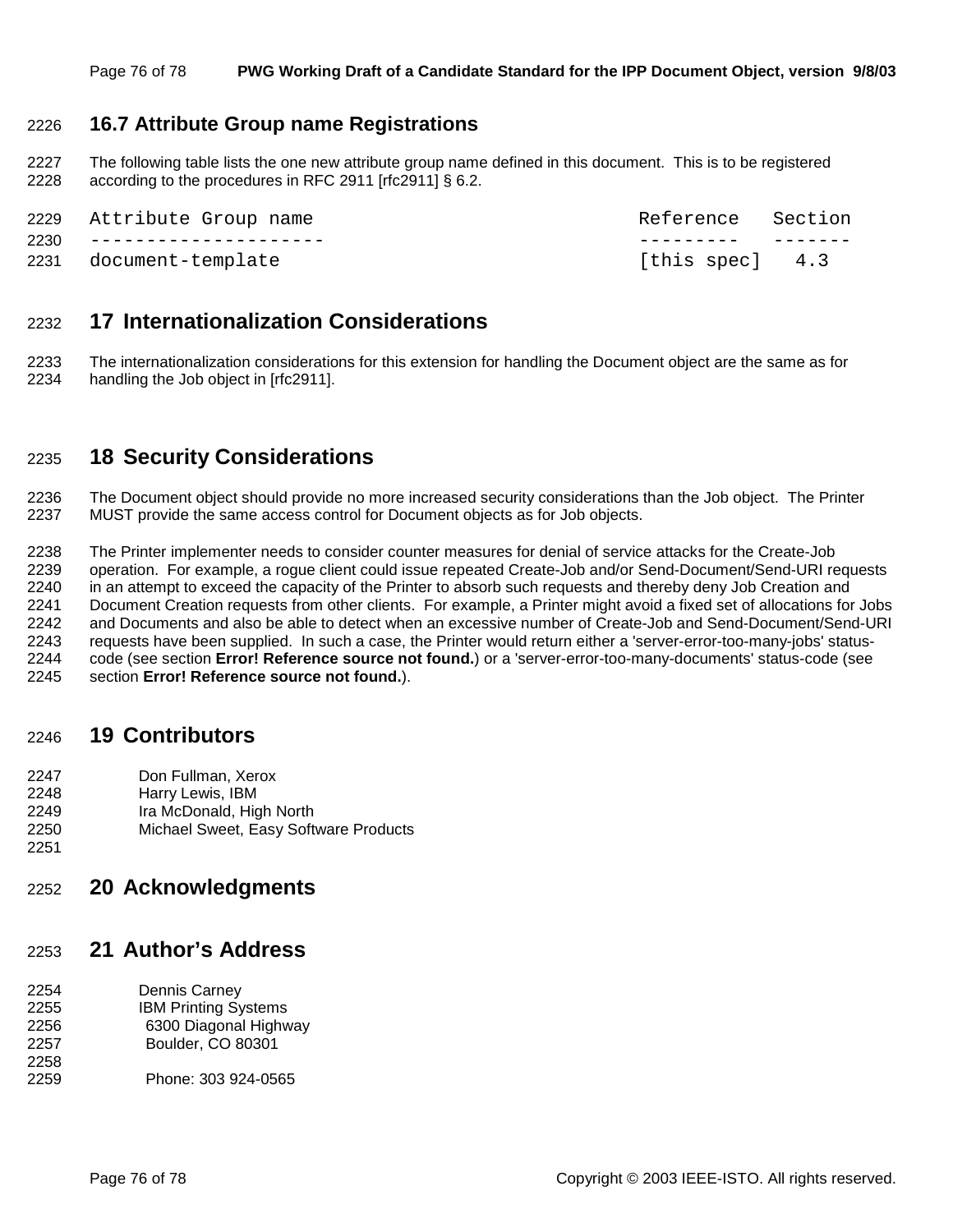| 2260 | Fax: 303 924-7434                  |
|------|------------------------------------|
| 2261 | email: dcarney@us.ibm.com          |
| 2262 |                                    |
| 2263 | Tom Hastings                       |
| 2264 | <b>Xerox Corporation</b>           |
| 2265 | 737 Hawaii St.                     |
| 2266 | El Segundo, CA 90245               |
| 2267 |                                    |
| 2268 | Phone: 310 333-6413                |
| 2269 | Fax: 310 333-5514                  |
| 2270 | e-mail: hastings@cp10.es.xerox.com |
| 2271 |                                    |
| 2272 | Peter Zehler                       |
| 2273 | <b>Xerox Corporation</b>           |
| 2274 | MS: 0128-30E                       |
| 2275 | 800 Phillips Road                  |
| 2276 | Webster, NY 14580-9701             |
| 2277 |                                    |
| 2278 | Phone: 585 265-8755                |
| 2279 | Fax: 585 422-7961                  |
| 2280 | e-mail: PZehler@crt.xerox.com      |
|      |                                    |

# 2281 **22 Appendix A: Document operations compared to Job operations**  2282 **(Informative)**

2283 This appendix compares the Document operations with the existing Job operations to show the parallelism.

2284 Table 17 compares the Job and Document operations. The two Conf. columns indicate the conformance 2285 requirements (REQUIRED = REQ, OPTIONAL = OPT) for the Job and Document operations respectively. A "REQ" 2286 in the Document Conformance column means if the Document object is supported. Whether a Document operation 2287 is a method on the Job object or the Document object depends on the modeling regime and is not an essential part 2288 of the semantics described here, since these semantics are intended to apply to both object-oriented and object-2289 based protocols, APIs, and implementations.

#### 2290 **Table 17 - Document operations compared to Job operations**

| Job operations            | Job<br>Conf. | Document operations                                                                  | Doc<br>Conf. |
|---------------------------|--------------|--------------------------------------------------------------------------------------|--------------|
|                           |              |                                                                                      |              |
| <b>Cancel-Current-Job</b> | <b>OPT</b>   | N/A, can only cancel a document explicitly by document number and<br>explicit job id |              |
| <b>Cancel-Job</b>         | <b>REQ</b>   | <b>Cancel-Document</b>                                                               | <b>REQ</b>   |
|                           |              |                                                                                      |              |
| <b>Get-Job-Attributes</b> | <b>REQ</b>   | <b>Get-Document-Attributes</b>                                                       | <b>REQ</b>   |
| Get-Jobs                  | <b>REQ</b>   | <b>Get-Documents</b>                                                                 | <b>REQ</b>   |
| Hold-Job                  |              | N/A, can only hold an entire job                                                     |              |
| Print-Job                 | <b>REQ</b>   | Send-Document (existing operation - see [rfc2911] with an additional                 | <b>REQ</b>   |
|                           |              | Document attributes group defined in section 4.1)                                    |              |
| <b>Print-URI</b>          | <b>OPT</b>   | Send-URI (existing operation - see [rfc2911] with an additional                      | <b>OPT</b>   |
|                           |              | Document attributes group defined in section 4.2)                                    |              |
|                           |              |                                                                                      |              |
| Promote-Job               | <b>OPT</b>   | N/A, can only promote an entire job                                                  |              |
| Purge-Jobs                | <b>OPT</b>   | <b>Delete-Document</b>                                                               | <b>OPT</b>   |